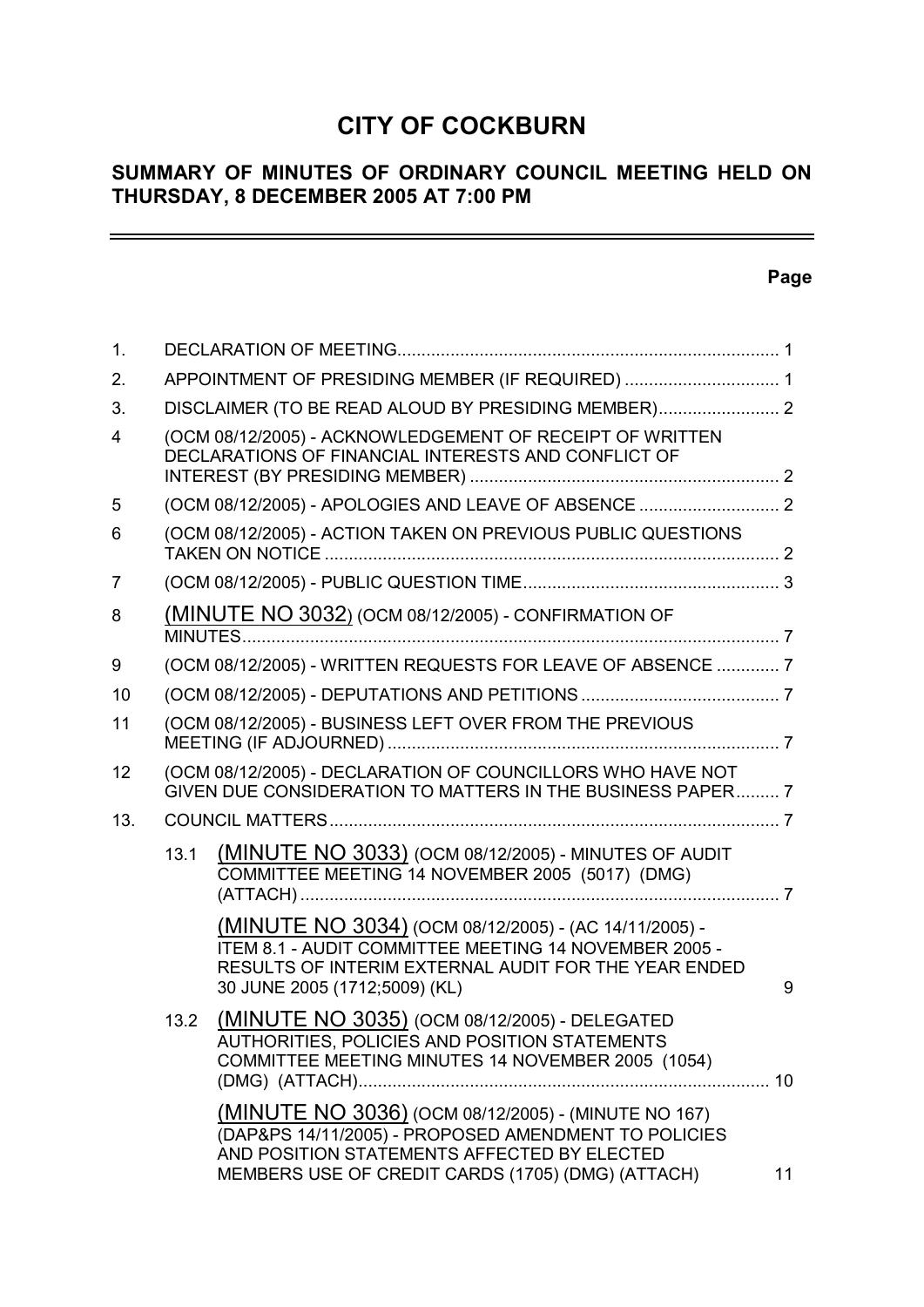|     |      | 13.3 (MINUTE NO 3037) (OCM 08/12/2005) - RESPONSE TO<br>ISSUES PAPER 'LOCAL GOVERNMENT STRUCTURAL AND<br>ELECTORAL REFORM IN W.A.' (1335) (DMG) (ATTACH)  12                                                                 |  |
|-----|------|------------------------------------------------------------------------------------------------------------------------------------------------------------------------------------------------------------------------------|--|
|     |      | 13.4 (MINUTE NO 3038) (OCM 08/12/2005) - COCKBURN COAST                                                                                                                                                                      |  |
| 14. |      |                                                                                                                                                                                                                              |  |
|     | 14.1 | (MINUTE NO 3039) (OCM 08/12/2005) - PROPOSED<br>AMENDMENT TO TOWN PLANNING SCHEME NO. 3 - LOT 20; 136<br>COCKBURN ROAD, HAMILTON HILL - OWNER: CORDIA PTY LTD<br>- APPLICANT: GREG ROWE & ASSOCIATES (2200603) (JB)          |  |
|     |      | 14.2 (MINUTE NO 3040) (OCM 08/12/2005) - PROPOSED INERT<br>LANDFILL SITE AND RESOURCE RECOVERY CENTRE - LOTS 1,<br>410 AND 451 MIGUEL ROAD, BIBRA LAKE - OWNER/APPLICANT:<br>MOLTONI CORPORATION PTY LTD (4109346) (4113473) |  |
|     |      | 14.3 (MINUTE NO 3041) (OCM 08/12/2005) - PROPOSED<br>BUILDING HEIGHT LIMIT TO STATE COASTAL PLANNING                                                                                                                         |  |
|     |      | 14.4 (MINUTE NO 3042) (OCM 08/12/2005) - PROPOSED 7 LOT<br>SUBDIVISION - LOT 74 HOWE STREET, BEELIAR - OWNER: LF &<br>MH BULL - APPLICANT: JOHN CHAPMAN TOWN PLANNING                                                        |  |
| 15. |      | FINANCE AND CORPORATE SERVICES DIVISION ISSUES  50                                                                                                                                                                           |  |
|     | 15.1 | (MINUTE NO 3043) (OCM 08/12/2005) - LIST OF CREDITORS                                                                                                                                                                        |  |
|     | 15.2 | (MINUTE NO 3044) (OCM 08/12/2005) - STATEMENT OF<br>FINANCIAL ACTIVITY - OCTOBER 2005 (5505) (NM) (ATTACH) 51                                                                                                                |  |
| 16. |      |                                                                                                                                                                                                                              |  |
|     | 16.1 | (MINUTE NO 3045) (OCM 08/12/2005) - ERECTION OF BUS<br>SHELTER - 215 YANGEBUP ROAD, YANGEBUP (4502) (JR)                                                                                                                     |  |
|     |      | 16.2 (MINUTE NO 3046) (OCM 08/12/2005) - NAVAL BASE<br>HOLIDAY VILLAGE - STAIRWAY TO BEACH (1914) (JR) (ATTACH) 57                                                                                                           |  |
|     |      | 16.3 (MINUTE NO 3047) (OCM 08/12/2005) - PROPOSED<br>TEMPORARY CLOSURE OF YANGEBUP ROAD AT SPEARWOOD                                                                                                                         |  |
| 17. |      |                                                                                                                                                                                                                              |  |
|     | 17.1 | (MINUTE NO 3048) (OCM 08/12/2005) - COCKBURN<br>CENTRAL YOUTH CENTRE (8136A) (RA) (ATTACH)  64                                                                                                                               |  |
|     | 17.2 | (MINUTE NO 3049) (OCM 08/12/2005) - DISABILITY                                                                                                                                                                               |  |
|     | 17.3 | (MINUTE NO 3050) (OCM 08/12/2005) - DOG PARK -                                                                                                                                                                               |  |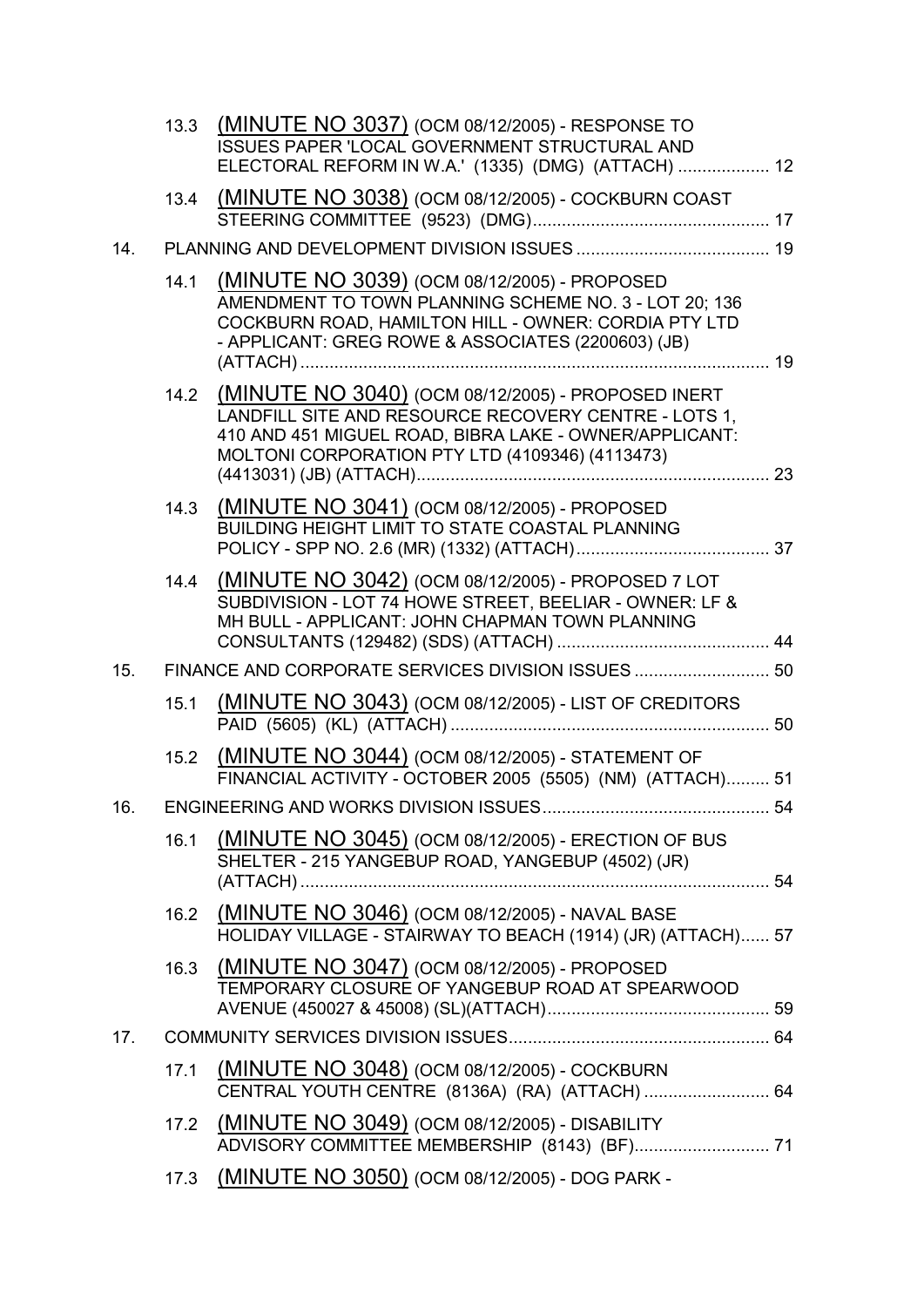|     |      | BRANDWOOD RESERVE, LEEMING (1115807) (RA) (ATTACH) 73                                                            |    |
|-----|------|------------------------------------------------------------------------------------------------------------------|----|
| 18. |      |                                                                                                                  |    |
|     | 18.1 | (MINUTE NO 3051) (OCM 08/12/2005) - REPORT ON<br>COUNCIL DELEGATION'S VISIT TO SISTER CITIES, RECYCLING          |    |
| 19. |      |                                                                                                                  |    |
| 20. |      | NOTICES OF MOTION GIVEN AT THE MEETING FOR CONSIDERATION                                                         |    |
| 21. |      | NEW BUSINESS OF AN URGENT NATURE INTRODUCED BY                                                                   |    |
|     | 21.1 | (MINUTE NO 3052) (OCM 08/12/2005) - ANNUAL REPORT                                                                |    |
| 22. |      | MATTERS TO BE NOTED FOR INVESTIGATION, WITHOUT DEBATE 82                                                         |    |
| 23. |      |                                                                                                                  |    |
|     |      | (MINUTE NO 3053) (OCM 08/12/2005) - MOTION TO MOVE<br>BEHIND CLOSED DOORS                                        | 82 |
|     | 23.1 | (MINUTE NO 3054) (OCM 08/12/2005) - HENDERSON<br>LANDFILL SITE - DISCOUNTED GATE FEES FOR MIXED WASTE            |    |
|     | 23.2 | (MINUTE NO 3055) (OCM 08/12/2005) - ENGAGING THE<br>SERVICES OF FREEHILLS IN THE MATTER OF MADRIGALI VS          |    |
|     | 23.3 | (MINUTE NO 3056) (OCM 08/12/2005) - CHIEF EXECUTIVE<br>OFFICER PERFORMANCE AND SENIOR STAFF KEY PROJECTS         |    |
|     |      | (MINUTE NO 3057) (OCM 08/12/2005) - MOTION TO<br>RESUME WITH OPEN DOORS                                          | 86 |
| 24  |      | (MINUTE NO 3058) (OCM 08/12/2005) - RESOLUTION OF<br>COMPLIANCE (SECTION 3.18(3), LOCAL GOVERNMENT ACT 1995)  86 |    |
| 25  |      |                                                                                                                  |    |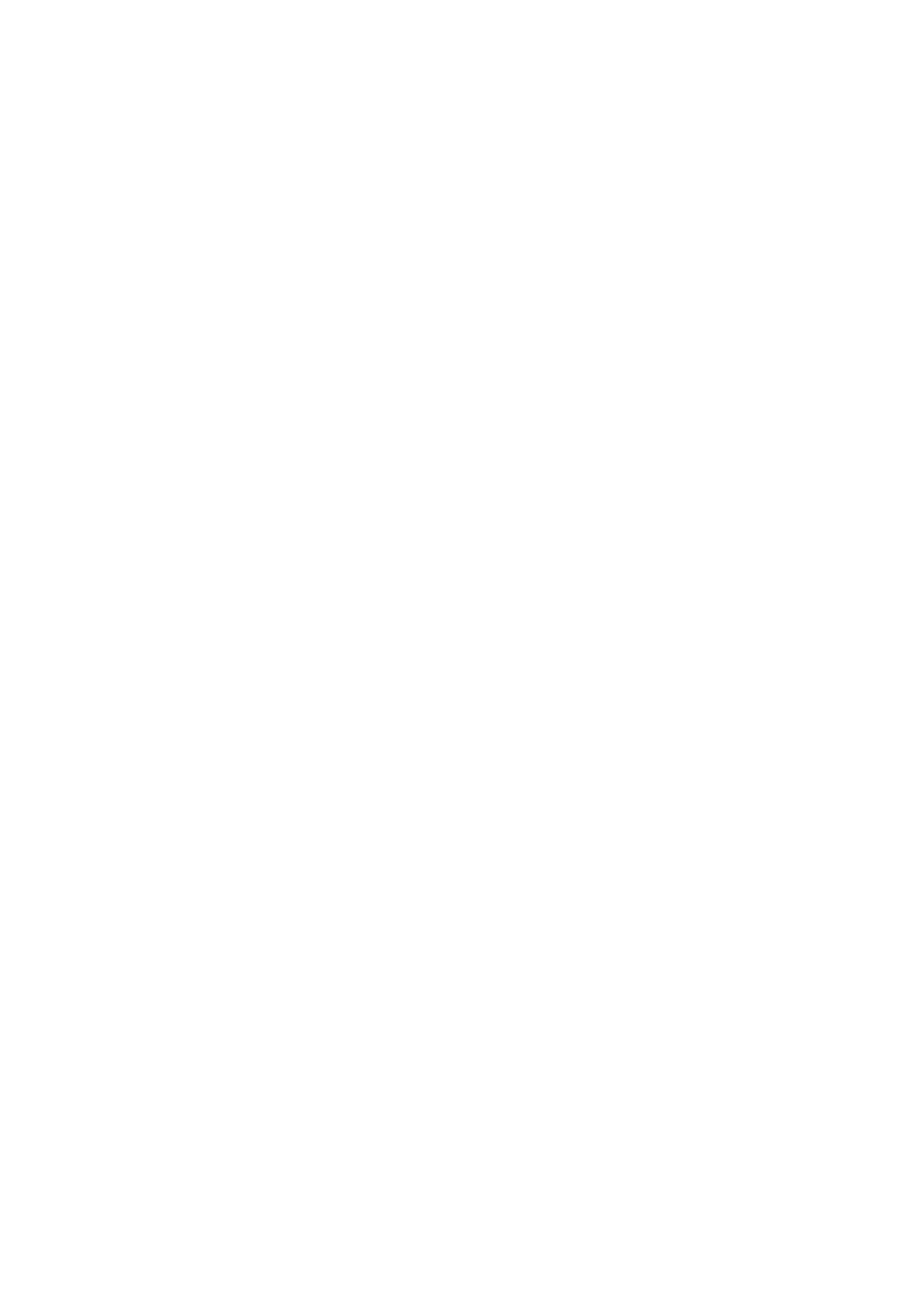$\overline{\phantom{0}}$ 

# **CITY OF COCKBURN**

# **MINUTES OF ORDINARY COUNCIL MEETING HELD ON THURSDAY, 8 DECEMBER 2005 AT 7:00 PM**

#### **PRESENT:**

#### **ELECTED MEMBERS**

| Mr S Lee       | Mayor        |
|----------------|--------------|
| Mr R Graham    | Deputy Mayor |
| Ms A Tilbury   | Councillor   |
| Mr I Whitfield | Councillor   |
| Ms L Goncalves | Councillor   |
| Mr T Romano    | Councillor   |
| Mrs J Baker    | Councillor   |
| Mrs S Limbert  | Councillor   |

## **IN ATTENDANCE**

| Mr D. Green     | $\blacksquare$                           | <b>Acting Chief Executive Officer</b>         |  |  |
|-----------------|------------------------------------------|-----------------------------------------------|--|--|
| Mr R. Avard     | $\sim 100$                               | Acting Director, Administration & Community   |  |  |
|                 |                                          | <b>Services</b>                               |  |  |
| Mr K. Lapham    | $\frac{1}{2} \left( \frac{1}{2} \right)$ | Acting Director, Finance & Corporate Services |  |  |
| Mr M. Littleton | $\omega_{\rm{max}}$                      | Director, Engineering & Works                 |  |  |
| Mr M. Ross      | $\frac{1}{2}$ .                          | Acting, Director, Planning & Development      |  |  |
| Mr A. Jones     | $\blacksquare$                           | <b>Communications Manager</b>                 |  |  |
| Ms V. Viljoen   | $\blacksquare$                           | Personal Assistant to CEO                     |  |  |

# **1. DECLARATION OF MEETING**

The Presiding Member declared the meeting open at 7.00pm.

# **2. APPOINTMENT OF PRESIDING MEMBER (If required)**

N/A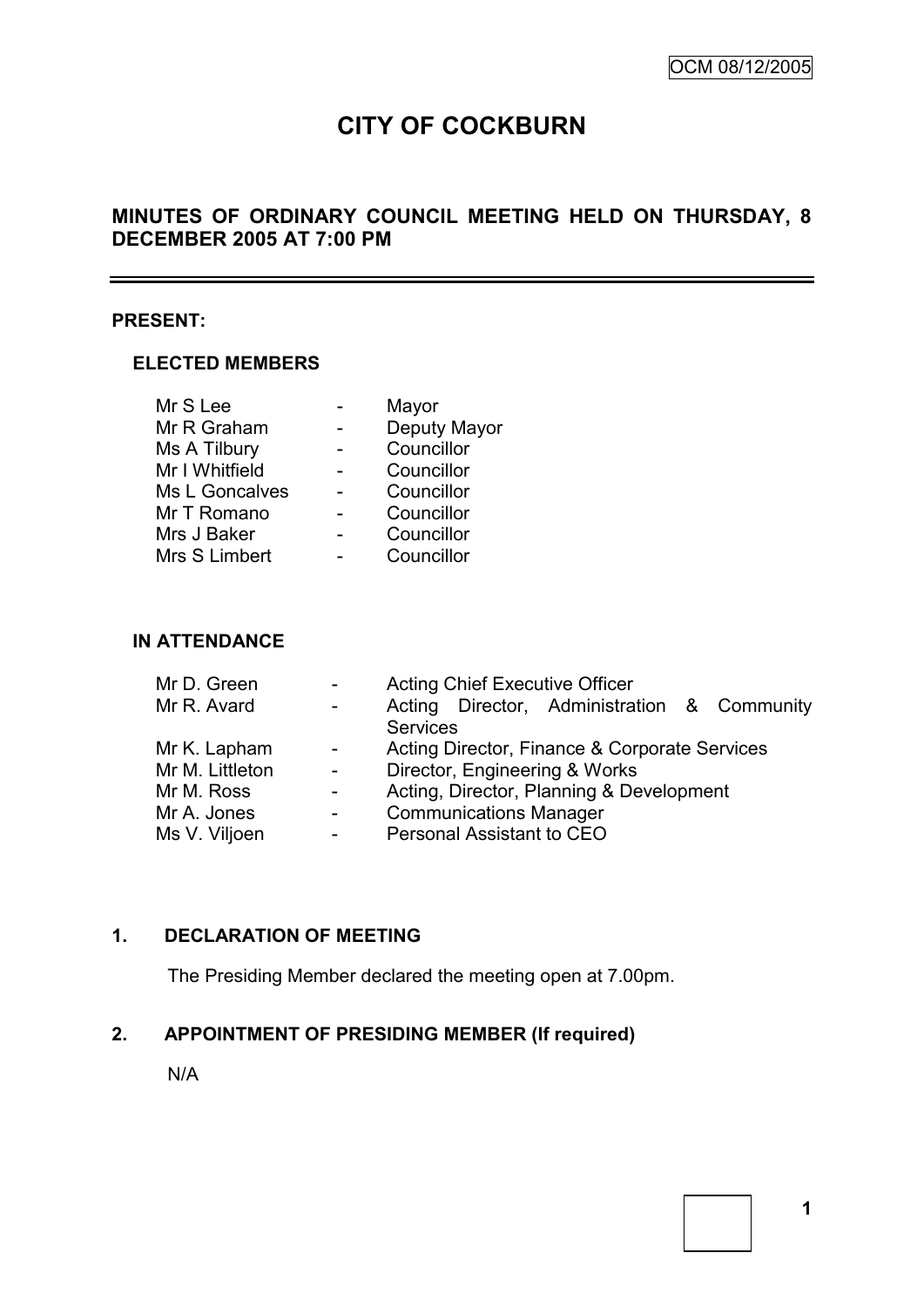## **3. DISCLAIMER (To be read aloud by Presiding Member)**

Members of the public, who attend Council Meetings, should not act immediately on anything they hear at the Meetings, without first seeking clarification of Council's position. Persons are advised to wait for written advice from the Council prior to taking action on any matter that they may have before Council.

#### **4 (OCM 08/12/2005) - ACKNOWLEDGEMENT OF RECEIPT OF WRITTEN DECLARATIONS OF FINANCIAL INTERESTS AND CONFLICT OF INTEREST (BY PRESIDING MEMBER)**

Nil

#### **5 (OCM 08/12/2005) - APOLOGIES AND LEAVE OF ABSENCE**

| <b>CIr Val Oliver</b>  | Apology |
|------------------------|---------|
| <b>CIr Kevin Allen</b> | Apology |

Mayor Lee advised the meeting that the City had received four Awards, as follows:

- 1. From IFAP (Industrial Foundation for Accident Prevention) and CGU Safe Way Achiever Silver Award in recognition of Cockburn's Safety Management Programme.
- 2. From IFAP and CGU Safety Achiever Award for the City of Cockburn successfully achieving a 50% reduction in the Lost Time Injury Frequency Rate.
- 3. From the Community Services Industry Awards 2005 Finalist Alcoa of Australia/City of Cockburn Projects Fund in the category Business and Community Partnerships.
- 4. From the Community Services Industry Awards 2005 Finalist Cockburn Community Development Strategy in the category Strengthening Communities.

## **6 (OCM 08/12/2005) - ACTION TAKEN ON PREVIOUS PUBLIC QUESTIONS TAKEN ON NOTICE**

Nil

**2**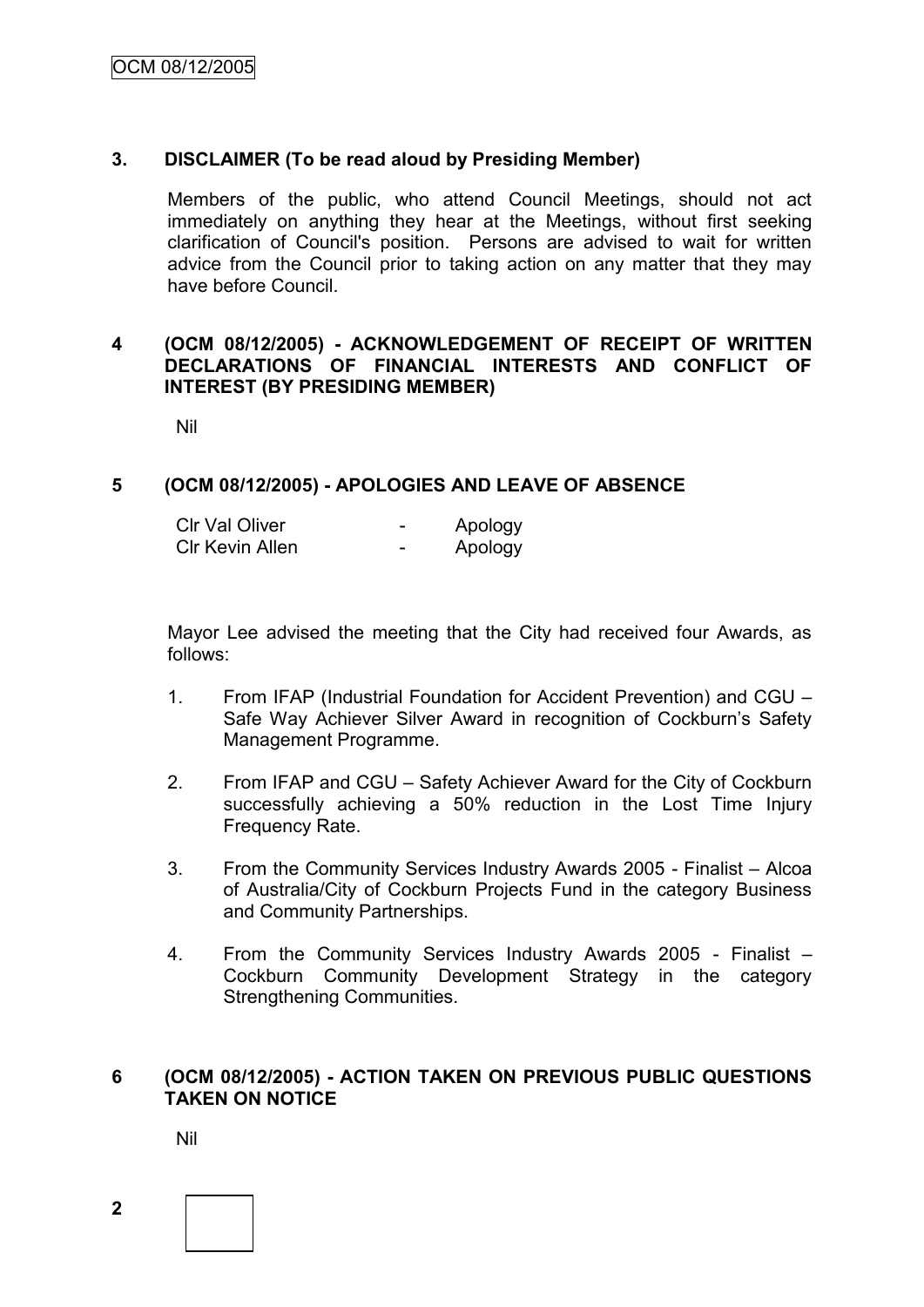## **7 (OCM 08/12/2005) - PUBLIC QUESTION TIME**

#### **Glen Diggins, Coogee**

Agenda Item 13.3 – Response to Issues Paper "Local Government Structural and Electoral Reform in WA"

In considering the response prepared for this item will Council:

- Q1. Recognise that the form of words used are likely to be interpreted as indicating that the City of Cockburn Council is a bit of an easy touch and would not put up too much resistance to any proposal to take over part of its territory?
- Q2. Consider changing the form of words used so that they fully represent the true character of the Council and indicate in no uncertain terms that it will not entertain any takeover proposal?
- A. Council's formal position to vigorously oppose any proposal for boundary alterations with the City of Fremantle was provided to the Local Government Advisory Board in April 2002, as the result of comments attributed to some residents of the West Ward by the local print media. This position remains intact today.

The latest Review by the Board is being undertaken on a holistic basis across the State, and has not been initiated as a result of any local lobbying or partisan commentary by any particular Council.

The Review is a public process and the Board is seeking general community feedback to assist it in its assessment of the many options available to it for structural reform of local government in this State. It is not seeking parochial argument from individual Councils seeking to protect or expand their current Districts.

An amendment is being proposed this evening regarding this matter.

#### **Ken Hynes (Yangebup Progress Association), Yangebup**

Agenda Item 14.2 – Proposed Inert Landfill Site and Resource Recovery Centre – Lots 1, 410 and 451 Miguel Road, Bibra Lake

- Q1. Will you clarify the word "resource" in the applicant's proposal for an "Inert Landfill site and resource recovery centre"? Does this leave us open to some unknown salvage operation at some future date?
- A1. The initial proposal included some minor salvage of materials but is no longer included in the current application. This is a matter that may be discussed in Council's deliberations on this application at tonight's meeting.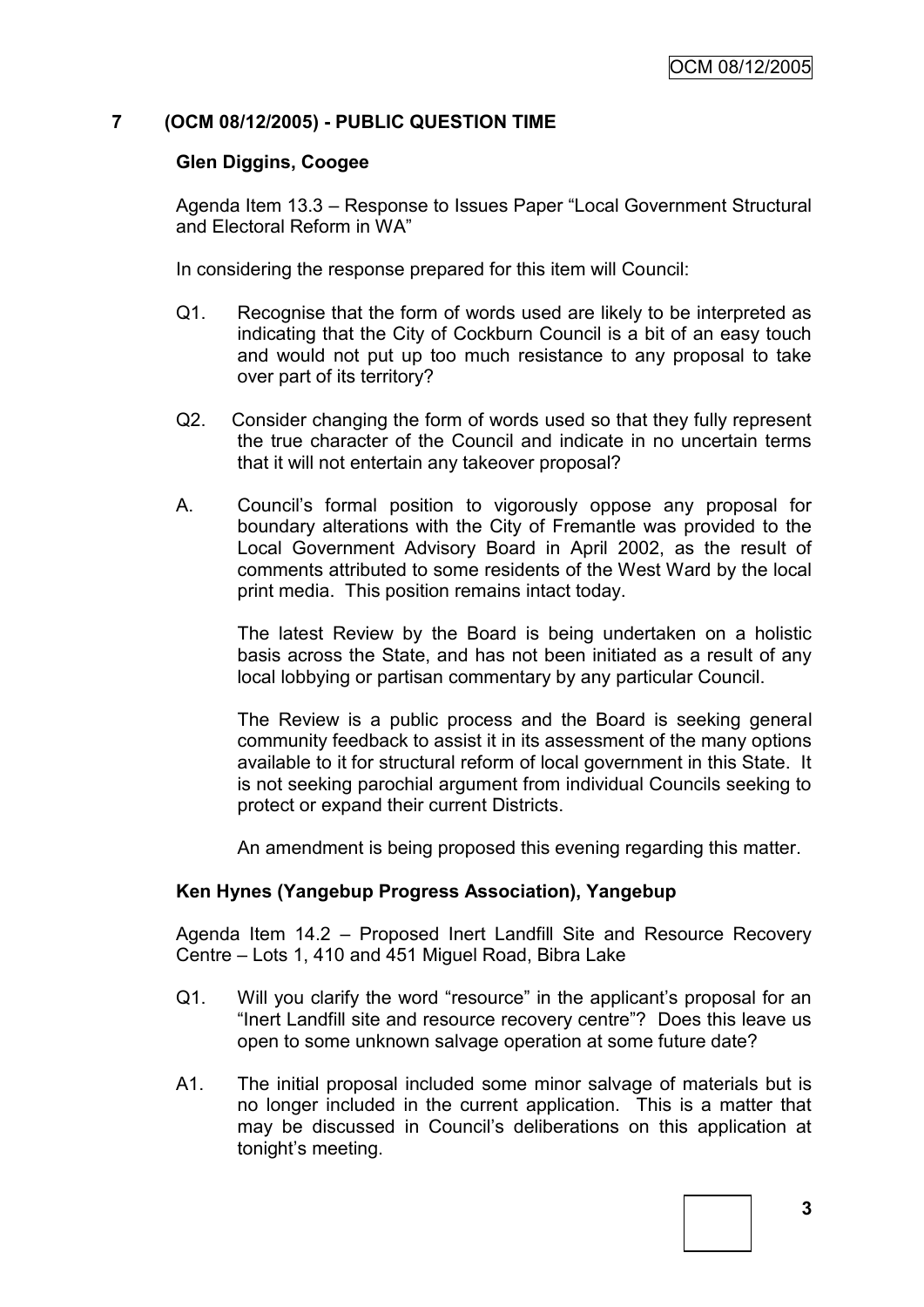- Q2. On page 2 of 5 section 3 Department of Environment Application for Works Approval (See copy attached) dated 22/11/2005 Prescribed Premises Category. We note that the category description is "Class 1 inert landfill" does this then mean that recovery of resources cannot be approved?
- A2. This question should be directed to the Department of Environment not Council but on inspection of the Environmental Protection Regulations (EPR) a Waste Depot is prescribed premises No 62 which is not included in the application for works approval.

Mayor Lee asked Mr Ross to provide the meeting with a brief description of 'prescribed premises'. Mr Ross advised that it was his understanding of the EPR that there are 60 different activities that could generate impacts, either on site or off site, and they are regulated by the EPA through works approvals, etc., which are subject to conditions. The application that Moltoni Corporation have lodged does not include the waste depot, it is just the Class 1 landfill and that is all that is being considered.

Mr Hynes asked if he could continue with his question on Item 16.3, however the Mayor advised that as there was insufficient time a letter of response would be sent to Mr Hynes.

## **Robyn Scherr, Coogee**

Agenda Item 14.3 – Proposed Building Height Limit to State Coastal Planning Policy

- Q. The people of Cockburn and other Coastal Communities on the metropolitan coast have indicated through DPI workshops and consultation that the proposed height limits are acceptable by consensus. Why then is my Council going against their wishes? Who is the City of Cockburn representing in opposing these changes?
- A. Mayor Lee advised that the City of Cockburn, as always, is representing its community and residents. The City is well aware of the DPI workshops that have been conducted on coastal planning. Community consultation is not complete as other views may come through the public consultation process on the proposed changes to the WAPC Coastal Policy. This is ongoing and will be ongoing throughout the whole process. The development of our coast is something that this Council, both on an Elected Member level and on a professional officer level have fought for, for many years, and we will continue that fight until it is developed according to the vision this Council develops in consultation with its community. That will be ongoing for many years. However long it takes and as long as the community wishes Council to represent them, then this Council will continue to make the effort and commit the time to do so.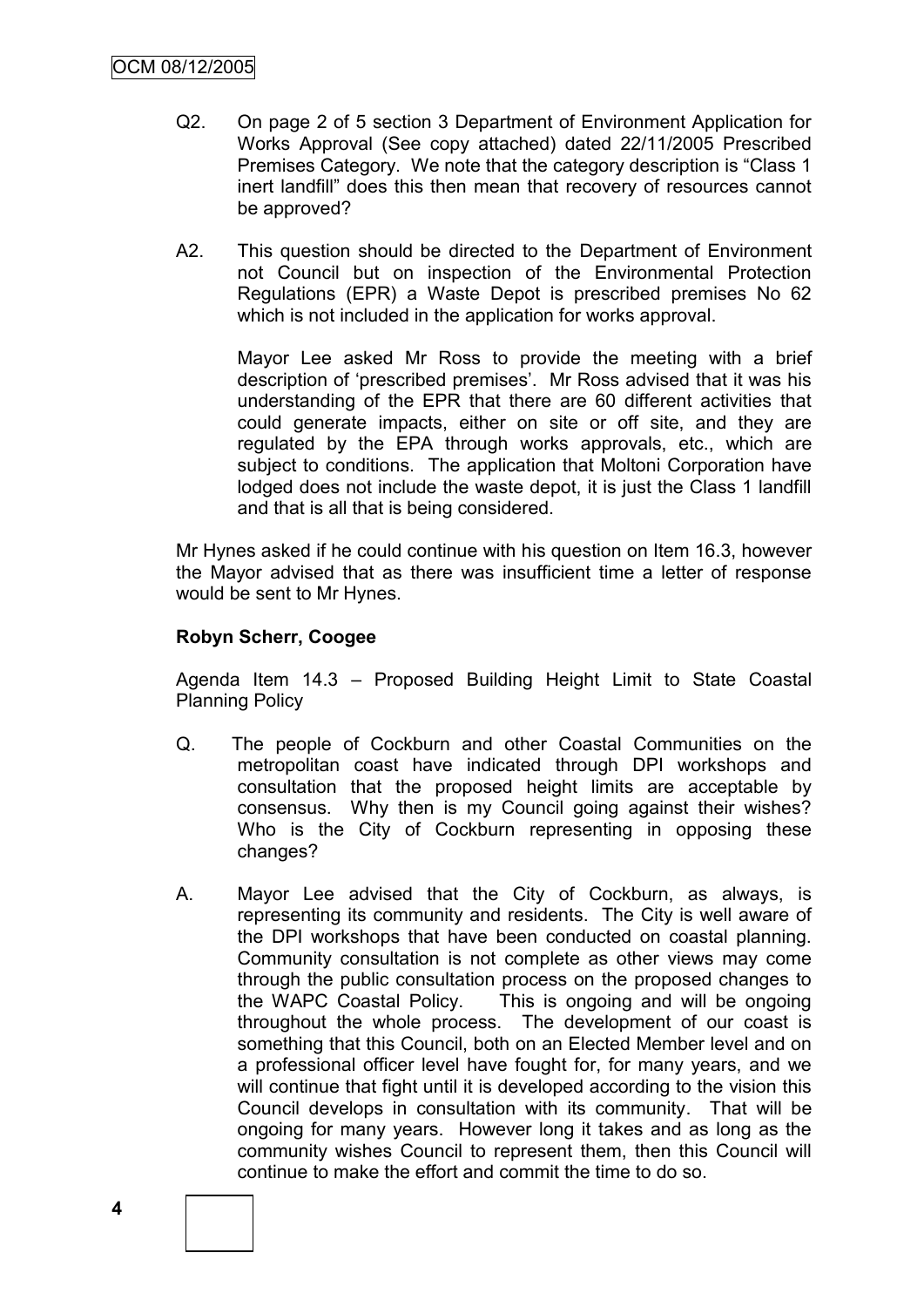Council is entitled to form its own views on the acceptability of the proposed policy changes as it applies to the Cockburn Coastline and particularly to the North Coogee area. The Officer's report is based on each development being assessed on its merits and furthermore where building height could have regard to principles of sustainable urban design such as efficient use of land, increased residential densities, improving walkability, creating critical mass to support a range of services. Whatever is necessary for this Council to do, or the community feels is necessary to do within its means and as an outcome of its consultation and workshops, it will continue to do. These are principles in the WAPC's Cockburn Coast Dialogue – Urban Design Issues Paper. It could mean however that 5-storey residential development, which is what the policy changes propose, along the entire WA coastline is totally unacceptable and a lesser height would be preferable and where alternatively taller buildings could be acceptable in the proper development context.

## **Dan Scherr, Coogee**

Agenda Item 14.3 - Proposed Building Height Limit to State Coastal Planning **Policy** 

- Q. Council is proposing to go against the Community's wishes re height restrictions on the Cockburn Coast. So please tell us whose vision of the Cockburn Coast you will be promoting as Council's delegate to the Cockburn Coast Steering Committee with special regard to building heights and setback requirements.
- A. The Mayor advised that as he had just explained and would stress again, Council was democratically elected just recently and will continue to represent the vision of its residents, ratepayers and the community who have placed us here and given us the position of trust, to pursue the vision. Those visions were, in fact, well and truly given discourse during the course of the elections. Some people even stood specifically to be elected to positions against the coastal development and were unsuccessful in doing so. Council will represent the community as it has been elected to do.

Council is entitled to form its own views on the acceptability of the proposed policy changes as it applies to the Cockburn Coastline and particularly to the North Coogee area. The Officer's report is based on each development being assessed on its merits and furthermore, where building height could have regard to principles of sustainable urban design, such as efficient use of land, increased residential densities, improving walkability, creating critical mass to support a range of services. These are principles in the WAPC's Cockburn Coast Dialogue – Urban Design Issues Paper. It could mean however that 5-storey residential development, which is what the policy changes propose, along the entire WA coastline is totally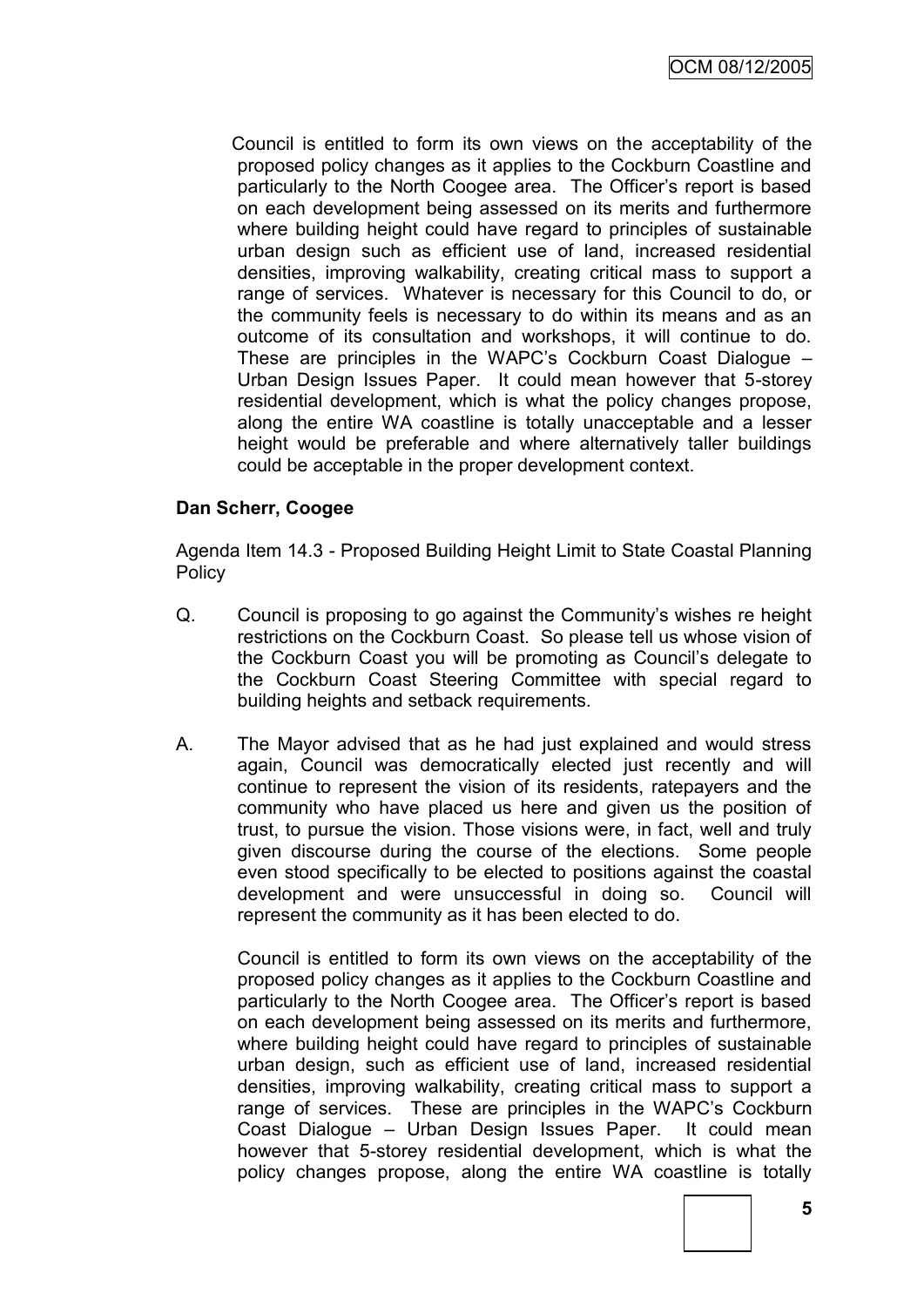unacceptable and a lesser height would be preferable and where alternatively higher buildings could be acceptable in the proper development context. Council will have the courage, the vision and will have had the consultation and, hopefully with the instigation of the Minister's Steering Committee, Council will have the support of the Government and the community.

## **Geoffrey Sach, Coogee**

Agenda Item 13.3 – Response to Issues Paper "Local Government Structural and Electoral Reform in WA"

Q. In reviewing the response prepared for this item, will council consider the following?

1. Adjust the northern boundary of the City of Cockburn west ward as follows. The new northern boundary to proceed from the high water mark at South Beach along the prolongation of Duro Road to the intersection with Hampton road ,thence proceed in a south easterly direction to the intersection with Clontarf Road then proceed in an easterly direction along Clontarf Road to join with the current West Ward northern boundary along Jean Street. This boundary adjustment to incorporate a small portion of the south ward of the City of Fremantle, will in my view, comply with the guiding principles of the Perth Coastal Planning Strategy, and allow for coordinated planning of the South Beach Development and Port Coogee Development.

2. In regard to recommendation 4, alter the recommendation to agree with the above boundary change proposal?

A. The Mayor stated that there is a misunderstanding by certain individuals who think that structural reform or a strategic review of Local government in WA is an opportunity to 'land grab'. This is not the case and it is not this Council's intention to propose any boundary amendments. A lot of people do propose amendments, such as Mr Sach has proposed here this evening, but it is not Council's intention to pursue them at this stage.

Structural reform or strategic planning is precisely what it says. It is not looking for a quick fix, easy way out solution. It is planning your City's future for the next 20 years. Council is involved in a very complex and complicated, and hopefully successful planning session at the moment which is taking up a great deal of time and resources to plan our City for years to come so that the millions of dollars needed to provide infrastructure can be provided in a reasoned and sensible way without having to run to others for handouts or to steal land from adjacent Cities. The key to successful structural strategic reform is based on thorough and proper strategic planning.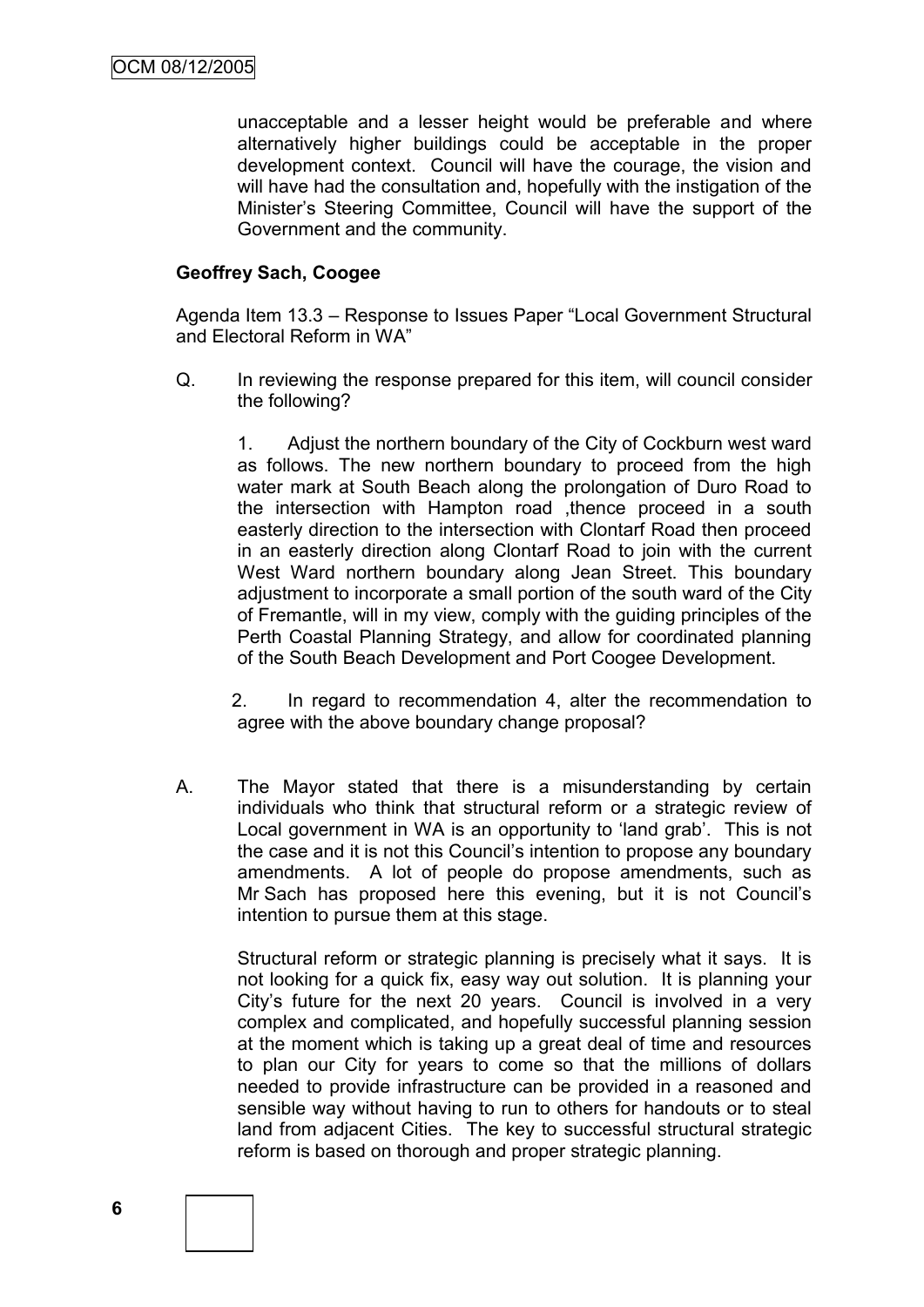# **8 (MINUTE NO 3032) (OCM 08/12/2005) - CONFIRMATION OF MINUTES**

#### **RECOMMENDATION**

That the Minutes of the Ordinary Council Meeting held on Thursday, 10 November 2005 be adopted as a true and accurate record.

# **COUNCIL DECISION**

MOVED Clr L GONCALVES SECONDED Clr T ROMANO that the recommendation be adopted.

**CARRIED 8/0**

#### **9 (OCM 08/12/2005) - WRITTEN REQUESTS FOR LEAVE OF ABSENCE**

Nil

#### **10 (OCM 08/12/2005) - DEPUTATIONS AND PETITIONS**

Nil

**11 (OCM 08/12/2005) - BUSINESS LEFT OVER FROM THE PREVIOUS MEETING (IF ADJOURNED)**

Nil

#### **12 (OCM 08/12/2005) - DECLARATION OF COUNCILLORS WHO HAVE NOT GIVEN DUE CONSIDERATION TO MATTERS IN THE BUSINESS PAPER**

Nil

#### **13. COUNCIL MATTERS**

**13.1 (MINUTE NO 3033) (OCM 08/12/2005) - MINUTES OF AUDIT COMMITTEE MEETING 14 NOVEMBER 2005 (5017) (DMG) (ATTACH)**

#### **RECOMMENDATION**

That Council receives the Minutes of the Audit Committee meeting held on 14 November 2005, as attached to the Agenda, and the recommendations contained therein be adopted.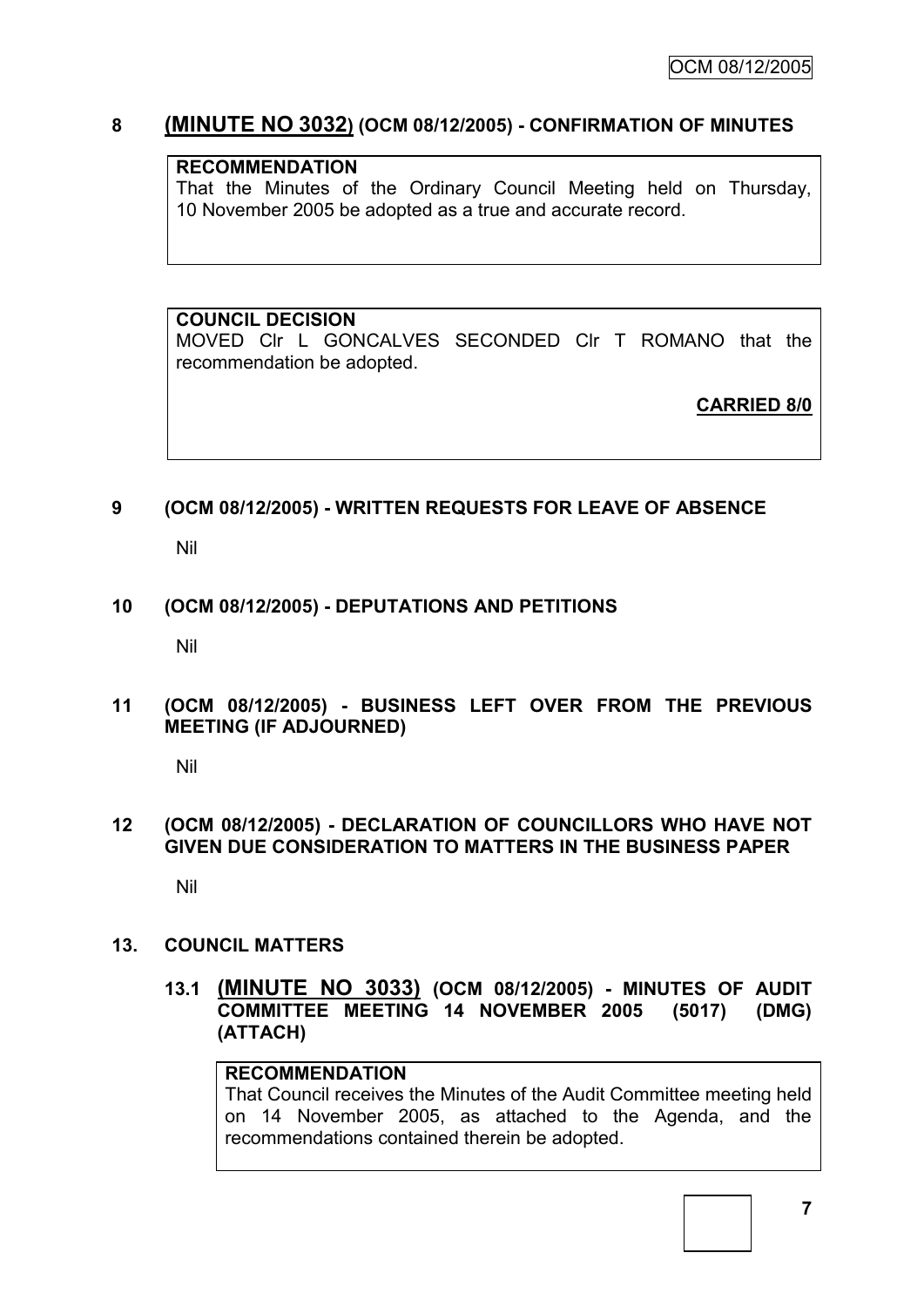#### **COUNCIL DECISION**

MOVED Deputy Mayor R Graham SECONDED Clr A Tilbury that Council adopt the recommendation subject to the withdrawal of Item 8.1 which is to be considered separately.

**CARRIED 8/0**

## **Background**

A meeting of the Audit Committee was conducted on 14 November 2005.

#### **Submission**

To receive the Minutes of the committee and adopt its recommendations.

#### **Report**

The committee considered the following matters:

- (1) Report of 2004/05 Interim External Audit Barrett and Partners
- (2) Report of 2004/05 Annual External Audit Barrett and Partners
- (3) Report of 2004/05 Internal Audit Year 2 K.P.M.G.
- (4) Recommendation for position of Acting CEO 2006.

#### **Strategic Plan/Policy Implications**

Key Result Area "Managing Your City" refers.

#### **Budget/Financial Implications**

N/A

#### **Legal Implications**

Local Government (Financial Management) Regulation 5(2)(c) refers. Part 7 of the Local Government Act, 1995, Local Government (audit) Regulations refer.

#### **Community Consultation**

N/A

**8**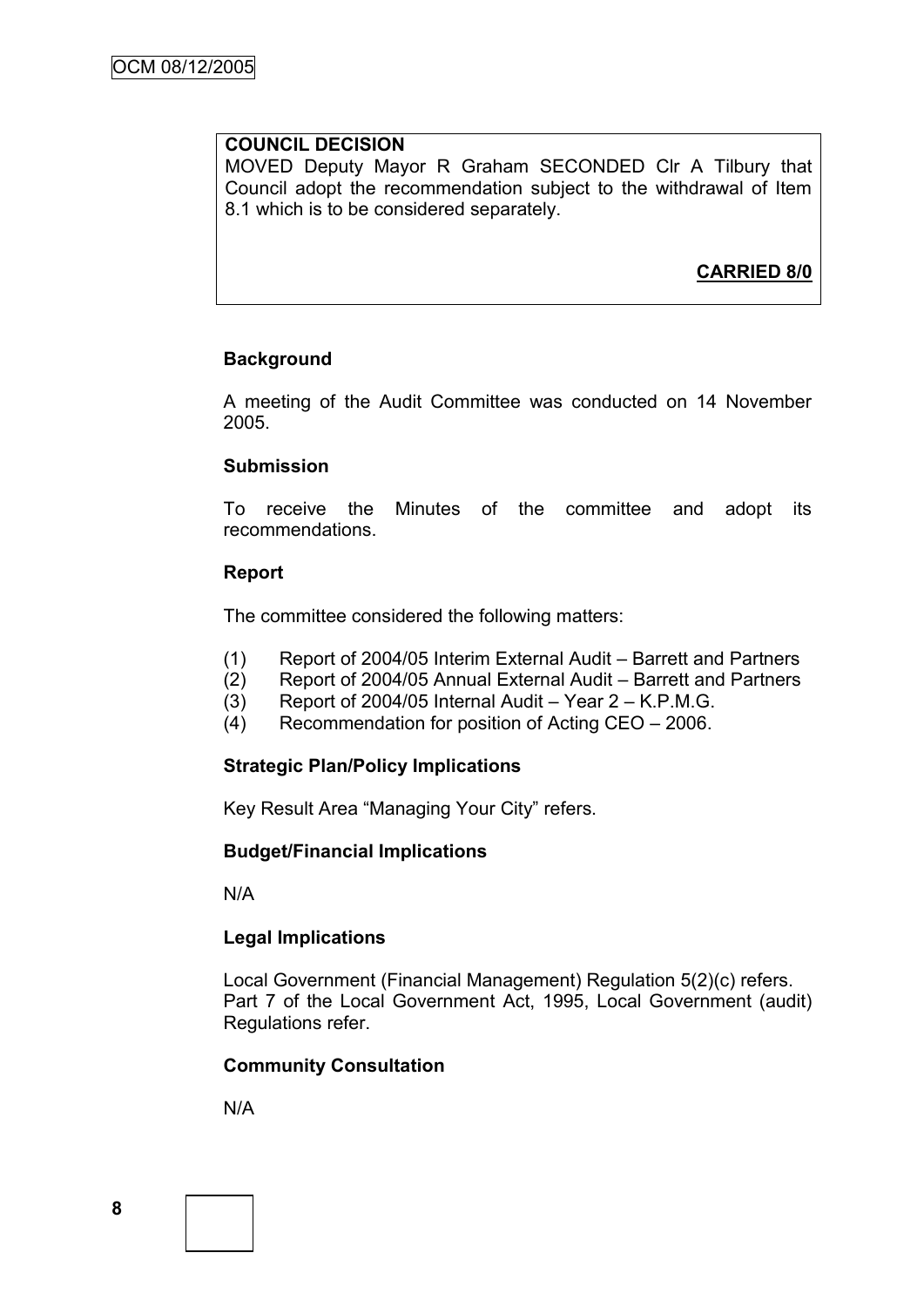# **Attachment(s)**

Minutes of Audit Committee 14 November 2005

# **Advice to Proponent(s)/Submissioners**

N/A

## **Implications of Section 3.18(3) Local Government Act, 1995**

Nil.

**(MINUTE NO 3034) (OCM 08/12/2005) - (AC 14/11/2005) - ITEM 8.1 - AUDIT COMMITTEE MEETING 14 NOVEMBER 2005 - RESULTS OF INTERIM EXTERNAL AUDIT FOR THE YEAR ENDED 30 JUNE 2005 (1712;5009) (KL)**

**COUNCIL DECISION** MOVED Deputy Mayor R Graham SECONDED Clr S Limbert that Council:

- (1) as recommended;
- (2) note the comments made in the letter from its external auditor, dated 9 August 2005 ("the Letter");
- (3) in response to the Letter, require the CEO to make it a term of Council's terms of credit so that customers of the Henderson Landfill Site, that are non-publicly listed companies, provide Council with a Directors' guarantee of the customer's liabilities;
- (4) direct the CEO to provide a report to a future meeting of the Committee regarding Council's risk exposure in relation to credit provided to debtors that is either not secured or guaranteed.

**CARRIED 8/0**

# **Reason for Decision**

The motion adopted by Council is substantively the same as the motion adopted by the Committee, but is more specific.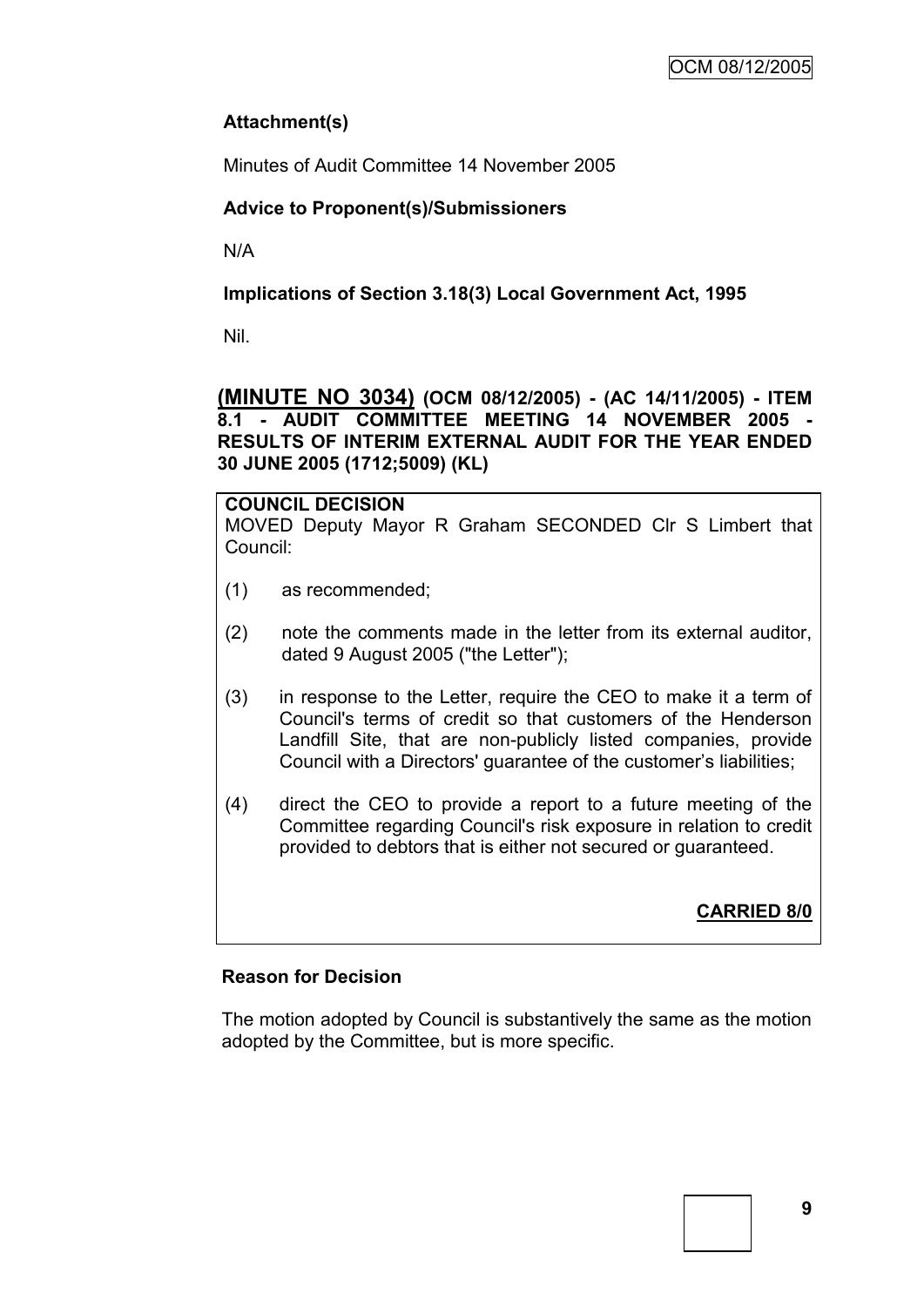## **13.2 (MINUTE NO 3035) (OCM 08/12/2005) - DELEGATED AUTHORITIES, POLICIES AND POSITION STATEMENTS COMMITTEE MEETING MINUTES 14 NOVEMBER 2005 (1054) (DMG) (ATTACH)**

#### **RECOMMENDATION**

That Council receives the Minutes of the Delegated Authorities, Policies and Position Statements Committee Meeting dated 14 November 2005, as attached to the Agenda, and adopts the recommendations contained therein.

# **TO BE CARRIED BY AN ABSOLUTE MAJORITY OF COUNCIL**

#### **COUNCIL DECISION**

MOVED Clr A Tilbury SECONDED Clr I Whitfield that Council adopt the recommendation subject to the withdrawal of Item 14.4 which is to be considered separately.

# **CARRIED BY ABSOLUTE MAJORITY OF COUNCIL 8/0**

#### **Background**

The Delegated Authorities, Policies and Position Statements Committee conducted a meeting on 14 November 2005. The minutes of the meeting are required to be presented to Council and its recommendations considered by Council.

#### **Submission**

The minutes of the Committee meeting are attached to the Agenda. Items dealt with at the Committee meeting form the basis of the Minutes.

#### **Report**

The Committee recommendations are now presented for consideration by Council and if accepted, are endorsed as the decisions of Council. Any elected member may withdraw any item from the Committee meeting for discussion and propose an alternative recommendation for Council's consideration. Any such items will be dealt with separately, as provided for in Council's Standing Orders.

#### **Strategic Plan/Policy Implications**

Key Result Area " Managing Your City" refers.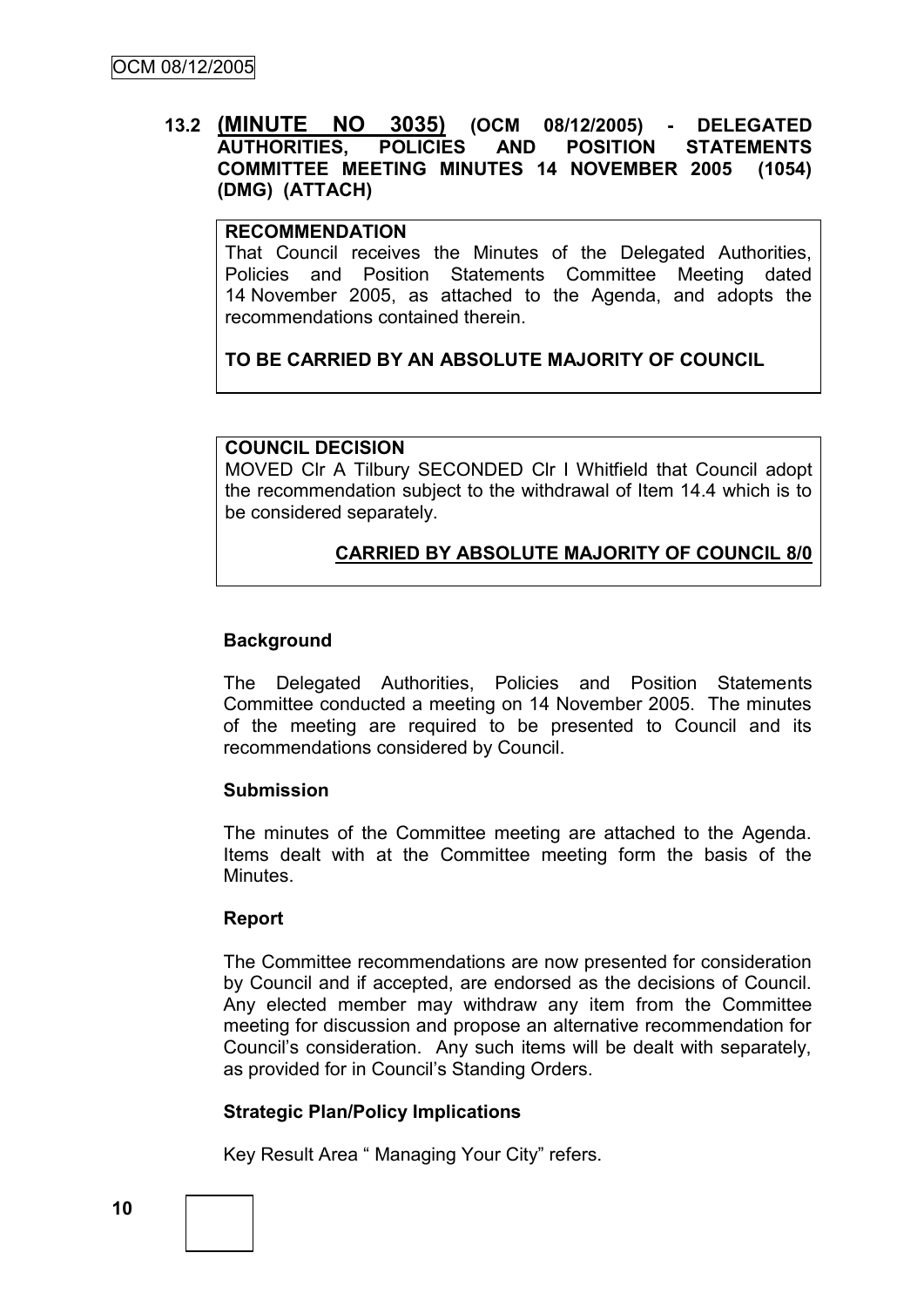## **Budget/Financial Implications**

Committee Minutes refer.

## **Legal Implications**

Committee Minutes refer.

#### **Community Consultation**

Committee Minutes refer.

#### **Attachment(s)**

Minutes of the Delegated Authorities, Policies and Position Statements Committee Meeting dated 14 November 2005.

## **Advice to Proponent(s)/Applicant**

N/A

#### **Implications of Section 3.18(3) Local Government Act, 1995**

Nil.

### **(MINUTE NO 3036) (OCM 08/12/2005) - (MINUTE NO 167) (DAP&PS 14/11/2005) - PROPOSED AMENDMENT TO POLICIES AND POSITION STATEMENTS AFFECTED BY ELECTED MEMBERS USE OF CREDIT CARDS (1705) (DMG) (ATTACH)**

#### **COUNCIL DECISION**

MOVED Clr A Tilbury SECONDED Clr I Whitfield THAT Council adopt the recommendation subject to the addition of the following:

(3) that Council directs the DAPPS Committee to review Policy AES6 "Attendance at Conference and Seminars" to consider including a requirement for Council delegates to provide a postconference report to Elected Members on the content and benefits of the conference/seminar attended.

# **CARRIED 8/0**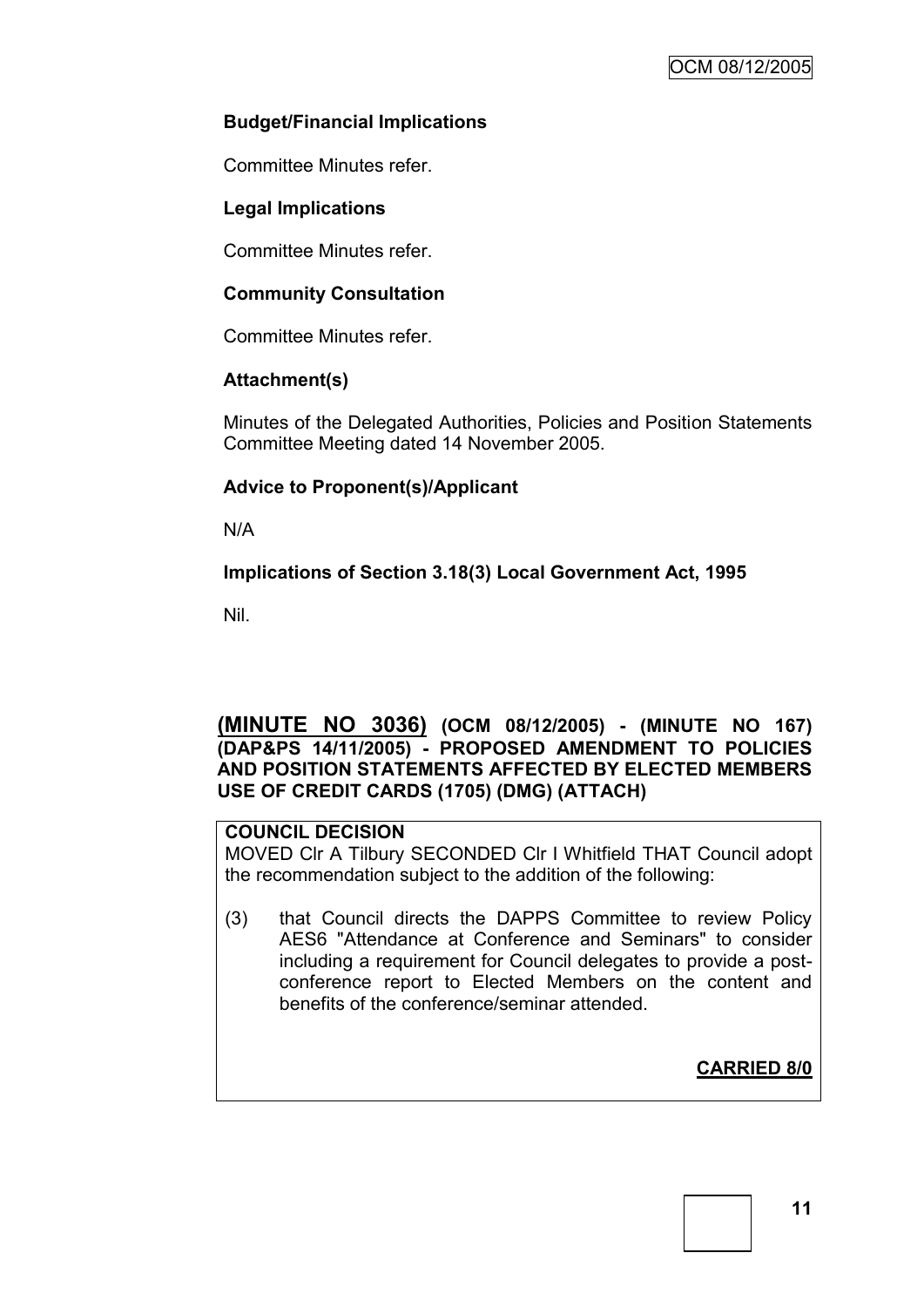## **Reason for Decision**

It is common practice in many businesses that delegates to conferences/seminars are required to capture the information presented so that other people who have not attended can benefit.

## **13.3 (MINUTE NO 3037) (OCM 08/12/2005) - RESPONSE TO ISSUES PAPER 'LOCAL GOVERNMENT STRUCTURAL AND ELECTORAL REFORM IN W.A.' (1335) (DMG) (ATTACH)**

#### **RECOMMENDATION**

That Council advises the Local Government Advisory Board that:-

- (1) it believes the ultimate predicted future growth of the City of Cockburn (i.e. estimated population of approximately 110,000 by 2020) will result in an optimum sized and sustainable local government entity and any reduction to this scenario will proportionately diminish the ability of Council to service the future strategic needs of the Cockburn community;
- (2) on the basis of (1) above, any proposals to significantly alter the current boundaries of the City of Cockburn should be discouraged;
- (3) the City of Cockburn supports the principle of resource sharing and other initiatives which would create cost efficiencies between local governments; and
- (4) notwithstanding the legislation provisions of the Local Government Act, 1995, relating to changing the boundaries of local governments, it is the City of Cockburn's position that amalgamations of local governments should only be contemplated following the exhaustion of attempts to achieve a voluntary arrangement between two or more local governments, or where the financial viability of one or more local governments is clearly unsustainable.

#### **COUNCIL DECISION**

MOVED Clr T Romano SECONDED Clr S Limbert that Council advises the Local Government Advisory Board that:

(1) it believes that both currently and as a result of the ultimate predicted future growth of the City of Cockburn (i.e. estimated population of approximately 110,000 residents by 2020), Cockburn is and will remain an optimum sized and sustainable local government entity and any reduction to this scenario will proportionately diminish the ability of Council to service the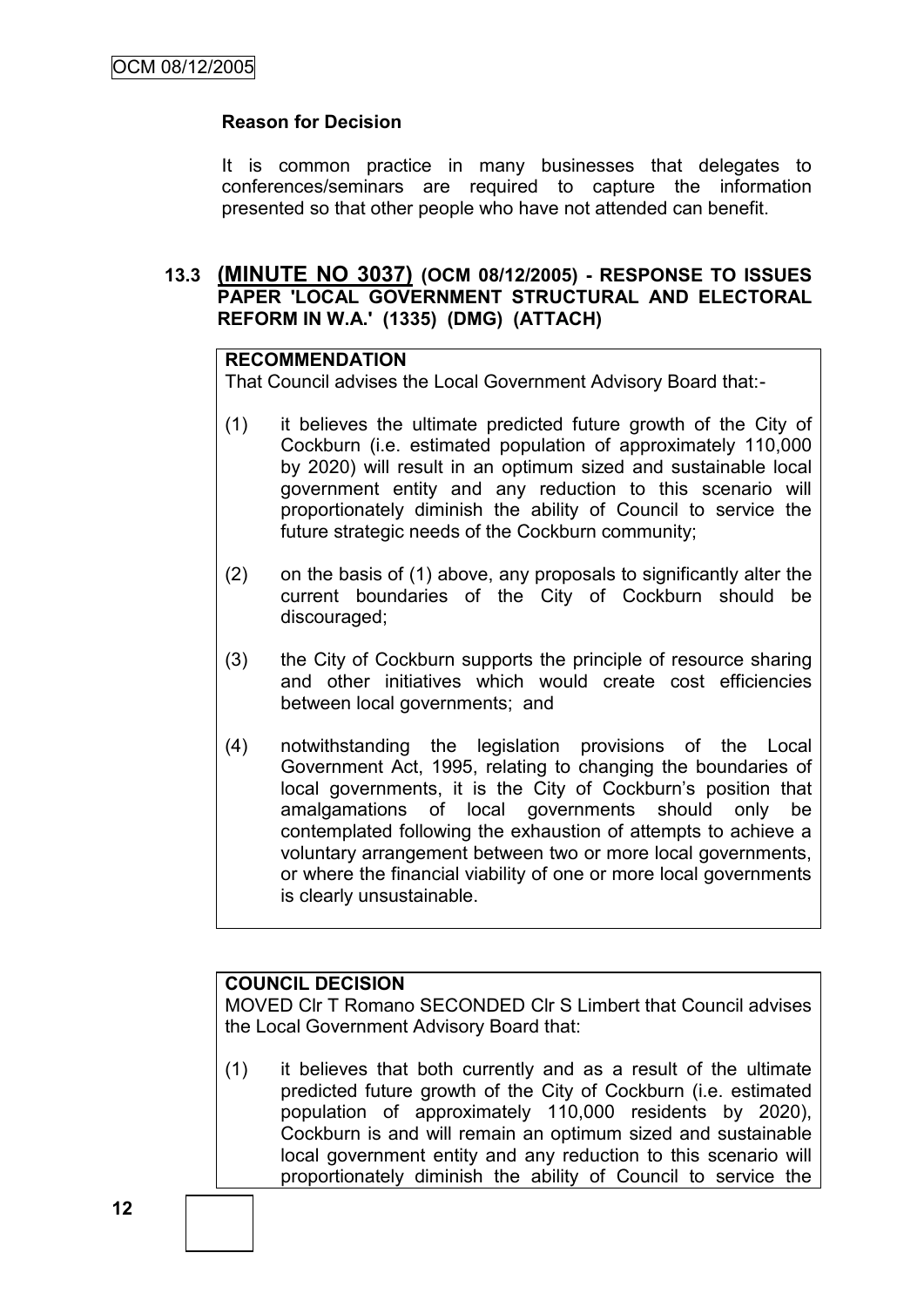future strategic needs of the Cockburn community;

- (2) on the basis of (1) above, any proposals to significantly alter the current boundaries of the City of Cockburn will be strongly resisted;
- (3) as recommended;
- (4) as recommended; and
- (5) for Postal Elections, the election timetable should reduce the time available for electors in the Metropolitan area to complete and return their ballot papers to 7 days.

**CARRIED 7/1**

## **Reason for Decision**

While it is recognised that this matter is in its preliminary stages, it is suggested that Council's official response be made in the strongest possible terms in order to confirm its commitment to the retention of the current District boundaries. Currently, the WA Electoral Commission allows two to three weeks for postal ballot papers to be completed and returned for inclusion in the count. As the great majority of votes are returned within three days of being received, it is apparent that voters who intend to participate in Council elections do not require such an extended timeframe to consider their preference. Accordingly, the Commission's practice should reflect voter habits. The extended voting period is also an onerous and expensive imposition on candidates, who have to continue campaigning over a three week period whilst not knowing if any further votes are being cast. Given that it is desirable to encourage people to nominate and participate as Elected Members in Local Government, the process should be as friendly and as accessible to all as possible.

#### **Background**

A review of structural and electoral reform was announced on 5 October 2005 by the Minister for Local Government and Regional Development, Hon John Bowler MLA. The Local Government Advisory Board has been given terms of reference, with a requirement for public consultation, and a due date of 10 February 2006 to report to the Minister. The terms of reference and an issues paper are attached to the Agenda.

The W.A. Local Government Association is coordinating a response from local governments throughout the state on the electoral reform issue. It is also preparing its own submission to the Board in relation to the matter of structural reform. However, as this has been an item of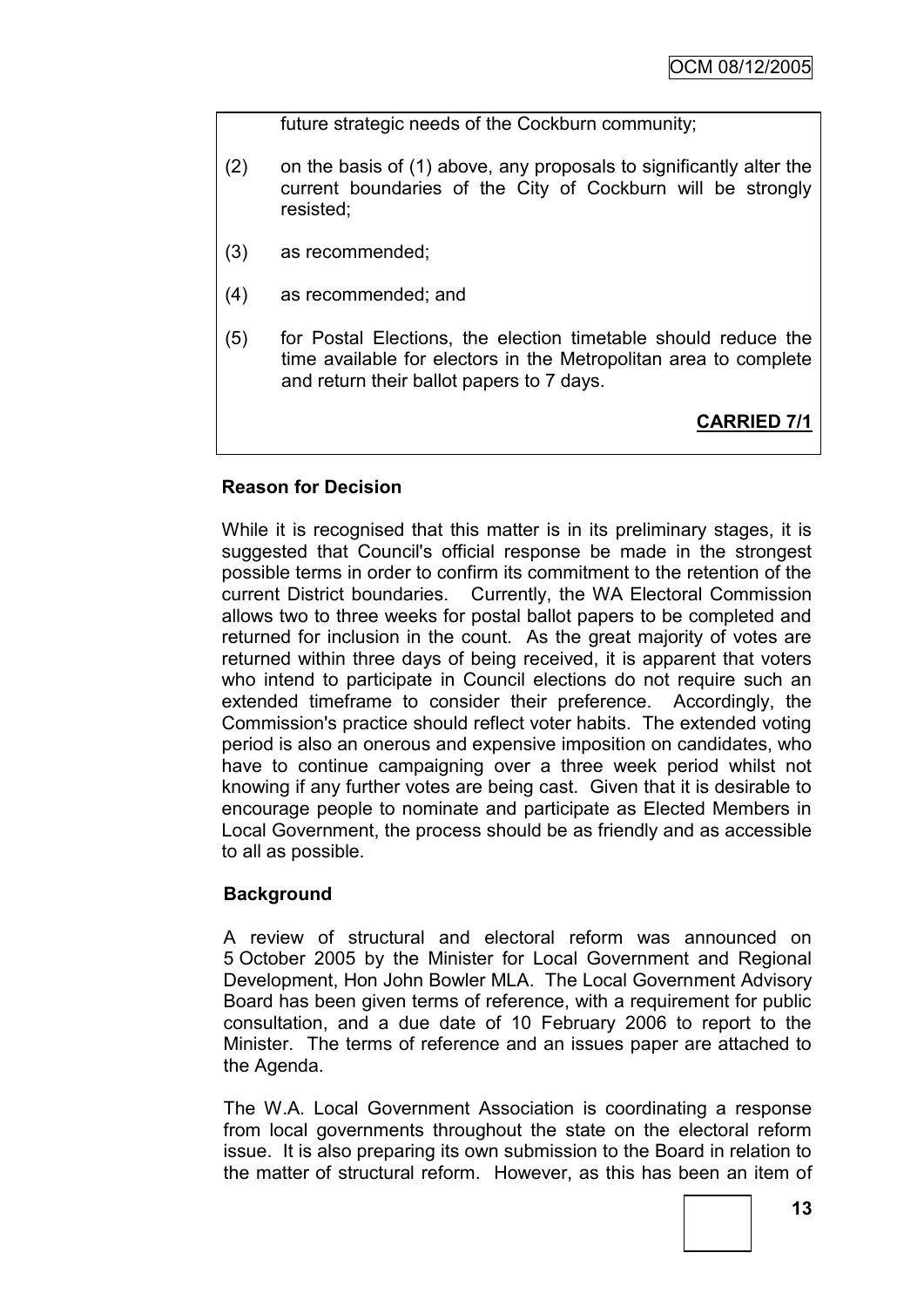interest to this Council for some time, it is considered appropriate that the City of Cockburn submits its own comments on this important issue.

#### **Submission**

N/A

#### **Report**

#### **1. Introduction**

Structural reform of local government in this state has been under review for many years. In fact, it has been an ongoing topic of discussion since the 1974 Royal Commission into Metropolitan Municipal District Boundaries Report. However, apart from two major exceptions - being the dissection of the Cities of Perth and Wanneroo for reasons not related to overall local government structural efficiencies - there has been no realistic attempt made by successive state governments to implement a programme of reforming the local government sector during this timeframe. For such a reform agenda to achieve noticeable efficiencies, it is generally accepted that this means a reduction in the number of local governments, through a process of unification or amalgamation, as has been the case in all other states which have undertaken this exercise.

#### **2. Recent Historical Perspective**

The City of Cockburn has, in recent times, maintained a position that its current size and configuration will amount to the "ideal" local government when full development is achieved by the estimated date of 2020. This is based on an ultimate population growth of around 110,000 by 2015 and the subsequent infill of the City's commercial and industrial land by 2025. Council has always seen this proportionate growth of urban and business development as essential criteria for underpinning its strategic objectives for the Cockburn community. Any significant amendments to this position would seriously compromise Council's ability to plan and provide for the ultimate infrastructure and service needs of the District, as it currently stands, whereas retention of the status quo will see these needs achieved in a well planned, responsible and sustainable manner into the future.

It is on this basis that Council has made submissions to the Board, defending its current status, in the past, as shown in the attachments to the Agenda.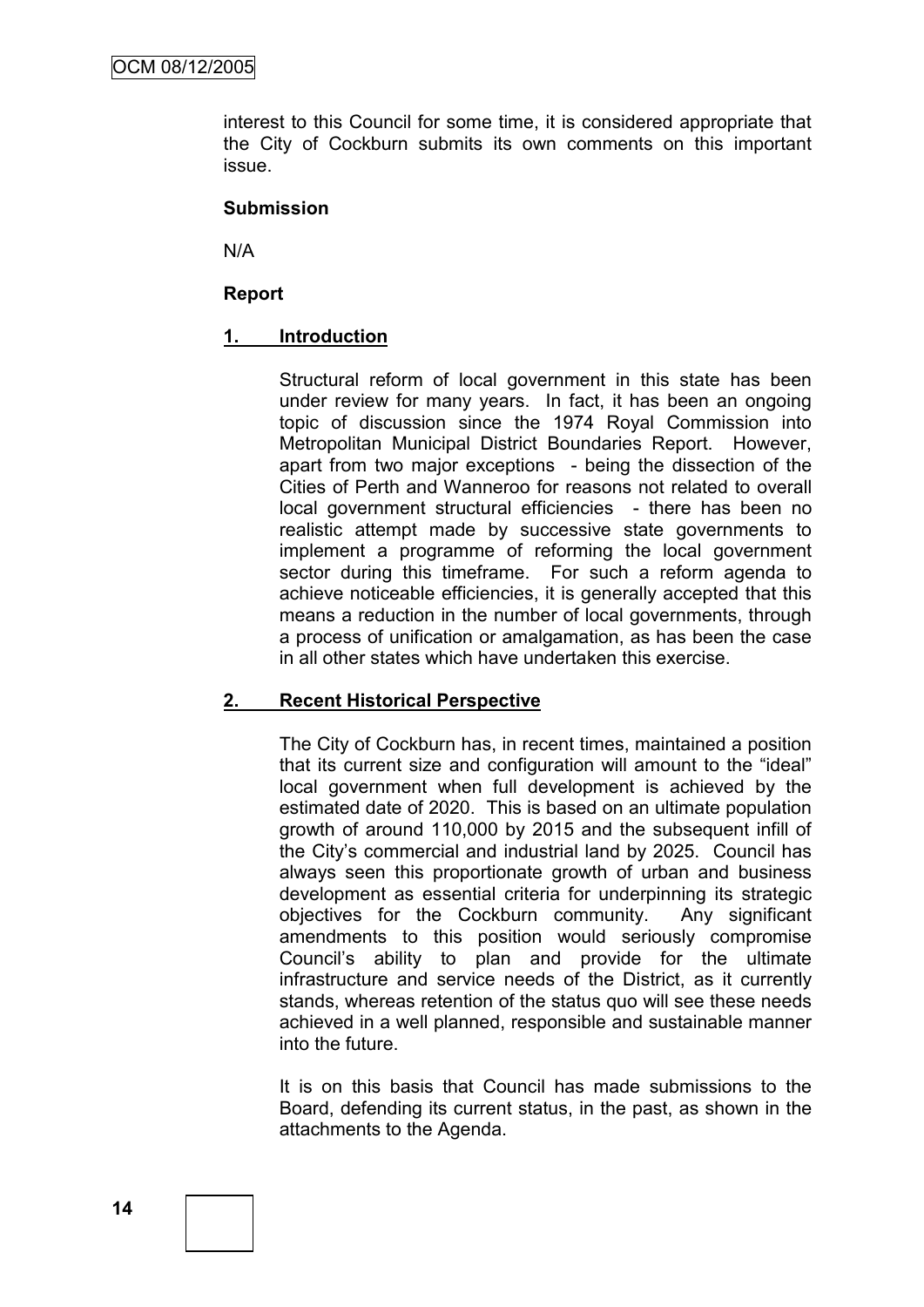A submission was made as a result of a newspaper report in 2002 which claimed there was public support for an amalgamation of some of the City of Cockburn West Ward with the City of Fremantle.

Prior to that, in 1996, Council responded to a report prepared by a Structural Reform Advisory Committee. In its submission Council highlighted its preference for the growth of the District to be the primary source of funding the future infrastructure and service provision for the Cockburn community.

The premise of that submission is still relevant as it remains the principal strategic goal of this Council to provide for the long term needs of the District and not simply endeavour to manage these needs on an ongoing basis from one year to the next.

#### **3. Resource Sharing Opportunities**

As it is Council's contention that it should retain the right to determine its own destiny, the focus on reform should be in the efficient sharing of the resource base necessary for local government to operate at a more cost effective and sustainable level for the benefit of local communities.

Again, in its 1996 submission, Council highlighted the effectiveness of its involvement in the South West Group of Councils which operates in the combined interests of the Councils located in the South West Metropolitan corridor on issues of Regional importance and significance. This voluntary and cooperative approach, which has been in place since 1990, is seen as an ideal vehicle for expanding the sharing of resources in operational and functional areas between two or more local government Districts. Currently, the Group CEO's are investigating resource sharing opportunities between member councils as a commitment to the potential of this concept.

If encouraged, and instigated to its maximum potential, this could result in tangible and cost effective benefits across local government, without the necessary turmoil and divisive outcomes which inevitably result from a more forceful approach such as amalgamation.

Indeed, if the concept of resource sharing was embraced as a primary motivator for local government to more fully investigate, it is suggested that the industry would be more likely to enthusiastically take up the challenge of identifying real benefits which could be achieved, rather than adopt a defensive approach to protecting the status quo at all costs – a position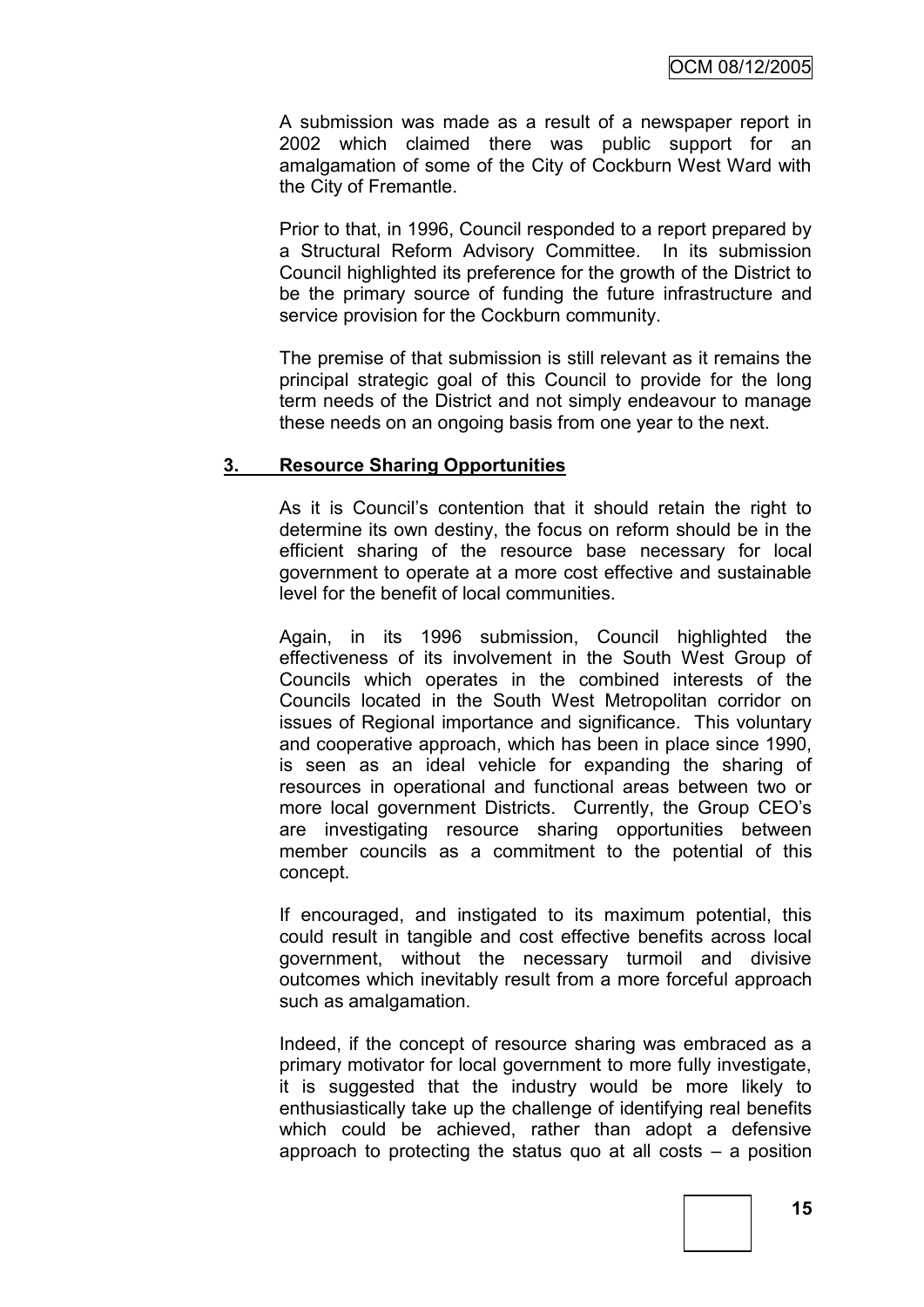which has been effective in discouraging previous state governments from further pursuing the reform agenda.

#### **4. Current Legislative Requirements**

At the present time there is an exhaustive process which must be followed if major alterations to local government District boundaries are to be effected.

These procedures ensure that there is adequate opportunity for all aspects of proposals, irrespective of where they may have originated from, to be thoroughly researched and considered prior to being given formal approval for implementation.

This process was outlined in the 2002 report considered by Council, an extract of which is attached.

While this legislative safeguard offers some assurance to all but the most vulnerable of local governments regarding their future, it should not be taken for granted that it is the right of all local governments to remain in their present form into the future.

It is possible that, at some stage, the state government could adopt a position that could accelerate the reform agenda and potentially take the future control of this process away from local government.

#### **5. Conclusion**

Local Government in W.A. has, to a degree, been spared the effects of "corporatisation", as experienced by other state and federal government entities, as well as its counterparts in other states. However, with the reform agenda gathering momentum at other levels of government, it is unlikely that this situation will remain intact for much longer.

Therefore, in order to address what is likely to be a mandatory exercise in the not too distant future, it is recommended that all Councils adopt a position that will allow them to investigate opportunities to rationalise their activities and operational methods with a view to becoming more cost effective and sustainable organisations.

Should this approach be accepted at a broader level, then it is considered that a more coordinated approach will result and that some logical and tangible benefits will become evident.

#### **Strategic Plan/Policy Implications**

Key Result Area "Managing Your City" refers.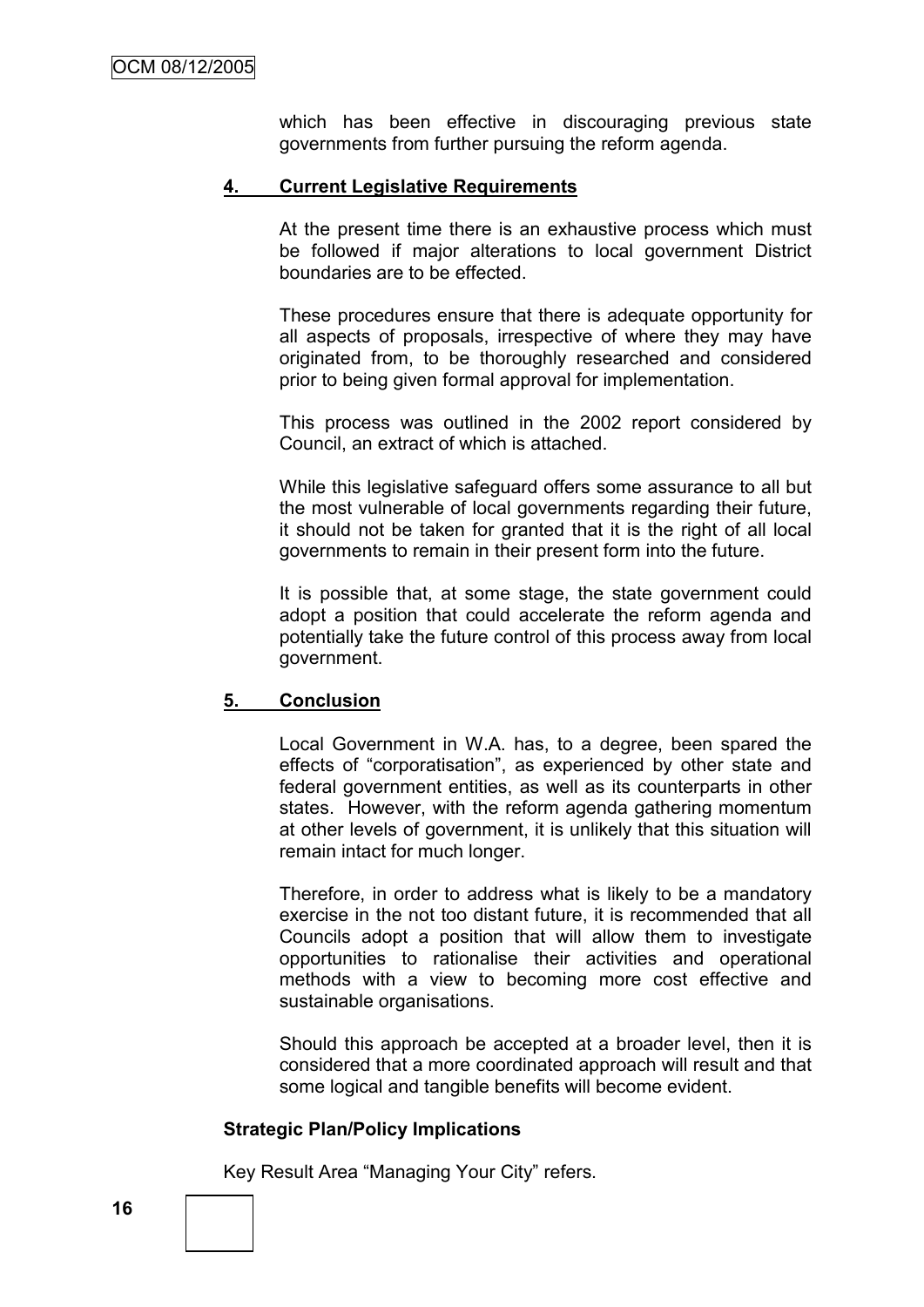## **Budget/Financial Implications**

Nil

# **Legal Implications**

Schedule 2.1 Local Government Act, 1995, refers.

## **Community Consultation**

N/A

# **Attachment(s)**

- 1. Local Government Advisory Board Issues Paper
- 2. Extracts Response to Recommendations of Structural Advisory Committee
- 3. Extract of Council Minutes 16 April 2002
- 4. Provisions for Changing Boundaries of Local Governments

## **Advice to Proponent(s)/Submissioners**

N/A

# **Implications of Section 3.18(3) Local Government Act, 1995**

Nil.

# **13.4 (MINUTE NO 3038) (OCM 08/12/2005) - COCKBURN COAST STEERING COMMITTEE (9523) (DMG)**

#### **RECOMMENDATION**

That Council nominates Mayor Stephen Lee as its delegate to represent the City of Cockburn on the Cockburn Coast Steering Committee.

#### **COUNCIL DECISION**

MOVED Clr I Whitfield SECONDED Clr S Limbert that the recommendation be adopted.

# **CARRIED 8/0**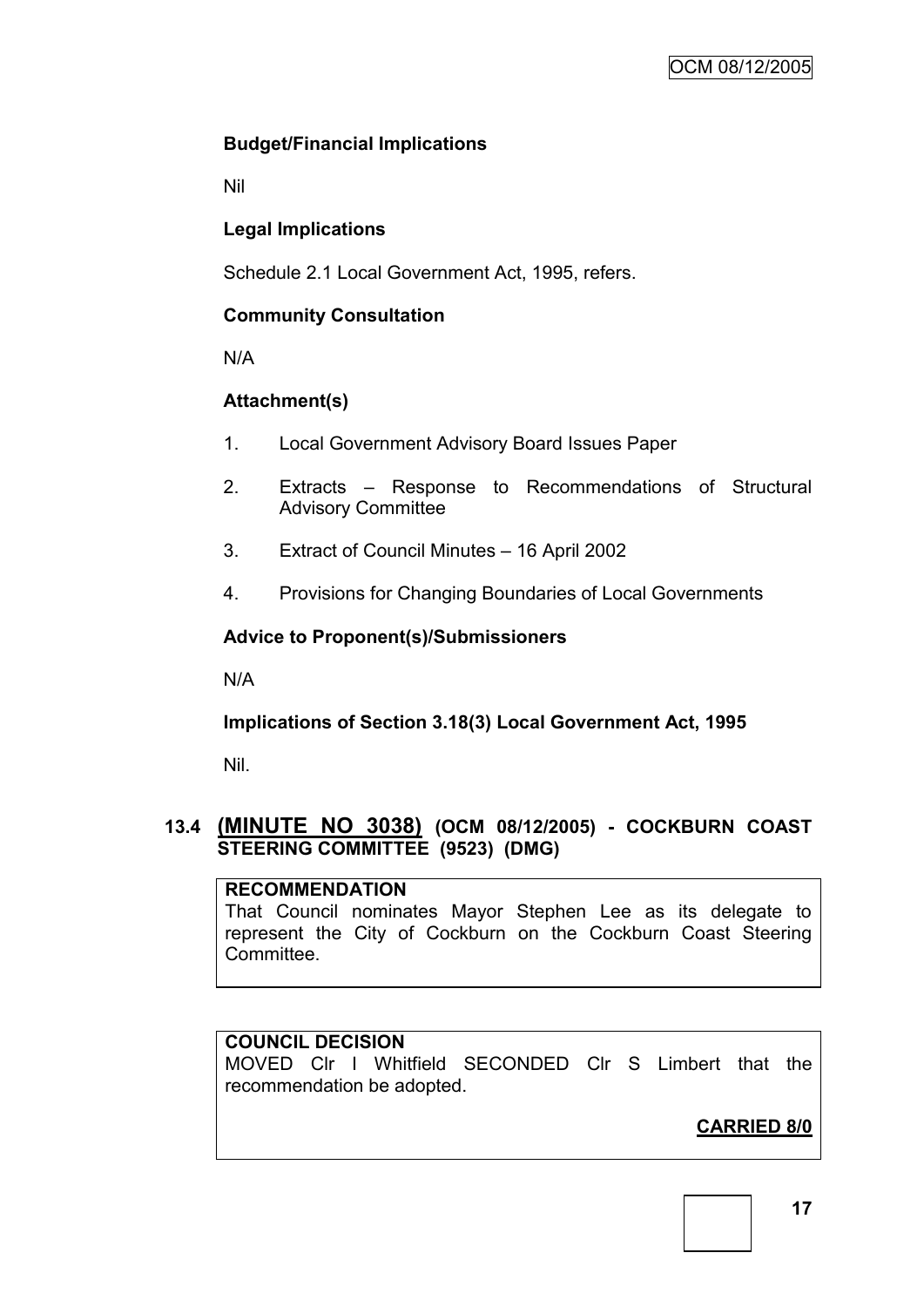#### **Background**

The Cockburn Coast, comprising South Beach, Robb Jetty, Port Coogee and Woodman Point is a significant area of coastal land, characterised by former and continuing industrial uses, poor access and underutilised natural assets.

The potential for the area to become a mixed use coastal hub has been recognised for many years, with the impetus now in place to progress the transformation of this unique and exceptional area.

As the request of the Minister for Planning and Infrastructure, the Dialogue for the Cockburn Coast was held in May 2005. The Dialogue provided a forum for the local community to outline their aspirations and a broad vision for the Cockburn Coast. It is now time to take these aspirations and move forward with the structure planning process for the Cockburn Coast.

#### **Submission**

N/A

#### **Report**

The Minister has indicated that development of a planning framework for the Cockburn Coast is a priority, and has recently approved the formation of the Cockburn Coast Steering Committee to manage the development of the structure plan.

The involvement of the City of Cockburn is critical to the success of the regeneration of the Cockburn Coast and the formulation of a structure plan. The Department therefore seeks a delegate to represent the City of Cockburn on the Cockburn Coast Steering Committee.

#### **Strategic Plan/Policy Implications**

Key Result Area "Planning Your City" refers.

#### **Budget/Financial Implications**

Nil.

#### **Legal Implications**

Nil.

#### **Community Consultation**

Nil.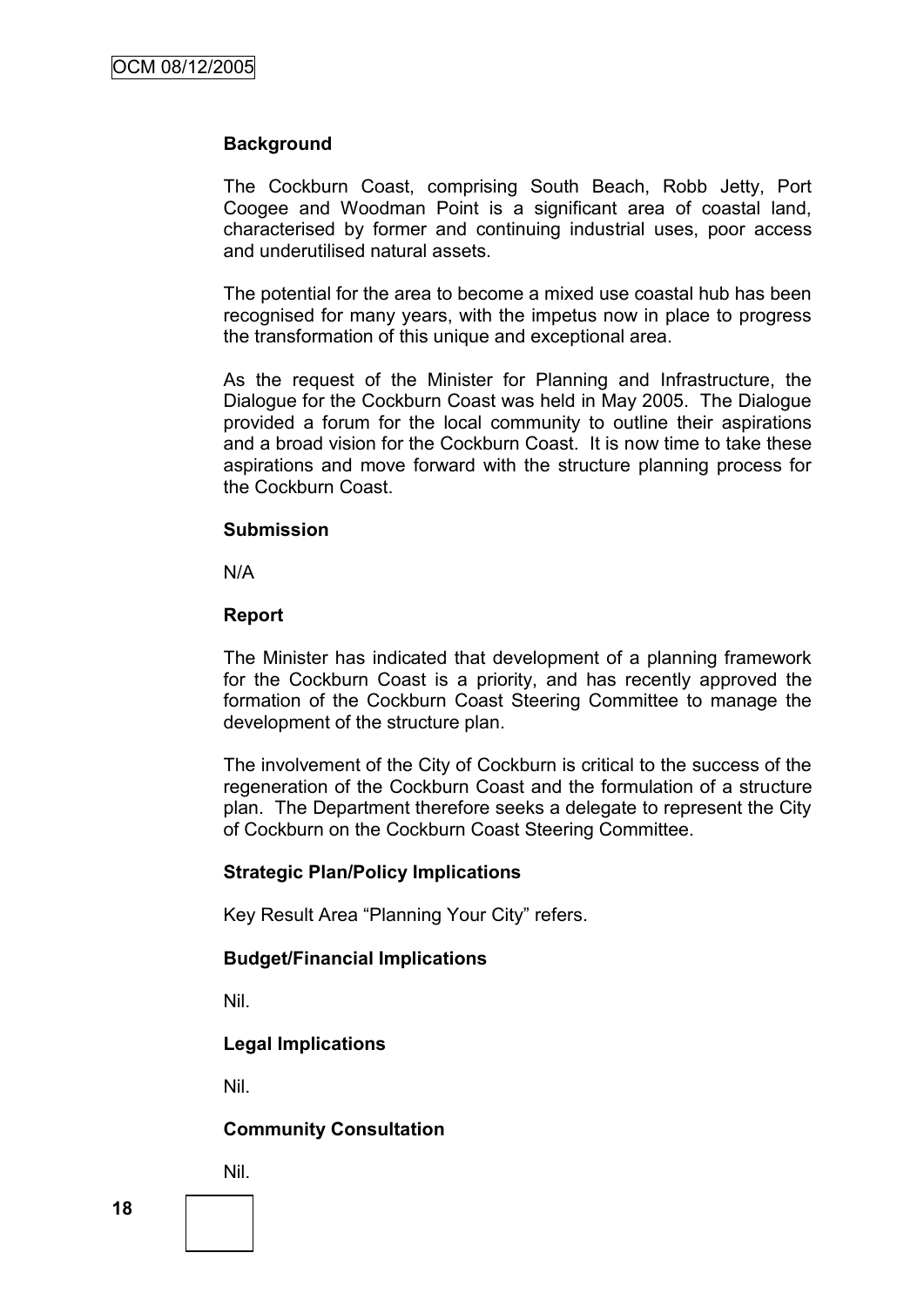# **Attachment(s)**

Nil.

# **Advice to Proponent(s)/Submissioners**

Nil.

# **Implications of Section 3.18(3) Local Government Act, 1995**

Nil.

# **14. PLANNING AND DEVELOPMENT DIVISION ISSUES**

**14.1 (MINUTE NO 3039) (OCM 08/12/2005) - PROPOSED AMENDMENT TO TOWN PLANNING SCHEME NO. 3 - LOT 20; 136 COCKBURN ROAD, HAMILTON HILL - OWNER: CORDIA PTY LTD - APPLICANT: GREG ROWE & ASSOCIATES (2200603) (JB) (ATTACH)**

RECOMMENDATION That Council:

(1) adopt the following amendment:

TOWN PLANNING AND DEVELOPMENT ACT 1928 (AS AMENDED) RESOLUTION DECIDING TO AMEND CITY OF COCKBURN TOWN PLANNING SCHEME – DISTRICT ZONING SCHEME  $NO<sub>3</sub>$ 

AMENDMENT NO. 45

Resolved that Council, in pursuance of Section 7 of the Town Planning and Development Act 1928, amend the above Town Planning Scheme by:

Amending the Scheme Maps by:

1. deleting Restricted Use 9 ("RU 9") applying to Lot 20 (No. 136) Cockburn Road, Hamilton Hill and replacing with new Restricted Use 11 ("RU 11").

Amending the Scheme Text by:

1. adding new Restricted Use 11 to Schedule 3 – Restricted Uses as follows: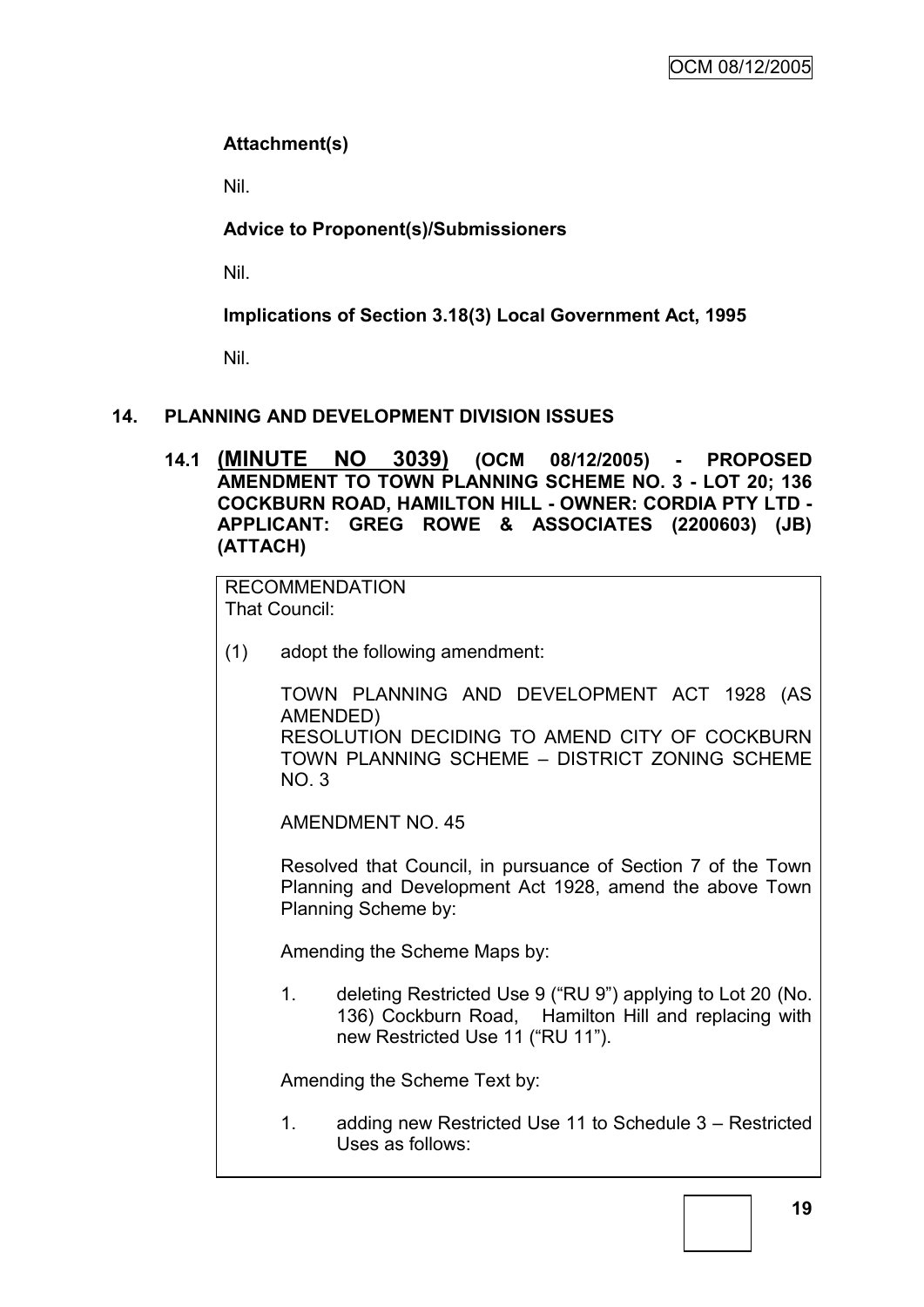| No.          | <b>Description</b><br>of <sub>1</sub><br>Land                                                                                                                                                                                                                                                                                                                                                                         | <b>Restricted Use</b>                                                                                                                                                                                                                                                                                                                                                                | <b>Conditions</b>    |  |
|--------------|-----------------------------------------------------------------------------------------------------------------------------------------------------------------------------------------------------------------------------------------------------------------------------------------------------------------------------------------------------------------------------------------------------------------------|--------------------------------------------------------------------------------------------------------------------------------------------------------------------------------------------------------------------------------------------------------------------------------------------------------------------------------------------------------------------------------------|----------------------|--|
| <b>RU 11</b> | Lot 20, Cockburn<br>Road, Hamilton Hill.                                                                                                                                                                                                                                                                                                                                                                              | Motor Vehicle, Boat & Caravan<br>Sales, Educational Establishment,<br>Motor Vehicle Repair and Trade<br>Display.                                                                                                                                                                                                                                                                     | Planning<br>Approval |  |
| (2)          | Council's decision;                                                                                                                                                                                                                                                                                                                                                                                                   | sign the amending documents, and advise the WAPC of                                                                                                                                                                                                                                                                                                                                  |                      |  |
| (3)          | forward a copy of the signed documents to the Environmental<br>Protection Authority in accordance with Section $7(A)(1)$ of the<br>Town Planning and Development Act;                                                                                                                                                                                                                                                 |                                                                                                                                                                                                                                                                                                                                                                                      |                      |  |
| (4)          | following the receipt of formal advice from the Environmental<br>Protection Authority that the Scheme Amendment should not be<br>assessed under Section 48A of the Environmental Protection<br>Act, advertise the Amendment under Town Planning Regulation<br>25 without reference to the Western Australian Planning<br>Commission;                                                                                  |                                                                                                                                                                                                                                                                                                                                                                                      |                      |  |
| (5)          | notwithstanding (4) above, the Director of Planning and<br>Development may refer a Scheme or Scheme Amendment to<br>the Council for its consideration following formal advice from the<br>Environmental Protection Authority that the Scheme<br>Amendment should be assessed under Section 48A of the<br>Environmental Protection Act, as to whether the Council should<br>proceed or not proceed with the Amendment; |                                                                                                                                                                                                                                                                                                                                                                                      |                      |  |
| (6)          |                                                                                                                                                                                                                                                                                                                                                                                                                       | should formal advice be received from the Environmental<br>Protection Authority that the Scheme Amendment should be<br>assessed or is incapable of being environmentally acceptable<br>under Section 48(A) of the Environmental Protection Act, the<br>Amendment be referred to the Council for its determination as to<br>whether to proceed or not proceed with the Amendment; and |                      |  |
| (7)          | documents.                                                                                                                                                                                                                                                                                                                                                                                                            | advise the applicant of Council's Decision and request the<br>applicant to prepare five (5) copies of the                                                                                                                                                                                                                                                                            | amendment            |  |

# **COUNCIL DECISION**

MOVED Clr I Whitfield SECONDED Clr S Limbert that the recommendation be adopted.

**CARRIED 8/0**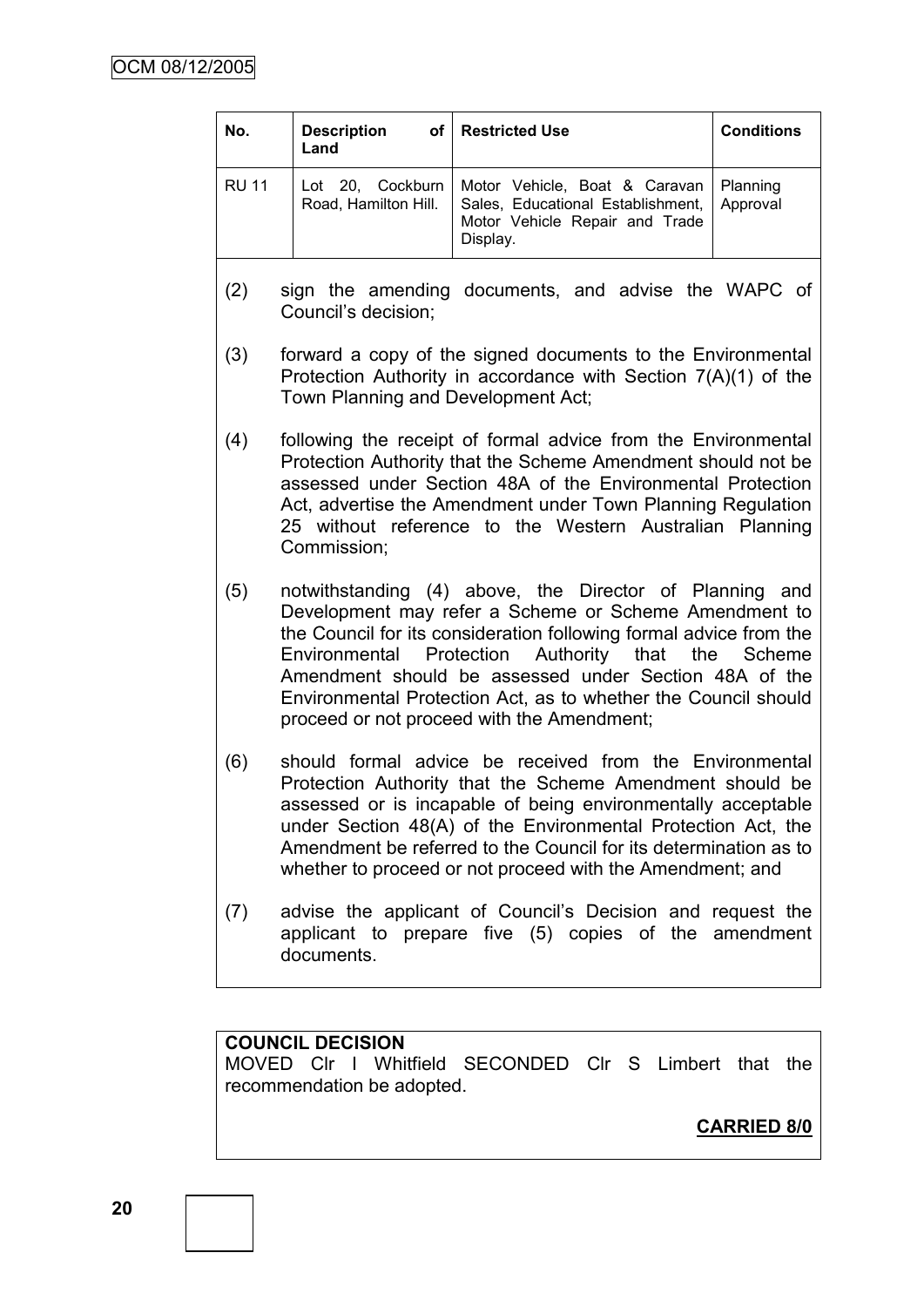## **Background**

| ZONING:   | MRS:      | Industrial |                                                                            |  |      |
|-----------|-----------|------------|----------------------------------------------------------------------------|--|------|
|           | TPS:      |            | Industry, Restricted Use 9 (RU9)                                           |  |      |
|           |           |            | Processes for and incidental to<br>production of meat and allied products. |  | the. |
| LAND USE: | Industry  |            |                                                                            |  |      |
| LOT SIZE: | 1.6011 HA |            |                                                                            |  |      |

## **Submission**

The applicant has provided the following justification for the proposed Scheme Amendment:

- A key element of the 'Vision for Cockburn Coast' for this area is the strategic shift to remove inappropriate industrial uses from the coastline and to facilitate the transformation of the area into a vibrant coastal village.
- The proposed Scheme Amendment will remove the potential land use conflicts that the current RU 9 impose on the subject site and will facilitate land uses more readily compatible to the future of the development and will complement a future coastal village theme.

A copy of the applicant's full submission should be read in conjunction with this report and is contained in the agenda attachments.

#### **Report**

The subject land is zoned Industry with an existing "Restricted Use" (RU 9) under the City of Cockburn Town Planning Scheme No 3., which provides for the processes for and incidental to the production of meat and allied products.

The application proposes to rezone the site by removing the existing RU 9 and allocating an "Additional Use" (AU) to include "Motor Vehicle, Boat and Caravan Sales"; "Educational Establishment"; "Motor Vehicle Repair" and "Trade Display".

If the Restricted Use was to be removed and an Additional Use allocated in its absence without any further restrictions being placed on the site the base zoning of Industry would apply. This would literally have the effect of allowing the site to be developed as any other industry site in the City. This is an outcome that the City strongly suggests should not be pursued.

Nevertheless, the overall desired outcome that the applicant is trying to facilitate can still occur if the rezoning of Lot 20 (No. 136) Cockburn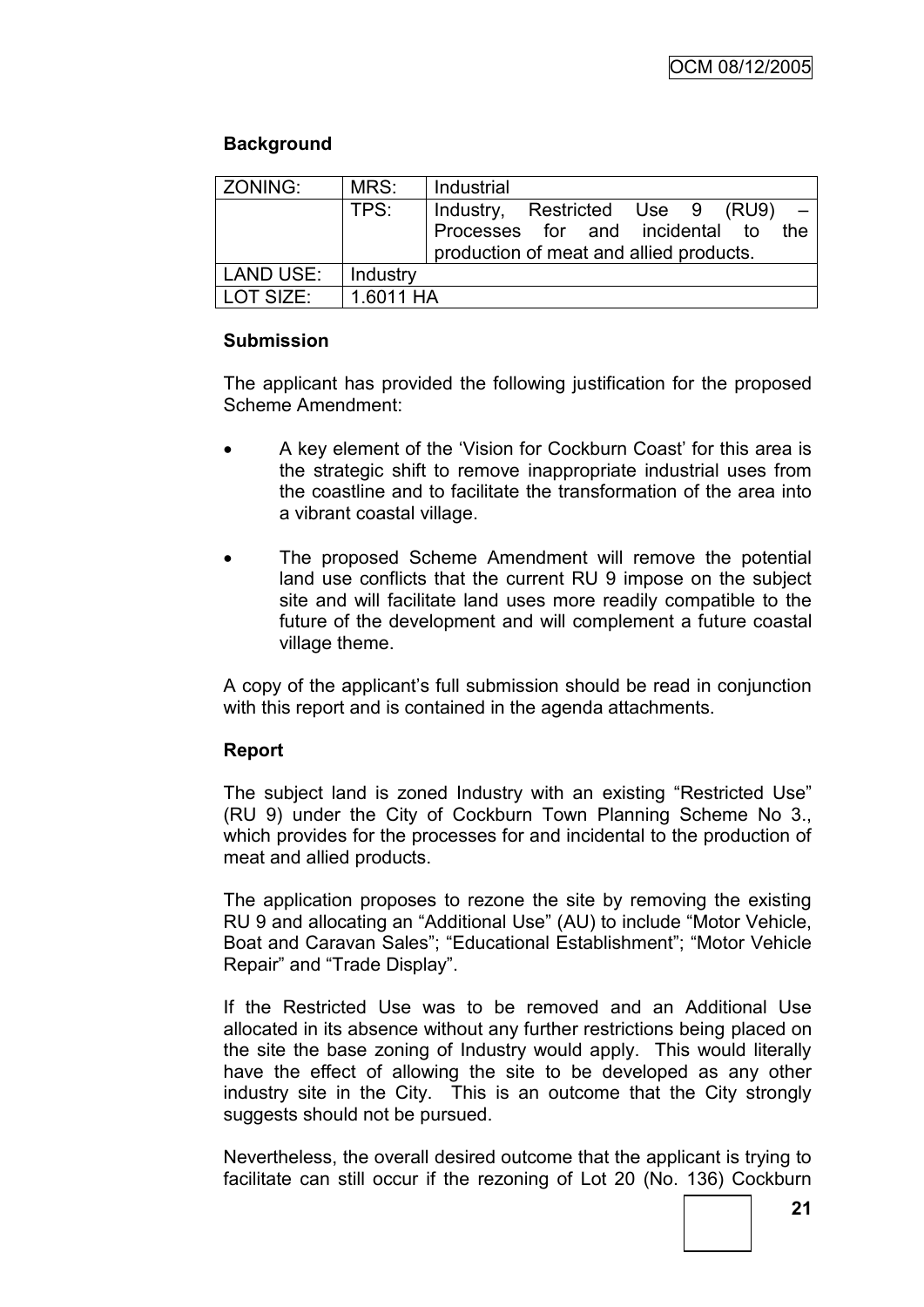Road, Hamilton Hill allows for the removal of existing "Restricted Use 9" and the allocation of a new "Restricted Use" providing for "Motor Vehicle, Boat and Caravan Sales"; "Educational Establishment"; "Motor Vehicle Repair" and "Trade Display".

This will ensure the site is still restricted from other industry uses that may not be appropriate in this location, in line with the strategic 'Vision for Cockburn Coast'.

The removal of the existing RU 9 (processes for and incidental to the production of meat and allied products) and the allocation of new "Restricted Use" will facilitate the site being developed as a car dealership in the immediate future and the added flexibility of future uses if a market demand is identified in the area.

If Council initiates the scheme amendment, the proposal will be referred to the EPA and subject to approval, be advertised for public comment in accordance with the Town Planning Regulations.

#### **Strategic Plan/Policy Implications**

- 1. Managing Your City
	- *"To deliver services and to manage resources in a way that is cost competitive without compromising quality."*
- 3. Conserving and Improving Your Environment
	- *"To ensure that the development of the district is undertaken in such a way that the balance between the natural and human environment is maintained."*

#### **Budget/Financial Implications**

N/A

#### **Legal Implications**

Town Planning and Development Act Town Planning Regulations

#### **Community Consultation**

Subject to advice from the EPA the proposed scheme amendment will be advertised to the community for a period of 42 days upon initiation of the amendment.

#### **Attachment(s)**

- (1) Location Plan
- (2) Submission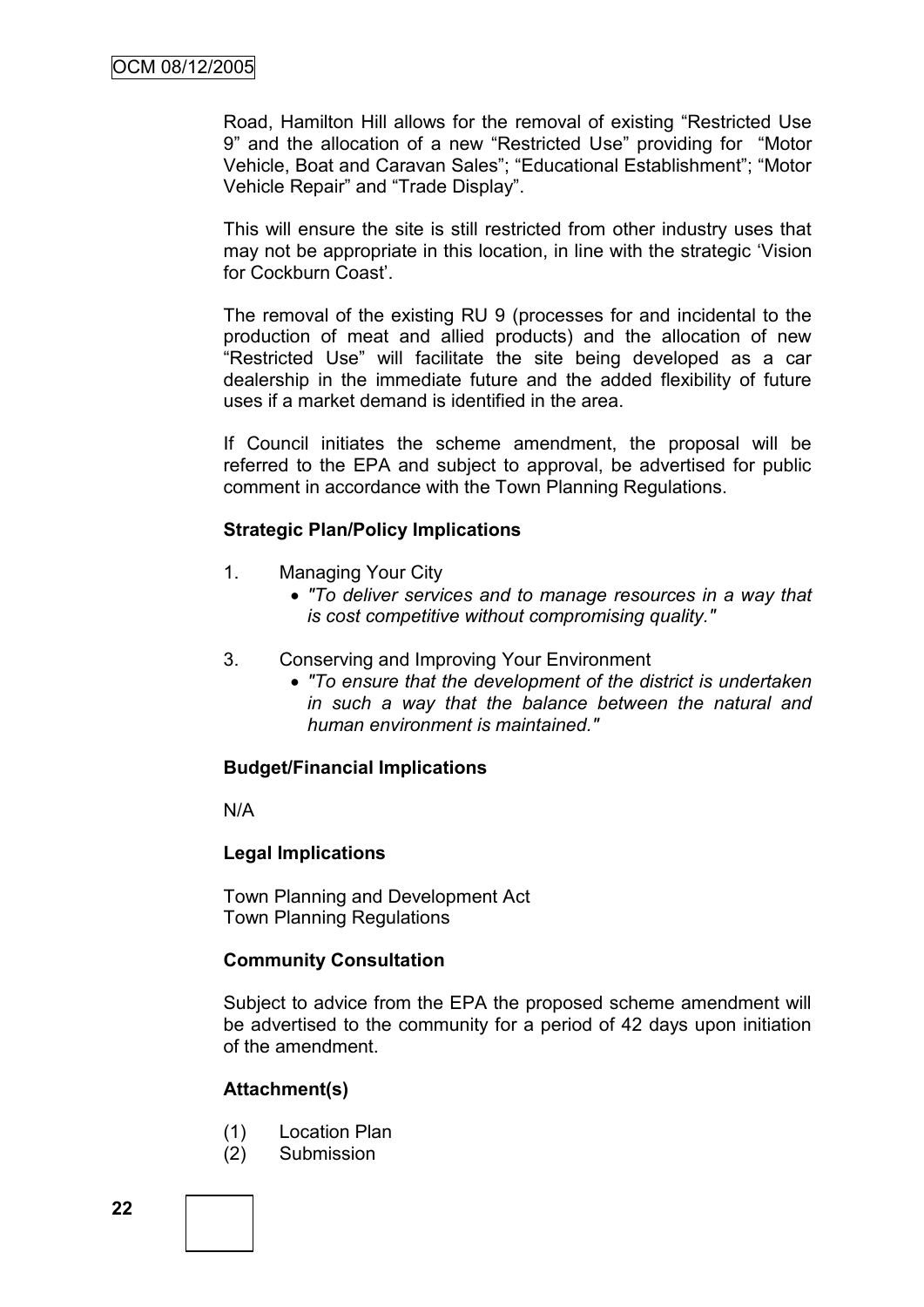# **Advice to Proponent(s)/Submissioners**

The Proponent has been advised that this matter is to be considered at the 8 December 2005 Council Meeting.

## **Implications of Section 3.18(3) Local Government Act, 1995**

Nil.

### **14.2 (MINUTE NO 3040) (OCM 08/12/2005) - PROPOSED INERT LANDFILL SITE AND RESOURCE RECOVERY CENTRE - LOTS 1, 410 AND 451 MIGUEL ROAD, BIBRA LAKE - OWNER/APPLICANT: MOLTONI CORPORATION PTY LTD (4109346) (4113473) (4413031) (JB) (ATTACH)**

That Council:

(1) grant temporary planning approval for a period of three years only for an inert landfill site and resource recovery centre on Lots 1, 410 and 451 Miguel Road, Bibra Lake, in accordance with Clause 10.6 of Town Planning Scheme No. 3, subject to the following conditions:

## STANDARD CONDITIONS

- 1. The site shall be kept in a neat and tidy condition at all times by the owner/occupier to the satisfaction of the Council.
- 2. No activities causing noise and/or inconvenience to neighbours being carried out after 7:00pm or before 7:00am, Monday to Saturday, and not at all on Sundays and Public Holidays.
- 3. Nothing in the approval or these conditions shall excuse compliance with all relevant written laws in the commencement and carrying out of the development.
- 4. All stormwater being contained and disposed of on-site to the satisfaction of the Council.
- 5. All earthworks and/or associated drainage details shall be in accordance with plans and specifications certified by a suitably qualified practicing Engineer to the satisfaction of the Council.
- 6. Retaining wall(s) being constructed in accordance with a suitably qualified Structural Engineer's design and a building licence being obtained prior to construction**.**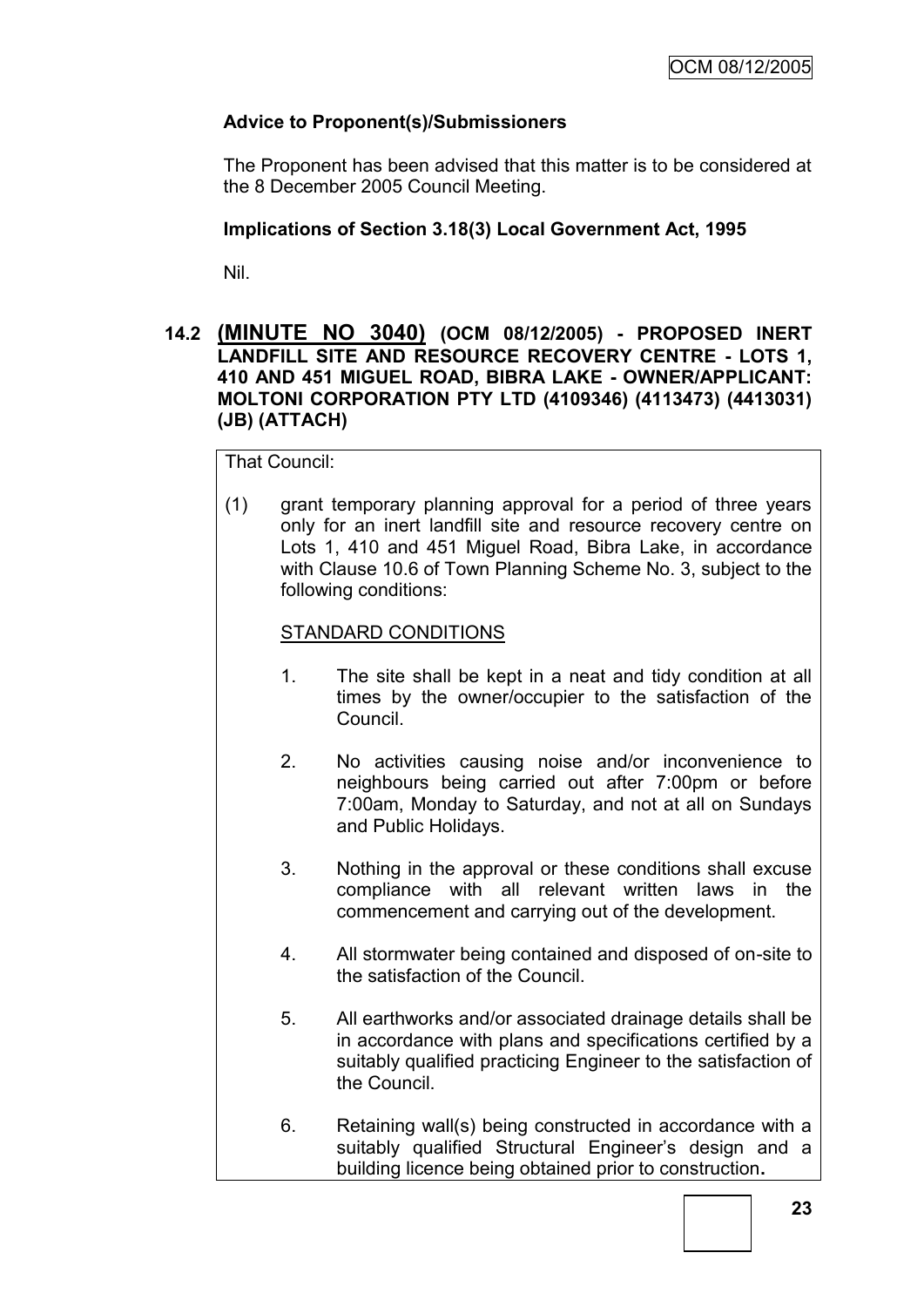- 7. Vehicular access to and from the site shall be restricted to that shown on the plan approved by the Council.
- 8. Crossover is to be located and constructed to the City's specifications.
- 9. The carrying on of the development must not cause a dust and smoke nuisance to neighbours. The developer is required to submit a Dust Management Plan in accordance with the Council's Policy SP7 Prevention of Sand Drift from Subdivision and Development Sites within the City of Cockburn. The Plan is to be approved by the Council's Health Services prior to the commencement of earthworks and complied with during the life of the development.
- 10. No burning of cleared vegetation on the site.
- 11. Earthworks over the site and batters must be stabilised to prevent sand blowing, and appropriate measures shall be implemented within the time and in the manner directed by the Council in the event that sand is blown from the site.
- 12. The applicant engaging a suitably qualified noise consultant to prepare and submit a site specific noise report demonstrating compliance with the Environmental Protection (Noise) Regulations 1997 to the satisfaction of Council.
- 13. The applicant to submit a site-specific vibration management plan, prepared by a suitably qualified consultant, prior to the commencement of operations to the satisfaction of Council.
- 14. The developer is to erect signs on the site for the duration of the development. The signs are to advise the public of the existence of heavy vehicle traffic, proposed duration of works and the phone contact details of the principal contractor and Department of Environment (DOE) for any complaints relating to the proposed works.

#### SPECIAL CONDITIONS

15. The unauthorised removal of kerbline and verge area along Miguel Road, adjacent to Cocos Drive is to be reinstated, graded, stabilised and landscaped to the satisfaction of the Council prior to the development being occupied and no vehicle access to the site is permitted at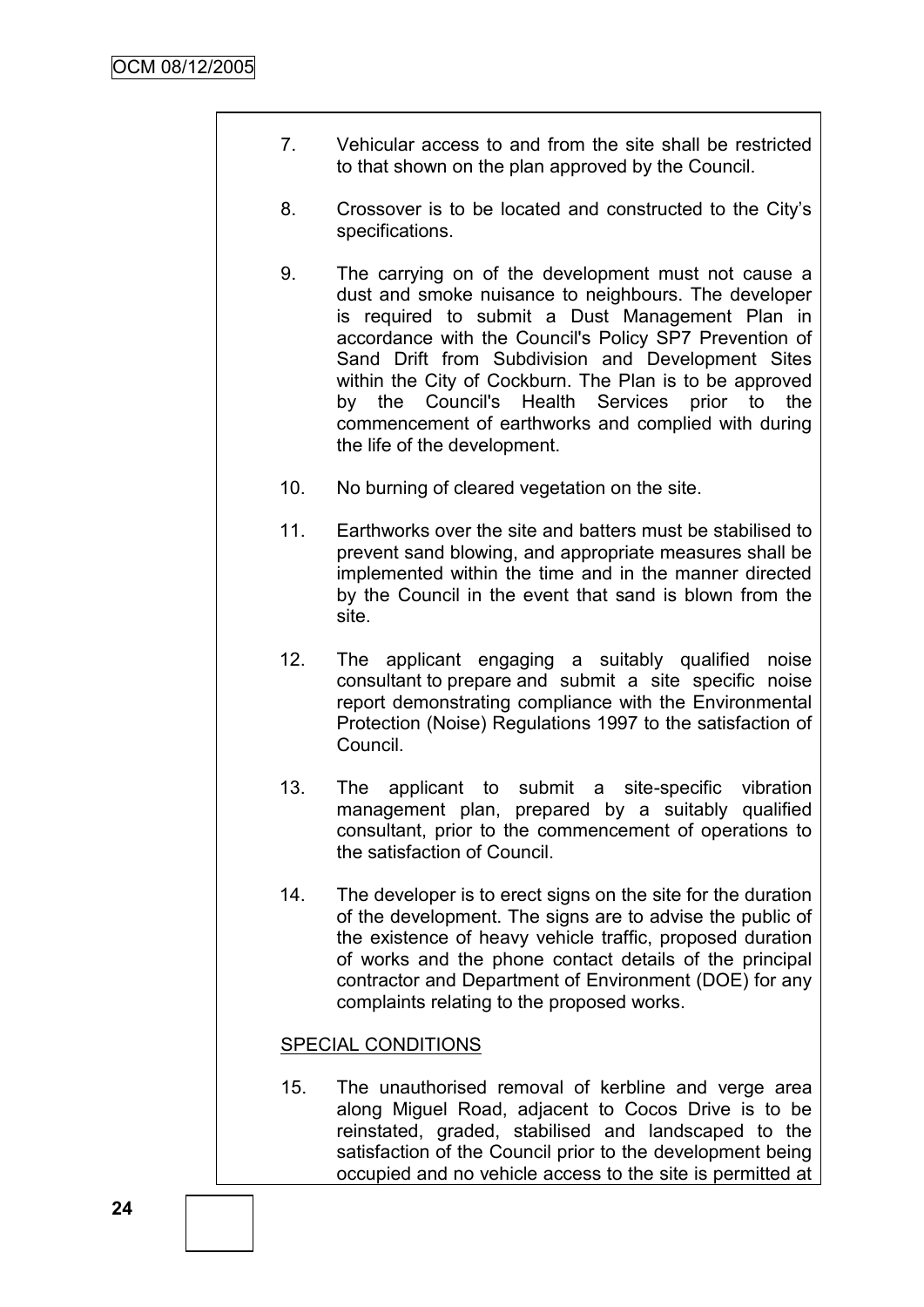this location.

- 16. The proponent shall prior to commencing development, furnish to the Council a bond of \$50, 000 or other amount required to ensure compliance with all conditions of approval, which ever is the greater amount ("the bond").
- 17. The proponent shall also, prior to commencing development, enter into a legal agreement to be prepared by the City's solicitors at the cost of the owner, dealing with the satisfactory compliance of all conditions of approval, and whereby the applicant covenants to ensure that any person acquiring a legal or equitable estate in the land shall enter into a legal agreement with the Council in the same terms; and authorises the Council to lodge an absolute caveat over the land to ensure that such obligations run with the land.
- 18. If in the opinion of the Council any condition(s) have not been complied with (including following the expiration of the term of this approval), then without prejudice to any other remedy available to the Council, the Council may on 7 days written notice to the owner and occupier by its officers, employees or agents, contractors, enter the land the subject of this approval or any part as many times as the Council deems necessary, with or without vehicles, machinery, equipment or plants for as long as the Council deems necessary to undertake remedial works.
- 19. A monitoring bore shall be installed down gradient of the land fill to provide quarterly reports of the ground water monitoring to the Department of Environment and to the Council.
- 20. The inert land fill operation must not at any time contaminate soil and groundwater and if any materials or waste are deposited that are not clean fill and Type 1 Inert Waste these must be removed immediately and disposed of off-site in accordance with the Department of Environment & Health Department requirements pertaining to that class of waste.
- 21. Filling of the site shall only consist of clean fill and Type 1 Inert Wastes at all times.
- 22. The applicant engaging a qualified engineer to certify that filling has been adequately compacted for industrial development to the satisfaction of Council. The site must generally achieve an "A" classification as defined by AS2870 and in accordance with Council's Earthworks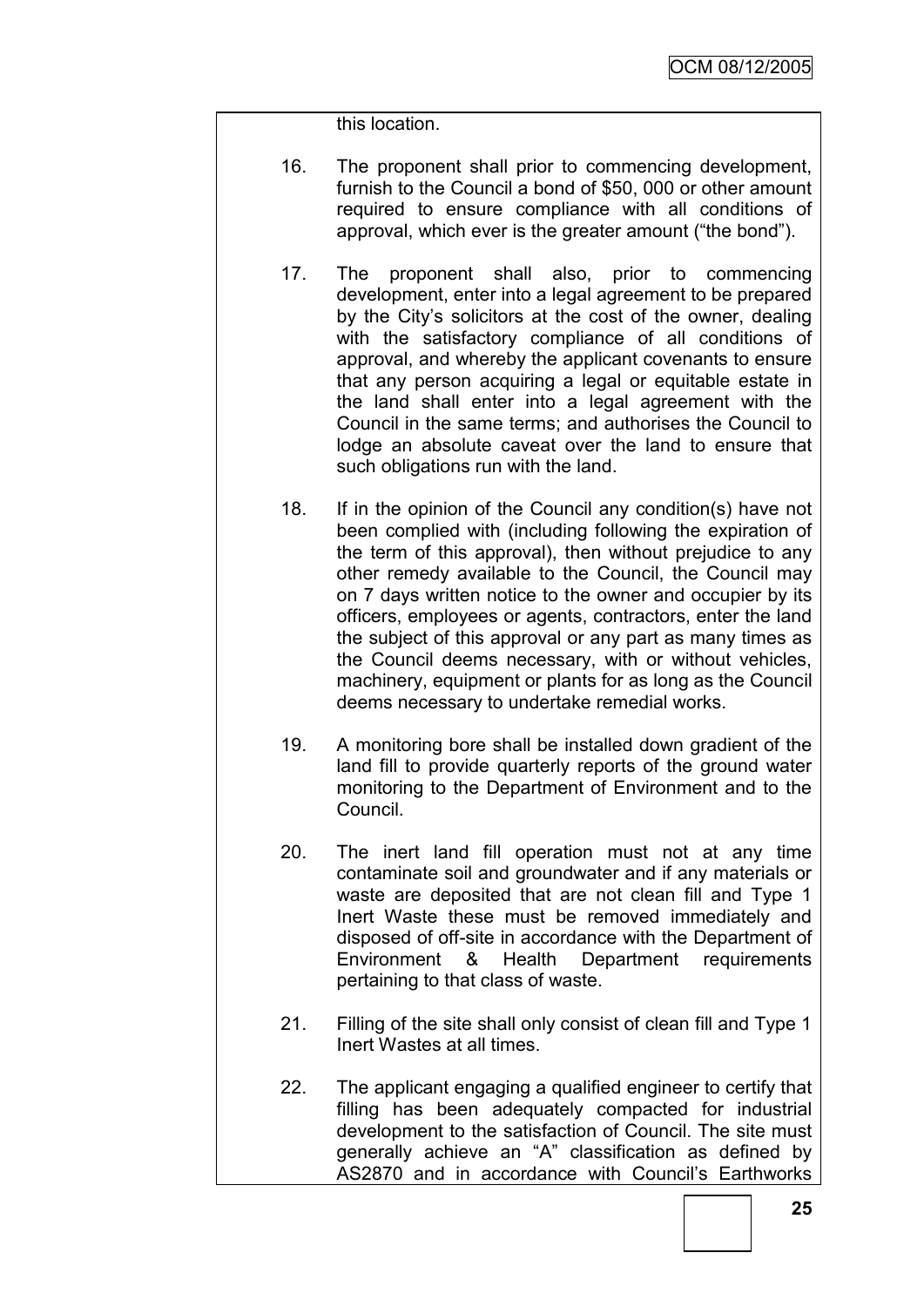Policy APD 35 (as amended).

- 23. No filling and batters are to extend into the land reserved as an "Other Regional Road" in the City of Cockburn Town Planning Scheme No. 3.
- 24. Natural vegetation should be retained along Miguel Road and the future Railway Parade to provide a visual buffer.
- 25. The intersection treatment which includes an acceleration and a passing lane onto Miguel Road in the location on the approved plan must be designed and constructed to the satisfaction of Council prior to commencement of any filling works.
- 26. If the Spearwood Avenue extension works proceed concurrently with landfill operations subject of this approval, the developer must undertake additional measures to provide suitable revegetation to ensure that landfill operations are visually screened as far as practicable from the Spearwood Avenue extension.
- 27. Notification in the form of a memorial is to be placed on the Certificates of Title of all lots within the application area advising the existence of a hazard or other factor, in accordance with section 12A of the Town Planning and Development Act 1928, and notice of this memorial to be included on the Diagram or Plan of Survey (Deposited Plan), to the satisfaction of the Western Australian Planning Commission and at the applicant's cost.

This memorial to state as follows:

*"This land is being used as an Inert Landfill site and therefore prior to subdivision and development the site must be appropriately filled and compacted to achieve an "A", "S" or "M" classification under Australian Standard (AS) 2870".*

28. Lots 1, 410 and 451 Miguel Road must be amalgamated onto one title to the satisfaction of Council.

# FOOTNOTES

- 1. The development is to comply with the requirements of the Building Code of Australia.
- 2. In regards to Condition No. 21, site classifications are predominantly to achieve an "A" classification. Lots other than Class "A, S & M" are not supported under the City's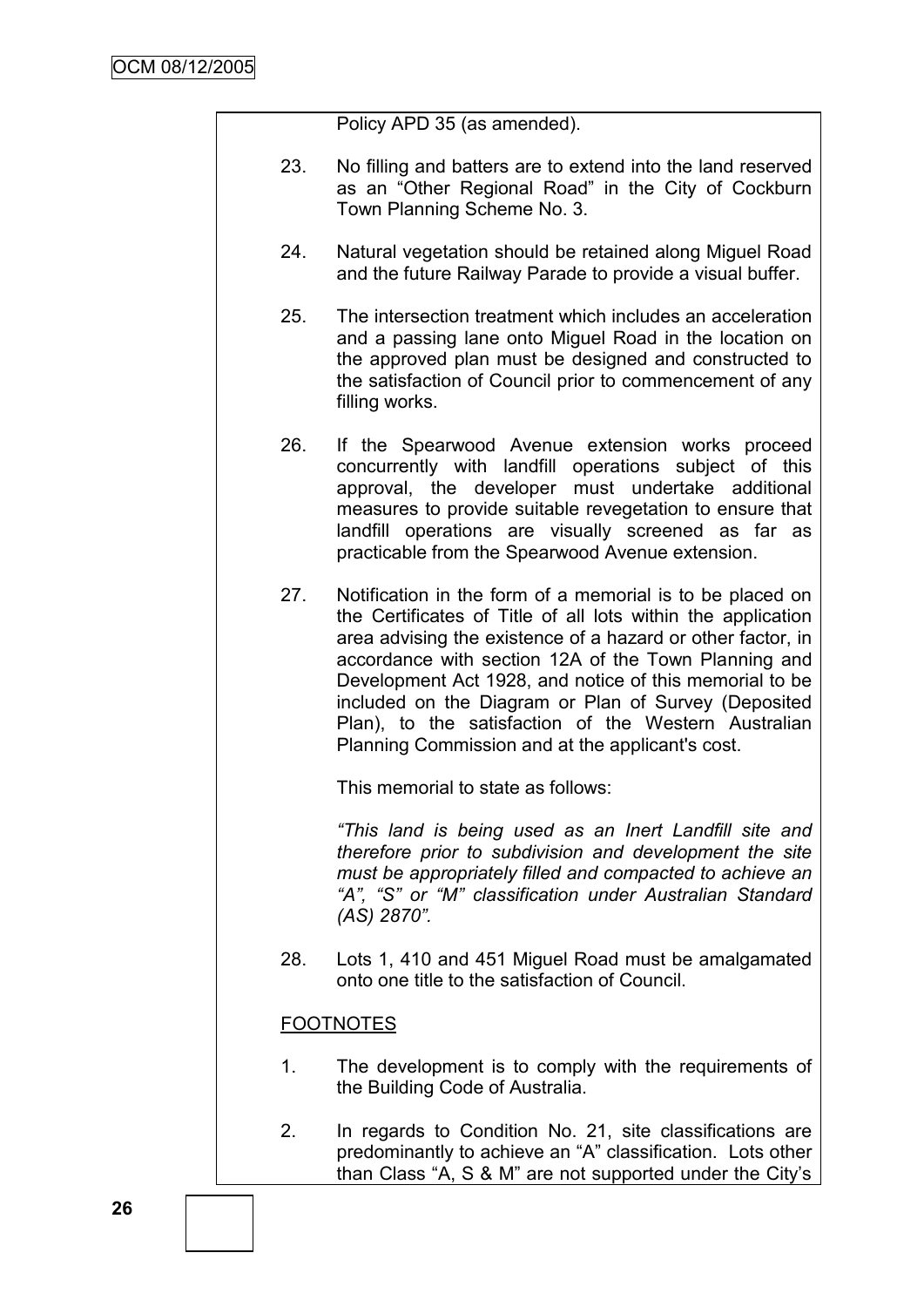Earthwork Policy APD 35. "S & M" site classifications would require a Section 70A notification confirming site classification on the Certificates of Title in each instance.

- 3. Prior to the commencement of works, the contractor is required to arrange a site meeting with Councils Health Services in order to discuss the implementation of the approved Dust Management Plan.
- 4. All signage shall be kept in a neat and tidy condition at all times by the owner/occupier to the satisfaction of council.
- 5. This approval is issued by the Council under its Town Planning Scheme, and approvals or advice by other agencies may be required, and it is the responsibility of the applicant to ensure that all other approvals/advice are issued prior to commencing development or use of the land, and a copy of the approval/advice should be provided to the Council.

6. The applicant is advised that the Department of Environment (DoE) has assessed the application and has no objection subject to the following conditions: Works Approval – A works approval and a license are required for the proposed activity. The proponent is advised to contact the Kwinana office on 9411 1777. Waste Acceptance – The Licensee shall only accept and bury the following types of waste at the premises:

- Clean fill: and
- Type 1 inert waste.

Noise - An acoustic report should be undertaken to determine whether the proposed buffers are satisfactory. Noise emissions from operations on site are required to comply with the Environmental Protection (Noise) Regulations 1997.

Pollution – The licensee should take all reasonable and practicable measures to prevent or minimise the discharge of waste and the emission of noise, odours or electromagnetic radiation from the premises. The licensee should inform the Director at least 24 hours prior to the commencement of any planned non-standard operations, which may have the potential to cause pollution.

Wind-Blown Waste – The licensee shall, where waste material has the potential to become wind blown waste or a dust nuisance, place on the waste daily a minimum of 150 millimetres of clean cover material, free from any potential wind blown waste or dust nuisance. The licensee shall ensure that any wind blown waste is removed from the premises fences and roads, and from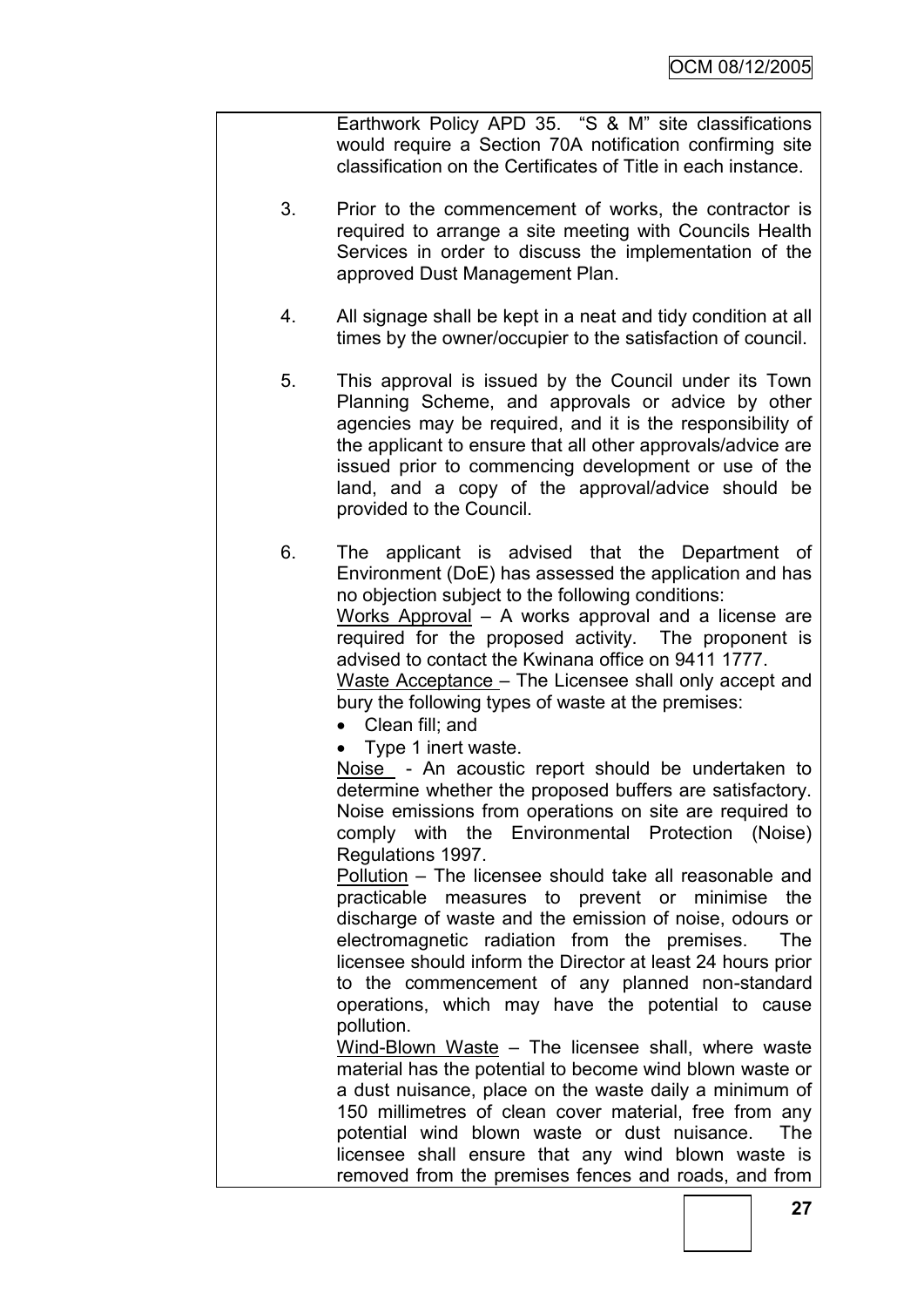|    | land between the premises fence and public roads.<br>Burning of Wastes - The licensee shall not burn, or                |
|----|-------------------------------------------------------------------------------------------------------------------------|
|    | permit the burning of any waste on site.<br>Storage of Hydrocarbons - The licensee shall store                          |
|    | hydrocarbons (where the total volume exceeds 250 litres)                                                                |
|    | within low permeability (10 <sup>-9</sup> metres per second or less)                                                    |
|    | compounds designed to contain not less than 110% of<br>the volume of the storage vessel and allowing sufficient         |
|    | capacity to all for average rainfall events.                                                                            |
|    | Groundwater Monitoring - A monitoring bore shall be                                                                     |
|    | installed down gradient of the landfill and provide                                                                     |
|    | quarterly results of the groundwater monitoring to the<br>DoE. Please refer to the DoE's Water Quality Protection       |
|    | Note: Groundwater Monitoring Bores and Guideline                                                                        |
|    | "Groundwater Monitoring at Municipal Landfill Sites"                                                                    |
|    | issued by the department of Minerals and Energy                                                                         |
|    | (Geological Survey of WA) for further information.<br>Groundwater Separation Distance - The licensee shall              |
|    | maintain an undisturbed separation distance of at least                                                                 |
|    | three metres between the base of the deepest excavation                                                                 |
|    | and the highest seasonal groundwater level.<br>Dust Management Plan - A Dust Management Plan                            |
|    | prepared and implemented prior to<br>being<br>the                                                                       |
|    | commencement of site works to the satisfaction of the                                                                   |
|    | DoE. The licensee shall ensure that all areas on the<br>premises from which dust may be generated are                   |
|    | maintained so that no visible dust emissions cross the                                                                  |
|    | boundary of the premises.                                                                                               |
|    | Documents – Where appropriate, the licensee should be                                                                   |
|    | aware of and endeavour to comply with the following<br>policy documents issued by the Department<br>of                  |
|    | Environment (and advise the Director where the licensee                                                                 |
|    | is unable to comply with any of the documents):                                                                         |
|    | Landfill Waste Classification and Waste Definitions<br>1996 (as amended);                                               |
|    | Guidelines for Acceptance of Solid Waste to Landfills;                                                                  |
|    | Water Quality Protection Note: Land Filling with Inert<br>$\bullet$                                                     |
|    | Material; and                                                                                                           |
|    | Guideline "Groundwater Monitoring at<br><b>Municipal</b><br>$\bullet$<br>Landfill Sites".                               |
|    |                                                                                                                         |
| 7. | The DoE advise that the subject land is located in the<br>Cockburn Groundwater Area, which is proclaimed under          |
|    | the Rights in Water and Irrigation Act 1914. This means                                                                 |
|    | there is a requirement to obtain a Groundwater License                                                                  |
|    | should groundwater draw be necessary for reasons other                                                                  |
|    | than for domestic purposes or irrigating greater than 0.2<br>hectares in size. The issue of a license is not guaranteed |
|    | but if issued will contain a number of conditions including                                                             |
|    | the quantity of water that can be pumped each year.<br>lf                                                               |
|    |                                                                                                                         |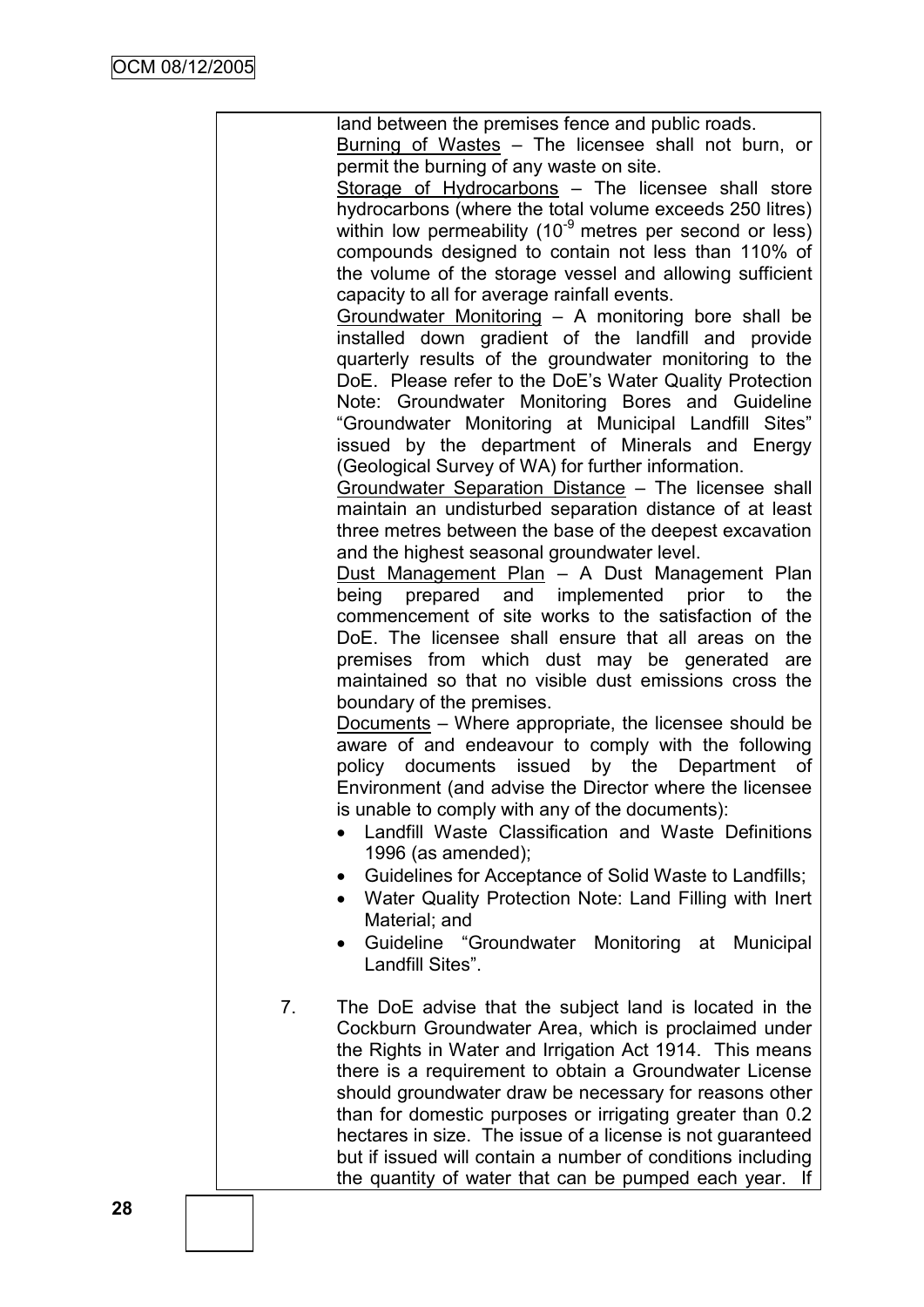there is an existing license for the property, it may need to be amended to change the purpose or area. Please contact the Allocation Section of Kwinana-Peel Region Office on 9411 1777 for more detailed information on licensing.

- 8. The Department of Planning and Infrastructure (DPI) advise the following: The subject land (Lot 410) is affected by a land requirement for the future construction of Spearwood Avenue, which is reserved as an Other Regional Road (ORR) in the Metropolitan Region Scheme (MRS) (see attached extract). It is proposed that at some stage in the future the Western Australian Planning Commission will acquire this land for the purposes of constructing the ORR. You are advised to contact the Western Australian Planning Commission (WAPC) – Land Asset Management Branch of the Department for Planning and Infrastructure should you wish to discuss early purchase of the affected land by the WAPC.
- 9. In regard to Special Condition 27 if the site is not properly filled and compacted the Council reserves the ability to recommend refusal of subdivision to the Commission and may decide to reject further development of the land.
- 10. Upon the expiration of this 3 year approval no further development may occur unless with the prior consent of Council, whereby a fresh application must be lodged.

# **COUNCIL DECISION**

MOVED Clr S Limbert SECONDED Clr I Whitfield that Council adopt the recommendation with the following amendments:

- (1) limiting approval to an inert landfill site and deleting reference to a resource recovery centre in sub-recommendation (1);
- (2) issue a Schedule 9 Notice of Determination on Application for Planning Approval (inclusive of an MRS form 2 Notice of Approval); and
- (3) advise the submissioners and Yangebup Progress Association of the Council's decision accordingly.

# **CARRIED 8/0**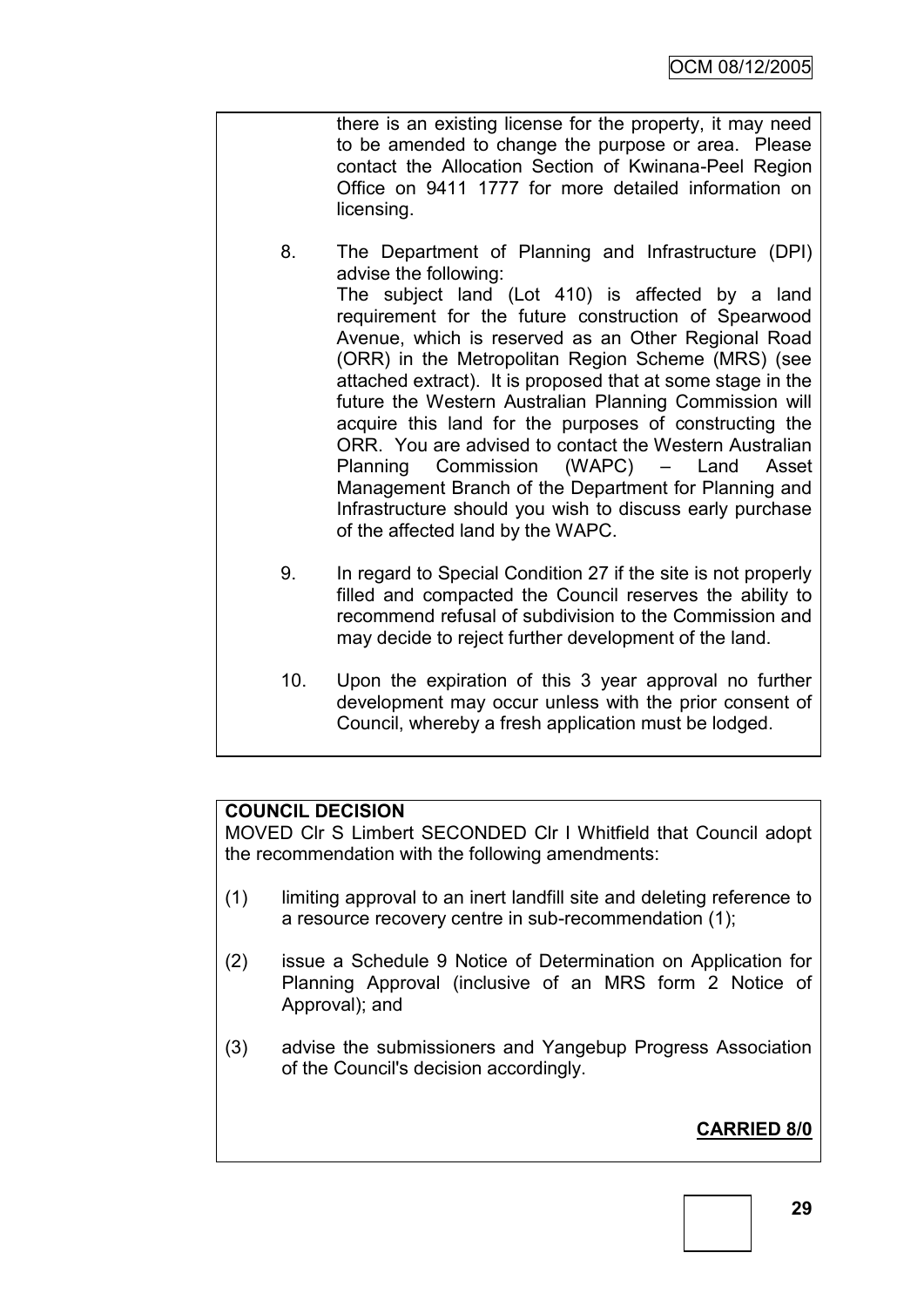## **Reason for Decision**

The applicant is not proceeding with a Resource Recovery Centre and therefore the approval is limited to an inert landfill site.

If Council approved the proposed development then a notice of approval must be issued to the applicant and the Yangebup Progress Association and the other submissioner should be informed of the decision accordingly.

#### **Background**

| ZONING:           | MRS:                                                    | Industrial & Other Regional Roads        |  |
|-------------------|---------------------------------------------------------|------------------------------------------|--|
|                   | <b>TPS</b><br>NO.                                       | Industry & Other Regional Roads          |  |
|                   | 3:                                                      |                                          |  |
| <b>LAND USE:</b>  | Vacant                                                  |                                          |  |
| LOT SIZE:         | Lot 1: 0.2931ha, Lot 410: 2.135ha, & Lot 451: 3.3134ha  |                                          |  |
|                   |                                                         | Miguel Road, Bibra Lake.                 |  |
| AREA:             | 5.7415ha                                                |                                          |  |
| <b>USE CLASS:</b> | Inert Landfill Site & Resource Recovery Centre Industry |                                          |  |
|                   |                                                         | - General (Licensed) 'D' (Discretionary) |  |

Council at its Ordinary Meeting on 14 July 2005 resolved as follows:

- *"(1) receive the report;*
- *(2) advise the applicant that:* 
	- *1. On balance of the issues raised in the two divergent legal opinions it is satisfied that there is an arguable case that the proposed Resource Recovery Centre could be classified as an Industry – General (Licensed) use pursuant to the City of Cockburn Town Planning Scheme No. 3;*
	- *2. It is prepared to make a final determination of the application pursuant to Strategic Council Policy SC17 – "Request for Reconsideration of Refused Applications" and waiving the 14 day reconsideration period for the applicant to forward requests in writing.*
- *(3) advertise the proposal for 14 days to all adjacent and adjoining landowners for comment;*
- *(4) refer the application back to a future Meeting of Council upon the closure of the public comment period. If no submissions of objection are received the application will be dealt with under delegated authority o Council; and*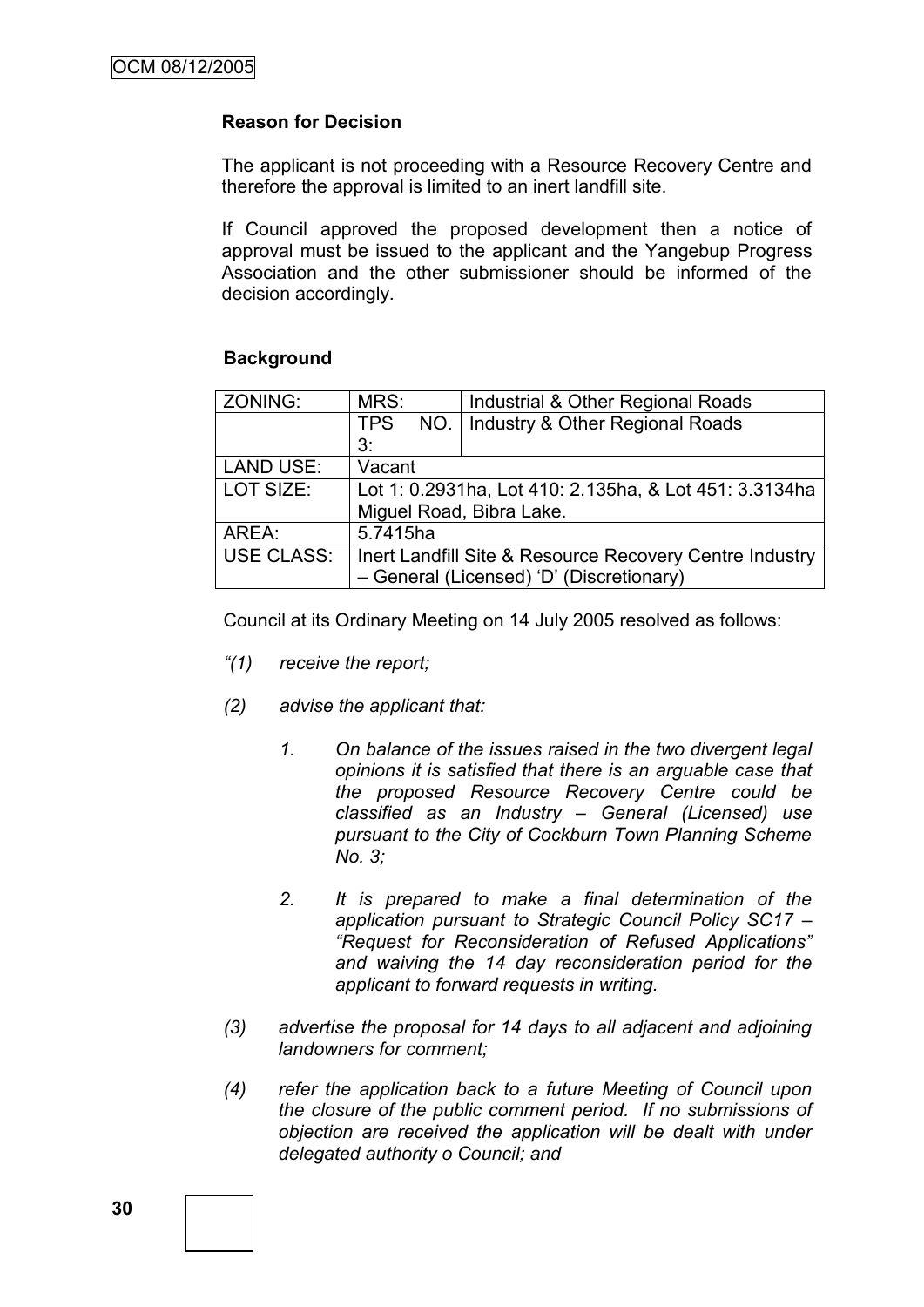*(5) advise the applicant accordingly".*

Following Council's resolution the following relevant events have occurred:

- 19 July 05 Moltoni Corporation were advised of Council's Decision;
- 20 July 05 Public consultation was undertaken with surrounding landowners and relevant authorities (see community consultation);
- 20 July 05 The application was deferred pending receipt of amended plans clarifying the scope of works relating to potential noise, dust, vibration and predicted staging levels of the land filling works;
- 27 July 05 Information was received from applicant confirming that a crushing plant was no longer required as a component of the filling operations. Ongoing dialogue continued between the applicant and the City pertaining to dust, noise and vibration issues and appropriate vehicle access/egress plan for the site;
- 29 August 05 A staging plan and indicative timelines for the landfill application received by the City;
- September 05 The applicant advised that they were pursuing two options for vehicle access/egress of the site: Option No. 1 would involve the leasing of the railway reserve to the north of the site and would entail gaining access/egress off Wellard Street. Option No. 2 would entail gaining access/egress off Miguel Road with appropriate acceleration lanes and passing lanes;
- 5 October 05 The applicant advised it would not be possible to secure a leasing arrangement from the Public Transport Authority for the railway reserve to the north of the site (Option No. 1) and that they would pursue the Miguel Road vehicle access/egress option (Option No. 2) through a transport consultant;
- 25 October 05 The applicant advised their transport consultants were nearing completion of a vehicle intersection treatment for Miguel Road;
- 2 November 05 The City's Engineering Services agreed "in principle" to support the applicant's proposed intersection treatment for Miguel Road. However this was dependent on a final design plan after all services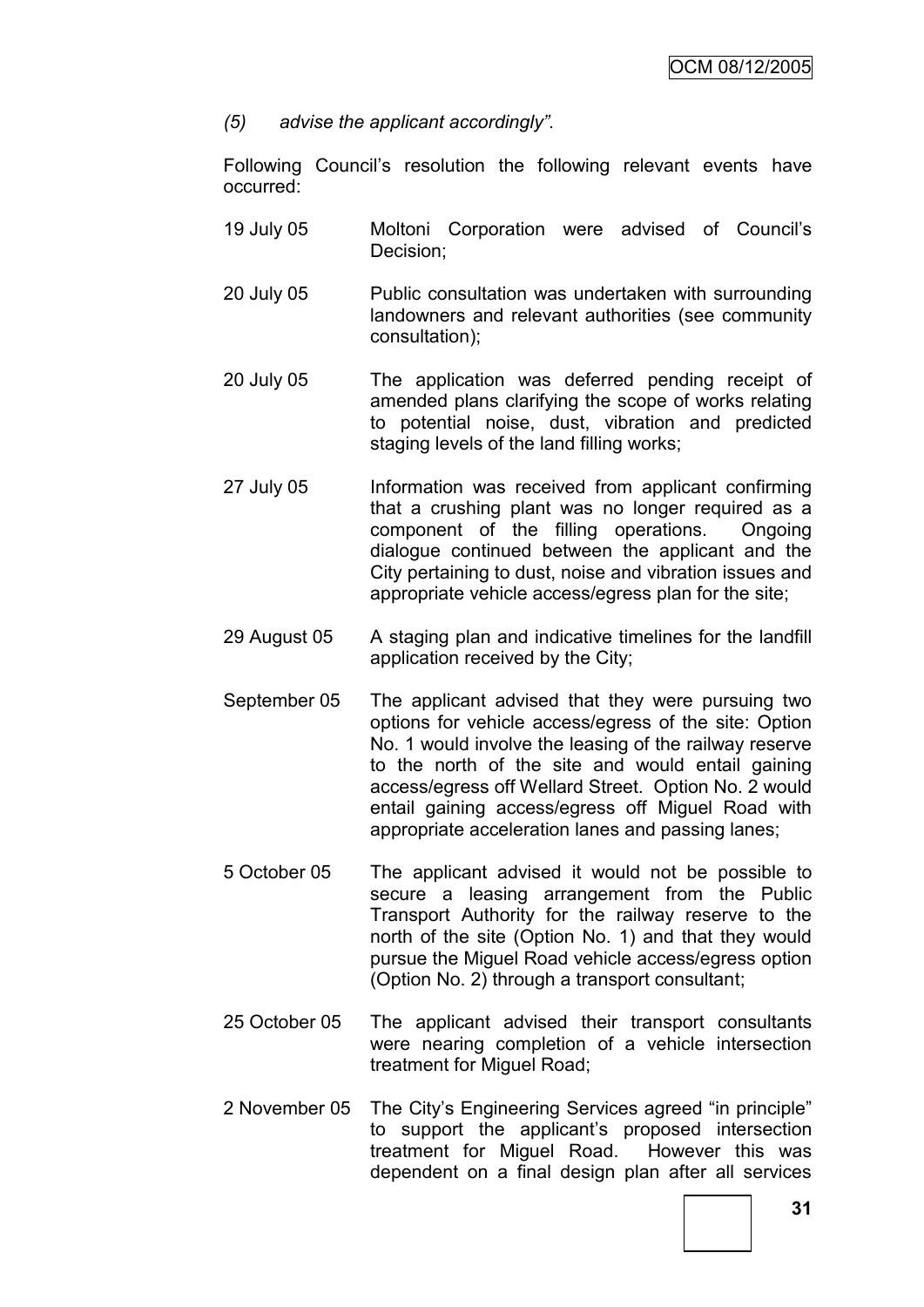were identified and final horizontal alignments were determined;

9 November 05 A subdivision response from the City was sent to Western Australian Planning Commission relating to the future subdivision of the site following completion of earthworks.

#### **Submission**

The applicant has provided the following justification in support of the proposal, which has been summarised accordingly:

- The site occupies an area of approximately 11.1 hectares. The base of the pit remains at a contour of 34.5m AHD with relative surrounding AHD levels ranging from 40m AHD to 50m AHD.
- The proposed areas of filling contain little vegetation due to previous quarrying activities conducted on the site.
- The fill is to be comprised of both clean fill and Type 1 waste.
- Fill will be transported to the site via rigid and semitrailer trucks with loads ranging from 10 to 20 tonnes.
- A Site Manager will ensure daily records are kept on the amount, location and type of fill being deposited at the site.
- The initial application is for a period of 3 years. It is expected that the filling of the site will take up to 7 years. This will be done in 5 stages. It is expected that a geotechnical classification of Class "A" will be achieved for the entire site. At this stage, the applicant has only sought approval for 3 years.
- Compaction of the site will be achieved through utilising a 'Rolling Dynamic Compaction' technique.
- Vibration limitations will be placed on the impact roller to ensure it complies with nominated vibration limits.
- A subdivision application has been lodged with the Western Australian Planning Commission (WAPC), which reflects the future finished AHD levels for the site.

A copy of the applicant's full submission should be read in conjunction with this report and is contained in the agenda attachments.

Essentially, the initial application is for a 3-year period. The applicant intends to achieve sustainable land use outcomes by returning the existing site to its original form by utilising both clean fill and Type 1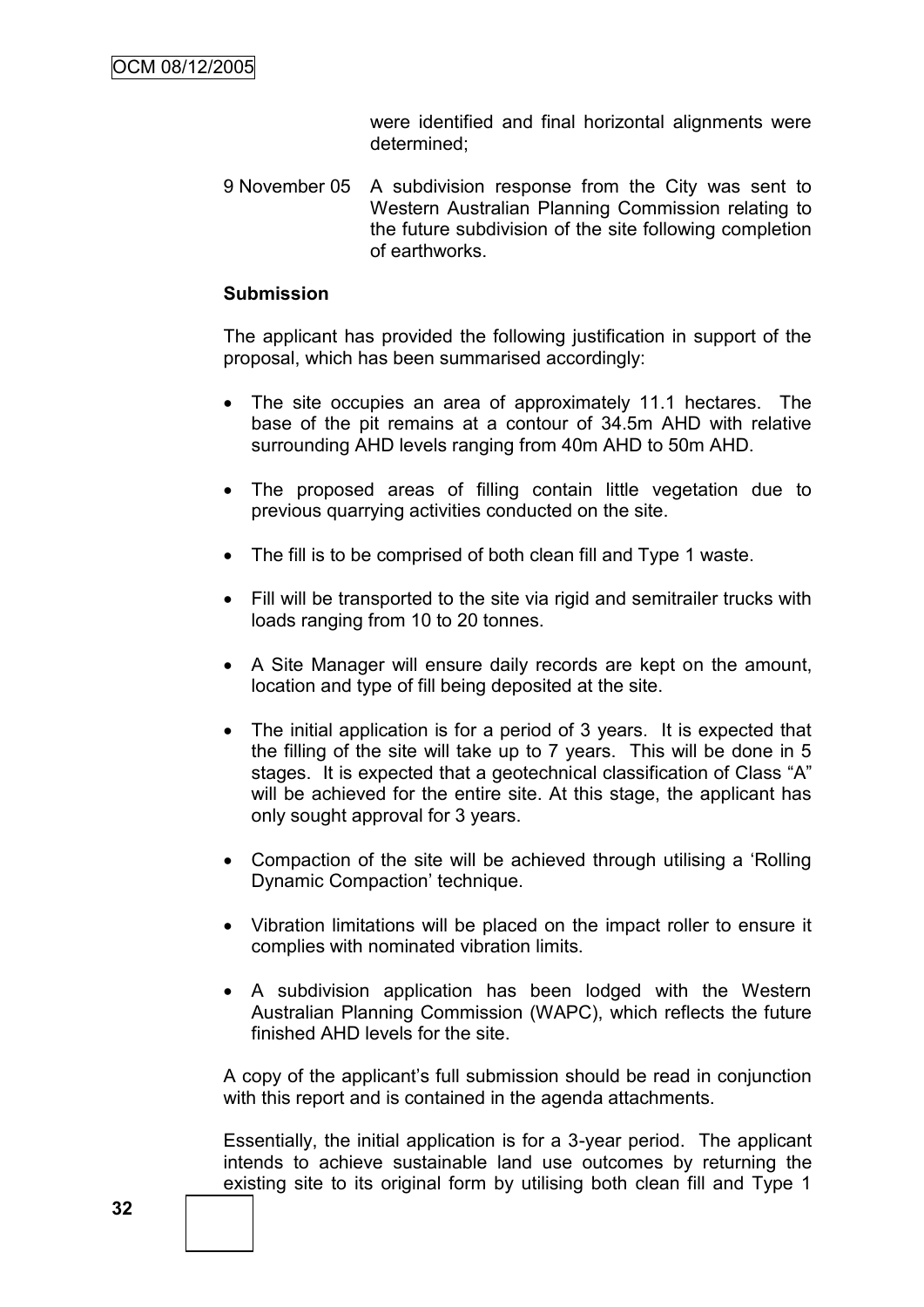waste. Facilitating a higher and better industrial end use through the future subdivision of the site into industrial lots.

## **Report**

Although delegated authority was granted to the City to determine the application if no objections were received during the public submission period, submissions raising concerns were received and it was thought that the scope and scale of the proposed works required Council's determination.

The subject land is zoned Industry under the City of Cockburn Town Planning Scheme No 3. Council has previously determined that the proposal is an Industry – General (Licensed) Use. Based on this preestablished position, Council has the discretion to either approve (with or without conditions) or to refuse the application.

The site is located at Lots 1, 410 & 451 Miguel Road, Bibra Lake, near the junction of future Spearwood Avenue realignment and Railway Parade. The total site area, according to the City's records, is approximately 5.8 hectares

#### Surrounding Land Uses

Subject to the proponent complying with the recommended conditions outlined, the proposal is unlikely to have any adverse impact (ie noise, vibration and dust) on the surrounding land uses.

The City's Health Services have been liaising with the proponent regarding appropriate dust suppression management for the site and expected noise management and initially didn't support the plans in its present form.

In response the proponent is currently working on a revised dust management plan in accordance with the City's Health Services requirements that is likely to demonstrate compliance with the criteria set in the Department of Environment Document: *"Land development sites and impacts on air quality – A guideline for the prevention of dust and smoke pollution from land development sites in Western Australia"*.

#### Access

Depending on the source, supply and demand for filling the proponent has estimated that the site has the potential to generate up to 30 vehicle movements per day. In order to address safety issues associated with increased traffic the City has facilitated extensive discussions with the proponent on the most appropriate site access/egress.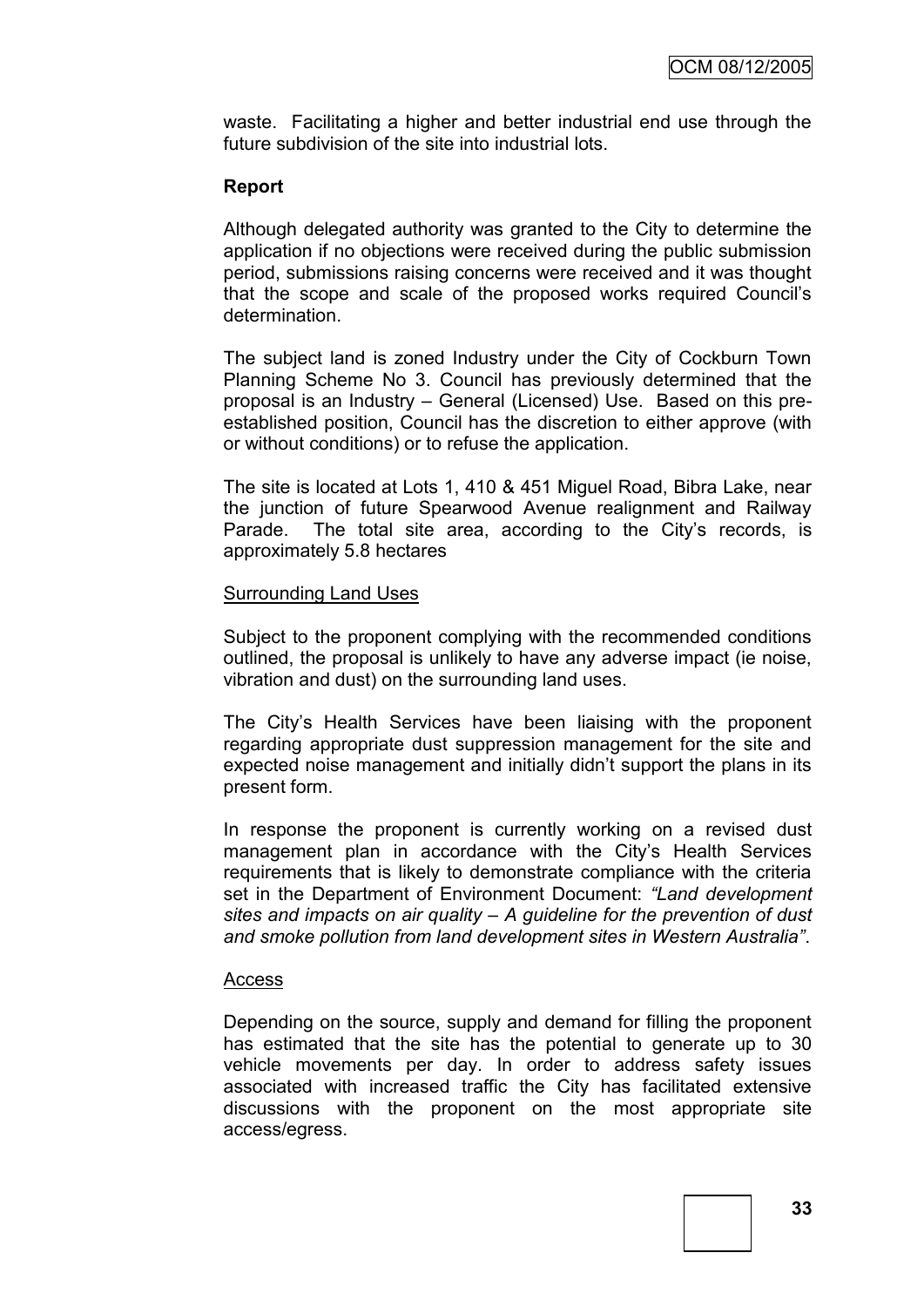"In principle" the City's Engineering Services are satisfied that the applicant's Traffic Consultant's have adequately addressed safety concerns with accessing Miguel Road by utilising acceleration and passing lanes, these draft plans still require formal endorsement at the detailed planning stage. Accordingly, a condition of approval is that the intersection treatment onto Miguel Road is to be approved and constructed to the satisfaction of Council's Engineering Services prior to commencement of works.

The potential for traffic to impact on residents in Yangebup will be further minimised with the expected closure of the Miguel Road Railway Crossing due to occur by 30 November 2005, which will result in the redirection of some traffic through the Spearwood Avenue/Yangebup Road intersection.

#### Environmental Management

Due to the land filling aspect and associated works of the proposal a 'Works Approval' and 'Licence' will be required by the proponent from the Department of Environment (DoE) (see Footnote No. 6). The proponent has already submitted a licence application with DoE, which has been assessed and is pending Councils determination. The licence means that the DoE is responsible for managing the potential environmental impacts and any associated complaints that are generated from the proposal, including:

- Waste Acceptance Types
- Noise
- **•** Pollution
- Wind-Blown Waste
- Burning of Wastes
- Storage of Hydrocarbons
- Groundwater Monitoring
- Groundwater Separation Distances
- Dust Management; and
- Compliance with DoE Documents pertaining to "Landfill Waste Classification and Waste Definitions 1996 (as amended)"; "Guidelines for Acceptance of Solid Waste to Landfills"; "Water Quality Protection Note: Land Filling with Inert Material"; and "Groundwater Monitoring at Municipal Landfill Sites".

Further, to the DoE requirements the City has recommended a number of management conditions, addressing: appropriate legal agreements and notifications, site compaction, vibration, noise, dust, groundwater monitoring and bonding for remedial works.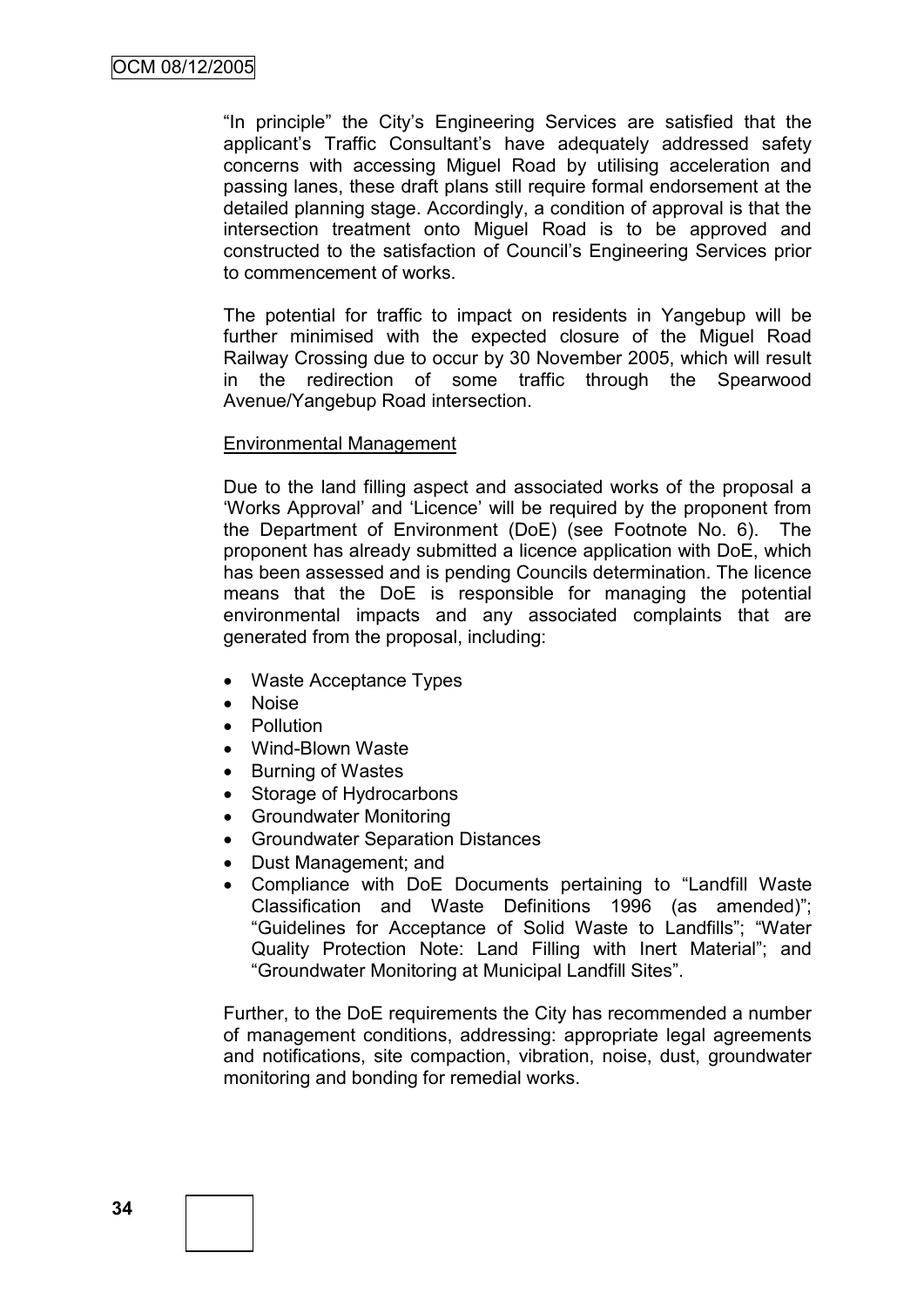## Community Consultation

Three submissions were received pertaining to the proposed landfill site. Issues identified relate to the potential for externalities to be generated from the site, relating to: loss of amenity; dust, noise & vibration management; vehicle access/egress of the site; and no definitive timeframe for the completion of works. The community consultation section of this report addresses these issues.

#### Recommendation

Subject to proper management and compliance with the recommended conditions by the proponent the proposal is considered acceptable from a planning point of view. The potential impact and possible risks of the proposed works in general are manageable from a compliance perspective. Accordingly the application is supported subject to compliance with a comprehensive set of conditions which include the requirement for a performance bond and legal agreement.

#### **Strategic Plan/Policy Implications**

The Corporate Strategic Plan Key Result Areas which apply to this item are:-

- 1. Managing Your City
	- *"To conduct Council business in open public forums and to manage Council affairs by employing publicly accountable practices."*
- 3. Conserving and Improving Your Environment
	- *"To ensure that the development of the district is undertaken in such a way that the balance between the natural and human environment is maintained."*

The Council Policies which apply to this item are:

APD35 FILLING OF LAND SPD7 PREVENTION OF SAND DRIFT FROM SUBDIVISION AND DEVELOPMENT SITES

### **Budget/Financial Implications**

N/A

### **Legal Implications**

Town Planning Scheme No. 3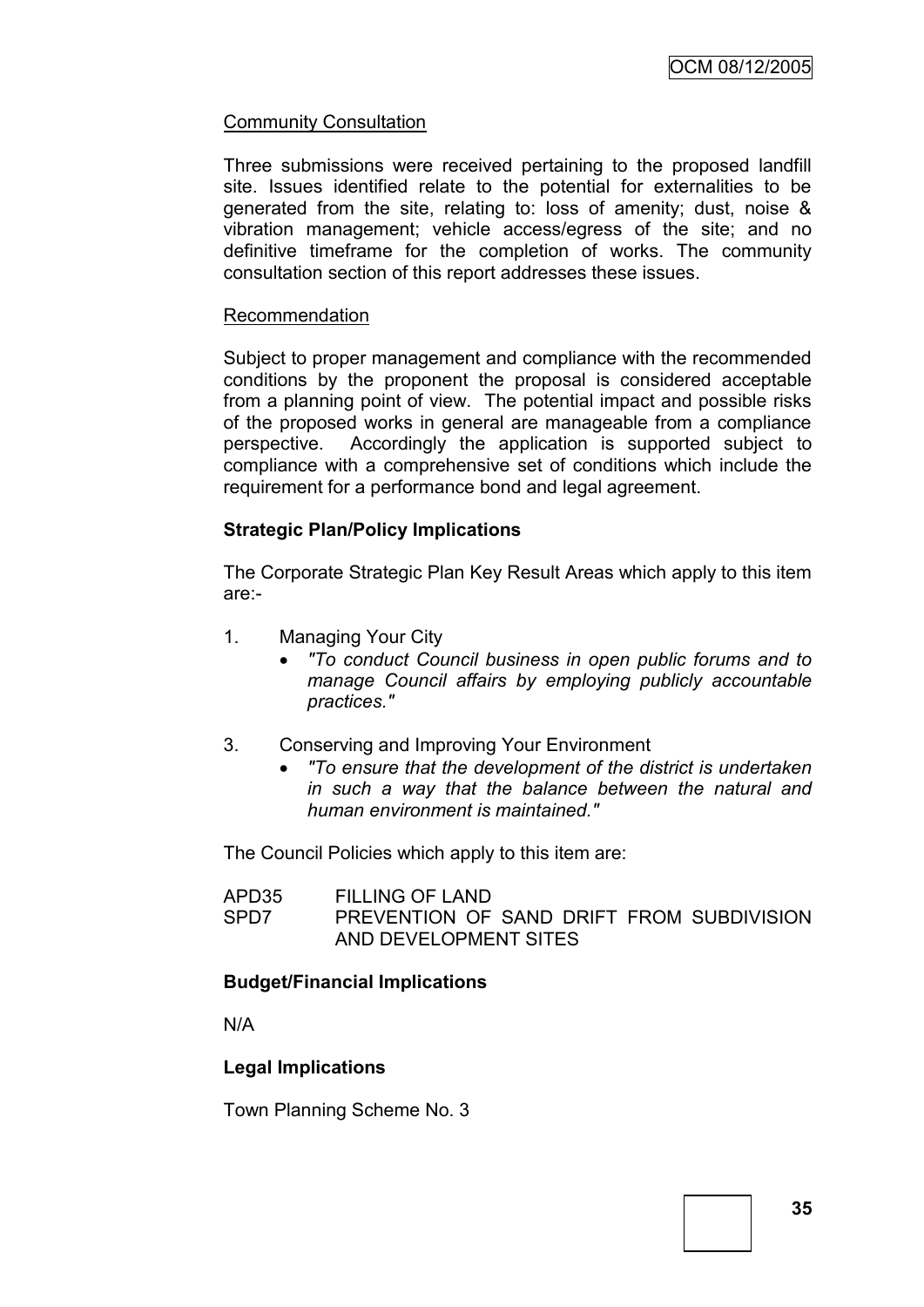### **Community Consultation**

In accordance with Council's resolution at its Ordinary Meeting held on 14 July 2005 comments were sought from all adjacent and adjoining landowners.

Two submissions were received during the consultation period. One late submission from the Yangebup Progress Association was received on 22 September 2005.

The main issues of concern raised in the submissions are summarised below:

- (1) Noise emanating from the site, crusher location and machinery usage.
- (2) Dust generation from the site.
- (3) Loss of amenity if landscaping is removed from lot closest to Miguel Road.
- (4) Duration of works.
- (5) Access/egress of the site and the safety of motorists.
- (6) Timing of works for the Miguel Road cul-de-sac at the railway line to prevent truck access through the Yangebup residential area.

The above concerns are addressed as follows:

- (1) The applicant has informed the City that the crushing aspect of the development is no longer required. Noise and hours of operation are dealt with through appropriate conditions.
- (2) A condition of approval will be that a dust management plan is to be approved by the City's Health services prior to the commencement of works.
- (3) A condition of approval is that natural vegetation should be retained along Miguel Road and the future Railway Parade to provide a buffer and maintain the visual amenity of the site
- (4) There is a fair amount of uncertainty in relation to the proposed duration of works associated with the development. It is therefore recommended that in accordance with Clause 10.6 Sub-Clause 10.6.1 of Town Planning Scheme No. 3 that Council only grant a temporary planning approval for a period not exceeding three years. This will enable the City to revisit the terms and conditions of the approval within a defined period to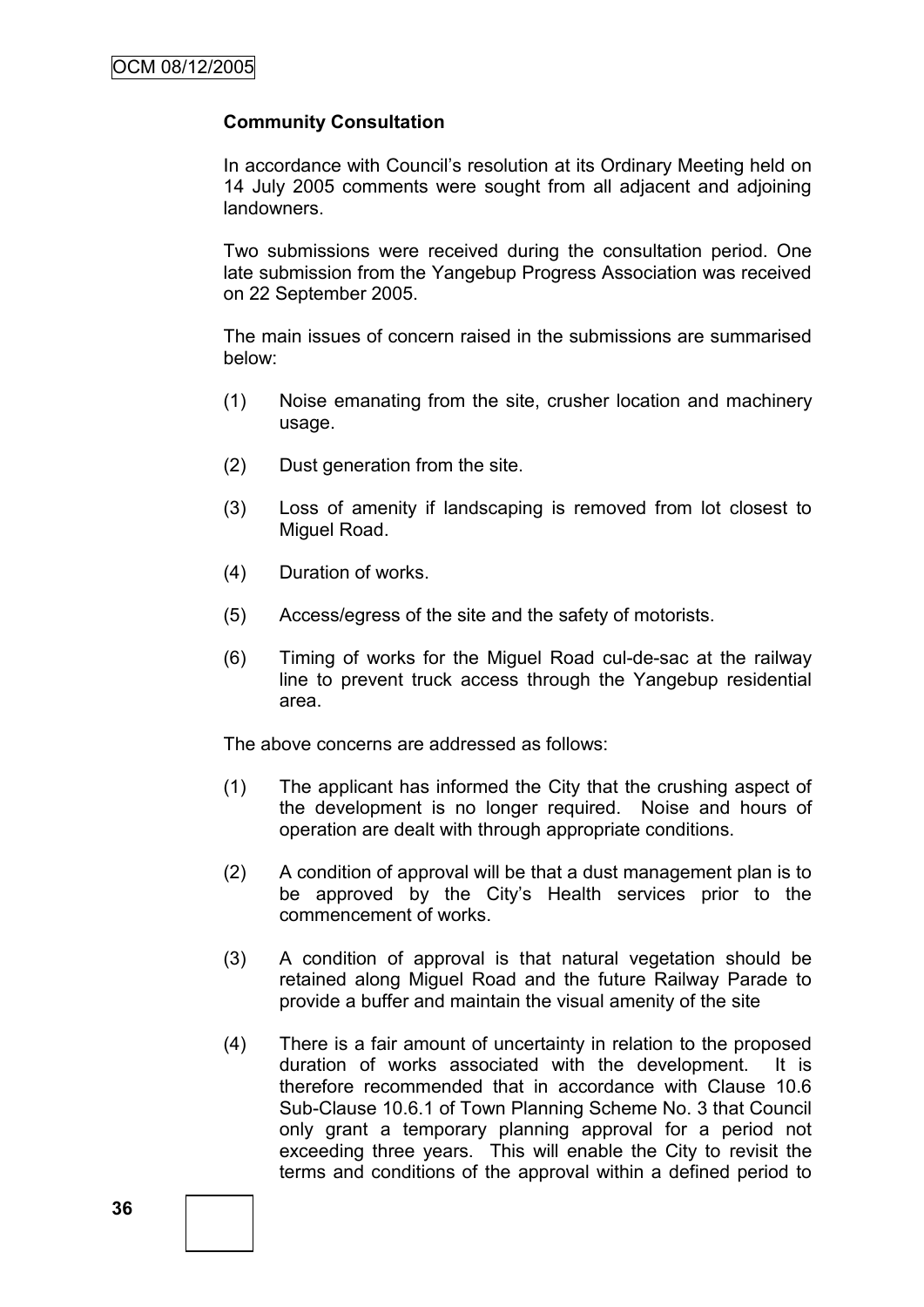ensure all works are or have been completed to the satisfaction of Council.

- (5) Extensive discussions have occurred between the proponent and the City regarding the most appropriate access/egress of the site. Accordingly, a condition of approval is that the intersection treatment onto Miguel Road is to be approved and constructed to the satisfaction of Council's Engineering Services prior to commencement of works.
- (6) At Council's Ordinary Meeting held Thursday 10 November 2005 Council resolved to close the Miguel Road Railway crossing by 30 November 2005. It is expected that this closure will cause traffic to use the Spearwood Avenue railway bridge, which will result in greater volumes of traffic passing through the Spearwood Avenue/Yangebup Road intersection.

# **Attachment(s)**

- (1) Development Application Staging Plan
- (2) Location Plan

# **Advice to Proponent(s)/Submissioners**

The Proponent(s) and those who lodged a submission on the proposal have been advised that this matter is to be considered at the 8 December 2005 Council Meeting.

### **Implications of Section 3.18(3) Local Government Act, 1995**

Nil.

# **14.3 (MINUTE NO 3041) (OCM 08/12/2005) - PROPOSED BUILDING HEIGHT LIMIT TO STATE COASTAL PLANNING POLICY - SPP NO. 2.6 (MR) (1332) (ATTACH)**

#### **RECOMMENDATION** That Council:

- (1) lodge a submission with the Western Australian Planning Commission based on the comments made in the report expressing its objection to the proposed changes to Statement of Planning Policy No 2.6 which seeks to introduce building height limits along the Western Australian coastline;
- (2) advise the Western Australian Local Government Association accordingly.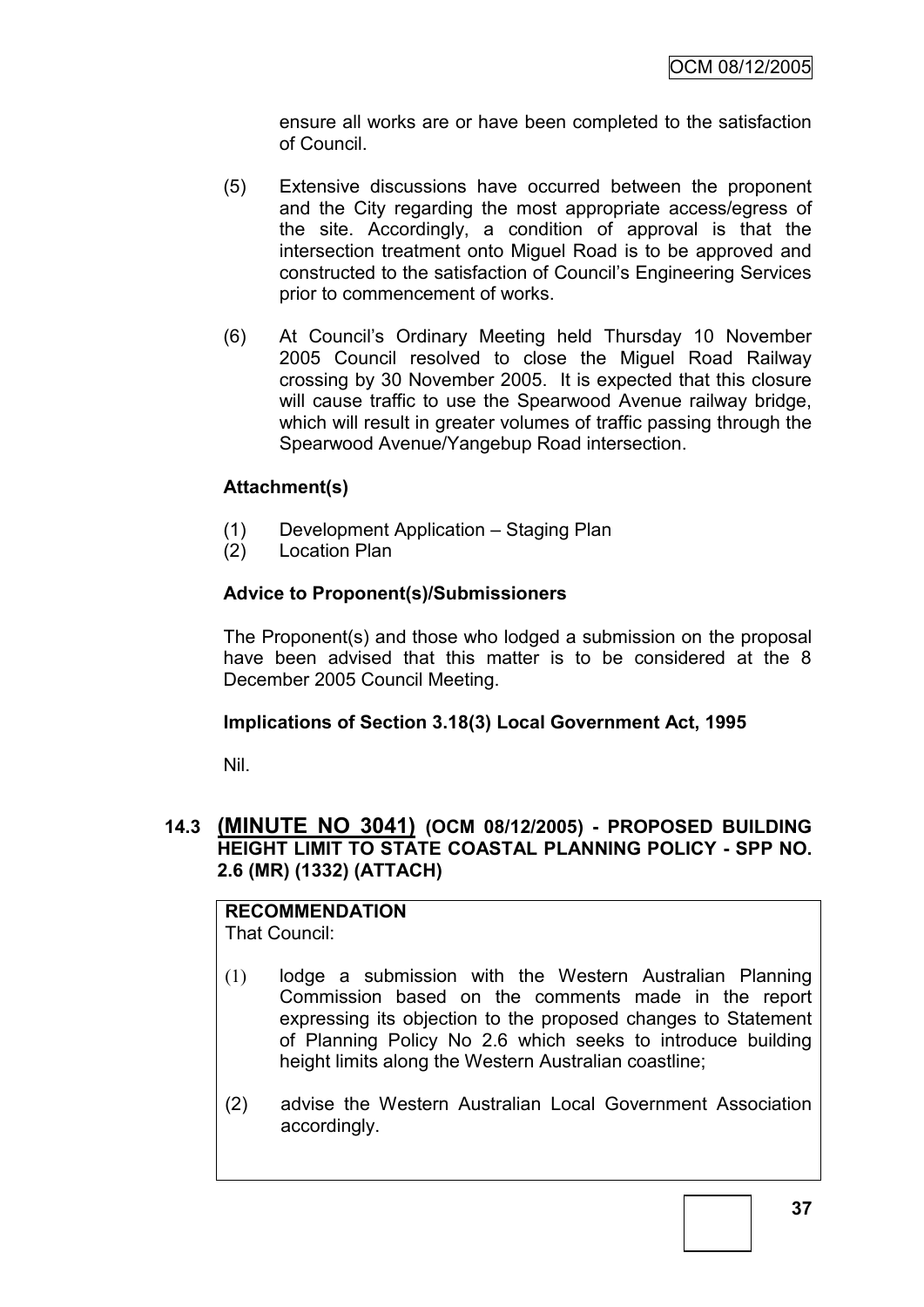#### **COUNCIL DECISION**

MOVED Clr A Tilbury SECONDED Clr J Baker that that Council support as an interim arrangement the proposed changes to Statement of Planning Policy No. 2.6 which seeks to introduce building height limits along the Western Australian coastline subject to the Commission undertaking a more detailed investigation to determine lower building height limits along environmentally sensitive coastline and allowing possibly higher building height limits where this may be more environmentally and socially acceptable.

# **MOTION LOST 2/6**

MOVED Clr R Graham SECONDED Clr L Goncalves that the recommendation be adopted.

**CARRIED 6/2**

### **Background**

The Gallop Government made a commitment in the *"Better Beaches Policy"* to limit the height of development along the Western Australian coast. A copy of the policy is included in the Agenda attachments.

The Minister for Planning and Infrastructure requested that the Western Australian Planning Commission give due regard to the policy when exercising their decision-making and planning and policy development. The Minister furthermore stated in a letter to the City dated 21 April 2005 as follows:-

*"In light of the Government's policy commitment, any proposals for developments which might be contrary to this policy, or which reduces the public facilities and services along our beaches, I judge to be at least regional importance, because of their potential to dramatically effect the access to, or enjoyment of, those beaches."*

The Western Australian Planning Commission acting under direction from the Minister has now introduced call in powers for development applications that could be of State or Regional significance under Clause 32 of the Metropolitan Region Scheme. This has the consequence of already applying the proposed changes to SPP No 2.6 before they are introduced, which diminishes the ability to influence the outcome of the advertised policy changes.

This now means that the dual planning approvals granted by the Council under delegated authority of the WAPC pursuant to the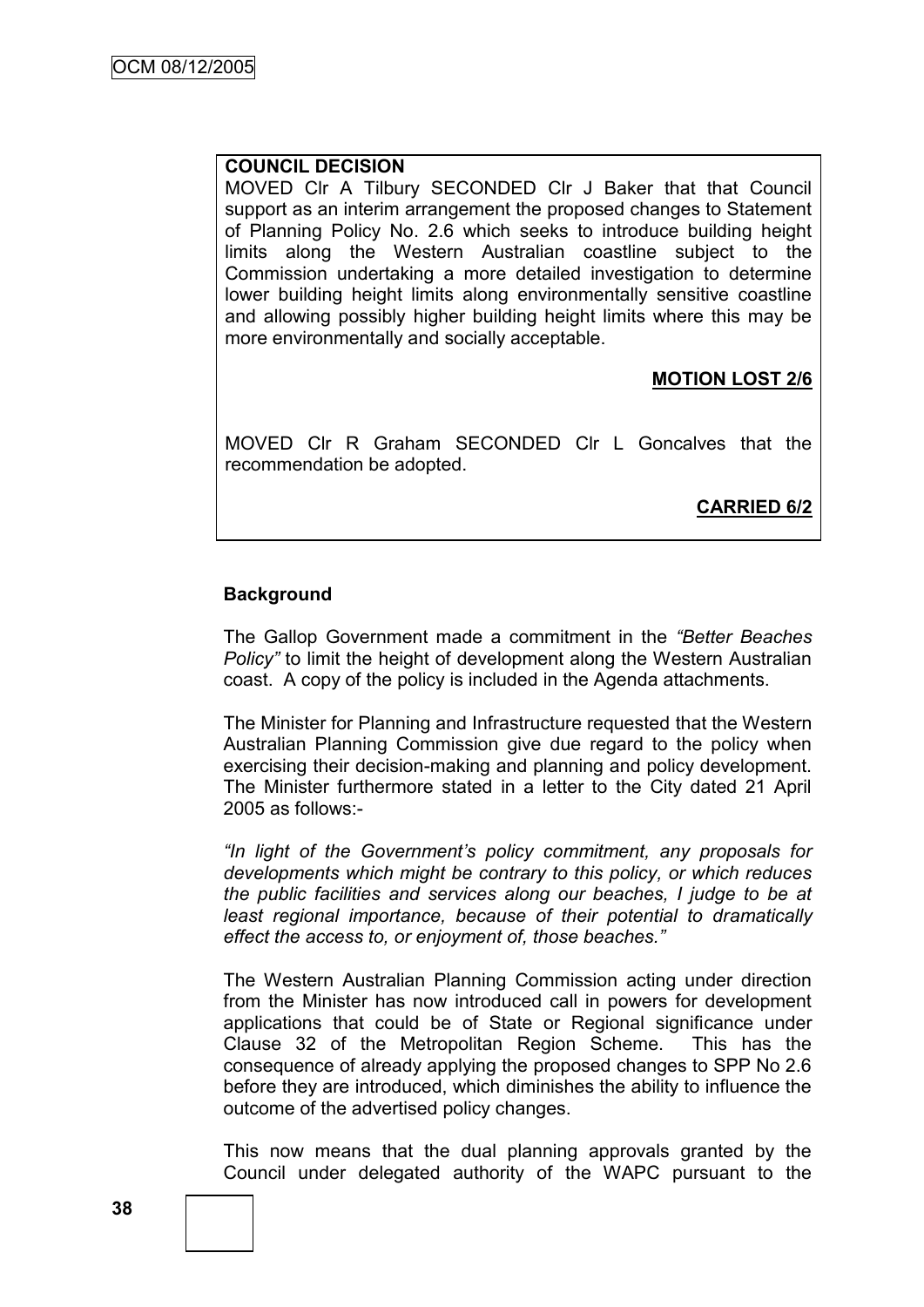Metropolitan Region Scheme and its own Town Planning Scheme No 3 no longer apply. The WAPC is now responsible for granting development approval based on the Clause 32 requirements for development within 300m of the coast with the exception of industry and infrastructure and other similar developments. Council is now only responsible for granting planning approval pursuant to its Town Planning Scheme No 3. If an applicant fails to secure both planning approvals from the WAPC and Council then the development could not proceed.

### **Submission**

This proposed amendment to Statement of Planning Policy No 2.6 State Coastal Planning Policy has been released for public comment. The Western Australian Planning Commission (WAPC) has invited the City to comment.

The State Coastal Planning Policy is a broad sector policy under the State Planning Framework. The proposed amendment to the policy will insert an additional sub-section to section 5 Policy Measures entitled Building Height Limits. The proposed provisions of this part of the policy will relate to development including residential (including short stay residential), offices and hotel purposes, or any combination of these uses within 300 metres of the horizontal setback datum of the coastline. The proposed provisions do not relate to ports, industry and infrastructure.

The proposed amendment states that the height of buildings should be limited to a maximum of five storeys (and not exceeding 21 metres) in height. Local governments may specify lower maximum height limits in particular localities in order to achieve outcomes, which respond to the desired character, built form and amenity of the locality.

Higher structures up to a maximum of eight storeys (and not exceeding 32 metres) in height may be permitted where:

a) there is broad community support for the higher buildings following a process of full consultation;

b) the proposed development(s) is suitable for the location taking into account the built form, topography and landscape character of the surrounding area;

- c) the location is part of a major tourist or activity node;
- d) the amenity of the coastal foreshore is not detrimentally affected by any significant overshadowing of the foreshore;

e) there is visual permeability of the foreshore and ocean from nearby residential areas, roads and public spaces.

In considering proposals for medium and high density developments on the coast consideration should be given to any other relevant policies and guidelines adopted by the WAPC.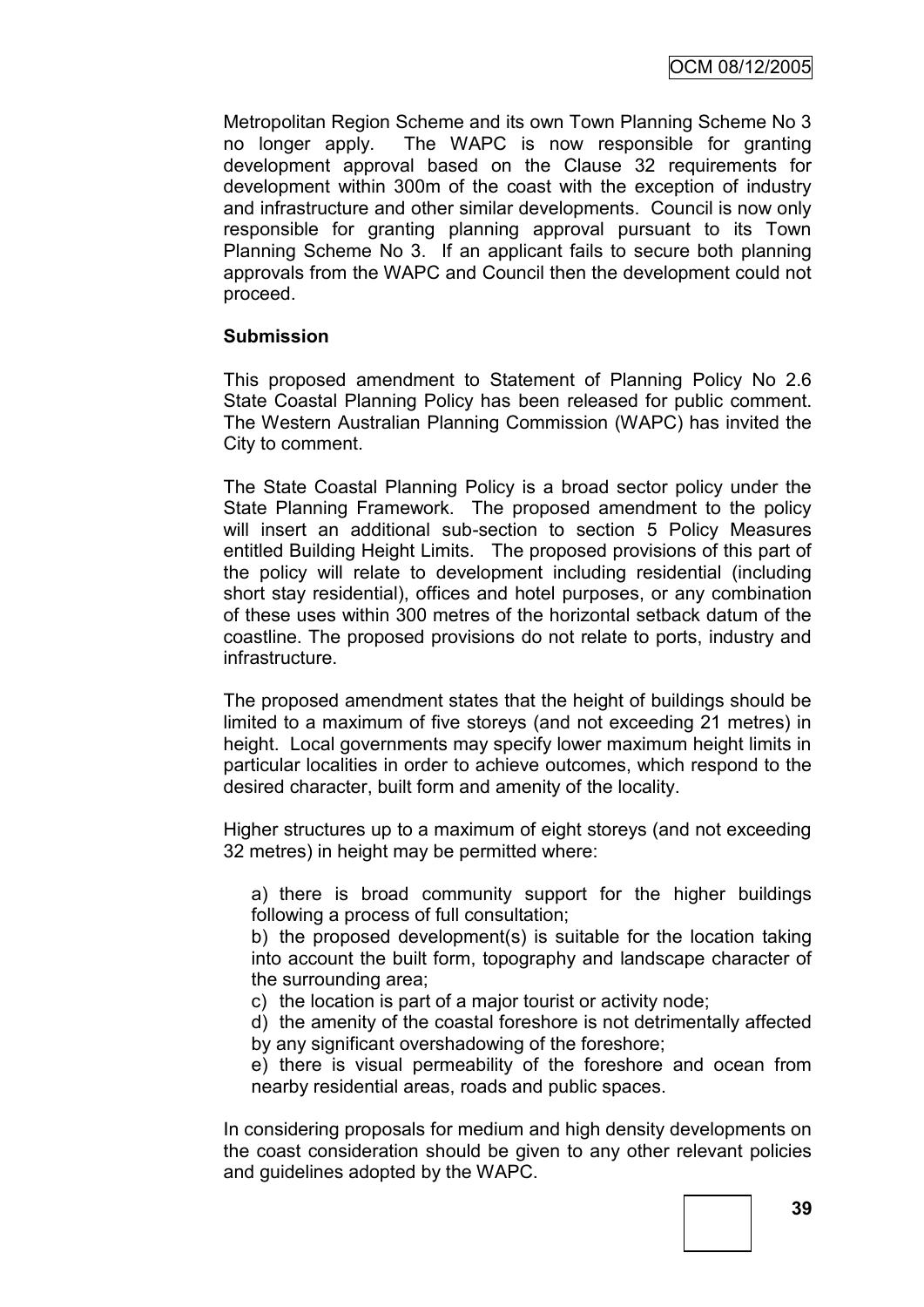The deadline for submissions is on Friday, 23 December 2005.

#### **Report**

The proposed changes to Statement of Planning Policy No. 2.6 – State Coastal Planning Policy seek to limit high-rise developments on the State's beaches. The policy change applies to all land within 300 metres of the horizontal setback datum (beginning of primary coastal vegetation or eroding foreshore) except industry, infrastructure and other similar developments.

#### Blanket Approach

A "blanket policy approach" to controlling development along the Western Australian coastline is highly subjective and questionable. It is not understood why the acceptable building height of five storeys is proposed, why not six, why not seven storeys? Similarly there is no explanation given to limit building height to eight storeys. Building height limits should be up to local government to formulate and apply their own unique requirements, in consultation with their local community.

#### Inhibits Development

The Cockburn Coastline is subject to revitalisation plans that include mixed-use development and high-density residential development. Redevelopment plans could be arbitrarily restricted or inhibited by the proposed policy changes. The policy changes are also a fundamental departure from considering all development "on its merits" based on the "effects" it would have on coastal amenity.

The maximum building height limit is eight storeys in the changes to the State Coastal Policy. This would prohibit any development being considered by the WAPC above eight storeys in height even if upon a site-specific assessment that all of the policy criterion can be satisfied. There should be some flexibility for the WAPC to support structures higher than 8 storeys for applications where there is a demonstrated community benefit and no adverse impact on the community through amenity considerations of overshadowing and privacy.

#### Inconsistent

Notwithstanding the relevance of the proposed changes to the Coastal Planning Policy, no consideration has been given to applying restrictions on high-rise development along the Swan River, which has consistently more pressure for redevelopment. In comparison there is little or no pressure for high-rise development along 99% of the WA coastline. There is a clear inequity and inconsistency in the Government's approach.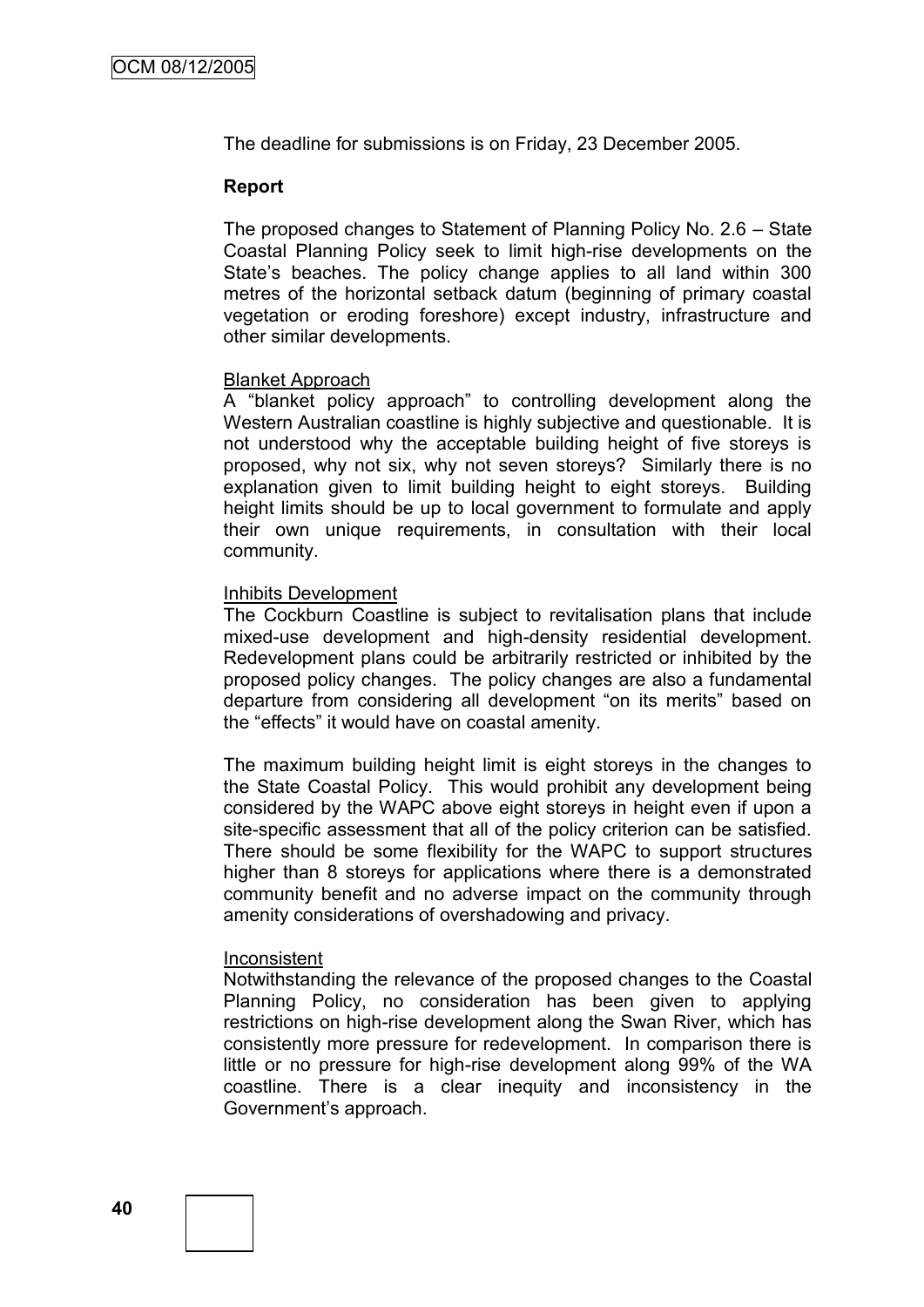### Metropolitan Coastline

There should be recognition that higher density development along the metropolitan coastline needs to be dealt with differently from the whole of the WA coastline. The metropolitan coast is highly developed and includes development nodes such as Mindarie Keys Marina, Hillarys Marina, Scarborough, Cottesloe, Fremantle, future Port Coogee, future FPA outer harbour, Henderson, Rockingham and Mandurah Marina. Most of the Perth Metropolitan Coastline besides Observation City is less than five storeys in building height.

#### Public Consultation

*there is broad community support for the higher buildings following a process of full consultation*

This is the first criterion for an eight-story structure that must have broad community support must be achieved but how? How must the City engage the broader community and how do we ensure that most people have a say on development? Also is this 51% of submissions, or 60% or 90% of all submissions received?

*the proposed development(s) is suitable for the location taking into account the built form, topography and landscape character of the surrounding area.*

The proposed changes to the policy are as subjective as individual preferences on building architecture and where it may not be possible to achieve broad community support anywhere along the WA coastline.

South Beach – The adopted South Beach Structure Plan includes a range of medium to high-density codes from R20-R40, R40-R80, R60- R100 and R60- R80 on Mixed Business land. An 8 storey 21 apartment approval has already been granted approval by the Council on Lot 113 Rollinson Road and is about to undergo construction. There are several other high-density development sites in the South Beach development area affected by this policy change. The proposed policy changes fail to recognise that the WAPC has endorsed the Structure Plan that includes these high-density codes that could facilitate development of 8 storey buildings.

The Council has already undertaken a community consultation process that lead to its adoption of the South Beach Structure Plan and where there is no building height limit applied. Development will be restricted above 5 storeys in height due to the requirements for advertising and WAPC approval, which can substantially increase the processing time for applications and where the outcome of decisions becomes increasingly uncertain.

South Beach and the area identified in the Vision for Cockburn Coastline will be tightly controlled if the building height policy changes are adopted by the WAPC.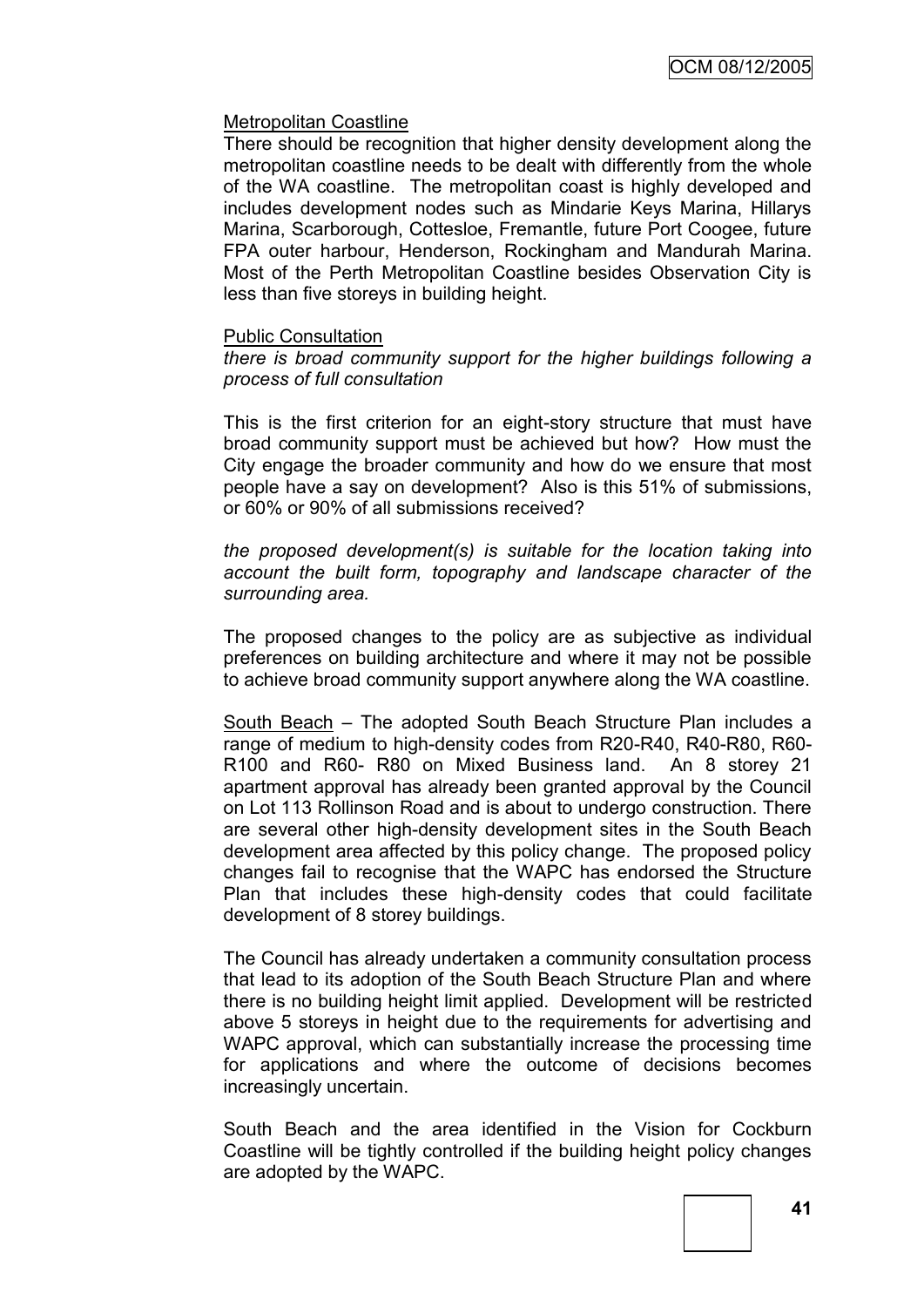Port Coogee – The City's Town Planning Scheme No 3 sets out in Development Area One (DA1) provisions that apply specifically to Port Coogee. Provision 21 includes similar building height controls to that proposed by amendments to the SPP No 2.6 applying to development within the Marina Village, and local centre areas as follows:-

*"21. Within the Marina Village, and local centre areas coded R80, development is restricted to a maximum of eight storeys. The height of buildings in residential R60 and R80 areas should be limited to an maximum of five storeys (and not exceeding 21 metres) in height. Higher structures up to a maximum of eight storeys (and not exceeding 32 metres) in height may be permitted where:-*

*a) there is broad community support for the higher buildings following a process of consultation;*

*b) the proposed development(s) is suitable for the location taking into account the built form, topography and landscape character of the surrounding area;*

*c) the location is part of a major tourist or acclivity node;*

*d) the amenity of the coastal foreshore is not detrimentally affected by any significant overshadowing of the foreshore; and*

*e) there is visual permeability of the foreshore and ocean from nearby residential area, roads and public spaces."*

Development within the R20, R25, R30 and R40 coded residential areas is restricted to two storeys in height plus a loft under provision 18.

The Port Coogee scheme provisions are very similar to the proposed changes to the State Coastal Policy. There are no apparent conflicts between the local and state approach in this instance. These building height controls were required by the Minister prior to the gazettal of the Port Coogee scheme amendment.

Coogee Beach Structure Plan – It is unlikely that any new buildings within the Structure Plan area would exceed 5 storeys in height. New buildings include the proposal for a Coogee Surf Club but this is unlikely to exceed these requirements.

Other – The Henderson Ship Building Precinct is within the 300m development control area but is exempt from the proposed building height controls and therefore no issues arise that conflict with the policy changes in this respect.

### **Strategic Plan/Policy Implications**

The Corporate Strategic Plan Key Result Areas which apply to this item are:-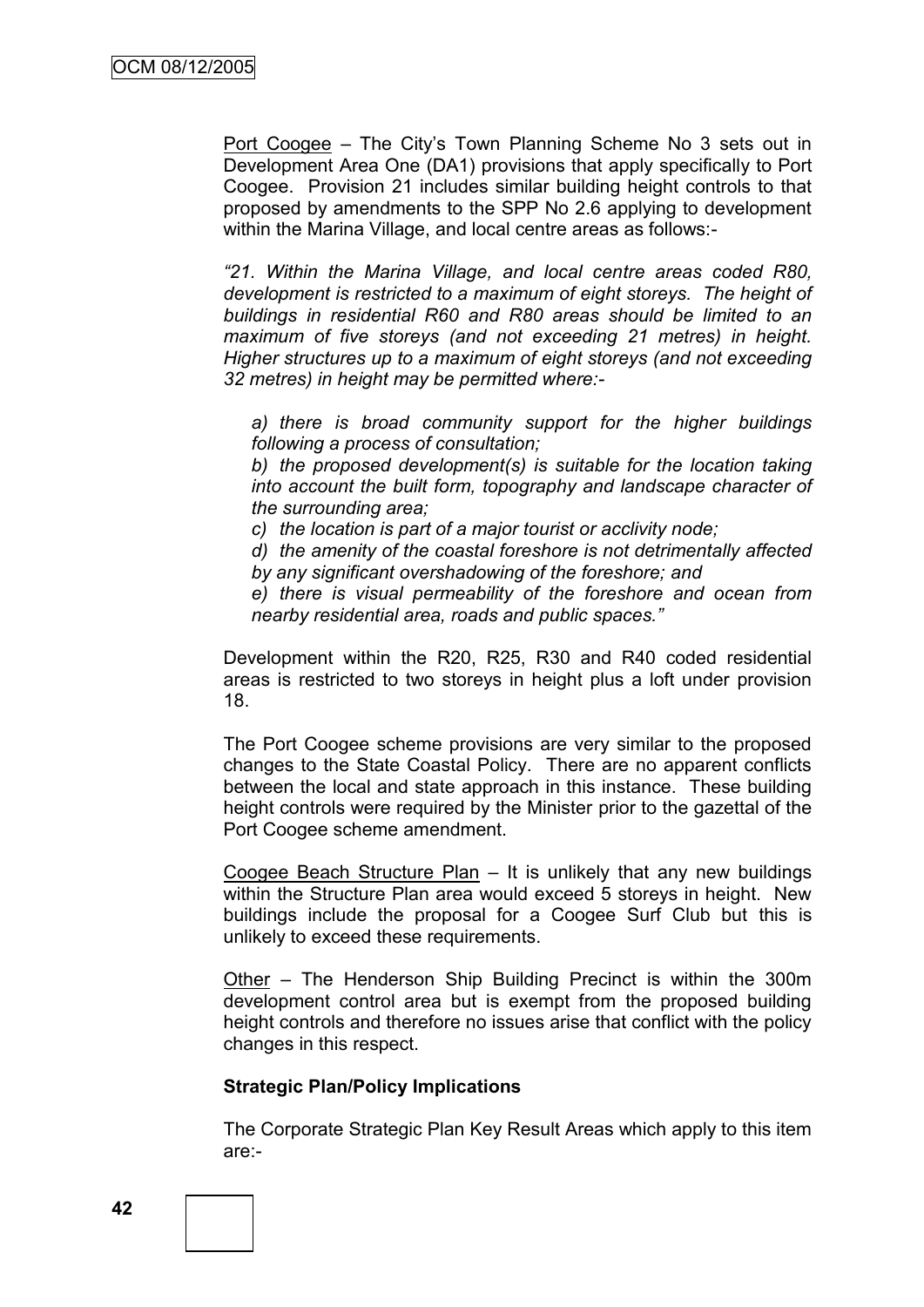- 2. Planning Your City
	- *"To ensure that the planning of the City is based on an approach which has the potential to achieve high levels of convenience for its citizens."*
	- *"To ensure that the development will enhance the levels of amenity currently enjoyed by the community."*
	- *"To foster a sense of community within the district generally and neighbourhoods in particular."*
- 3. Conserving and Improving Your Environment
	- *"To conserve the quality, extent and uniqueness of the natural environment that exists within the district."*

Council Policies that apply are:-

SPD4 Liveable Neighbourhoods

# **Budget/Financial Implications**

N/A

# **Legal Implications**

Town Planning Scheme No. 3 Metropolitan Region Scheme Clause 32 resolution – call in powers currently apply to the proposed changes in SPP No 2.6

# **Community Consultation**

The proposed changes to SPP No 2.6 are being advertised for public comment until Friday, 23 December 2005.

# **Attachment(s)**

- (1) Areas subject to proposed amendment to height of buildings
- (2) Proposed text amendments to SPP No 2.6 State Coastal Policy
- (3) Better Beaches Gallop Government Policy

# **Advice to Proponent(s)/Submissioner(s)**

N/A

# **Implications of Section 3.18(3) Local Government Act, 1995**

Nil.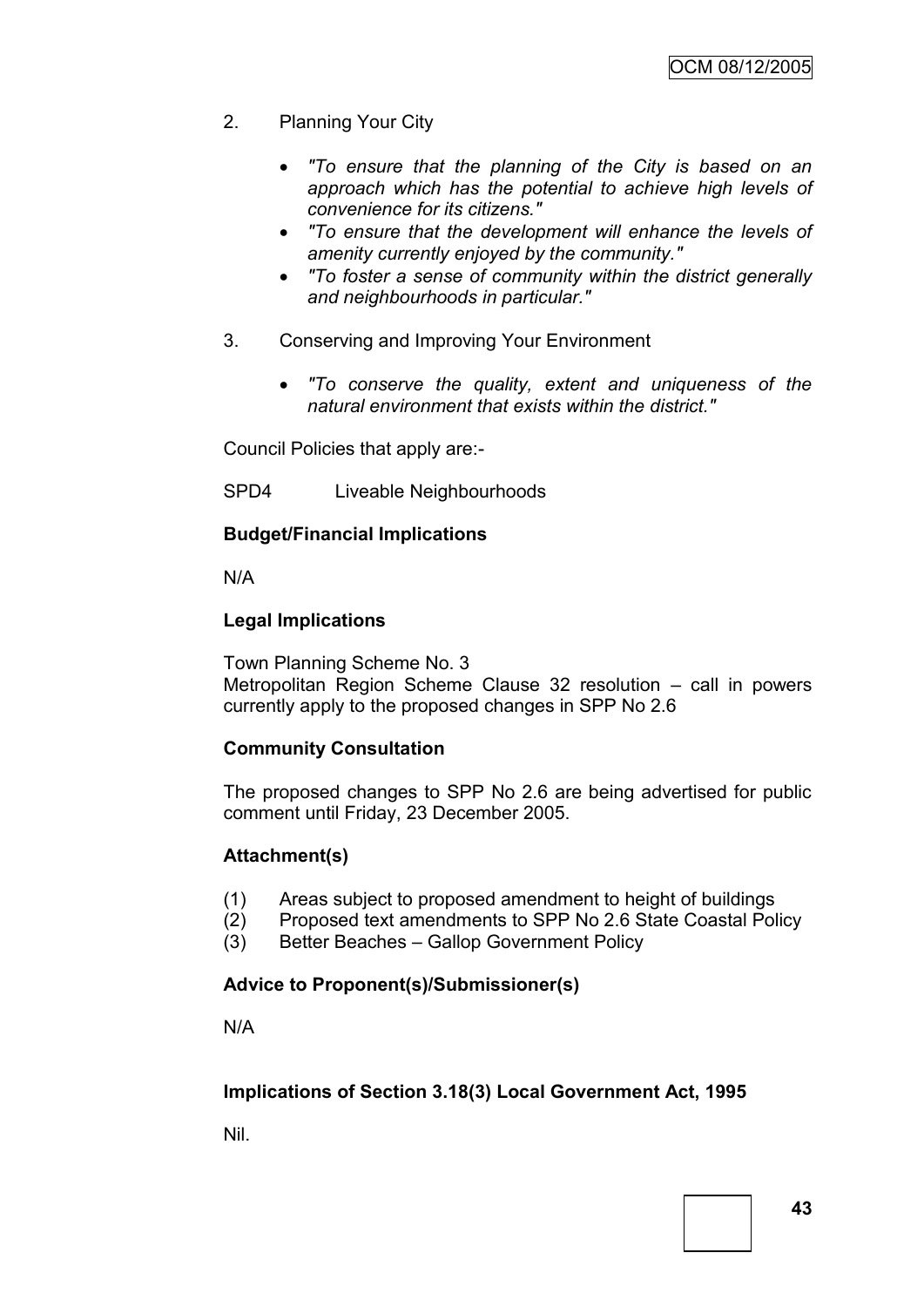**14.4 (MINUTE NO 3042) (OCM 08/12/2005) - PROPOSED 7 LOT SUBDIVISION - LOT 74 HOWE STREET, BEELIAR - OWNER: LF & MH BULL - APPLICANT: JOHN CHAPMAN TOWN PLANNING CONSULTANTS (129482) (SDS) (ATTACH)**

# **RECOMMENDATION**

That Council:

(1) recommends to the Western Australian Planning Commission that the proposed subdivision of Lot 74 Howe Street, Beeliar, be approved subject to the following conditions:-

#### MOVEMENT NETWORK

- 1 Satisfactory arrangements being made with the Local Government for the construction and drainage/upgrading of that section of Howe Street and View Road abutting the application to the satisfaction of the Western Australian Planning Commission.
- 2. Street corners within the subdivision being truncated to the standard truncation of 8.5 metres to the satisfaction of the Western Australian Planning Commission.

### **CONTRIBUTIONS**

3. Arrangements being made to the satisfaction of the Western Australian Planning Commission for the provision of proportional contributions towards those items of development infrastructure defined in the operative town planning scheme for the Yangebup West Development Contribution Area (DCA4).

### **EARTHWORKS**

- 4. The land being graded and stabilised at the subdivider's cost to the satisfaction of the Western Australian Planning Commission.
- 5. The land being filled and/or drained at the subdivider's cost to the satisfaction of the Western Australian Planning Commission and any easements, and/or reserves necessary for the implementation thereof, being provided free of cost.
- 6. Where a well or bore is located within the subdividable area, the applicant shall either:
	- (a) fill the bore or well under the supervision of a practicing structural engineer or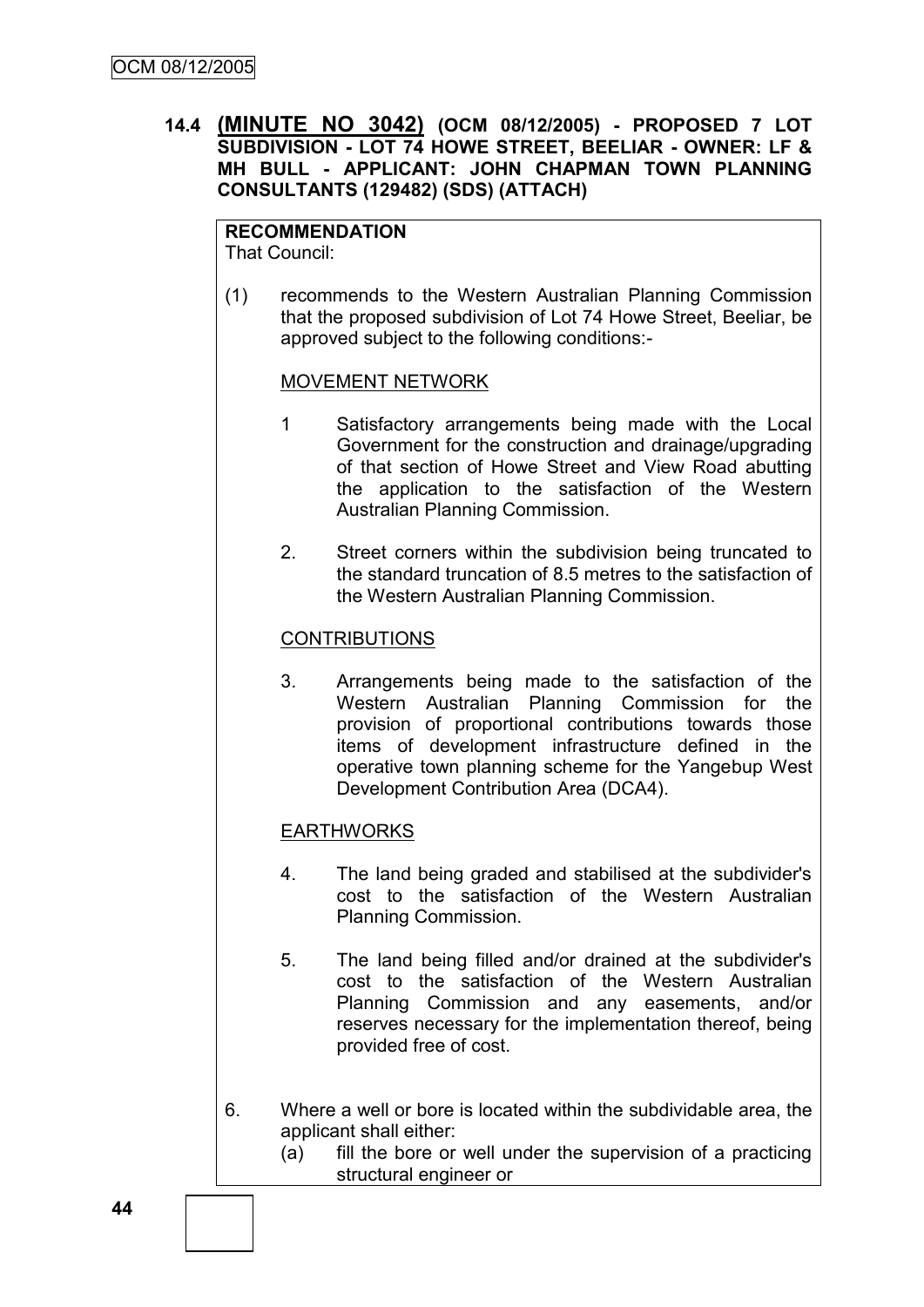- (b) provide a certificate from a practicing structural engineer stating the closest setback a building may be sited from the bore or well.
	- 7. The applicant engaging a qualified engineer (with subdivision experience) to prepare a pre-works geotechnical report to certify that the land does not contain any unsuitable landfill associated with or prior to subdivisional works and that the land is physically capable of residential development including road and dwelling construction to the satisfaction of the Western Australian Planning Commission.
	- 8. The applicant preparing a post geotechnical report certifying that all subdivision works have been carried out in accordance with the pre-works geotechnical report and the site has been adequately compacted and drained to enable residential development, to the satisfaction of the Western Australian Planning Commission.
	- 9. The applicant engaging a qualified engineer to certify that any filling or back filling has been adequately compacted for residential development to the satisfaction of the Western Australian Planning Commission.
	- 10. The emissions of airborne dust and sand drift must not cause nuisance to neighbours during subdivision works. Prior to commencement of any site works, a Dust Management Plan, in accordance with the Local Government Guidelines for the preparation of Dust Management Plans, is to be submitted by the subdivider to the Local Government for approval.

### RETAINING WALLS

- 11. Retaining walls are to be provided where the angle of natural repose of the soil cannot be maintained due to earthworks associated with the subdivision to the satisfaction of the Western Australian Planning Commission.
- 12. A building licence to be obtained prior to the construction of any retaining walls or other structures proposed as part of the subdivision to the satisfaction of the Western Australian Planning Commission.

### PUBLIC OPEN SPACE

13. At least ten percent of the gross subdivisible area, in a position to be agreed between the subdivider and the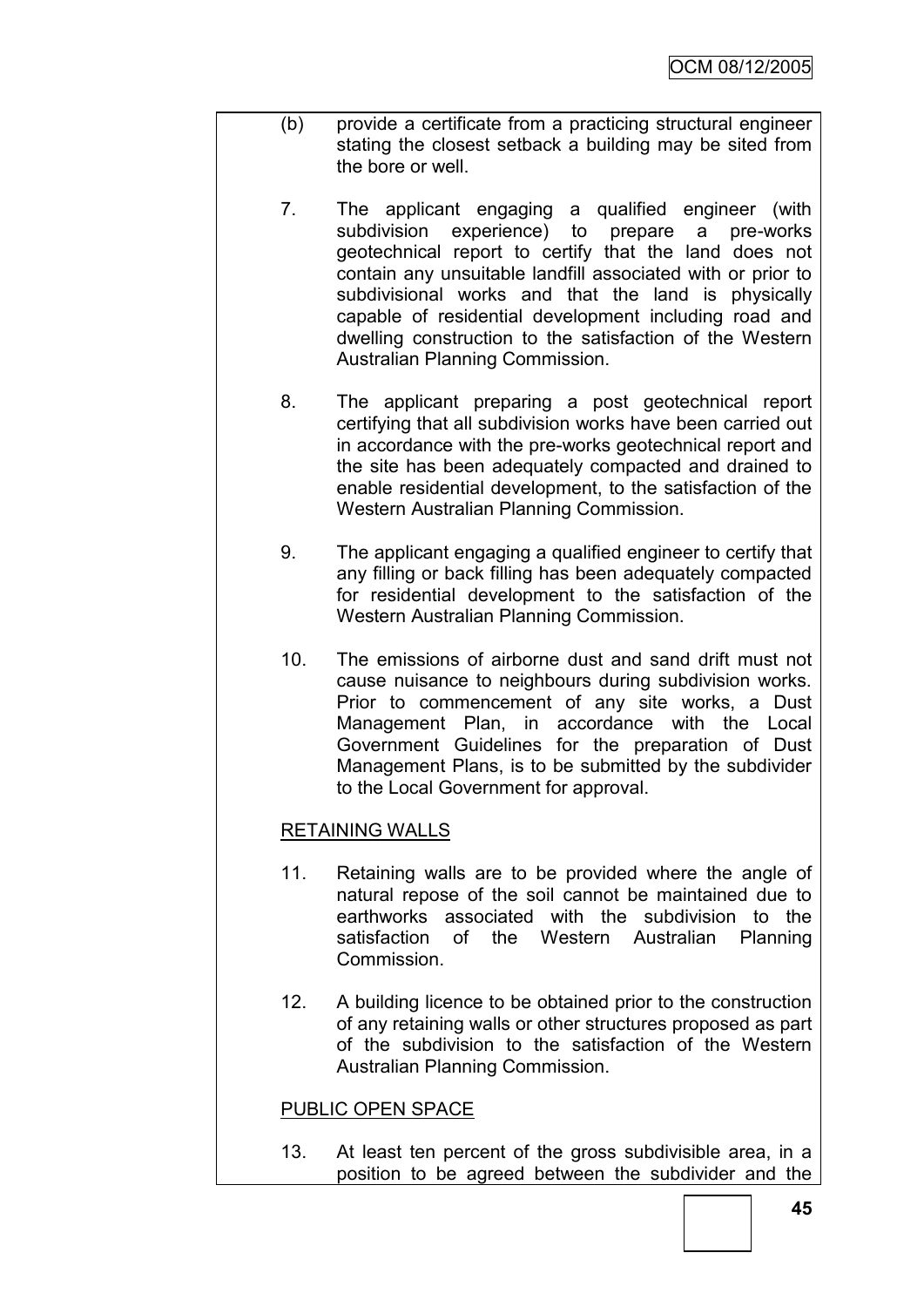Local Government, being shown on the Diagram or Plan of Survey as a "Reserve for Recreation" and vested in the Crown under section 20A of the Town Planning and Development Act, such land to be ceded free of cost and without any payment of compensation by the Crown to the satisfaction of the Western Australian Planning Commission.

# **SERVICES**

- 14. The transfer free of cost of transformer and high voltage switchgear sites to Western Power Corporation, with the locations of the site(s) being to the satisfaction of the Western Australian Planning Commission on the advice of the Local Government and Western Power Corporation.
- 15. Street lighting being provided to the satisfaction of the Western Australian Planning Commission.

### MISCELLANEOUS

- 16. No activities associated with the subdivision site works causing noise and/or inconvenience to neighbours being carried out after 6.00 p.m. or before 7.00 a.m. Monday to Saturday, and not at all on Sunday or public holidays to the satisfaction of the Western Australian Planning **Commission**
- 17. Any outbuildings or improvements on the proposed vacant lots being demolished and removed to the satisfaction of the Western Australian Planning **Commission**
- 18. All buildings and structures having the necessary clearance from the new boundaries as required under the relevant legislation to the satisfaction of the Western Australian Planning Commission.
- 19. The subject land being investigated for soil contamination and any contamination shall be remediated to the satisfaction of the Western Australian Planning Commission. ( DoE)
- 20. The location of any on-site effluent disposal systems must be identified and where appropriate the septic tank and leach drains must be decommissioned and removed.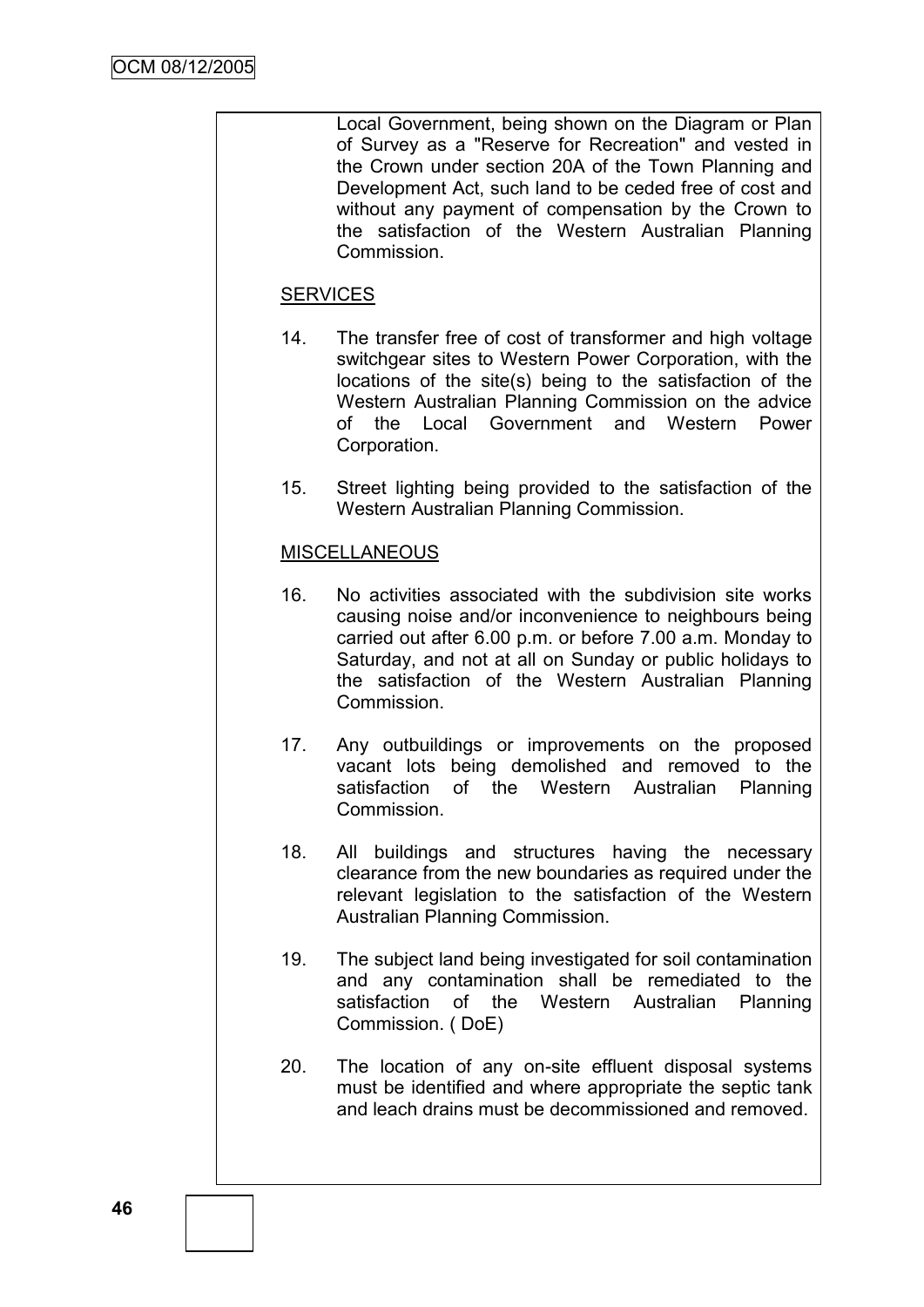## ADVICE TO APPLICANT

- 1. Asbestos is to be handled in accordance with the Health (Asbestos) Regulations 1992 and disposed of in accordance with the Environmental Protection (Controlled Waste) Regulations 2001. Any queries should be directed to City's Health Services.
- 2. The applicant's attention is drawn to the provisions of section 20C of the Town Planning and Development Act 1928 whereby arrangements can be made, subject to further approval of the Western Australian Planning Commission, for a cash-in-lieu contribution by the applicant to the Local Government, in respect of **Condition 13 of** this approval.
- 3. The Western Australian Planning Commission's approval to subdivision should not be construed as an approval to development on any of the lots proposed.
- 4. The applicant is advised that the Cockburn Council has adopted a policy titled "Prevention of Sand Drift from Subdivision and development sites V/ SPD7 " which prohibits bulk earthworks on Class 3 and 4 development sites between 1 October and 31 March. Subdividers must also liaise with the City regarding the preparation of a Dust Management Plan prior to commencing bulk earthworks.
- 5. The applicant is advised that subdivision construction drawings and earthworks should be approved by the Local Government prior to the commencement of site works (including the clearing of vegetation). The applicant is advised to liaise with the Local Government regarding the required form of the constructional drawings.
- 6. Subdivisional work shall comply in all respects with the Environmental U/ Protection (Noise) Regulations 1997
- 7. The Western Australian Planning Commission is reminded of the need to consult where appropriate with relevant authorities and apply conditions relating to the following matters:
	- Padmount sites Western Power
	- Underground Power Western Power
	- Reticulated Water Water Corporation
	- Reticulated Sewer Water Corporation
	- School Site Contribution ~ Education Department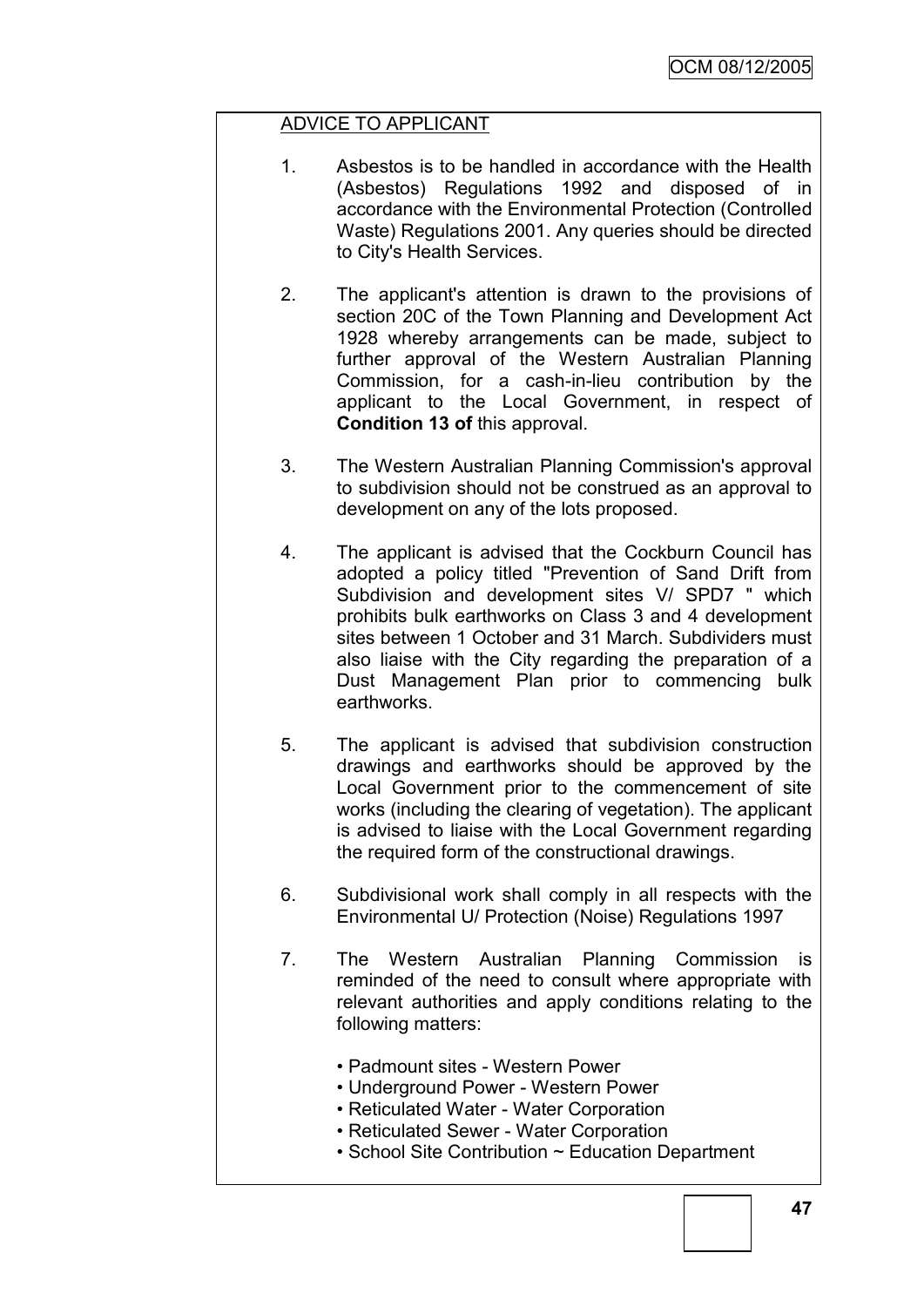Accepting that the above list is not finite.

(2) advise the proponent of Council's decision accordingly.

## **COUNCIL DECISION**

MOVED Clr I Whitfield SECONDED Clr T Romano that the recommendation be adopted.

## **CARRIED 8/0**

#### **Background**

| <b>ZONING:</b> | MRS:               | ∣Urban                              |
|----------------|--------------------|-------------------------------------|
|                |                    | TPS3: Development Zone (DA4) (DCA4) |
| LAND USE:      | Rural              |                                     |
| LOT SIZE:      | 4806m <sup>2</sup> |                                     |

The subject lot was included together with adjoining properties in a subdivision application dated 26 April 2001. Council at its Ordinary Meeting held on the 19 June 2001, resolved not to support the proposal due to design issues, and issued its recommendation to the Western Australian Planning Commission in Council's letter dated 20 June 2001. The applicant has stated that the subsequent lack of interest on the part of the adjoining major landowner has contributed to the prospect not proceeding.

The owners of Lot 74 Howe Street are now once again keen to pursue the subdivision on their land and in part to secure a separate title for the existing dwelling situated on the lot.

#### **Submission**

The applicant has submitted a subdivision application to the Western Australian Planning Commission (WAPC) dated 5 October 2005 for the creation of seven (7) lots along Howe Street. (Refer to Attachment 1)

#### **Report**

The land is included in a Development Zone under Council's Town Planning Scheme No.3 (TPS3) where a structure plan has not yet been adopted by Council. The purpose of the Development Zone is to identify areas requiring comprehensive planning, and coordinate subdivision and development. Subject to TPS3, the subdivision and development of land within a Development Area is to be generally in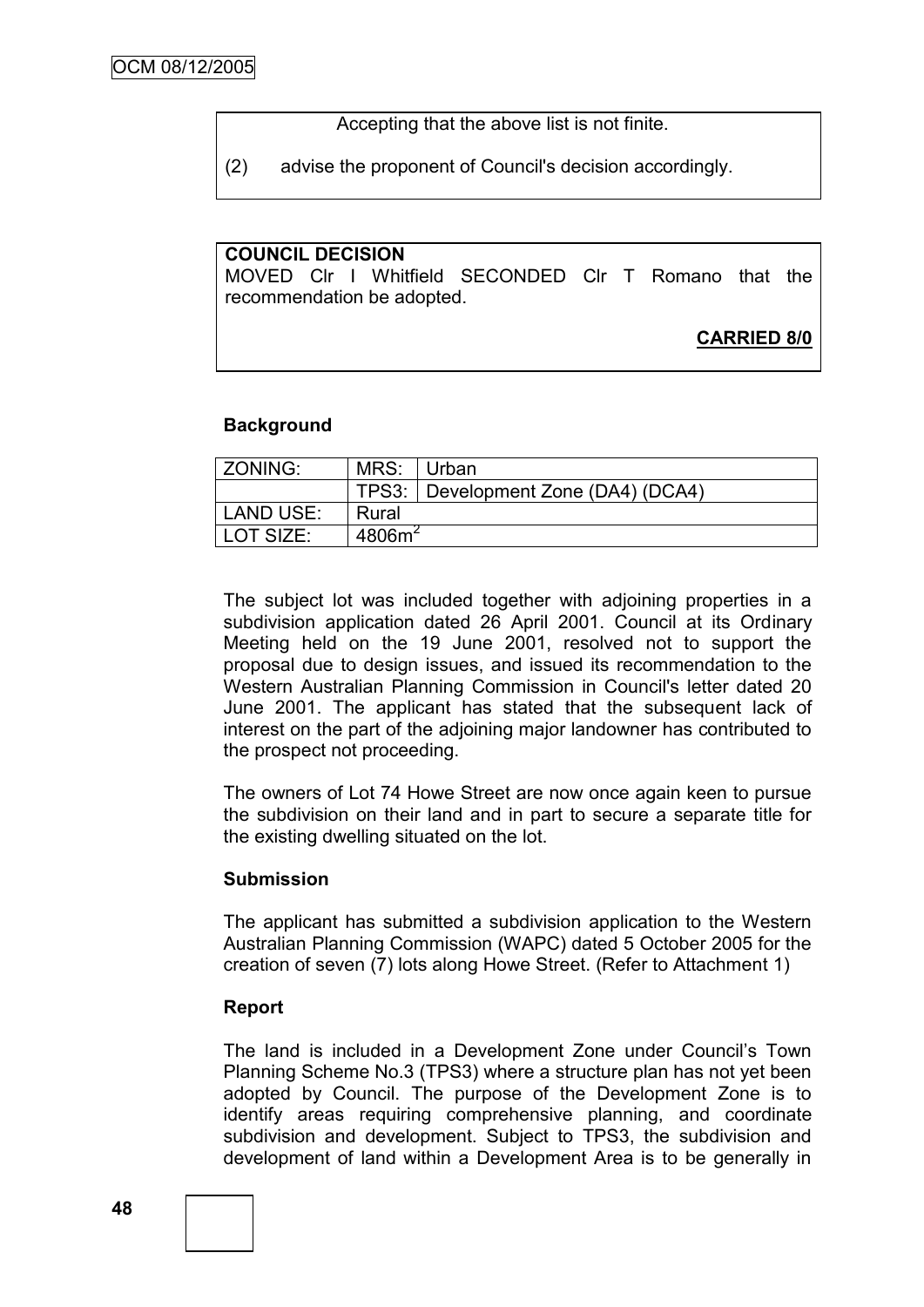accordance with any structure plan that applies to that land. However Clause 6.2.4.2. of TPS3 states:

*"6.2.4.2 Council may recommend subdivision or approve development of the land within a Development Area prior to a structure plan coming into effect, if Council is satisfied that this will not prejudice the specific purposes and requirements of the Development Area."*

Furthermore, the current application's lot layout is identical to that originally submitted to the WAPC on 26 April 2001. Lot 74 is a corner lot, with an elevation, area and dimensions, which can permit subdivision without having a significant impact on the eventual planning design for the balance of the Development Zone.

Given the location of the lot on the periphery of Development Area 4, it is considered that the application will not prejudice the specific purposes and requirements of the Development Area and can be supported in this instance.

A structure plan will not be progressed for Development Area 4 until there is a demonstrated landowner agreement for a structure plan being prepared. Current market gardening activity in the area will continue until the owners want to realise the development potential of their land for residential development. The City will then have the responsibility of facilitating a structure plan prepared by developers.

### **Strategic Plan/Policy Implications**

The Corporate Strategic Plan Key Result Areas which apply to this item are:

- 1 . Planning Your City
	- *"To ensure that the planning of the City is based on an approach which has the potential to achieve high levels of convenience for its citizens."*
	- *"To ensure that the development will enhance the levels of amenity currently enjoyed by the community. "*
	- *"To foster a sense of community within the district generally and neighbourhoods in particular. "*

The Planning Policies which apply to this item are:

APD 16A Standard Subdivision Conditions and Reasons for Refusal

### **Budget/Financial Implications**

N/A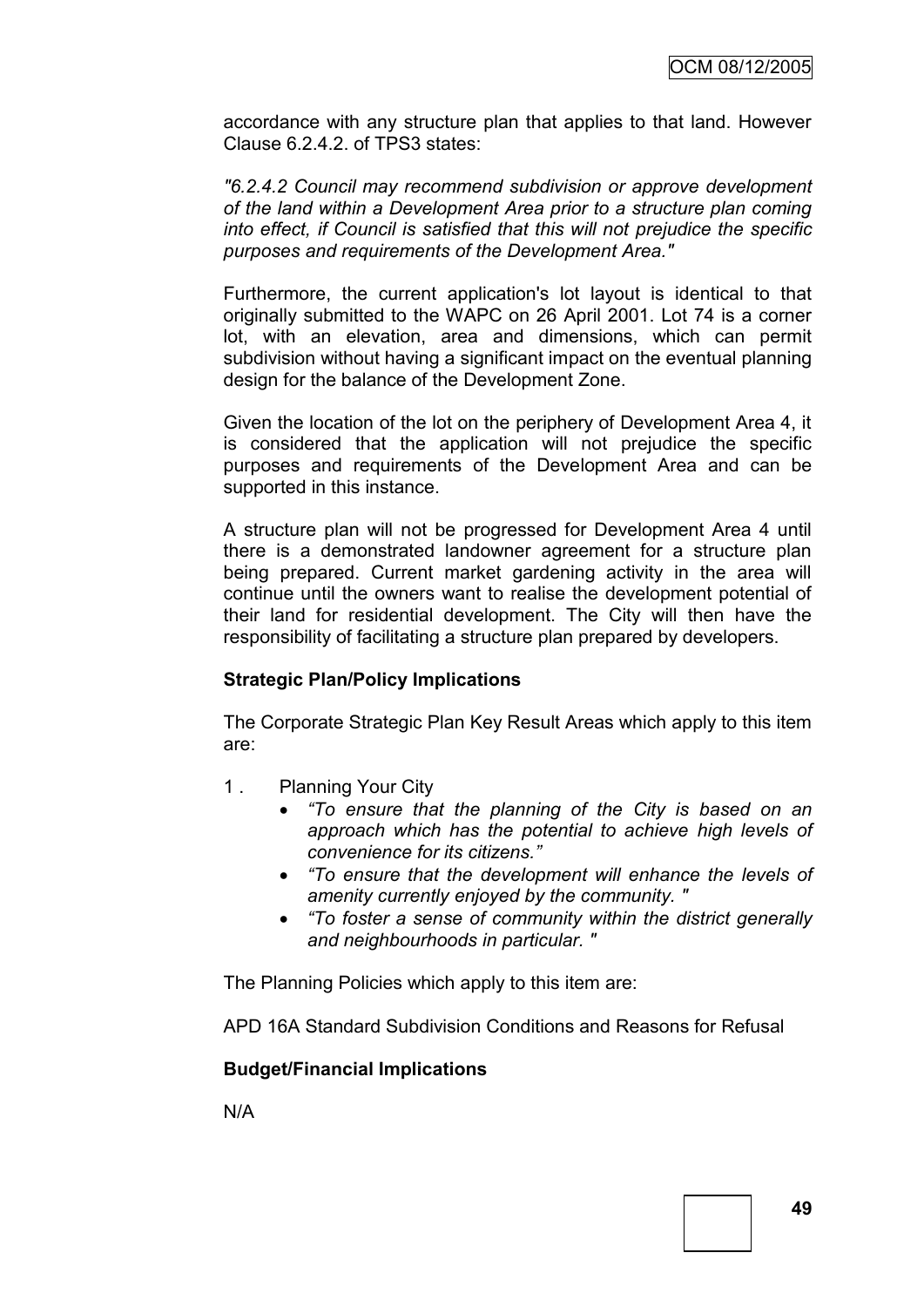# **Legal Implications**

Town Planning and Development Act Town Planning Scheme No. 3

### **Community Consultation**

N/A

### **Attachment(s)**

- (1) Location Plan
- (2) Plan of subdivision

#### **Advice to Proponent(s)/Submissioners**

The Proponent(s) and those who lodged a submission on the proposal have been advised that this matter is to be considered at the 8 December 2005 Council Meeting.

#### **Implications of Section 3.18(3) Local Government Act, 1995**

Nil.

### **15. FINANCE AND CORPORATE SERVICES DIVISION ISSUES**

**15.1 (MINUTE NO 3043) (OCM 08/12/2005) - LIST OF CREDITORS PAID (5605) (KL) (ATTACH)**

### **RECOMMENDATION**

That Council receives the List of Creditors for October 2005, as attached to the Agenda.

#### **COUNCIL DECISION**

MOVED Clr I Whitfield SECONDED Clr T Romano that the recommendation be adopted.

**CARRIED 8/0**

### **Background**

It is a requirement of the Local Government (Financial Management) Regulations 1996, that a List of Creditors be compiled each month and provided to Council.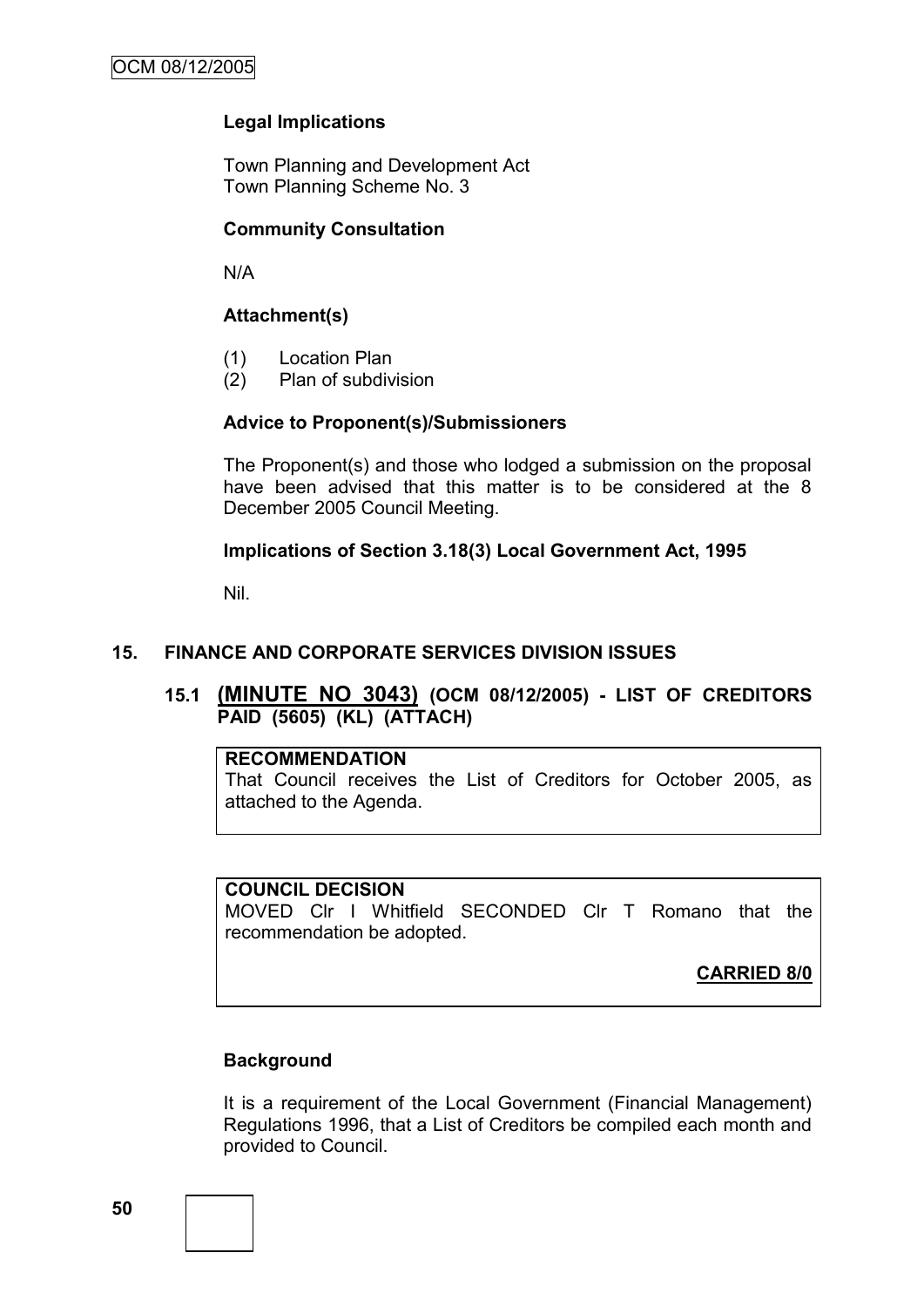# **Submission**

N/A

## **Report**

N/A

# **Strategic Plan/Policy Implications**

Key Result Area *Managing Your City* refers.

## **Budget/Financial Implications**

N/A

## **Legal Implications**

Section 13 of the Local Government (Financial Management) Regulations 1996.

## **Community Consultation**

N/A

# **Attachment(s)**

List of Creditors Paid – October 2005.

# **Advice to Proponent(s)/Submissioners**

N/A

**Implications of Section 3.18(3) Local Government Act, 1995**

Nil.

# **15.2 (MINUTE NO 3044) (OCM 08/12/2005) - STATEMENT OF FINANCIAL ACTIVITY - OCTOBER 2005 (5505) (NM) (ATTACH)**

### **RECOMMENDATION**

That Council receive the Statement of Financial Activity and associated documents for the period ended 31 October 2005, as attached to the Agenda.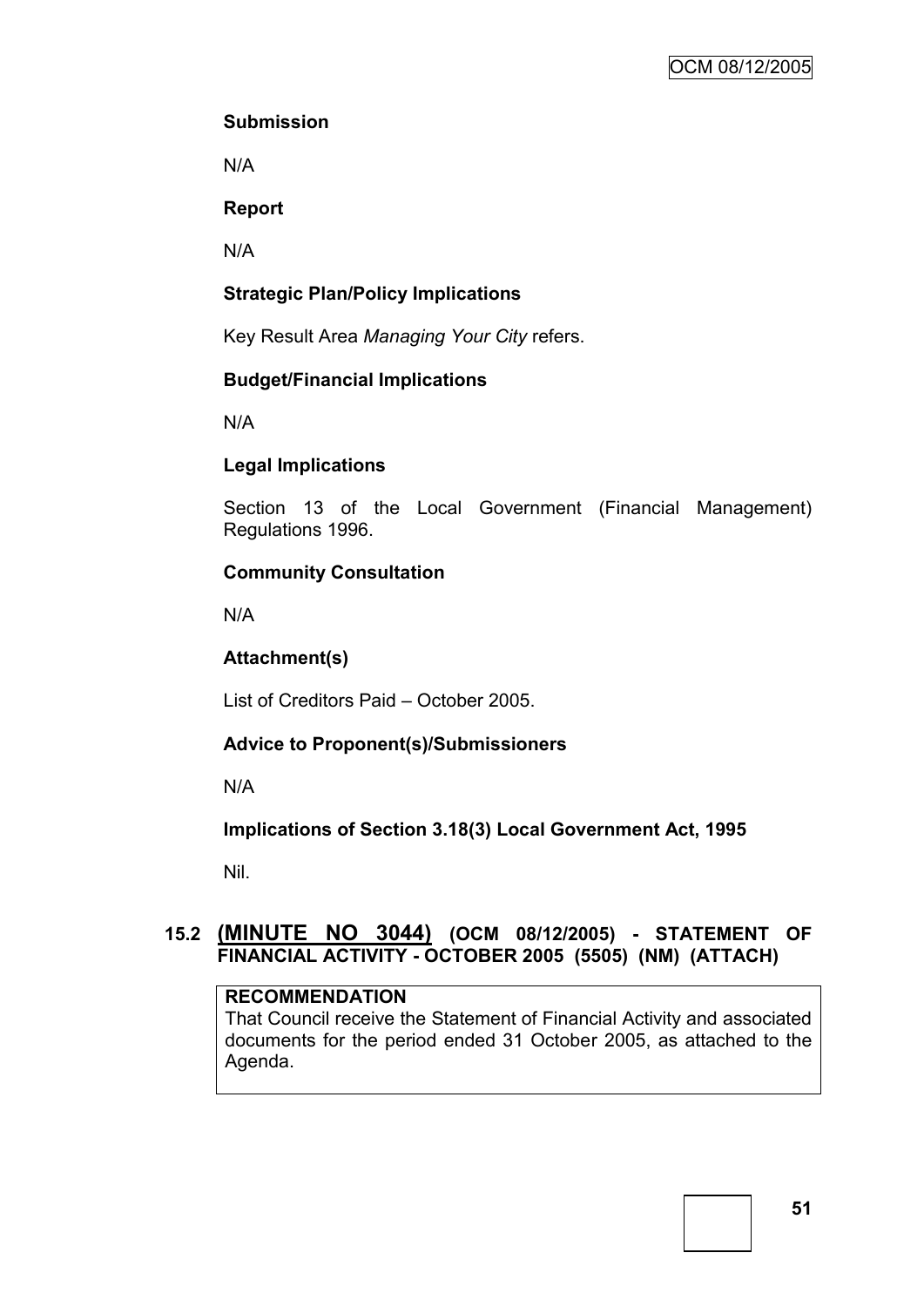## **COUNCIL DECISION**

MOVED Clr I Whitfield SECONDED Clr T Romano that the recommendation be adopted.

# **CARRIED 8/0**

### **Background**

Section 6.4 of the Local Government Act 1995 requires local governments to prepare and present financial reports in a manner and form prescribed. The Local Government (Financial Management) Regulations 1996 were amended in March 2005 with substantial changes made to Part 4 – Financial Reports. The revised Regulation 34 now prescribes a monthly reporting regime.

#### **Submission**

N/A

### **Report**

Effective as of 1 July 2005, Regulation 34(1) prescribes that *a local government is to prepare each month a Statement of Financial Activity reporting on the sources and applications of funds, as set out in the annual budget under regulation 22(1)(d)*. As Regulation 22(1)(d) refers to a Rate Setting Statement, the required Statement of Financial Activity is of a similar format to that of a Rate Setting Statement.

Regulation 34(2) requires the Statement of Financial Activity to be accompanied by documents containing –

- (a) details of the composition of the closing net current assets (less restricted and committed assets),
- (b) explanations for each material variance identified between YTD budgets and actuals; and
- (c) any other supporting information considered relevant by the local government.

Regulation 34(4)(a) prescribes that:

*the Statement of Financial Activity and accompanying documents are to be presented to the Council -*

*(i) at the next ordinary meeting of Council; following the end of the month to which the statement relates; or*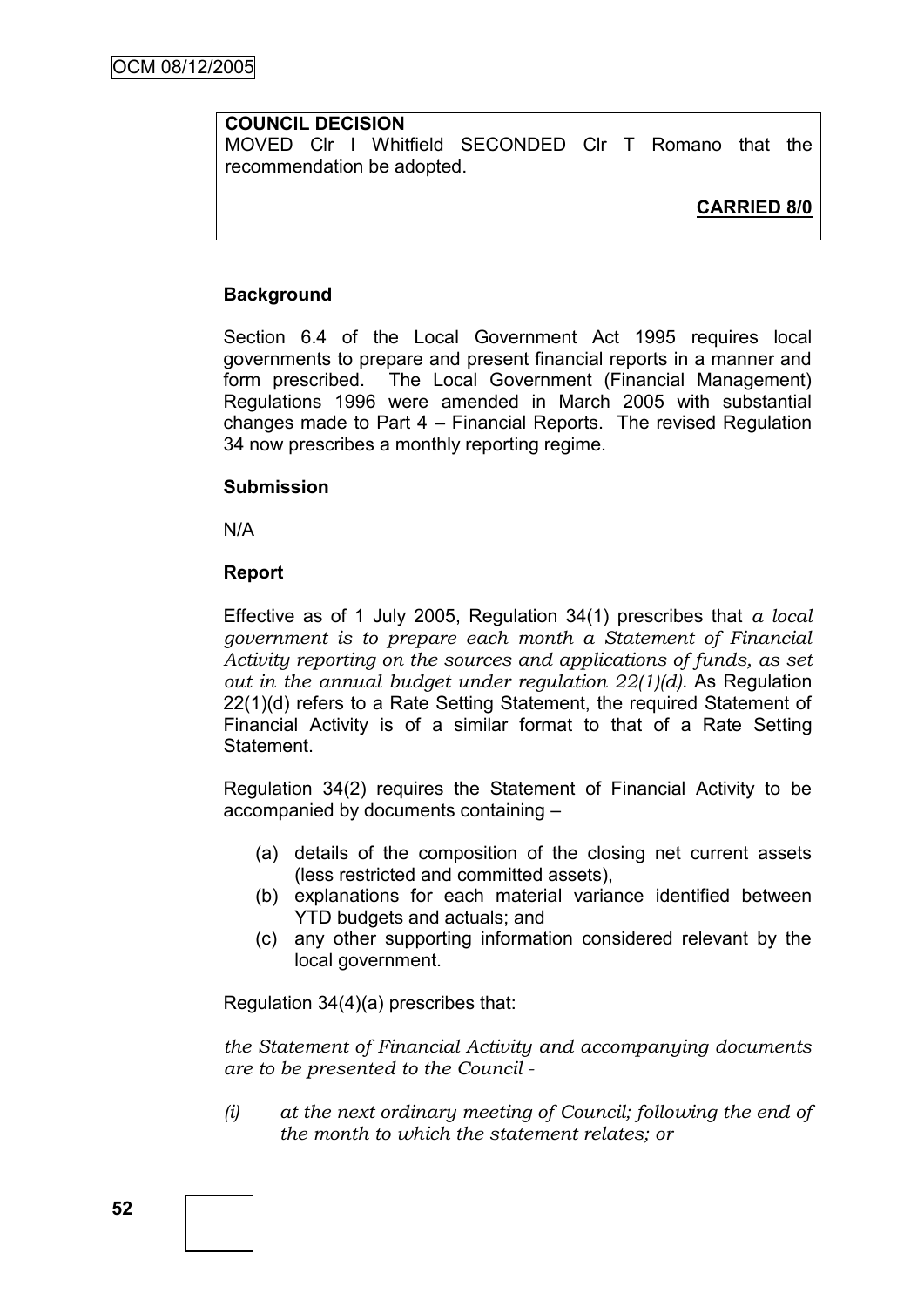*(ii) if the statement is not prepared in time to present it to the meeting referred to in (i), then to the next ordinary meeting after that meeting.*

Due to Council's Agenda preparation timetable, it will not be possible to submit the Statement to the Ordinary Council Meeting immediately following the end of the month. Therefore, monthly statements will be presented to the second meeting following the end of month (ie. one month in arrears) in accordance with Regulation 34(4)(a)(ii).

However, to improve the timeliness and relevance of the information provided, a copy of the Statement of Financial Activity will also be included in the councillors' fortnightly newsletter after preparation each month.

#### Material Variance Threshold

For the purpose of identifying material variances in Statements of Financial Activity, Regulation 34(5) requires Council to adopt each financial year, a percentage or value calculated in accordance with Australian Accounting Standard AAS5 - Materiality.

For the 2005/06 financial year, Council has adopted a materiality threshold of 10% or \$10,000, whichever is the greater.

#### Statement of Financial Activity & Associated Reports

Attached to the Agenda is the Statement of Financial Activity for October 2005. It has been prepared in accordance with all the prescribed requirements and is similar in format to a sample circulated by the Department of Local Government.

Note 2 to the Statement of Financial Activity provides a reconciliation of Council's net current assets (adjusted for restricted assets and cash backed leave provisions). This provides a financial measure of Council's working capital and an indication of its liquid financial health.

Note 1 shows how much capital grants and contributions are contained within the reported operating revenue.

Also provided are Reserve Fund and Restricted Funds Analysis Statements. These substantiate the adjustments made to Council's net current assets position.

The Reserve Fund Statement reports the budget and actual balances for Council's cash backed reserves, whilst the Restricted Funds Analysis summarises bonds, deposits and infrastructure contributions held by Council. The funds reported in these statements are deemed restricted in accordance with Accounting Standard AAS27.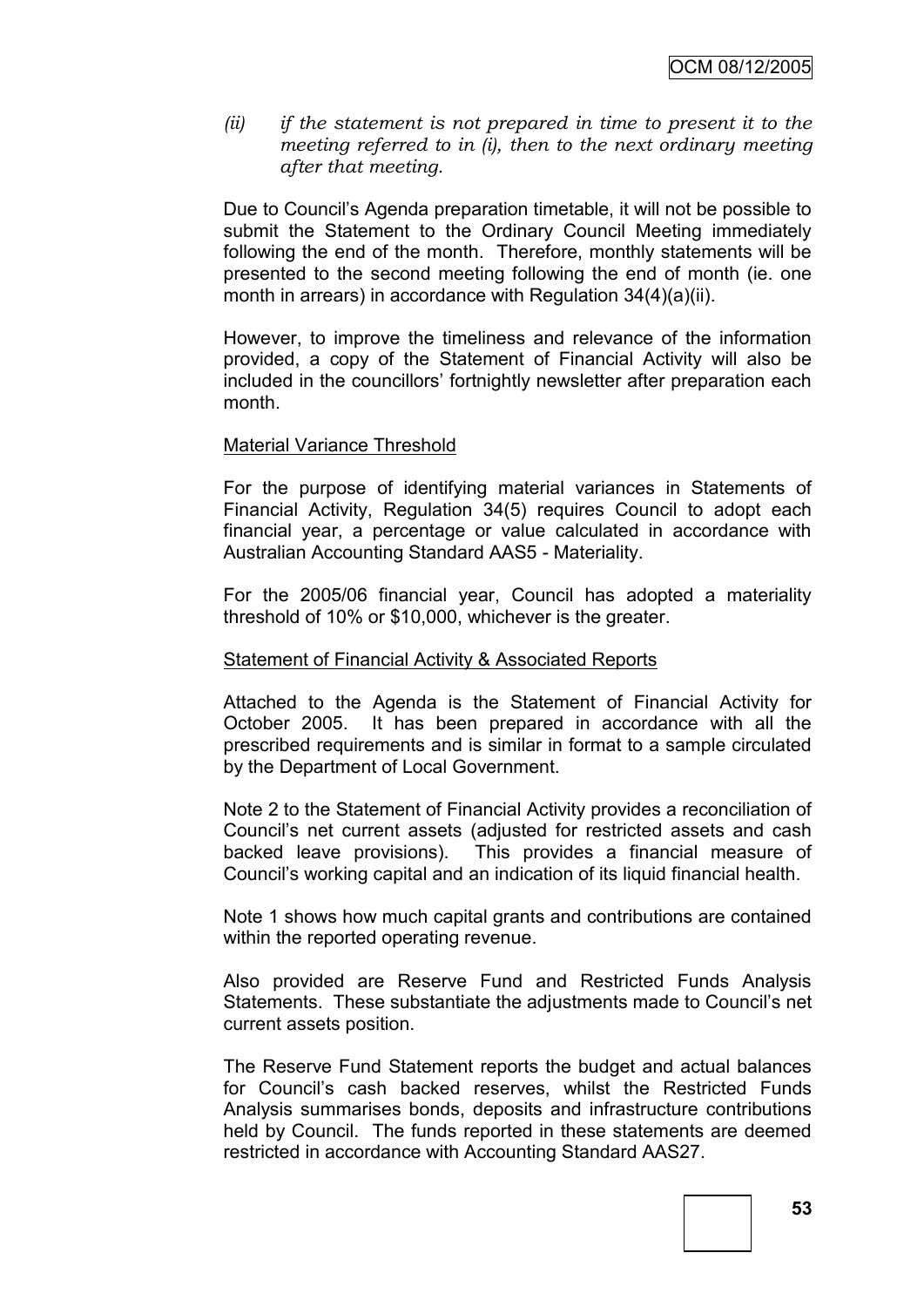## **Strategic Plan/Policy Implications**

Key Result Area *Managing Your City* refers.

### **Budget/Financial Implications**

Where material variances are identified as relating to misjudged cash flow timing projections, these will be rectified so as not to impact again on future reporting periods (i.e. reported once only).

Where variances are of a permanent nature, these will be noted and addressed at the mid-year budget review.

### **Legal Implications**

Section 6.4 of the Local Government Act, 1995 and Regulation 34 of the Local Government (Financial Management) Regulations 1996, refer.

### **Community Consultation**

N/A

### **Attachment(s)**

Statement of Financial Activity and associated reports for October 2005.

### **Advice to Proponent(s)/Submissioners**

N/A

### **Implications of Section 3.18(3) Local Government Act, 1995**

Nil.

### **16. ENGINEERING AND WORKS DIVISION ISSUES**

## **16.1 (MINUTE NO 3045) (OCM 08/12/2005) - ERECTION OF BUS SHELTER - 215 YANGEBUP ROAD, YANGEBUP (4502) (JR) (ATTACH)**

# **RECOMMENDATION**

That Council approve the erection of a bus shelter on the verge at 215 Yangebup Road, Yangebup, together with a Be Tidy bin.

**54**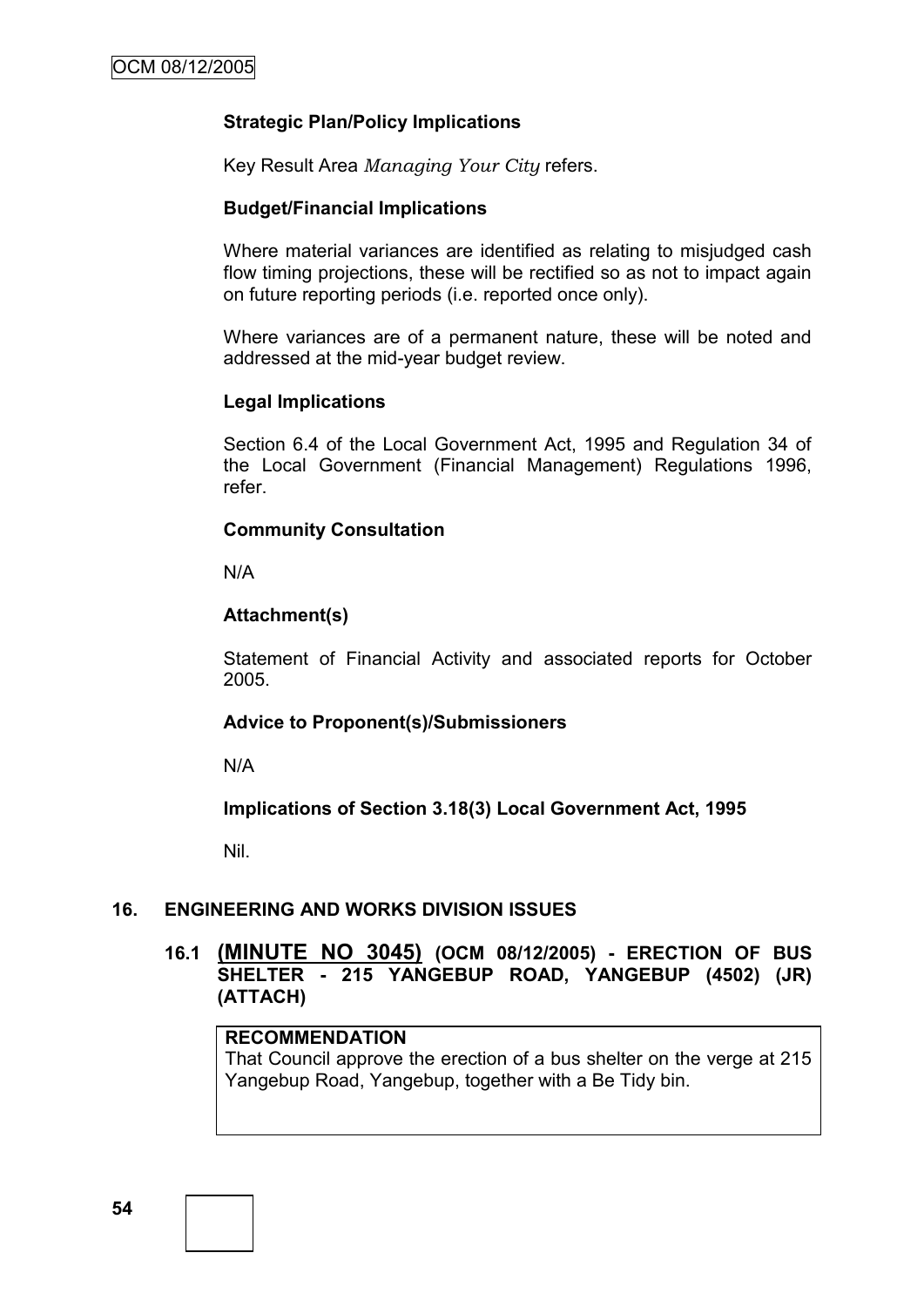#### **COUNCIL DECISION**

MOVED Clr I Whitfield SECONDED Clr T Romano that the recommendation be adopted.

# **CARRIED 8/0**

### **Background**

Council has a program of installing bus shelters each year at various locations of high bus patronage and for special considerations such as elderly patrons. The current Budget has an allocation of \$80,000 for this purpose, with an allowance in this of \$34,000 under the State Government's Bus Shelter Grant Scheme.

There have been several requests over many years from bus patrons living in Yangebup to establish a bus shelter at the bus stop outside 215 Yangebup Road. Due to objections in the past, a shelter was not established at the location. Most recently, the Yangebup Progress Association requested that the shelter be established following a number of requests to them, particularly as it is well used for the buses travelling to Gateways Shopping Centre and to Perth in the mornings. A survey identified 36 people using the bus stop between 6:45am and 8:30am on a weekday.

Consequently, in view of the continuing requests and the confirmed high bus stop usage, the current bus shelter program allows for the establishment of a bus shelter at this location, to be 50% funded by the Bus Shelter Grant Scheme.

### **Submission**

A strong objection to establishing the bus shelter has been received from the property owner at 215 Yangebup Road, stating:

- The bus stop attracts anti-social behaviour and the shelter will make it worse by also providing somewhere to hide behind.
- At least 4 dirty and used syringes are discarded into his garden every week.
- Requests for telephone use after hours to check bus times.
- Vandalism to the shelter and rubbish will detract from his property and neighbourhood.
- Views from lounge will be blocked.
- Property devaluation.
- Visibility difficulties when leaving driveway.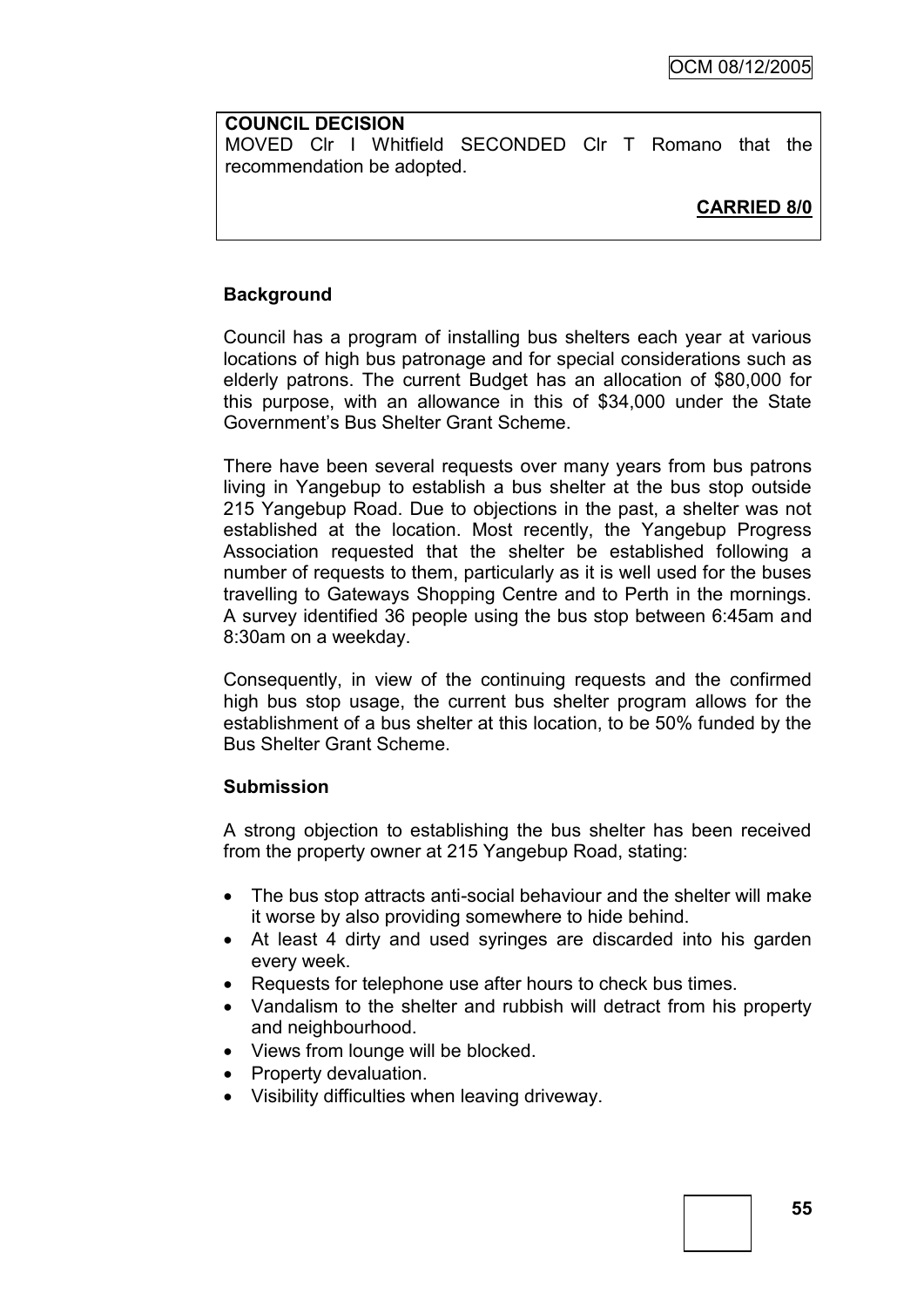## **Report**

Due to the strong demand at the location, it is considered that the bus shelter should be erected. The resident's objections can generally be addressed as follows:-

- The new style bus shelter is attractive and will not devalue the neighbourhood. A picture of a typical shelter is attached to the Agenda.
- The provision of a Be Tidy bin adjacent to the shelter will provide a facility for rubbish.
- The type of shelter to be used is not prone to attracting vandalism/ graffiti.
- The shelter can be set well back from the kerbline to maximise visibility when leaving driveways.

### **Strategic Plan/Policy Implications**

Facilitating a range of services responsive to the community needs.

### **Budget/Financial Implications**

The provision of the bus shelter is accommodated within the Bus Shelter program on the current Budget.

### **Legal Implications**

Nil.

### **Community Consultation**

N/A

### **Attachment(s)**

(1) Picture of bus shelter type to be installed.

### **Advice to Proponent(s)/Submissioners**

The resident at 215 Yangebup Road has been advised that his objection to the shelter will be considered at the 8 December 2005 Council Meeting.

### **Implications of Section 3.18(3) Local Government Act, 1995**

Nil.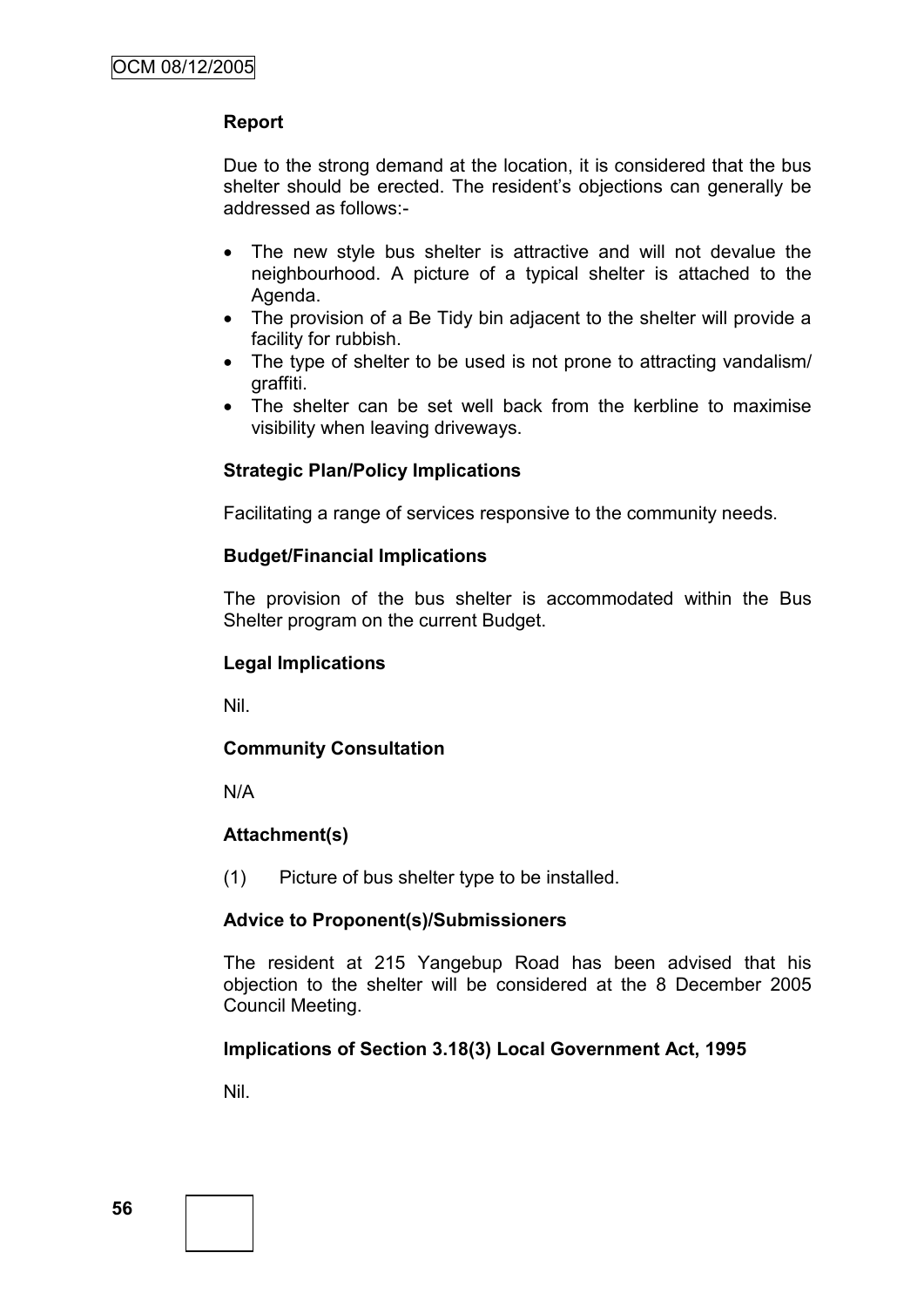## **16.2 (MINUTE NO 3046) (OCM 08/12/2005) - NAVAL BASE HOLIDAY VILLAGE - STAIRWAY TO BEACH (1914) (JR) (ATTACH)**

# **RECOMMENDATION**

That Council:

- (1) not proceed with the project CW4141 Naval Base Caravan Park – Stairs at South end; and
- (2) reallocate funds of \$10,976 from CW4141 (Naval Base Caravan Park – Stairs at South end) and remaining funds of \$11,064 from CW4185 (Naval Base Shacks – Asphalt Last Section of Road) to the new project Naval Base North Ablution Block – Refurbishment.

**TO BE CARRIED BY AN ABSOLUTE MAJORITY OF COUNCIL**

### **COUNCIL DECISION**

MOVED Clr S Limbert SECONDED Clr A Tilbury that Council:

- (1) as recommended;
- (2) as recommended; and
- (3) advise the Naval Base Holiday Centre Association of Council's decision.

# **CARRIED BY ABSOLUTE MAJORITY OF COUNCIL 8/0**

### **Reason for Decision**

It is important to ensure that the local association is kept informed of decisions involving the Naval Base Holiday Village.

### **Background**

There is an allocation on the current Budget of \$10,976 for the construction of a steel stairway at Naval Base Holiday Village for safe access to the beach down the cliff face. These are the remaining funds following design and geotechnical fees for the steel stairway.

### **Submission**

Following completion of the stairway design, quotes were obtained to supply and install the stairway. The cheapest quote for the installation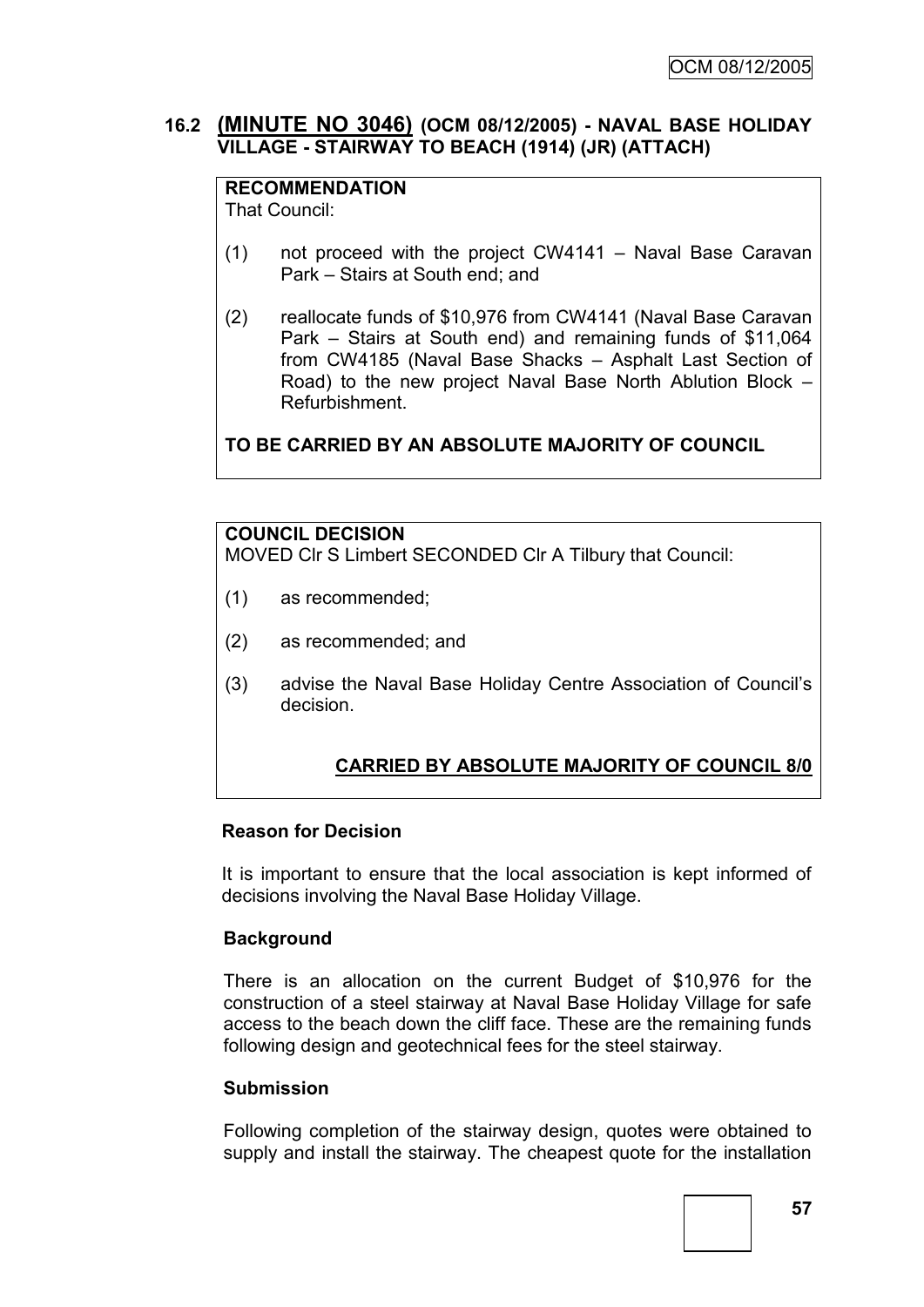is \$75,000 (including GST), the cost having blown out due to the extensive geotechnical requirements.

Feedback from users of the shacks indicate concern at the need to build the stairway, particularly as there are already Council-built stairways in place, and the proposed location would benefit only a few. The suggestion is that the funds would be more beneficial and costeffective in re-tiling and modernising the northern ablution block. Copies of the requests are attached to the Agenda.

#### **Report**

There are two purpose-built stairways at Naval Base providing adequate access to the beach. The proposed third location is to a limited beach area and the required funds are not budgeted, and could not be justified.

The southern ablution block was refurbished last year, however the northern ablution block has become aged and is in need of refurbishment in the way of re-tiling, painting and fixtures. It would be more prudent to refurbish this ablution block than provide additional funds for a third stairway. The estimated cost of refurbishment is \$18,000 to \$21,000.

Asphalt sealing works at Naval Base of the last section of road were completed on the current Budget (CW4185) at an \$11,064 savings to the budget allocation. It is considered that these remaining funds should be combined with the funds allocated for the stairway to refurbish the northern ablution block instead.

### **Strategic Plan/Policy Implications**

The Corporate Strategic Plan Key Result Areas which apply to this item are:-

- 1. Managing Your City
	- *"To deliver services and to manage resources in a way that is cost effective without compromising quality."*
- 4. Facilitating the needs of Your Community
	- *"To facilitate and provide an optimum range of community services."*
- 5. Maintaining Your Community Facilities
	- *"To construct and maintain community buildings which are owned or managed by the Council, to meet community needs."*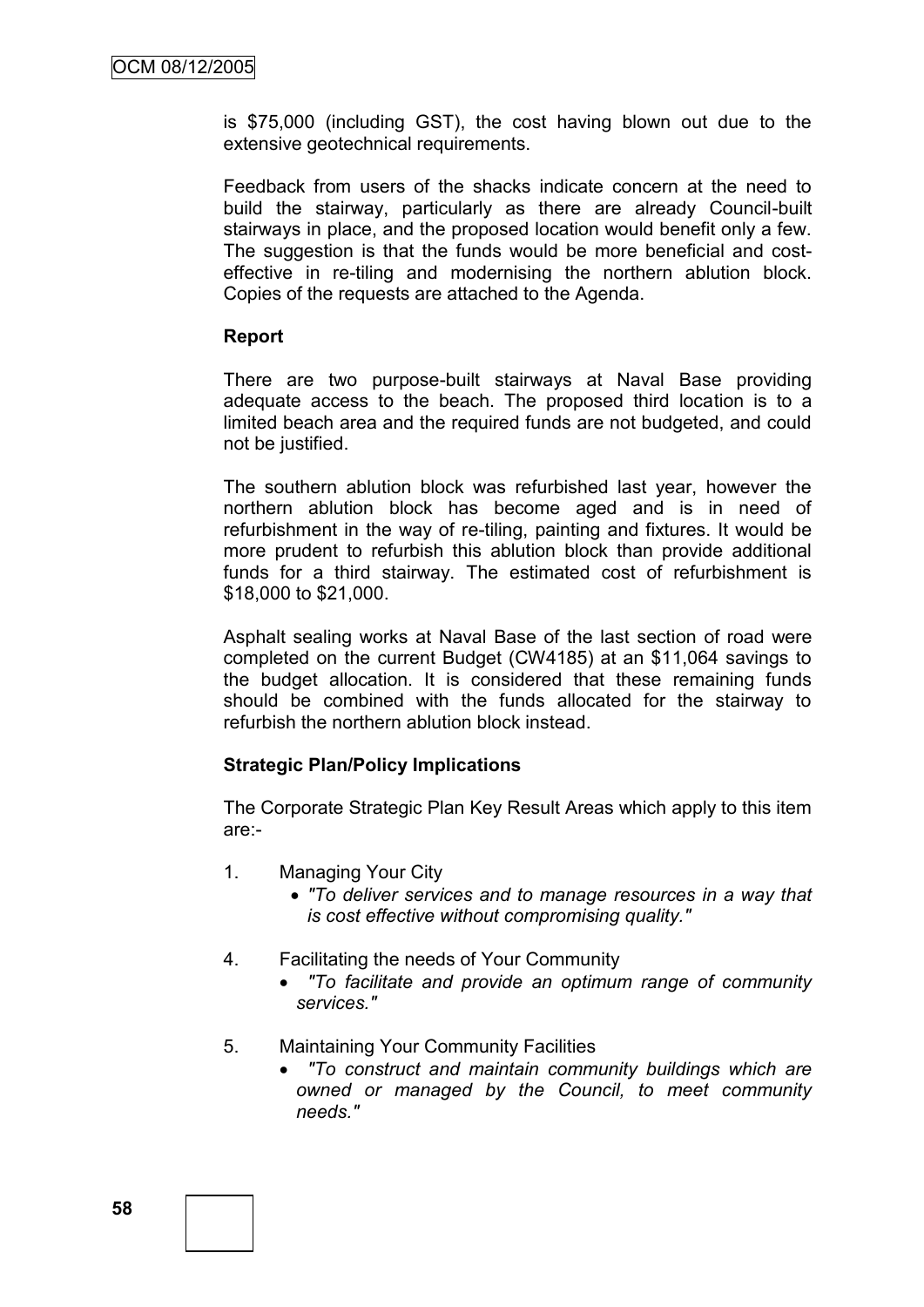# **Budget/Financial Implications**

There is inadequate specific funding on the current Budget to complete the stairway. A re-allocation of funds as recommended to refurbish the northern ablution block at the Naval Base Holiday Village would provide a more beneficial and cost-effective utilisation of funds.

# **Legal Implications**

Nil.

# **Community Consultation**

Nil apart from informal feedback from shack users.

# **Attachment(s)**

(1) Copies of requests to upgrade the northern ablution block.

# **Advice to Proponent(s)/Submissioners**

The Naval Base Holiday Centre Association have been advised that this matter is to be considered at the 8 December 2005 Council Meeting.

## **Implications of Section 3.18(3) Local Government Act, 1995**

Nil.

# **16.3 (MINUTE NO 3047) (OCM 08/12/2005) - PROPOSED TEMPORARY CLOSURE OF YANGEBUP ROAD AT SPEARWOOD AVENUE (450027 & 45008) (SL)(ATTACH)**

**RECOMMENDATION** That Council:

- (1) as a result of objections received to date adopt Option 2 allowing the left turn in and out as the preferred treatment for the temporary closure of Yangebup Road on the west side of Spearwood Avenue;
- (2) Note the refusal received by Main Roads WA for the installation of signals at the intersection of Spearwood Avenue and Yangebup Road;
- (3) monitor the intersection for traffic impact over the next 3 months and present a report to the April Ordinary Council Meeting addressing traffic movement and recent safety data;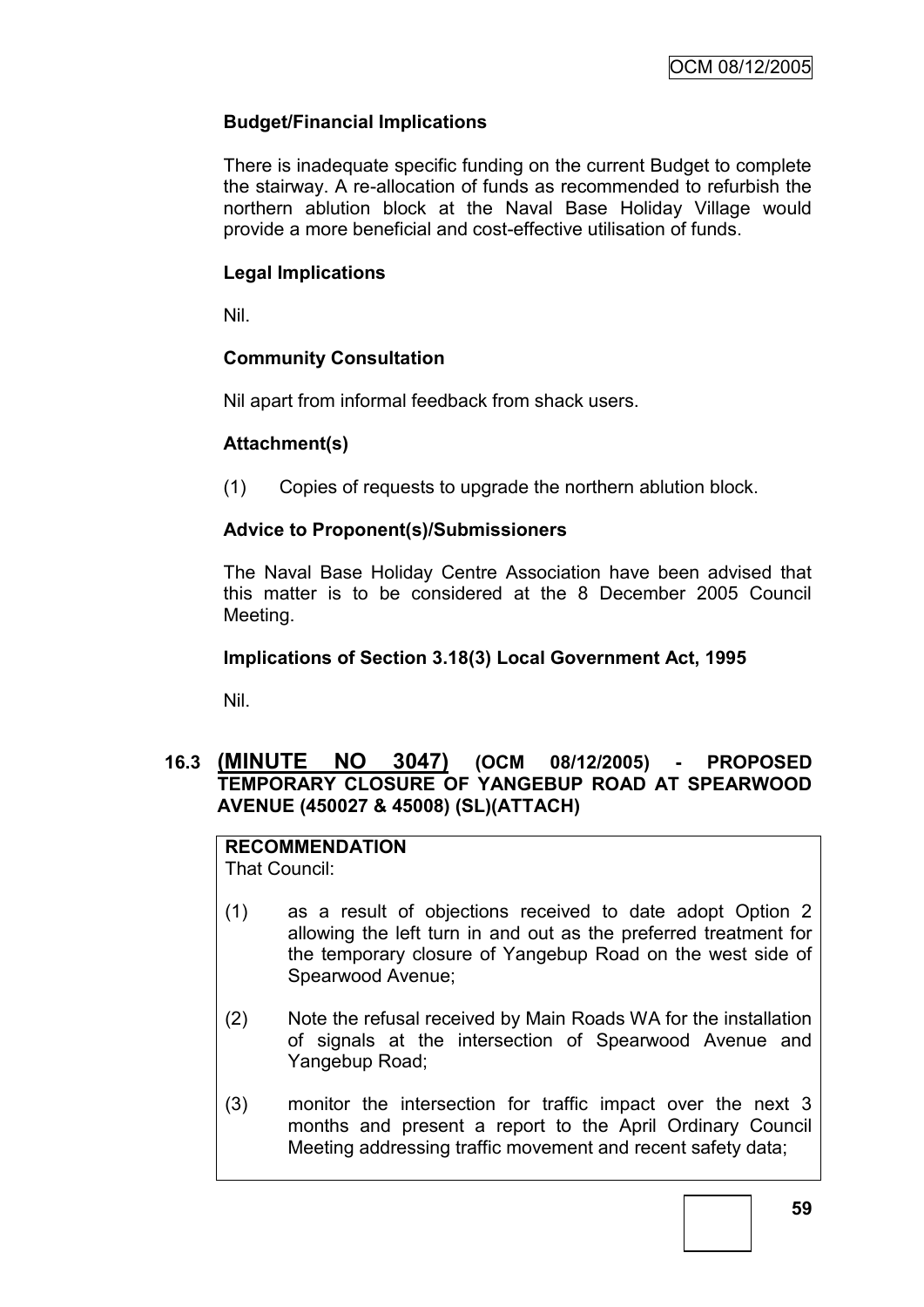- (4) close the left turn access (in Option 2) from Yangebup Road (west) to Spearwood Avenue (north), if illegal traffic movements become prevalent, such as crossing double white lines to make U turns in Spearwood Avenue (north); and
- (5) advise residents of the Council's decision accordingly.

# **COUNCIL DECISION**

MOVED Clr S Limbert SECONDED Clr A Tilbury that Council:

- (1) as recommended;
- (2) as recommended;
- (3) monitor traffic movement at the intersection over the next 3 months, review available crash data, identify appropriate options for the redevelopment of the intersection, undertake community consultation and present a report to the April 2006 Ordinary Council Meeting detailing the information;
- (4) as recommended; and
- (5) advise the Yangebup Progress Association and those residents affected by the temporary closure of the Council decision accordingly.

**CARRIED 8/0**

### **Reason for Decision**

The recommendation has been amended to confirm the importance of informing the Yangebup Progress Association and the affected community of the details of the temporary closure and of involving the community when determining the most appropriate treatment for the intersection.

### **Background**

It was anticipated that after the closure of Miguel Road at the railway crossing, the existing southbound traffic on Miguel Road (4034 vehicles per day) will be diverted to Spearwood Avenue. The traffic volume in Spearwood Avenue, north of Yangebup Road will therefore increase to an estimated 8900 vpd.

There was strong community concern that the increase in traffic volume in Spearwood Avenue would result in more crashes at the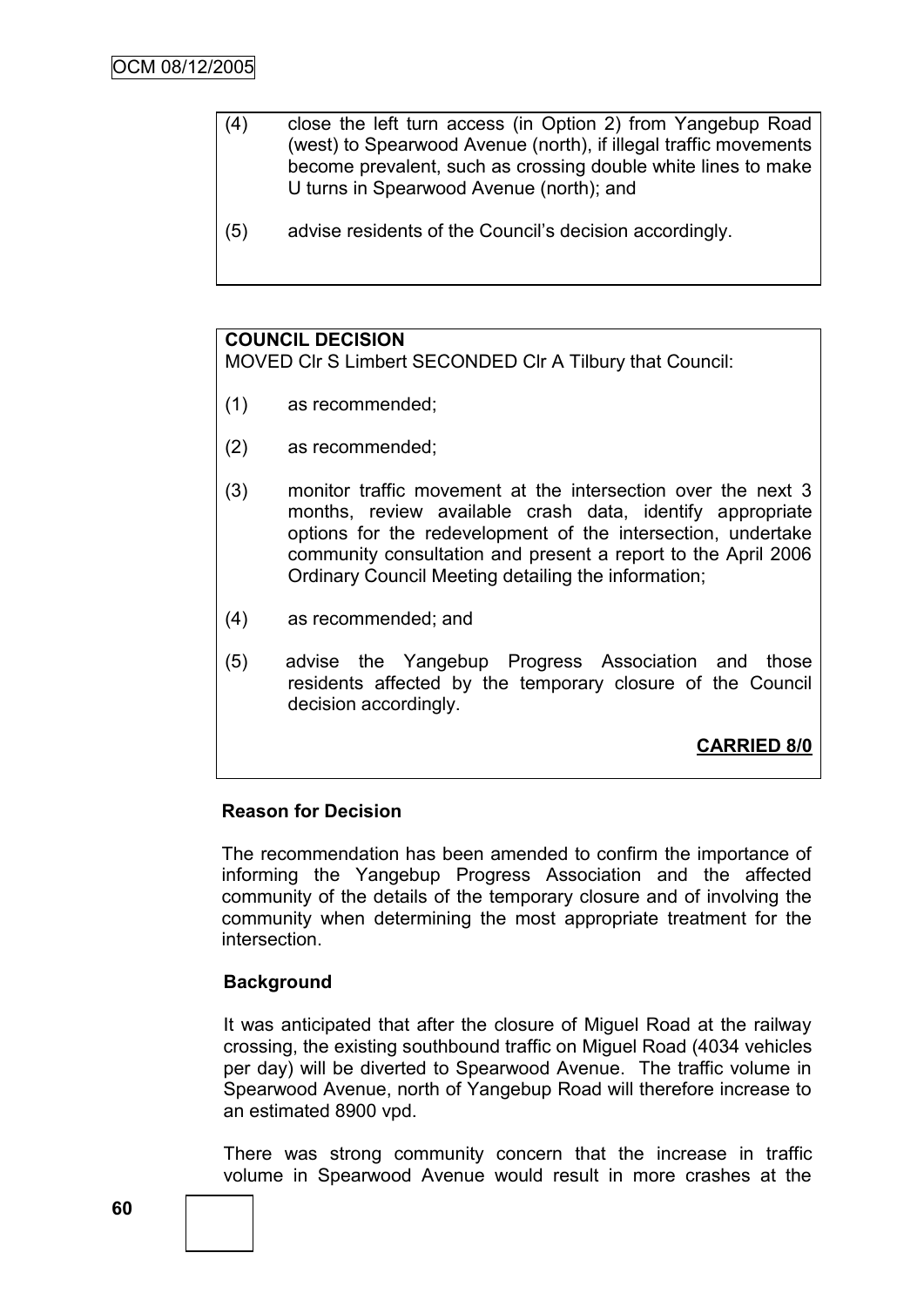intersection of Spearwood Avenue and Yangebup Road, which has already had a number of crashes since its opening to traffic in 2004. Unfortunately the City has been unable to quantify the accident history throughout 2005 as the data will not be made available until early 2006.

Council was made aware of the community concern. In August 2005 Council resolved to approach MRWA with a proposal to signalise the intersection at Spearwood Avenue and Yangebup Road. At its meeting of 10<sup>th</sup> November 2005 Council resolved to:

- (1) close Miguel Road Railway crossing by 30 November 2005;
- (2) endorse the temporary closure of the western link of Yangebup Road at the intersection of Spearwood Avenue until the proposal to signalise the intersection is determined by MRWA;
- (3) advertise the closure in accordance with s3.50 of the Local Government Act 1995, consult the community in the affected area and seek feedback from South West Transit Bus Services regarding the temporary closure with any objections to the proposal to be lodged by 2 December 2005;
- (4) subject to no objections being received, institute the temporary closure on the  $12<sup>th</sup>$  December 2005;
- (5) receive a further report on formal rationalisation of the network as soon as possible once Main Roads WA has determined the current submission for signals at Spearwood Avenue and Yangebup Road;
- (6) advise the Yangebup Progress Association and those who lodged submissions of the Council decision accordingly; and
- (7) place appropriate signage on the roads affected by this decision.

### **Submission**

Objections have been received to the temporary closure of the western link of Yangebup Road. A summary of community feedback received to date to the proposed temporary closure is attached to the Agenda.

An alternative treatment allowing increased serviceability of the intersection has been developed as a compromise position. Treatment Options 1 and 2 are attached for consideration, together with diagrams showing vehicle turning movements at the intersection during the morning peak and afternoon peak hours, and a Vehicle Collision Diagram based on the reported accidents at the intersection for the period July to December 2004. Crash records for 2005 are as yet unavailable from Main Roads WA.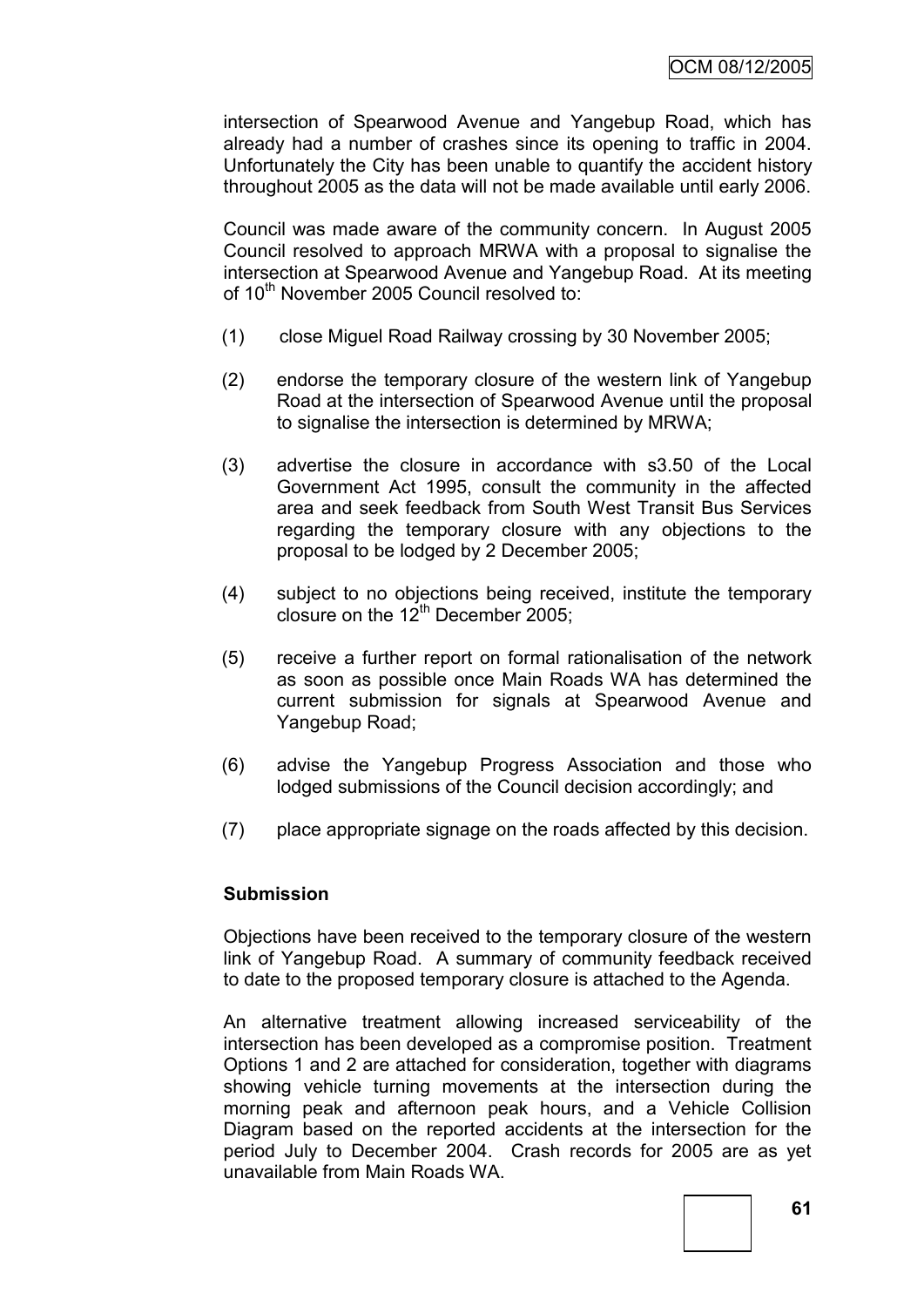#### **Report**

Letters advising of the temporary road closure were forwarded to the affected members of the community on Wednesday, 16<sup>th</sup> November. Information signs for the road closure were erected at the intersection on Tuesday 22<sup>nd</sup> November and an advertisement was placed in Cockburn City Herald on Saturday 26<sup>th</sup> November with objections to be lodged by close of business  $9<sup>th</sup>$  December 2005. Whilst it is understood that the period for lodging objections has not yet lapsed, it is clear that the community has some concerns with proposed temporary closure thus the matter has been brought to the attention of Council for resolution at this meeting. To date Council has received five (5) objections and five (5) submissions in favour for the temporary road closure. Details are shown in the attachment.

Based on the crash data and crash patterns shown in the Collision Diagram for the intersection, the majority of crashes (75%) occurred when motorists crossed the intersection from one side of Yangebup Road to the other and were hit by through traffic on Spearwood Avenue. According to a video survey and Police reports, the contributing factor for most crashes at this site was due to the failure of motorists to obey the regulatory Stop Lines or Stop Signs established at Yangebup Road.

The temporary closure of the western link of Yangebup Road at the intersection was identified as a means of reducing the potential for crashes until the proposal to signalise the intersection could be determined by the MRWA and if successful, the signals could be established. The City has now received a response by Main Roads refusing the request for signals at the intersection (letter attached). The issues raised by MRWA are reasonable and need to be considered in the context of how Council wishes to proceed with the redevelopment of this intersection.

Option 1, i.e. full closure of Yangebup Road west at the intersection in accordance with Councils resolution, was referred to the community and transit authorities. The majority of objections received to date are from local residents concerned about the amount of traffic that will be diverted onto Spinnaker Heights and Mainsail Terrace. Clearly traffic volumes on these roads will increase however it was to be for only a short period of time and these roads can easily cater for the additional traffic. On the basis of the objections received and of MRWA position regarding the signals, an alternative Option 2 has been developed to increase the serviceability of the intersection and to minimise the impact on the residential area. This option largely restricts the through movement of Yangebup Road which is important to mitigate the crash history identified. It is recommended however that Council endorse the immediate closure of Yangebup Road west (Option 1) in the event that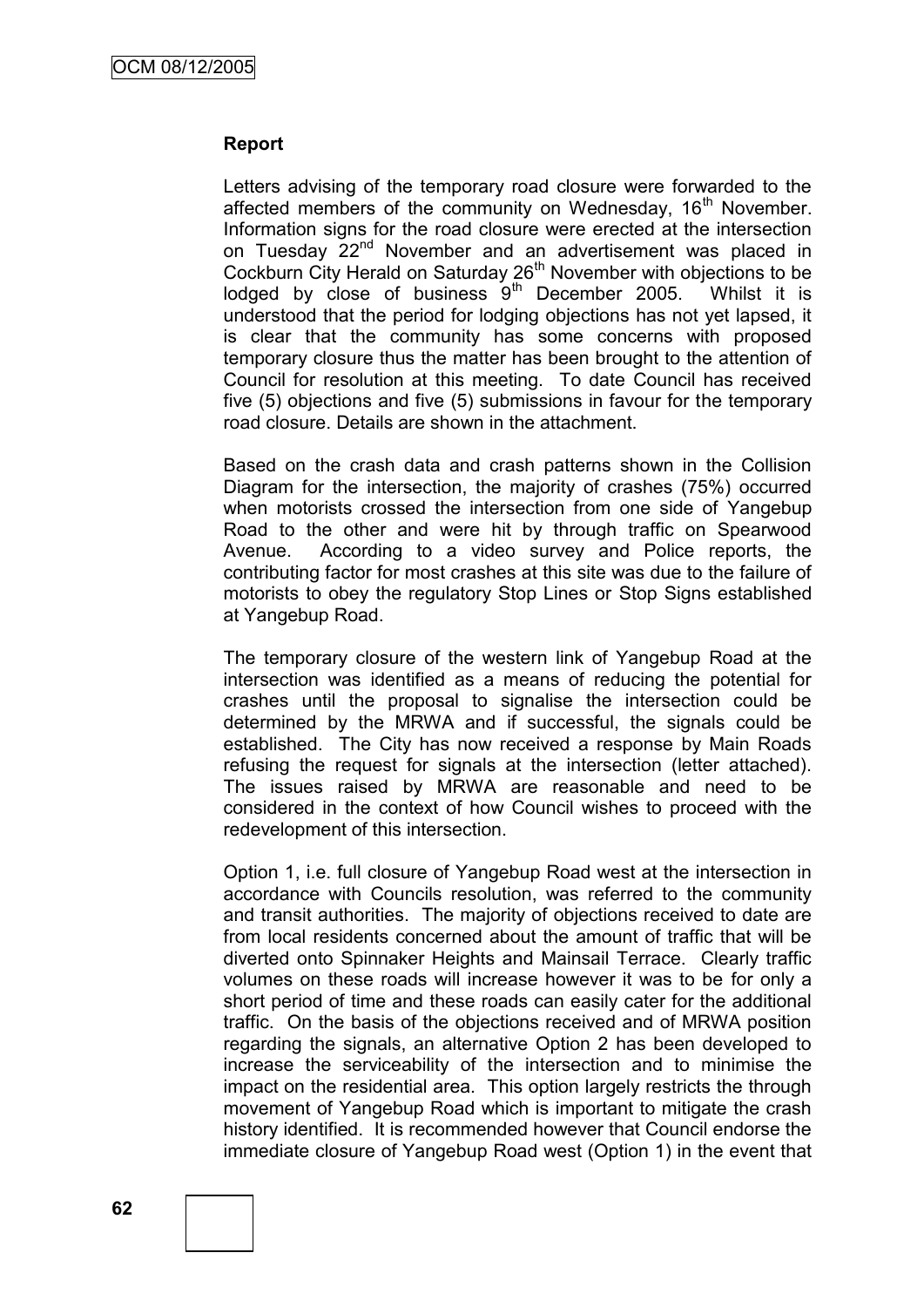traffic attempts to travel straight through the intersection illegally and present a significant danger to other motorists.

Staff require at least a three month period to review the following:

- The impact of the closure of Miquel Road on the traffic volumes of Spearwood Avenue and the intersection of Spearwood / Yangebup.
- The crash data for the intersection
- The traffic movements within the area
- The impact of the proposed closure of Yangebup Road at the rail crossing and the upgrade of the Beeliar / Birchley intersection.
- The alternative options previously presented to Council.

It is therefore recommended to establish a temporary partial closure of Yangebup Road west in accordance with Option 2 to be established from the  $12<sup>th</sup>$  December 2005. The treatment will be in place until the end of April 2006 at which time Council would have considered a report identifying the redevelopment options for Spearwood Avenue and Yangebup Road.

### **Strategic Plan/Policy Implications**

The Corporate Strategic Plan Key Result Areas which apply to this item are:-

- 5. Maintaining Your Community Facilities
	- *"To construct and maintain roads, which are the responsibility of the Council, in accordance with recognised standards, and convenient and safe for use by vehicles, cyclists and pedestrians."*

### **Budget/Financial Implications**

The proposed closure of Miguel Road Railway Crossing has been a carry forward item CW-2157.

An amount of \$60,000 was provided for this work, however, \$2,815 has already been expended leaving a balance of \$57,185.

The Council at its meeting of 11 August 2005, resolved to create an account CW-2182, for the Spearwood Avenue/ Yangebup Road intersection to provide a total of \$250,000 for the signalisation of this intersection.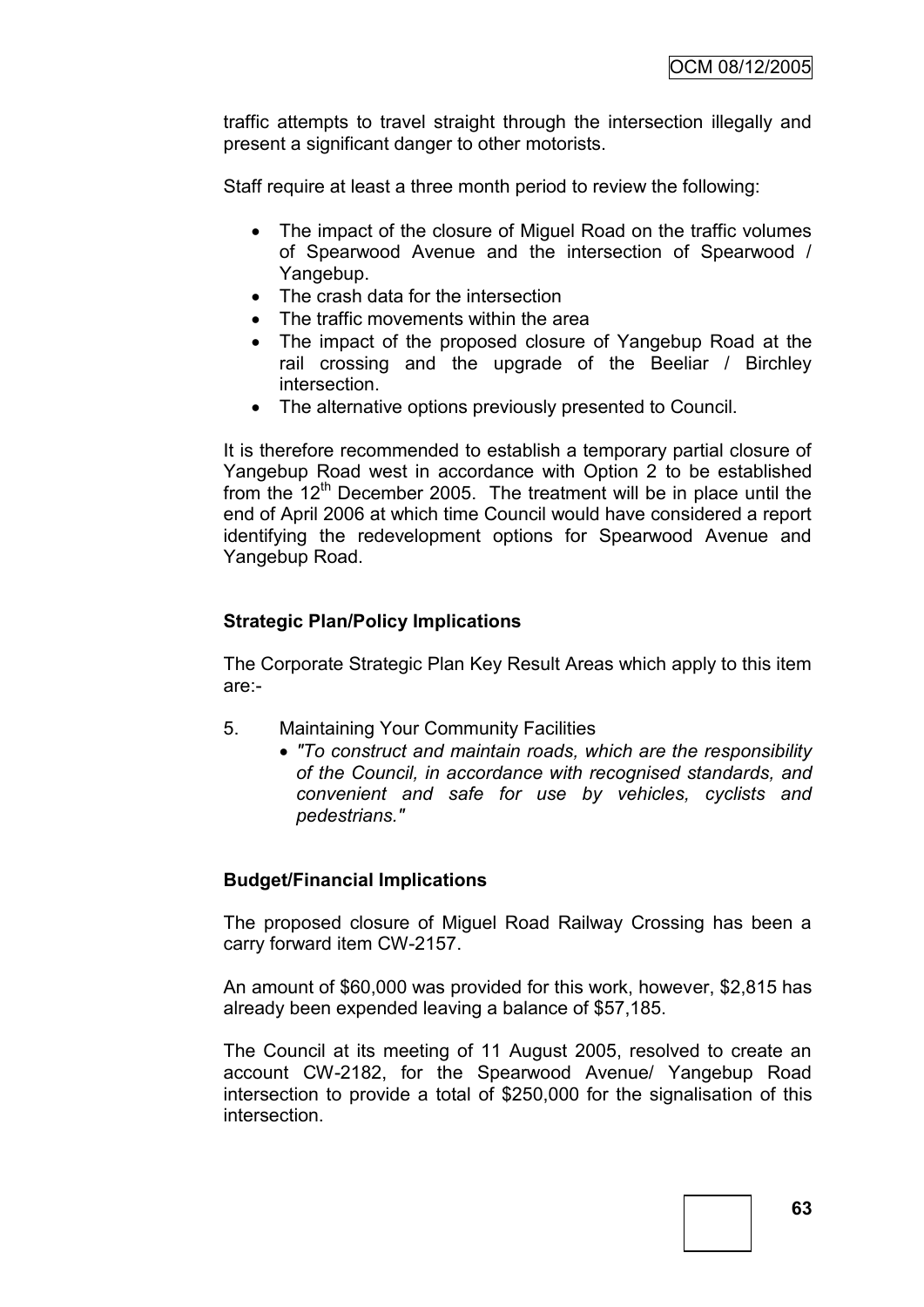## **Legal Implications**

The City has the power under the Local Government Act to close Miguel Road following due process and receiving all the necessary approvals.

### **Community Consultation**

Community consultation forms part of the road closure process. This is being undertaken currently.

### **Attachment(s)**

- (1) Summary of community feedback to 25 November 2005.
- (2) Intersection treatment options 1 and 2.
- (3) Intersection traffic volumes.
- (4) Intersection collision history July to December 2004.
- (5) Letter from MRWA regarding Spearwood Avenue and Yangebup Road
- (6) Public Notice of Temporary Road Closure 26 November 2005.

#### **Advice to Proponent(s)/Submissioners**

Those who lodged written submissions on the proposal have been advised that this matter is to be considered at the  $8<sup>th</sup>$  December 2005 Council Meeting.

### **Implications of Section 3.18(3) Local Government Act, 1995**

Nil.

# **17. COMMUNITY SERVICES DIVISION ISSUES**

## **17.1 (MINUTE NO 3048) (OCM 08/12/2005) - COCKBURN CENTRAL YOUTH CENTRE (8136A) (RA) (ATTACH)**

|     | <b>RECOMMENDATION</b><br>That Council:                                                                         |  |  |  |  |                                                   |  |  |     |
|-----|----------------------------------------------------------------------------------------------------------------|--|--|--|--|---------------------------------------------------|--|--|-----|
| (1) | receive the Concept Plan for the development of Reserve 46894<br>(the Concept Plan) as attached to the Agenda; |  |  |  |  |                                                   |  |  |     |
| '2) |                                                                                                                |  |  |  |  | seek the approval from the Department of Planning |  |  | and |
|     |                                                                                                                |  |  |  |  |                                                   |  |  |     |

**64**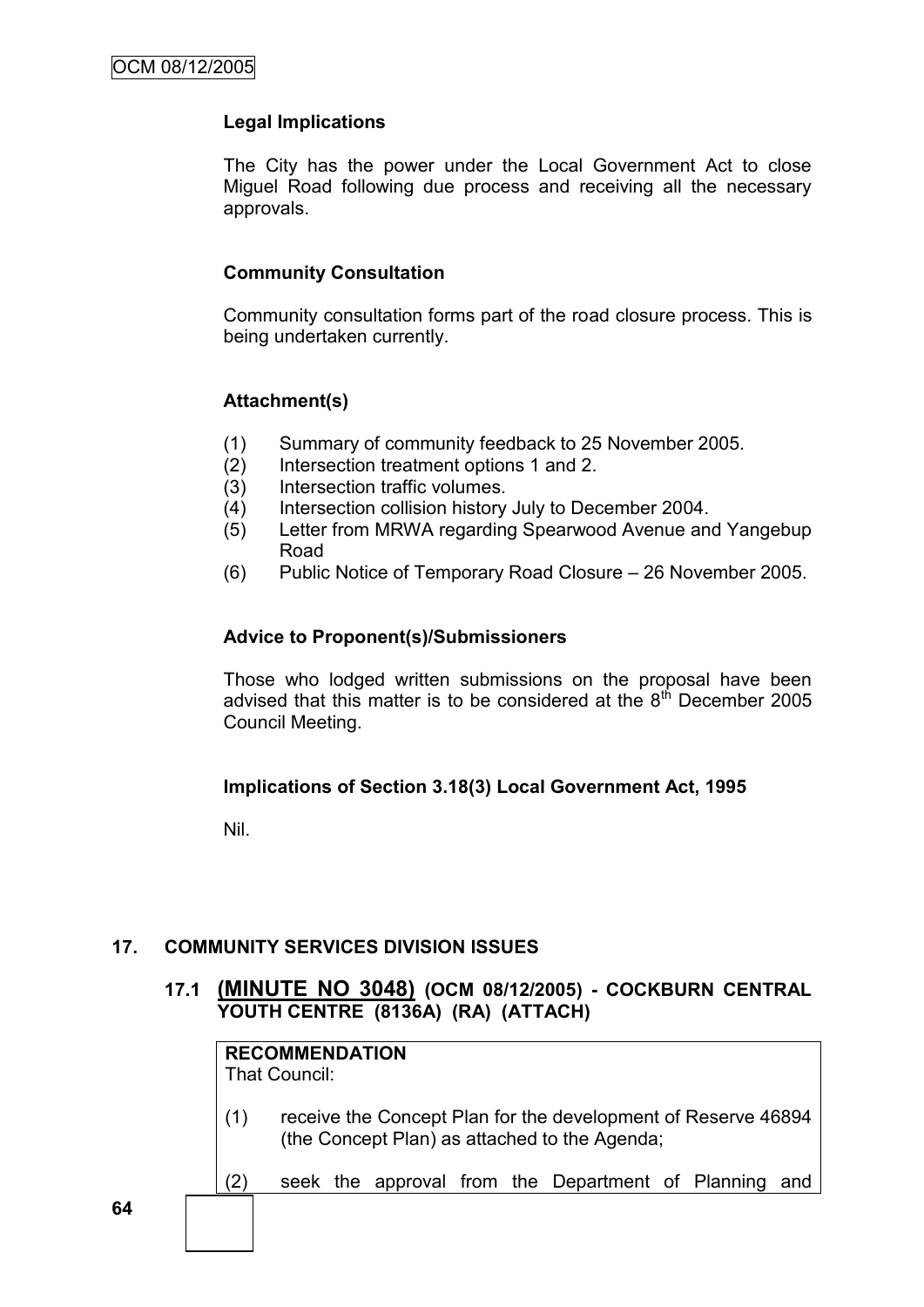Infrastructure for the development of the youth facility and associated infrastructure as shown on the concept plan;

- (3) direct the CEO to provide reports to a future meeting of the Cockburn Central Youth Centre Committee ("the Committee"), within the next three months, regarding the following:
	- 1. a detailed operational cost plan for the proposed Cockburn Central Youth Facility ("the facility");
	- 2. funding and leasing arrangements with the W.A. Health Department for the use of a portion of Reserve 46894 for youth-related purposes;
	- 3. detailed design and costings for construction of the facility;
	- 4. contributions towards the cost of development of the facility from sources other than the Council;
- (4) advise the Disability Services Commission, South Metropolitan Personnel and the Department for Community Development that Council is investigating a number of site and funding options for the location of a range of government and Council activities and that they will be advised of the outcomes accordingly; and
- (5) enter negotiations for an exchange of up to 1.0 hectare of portion of reserve 46894 for land at Cockburn Central and prepare a report for consideration by Council on the matter.

### **COUNCIL DECISION**

MOVED Deputy Mayor R Graham SECONDED Clr I Whitfield that Council:

- (1) as recommended;
- (2) seek approval from the Department of Planning and Infrastructure for the development of a youth facility and associated infrastructure on the southern portion of Reserve 46894;
- (3) as recommended;
- (4) as recommended;
- (5) enter negotiations with the Department of Planning and Infrastructure which will allow for up to a 1.0 hectare portion of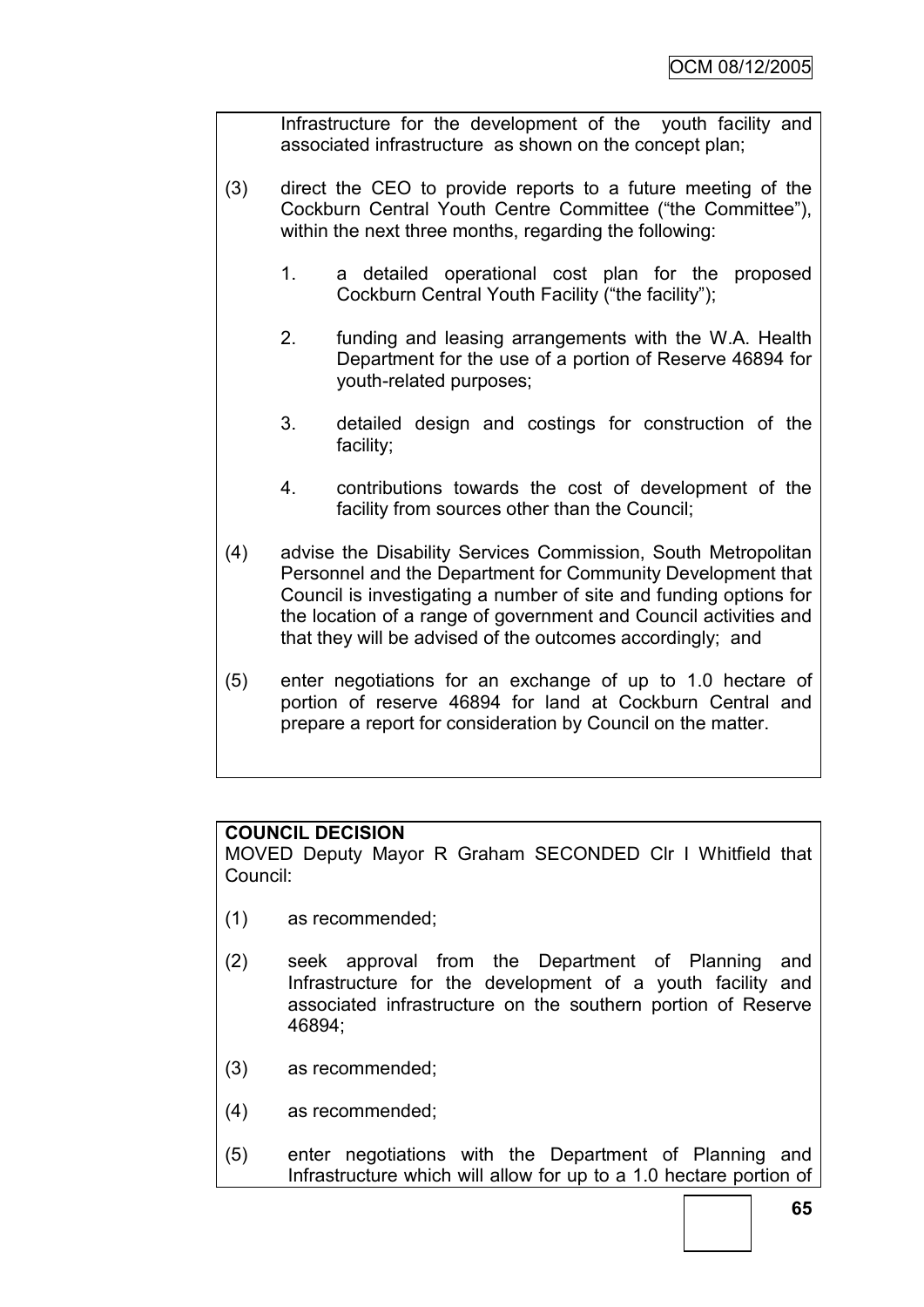Reserve 46894 to be relinquished with the income generated to be retained by the City; and

(6) submit a Registration of Interest to LandCorp for Council to acquire land within the Cockburn Central Precinct and require the CEO to prepare a report to Council on options for the development of land proposed to be acquired.

**CARRIED 8/0**

### **Explanation**

The northern portion of Reserve 46894 is of greater commercial value than the southern portion of the reserve. It is in Council's financial interest to seek approval to sell the northern portion of the reserve and retain the southern portion for a youth facility.

LandCorp have approached the City encouraging Council to take up and develop land within the Cockburn Central Precinct for Council related purposes. The opportunity for the City to have a presence at Cockburn Central ought to be further investigated for consideration by Council.

#### **Background**

Council, at its meeting of 21 September 2004 resolved to:

*"approve the development of detailed plans and costings for a youth facility of 1250 square metres that includes areas for computer games, music practice and recording, informal socialisation space, café, multifunctional auditorium, arts/craft/display, office space, meeting room and requisite toilets and entry areas"*

The Cockburn Central Youth Centre Committee, at its meeting of 28 September 2005 resolved as follows:-

#### *"COMMITTEE RECOMMENDATION*

*Moved Deputy Mayor Graham seconded Nigel Morrison that Council:-*

- *(1) adopt the Concept Plan for Reserve 46894 ("the Concept Plan") and the Cockburn Central Youth Facilities Programme ("the Programme") as attached to the agenda;*
- *(2) seek approval from the Department of Planning and Infrastructure;*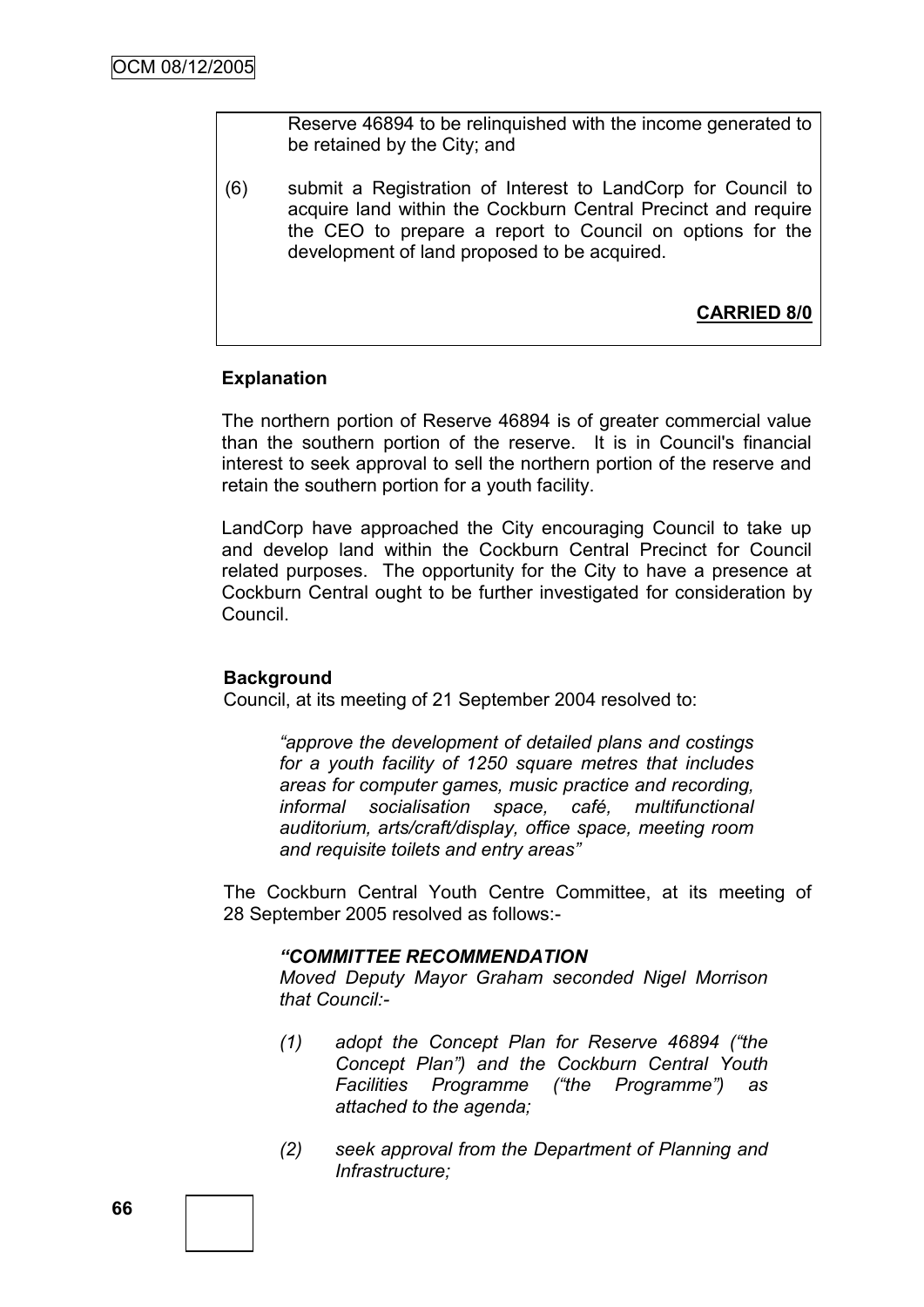- *(3) direct the CEO to provide reports to a future meeting of the Cockburn Central Youth Centre Committee ("the Committee"), within the next three months, regarding the following:*
	- *1. a detailed operational cost plan for proposed Cockburn Central Youth Facility ("the facility");*
	- *2. funding and leasing arrangements with the W.A. Health Department for the use of a portion of Reserve 46894 for youth-related purposes;*
	- *3. detailed design and costings for construction of the Facility;*
	- *4. contributions towards the cost of development of the Facility from sources other than the Council;*
- *(4) advise the Disability Services Commission, South Metropolitan Personnel and Department for Community Development that Council is prepared to consider the provision of facilities on the site provided that suitable funding and land tenure arrangements can be agreed to the satisfaction of the City of Cockburn; and*
- *(5) require a report be presented to Council as a result of the discussion and negotiations with the parties described in (4) above."*

### **Submission**

In response to meetings held with the Mayor and officers of the City, Landcorp has written to the City proposing a land dealing arrangement that would result in the City having freehold land holdings on the Cockburn Central area being developed by Landcorp. A copy of this letter is attached to the Agenda.

### **Report**

Council has indicated a desire to proceed with the development of a youth centre on a portion of the reserve on the corner of Beeliar Drive and Wentworth Parade in Success ( reserve 46894). Architects for the development have prepared a concept plan for the site which was considered by the Youth Centre Committee at its meeting of 28 September 2005. The committee supported the establishment of a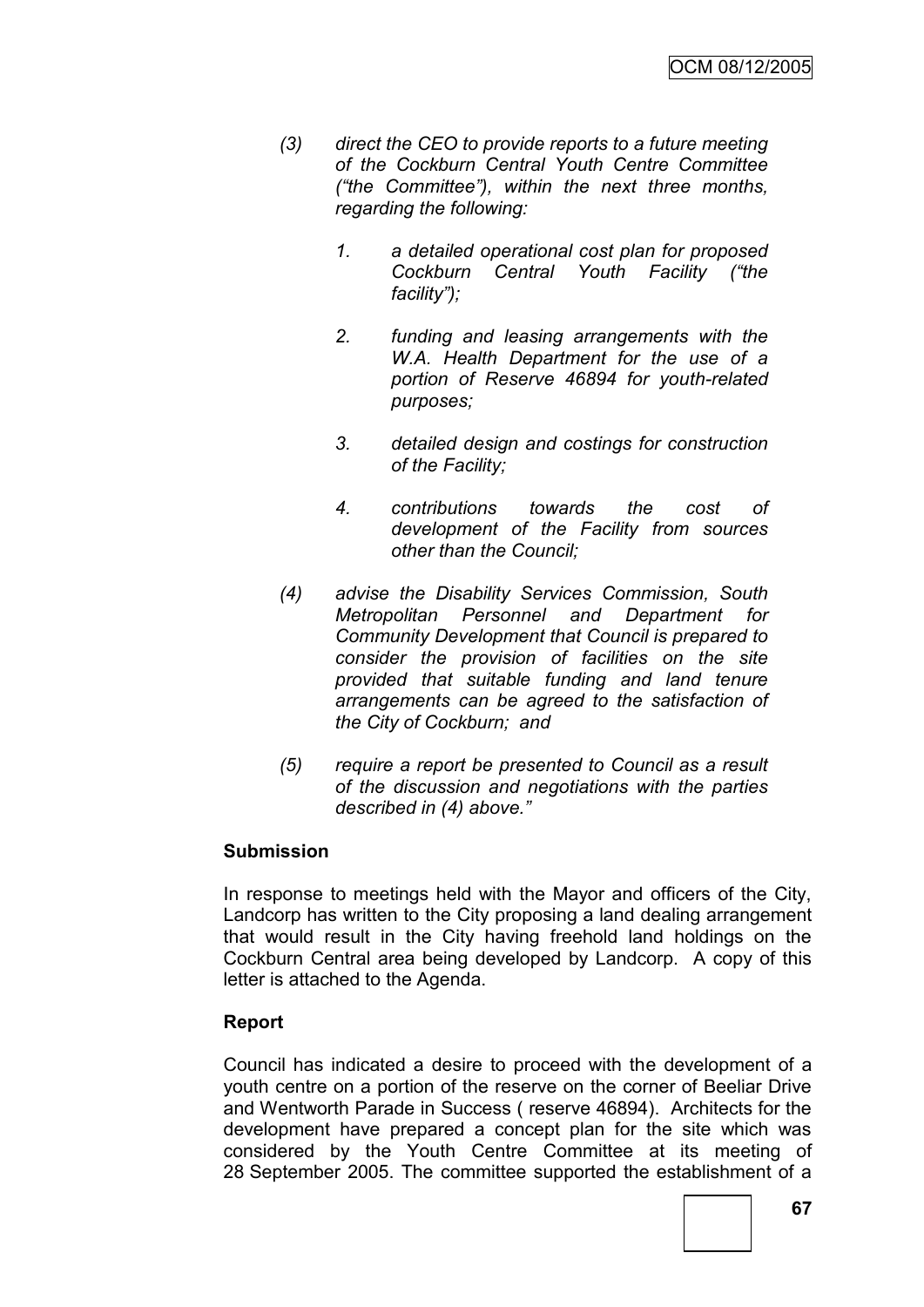youth facility to be located on the northern portion of the site and comprising of  $1250m^2$  of youth specific activity space,  $250m^2$  of space to accommodate the Health Department – Youth Mental Health Service and 100 $m<sup>2</sup>$  of commercial activity space. The total floor space for the building proposal is 2165 $m^2$  over two stories and an additional 293 $m^2$ of entry and verandah areas.

A concept plan for the proposed building and associated parking and landscaping has been prepared by Holton Conner Architects and costed by Trevor Phillips and Associates. A copy of the indicative costs is attached to the Agenda. The total cost exclusive of G.S.T. but inclusive of construction contingency professional fees, furnishings and escalation to 30 June 2006 is \$4,088,000.

Independent advice has been acquired from Con O'Brien Management Consultant on estimates of rental and operating costs for the proposed facility. A copy of the report is attached to the Agenda.

Should Council agree to proceed with the construction of  $250m^2$  of office space for the Health Department, advice from the Management Consultant is that a lease fee at current values of between  $$175$  -  $$200/m^2$  should be achieved which equates to an annual gross rental of \$43,750 to \$50,000.

Incorporated into the concept plan are two commercial activity spaces of  $50m^2$  each. These sites have an estimated total income potential of between \$20,000 to \$30,000.

Also of significant value to the City is the ability to defray some of the fixed costs associated with the building by lessees paying outgoings. The consultant has identified \$157,850 of total projected cost of which \$34,500 would be recouped through outgoings charges.

In summary the analyses indicate that the Central Cockburn Youth Centre's annual operating performance could be projected as follows:

| Rental – Dept. of Health                                        | $43,750 - 50,000$     |  |  |  |  |
|-----------------------------------------------------------------|-----------------------|--|--|--|--|
| <b>Rental - Commercial Tenants</b>                              | $20,000 - 30,000$     |  |  |  |  |
| Recoverable Charges                                             | 35,000                |  |  |  |  |
| Facility Hire (net)                                             | 25,000                |  |  |  |  |
| Event Income (net)                                              | 20,000                |  |  |  |  |
| <b>Total Revenue</b>                                            | $143,750 - 160,000$   |  |  |  |  |
| <b>Operating Costs</b>                                          | 388,250               |  |  |  |  |
| <b>Annual Net Centre Cost of</b><br><b>Operations (deficit)</b> | \$244,500 - \$228,250 |  |  |  |  |

#### **Revenue**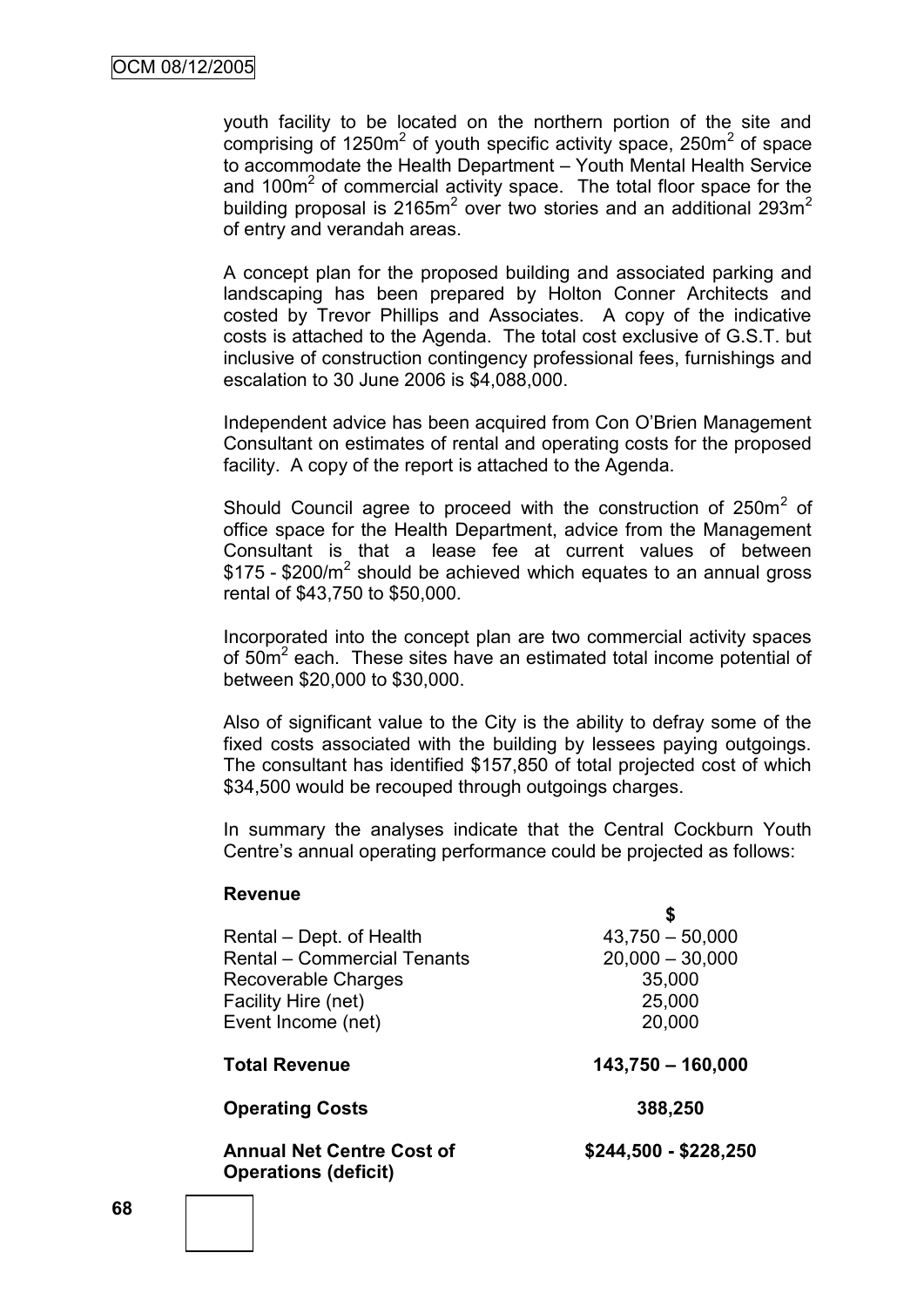A number of organisations in addition to the Health Department's Youth Health Service have indicated an interest in a presence on the site. These agencies and their anticipated building space requirements is as follows:

| <b>Disability Services Commission</b> | 130m <sup>2</sup> |
|---------------------------------------|-------------------|
|                                       |                   |

• South Metropolitan Personnel 250m<sup>2</sup>

**• Department of Community Development**  $300m^2$ 

**Department of Health – Community Health**  $250m^2$ 

It was the view of the committee that the government services identified above would be better accommodated within another building, as they are not youth specific. Furthermore, if they were included in the youth facility the scale of the building and its nature would change to a "government welfare services enclave".

Discussions have been held with Landcorp canvassing a possible land exchange for a portion of reserve 46894 for land of equal value within the Cockburn Central Landcorp development area. Landcorp are keen for the City to have a presence on the entry site (lot 7). Such a land swap arrangement would be of great benefit to the City if it were able to acquire freehold land in the Cockburn Central area. The land swap arrangement would need to be approved by the Department of Planning and Infrastructure (DPI) to proceed. The initial negotiations with Landcorp and the final decision of DPI on the proposed land swap are likely to take some considerable time. Notwithstanding this Council could come to a long term lease arrangement to at some future date construct office space for these government agencies and have them pay a long term lease fee.

The concept plan for the Success site shows the proposed youth facility on the northern portion of the site. A valuation prepared by McGees Property has indicated the 1.0 hectare northern portion of the site is of greater value than the southern 1.0 hectare portion. A copy of the executive summary of the valuation report has been provided to elected members as a confidential attachment.

Should a land exchange proceed on a value of value basis, it would be in Council's financial interest to exchange the northern portion of the reserve land for freehold land on the Cockburn Central site. This option would, however, result in a youth facility being located on the southern portion of the site close to a proposed liquor outlet. As ultimately the reserve land is set aside for 'community benefit' it can be argued that the benefits of the youth facility would be best served by being on the northern portion of the site.

Should Council seek to construct the youth facility on reserve 46894 in accordance with the proposed construction schedule, which calls for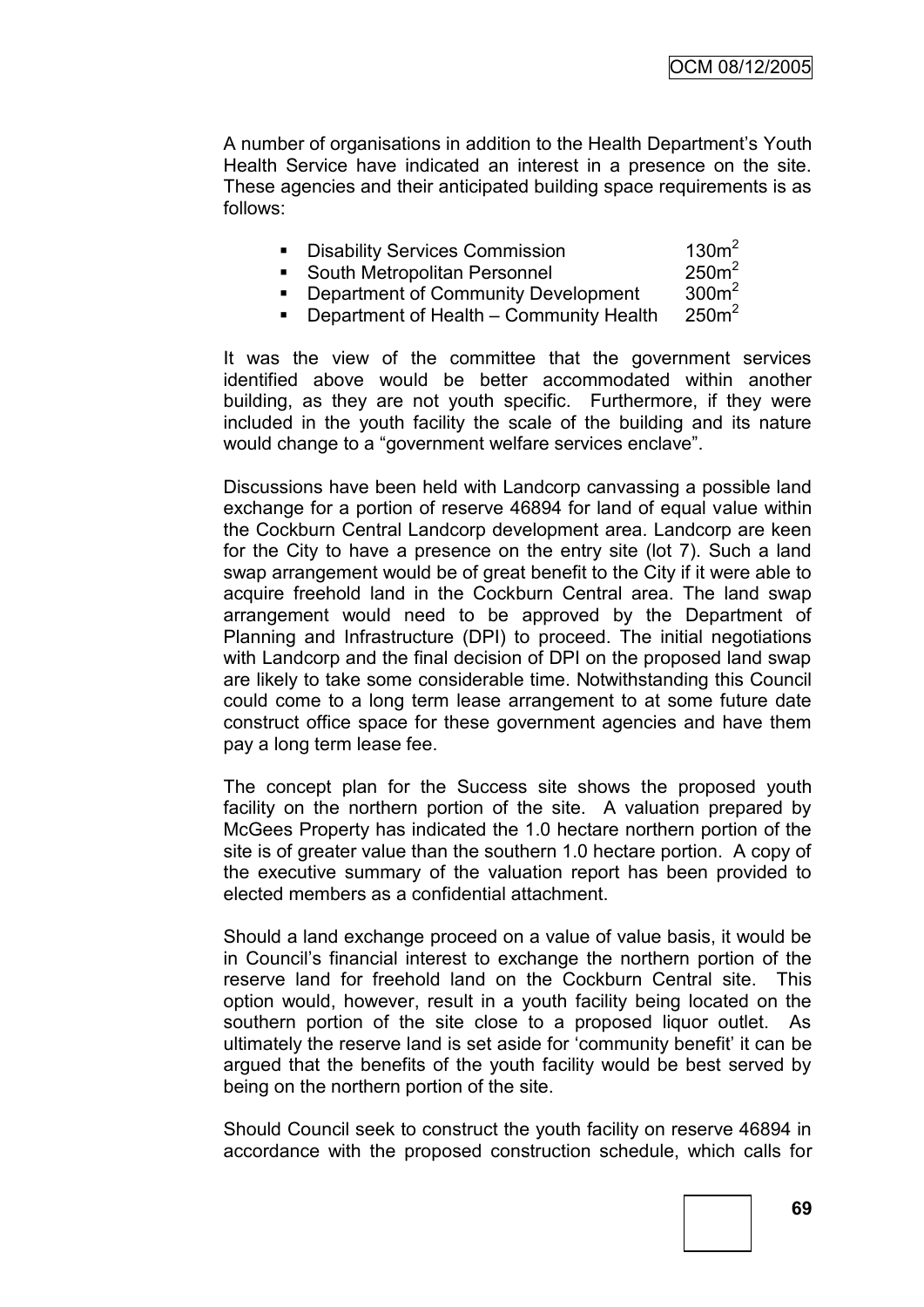the construction to begin in 2006 a decision needs to be made to proceed with the development subject to a number of conditions:

- Approval from DPI for the proposed facilities to be constructed on the site;
- Agreement with the Department of Health on the terms and conditions of a lease;
- Availability of funds. There may be a need for council to raise a loan. Some level of commitment from Council would permit external agencies such as Lotterywest and the Department for Community Development to be canvassed;
- Identification of suitable tenant for the commercial lease areas;
- Final approval from Council to the plans for the facility and;
- Approval to the budget for the ongoing operation of the city.

It is proposed that Council commit to progressing discussions with the Health Department for the Youth Health Service to be collocated within the previously agreed youth facilities areas.

### **Strategic Plan/Policy Implications**

"Facilitating a range of services responsive to community needs"

#### **Budget/Financial Implications**

The total likely capital cost of the building and associated infrastructure is estimated at \$4,088,000. There is scope for the Council to acquire grants from Lotterywest and possibly the Department of Community Development. There remains an option for the City to take out a loan. The Health Department is keen to enter a lease arrangement with the City.

The cost per square metre for the building at \$4,088,000 inclusive of car parking and landscaping is \$1,660. The cost to Council to construct the  $250m^2$  of space with the requisite parking and landscaping for the Health Department and  $100m^2$  of commercial space is \$581,000.

#### **Legal Implications**

Should the development of the Youth Facility proceed with the inclusion of areas for lease by the Health Department and commercial activities the appropriate legal agreements will be required.

#### **Community Consultation**

The development of the Youth Facility proposed was based on extensive community consultation.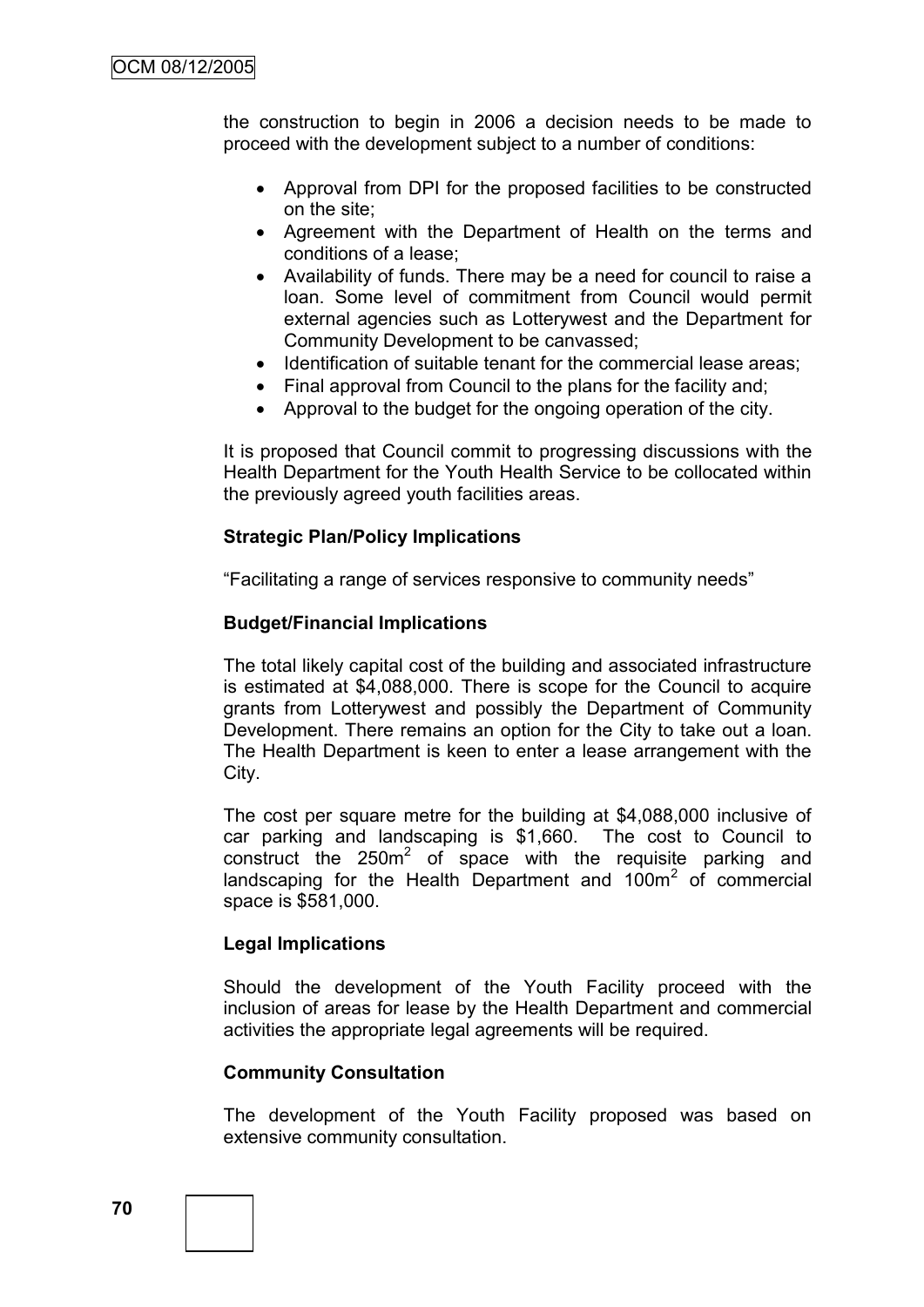# **Attachment(s)**

- (1) Concept Plan for the development of Reserve 46894.
- (2) Indicative construction and fees costs prepared by Quantity Surveyors Trevor Phillips and Associates.
- (3) Report on Estimates of Rental Returns and Operating Costs prepared by Con O'Brien Management Consultant.
- (4) Indicative schedule of work for the Cockburn Youth Centre.
- (5) Cockburn Central proposed subdivision.
- (6) Report Summary by McGees Property (Confidential Attachment)

# **Advice to Proponent(s)/Submissioners**

Government Agencies have been advised that this matter is to be considered at the December 2005 Council Meeting.

# **Implications of Section 3.18(3) Local Government Act, 1995**

The provision of lease space within the Youth Facility for the Health Department's Youth Health Service can be seen to comply with section 3.18(3)(a). The provision of space for commercial activity within the Youth Facility is of a minor nature and does not breach the intent of section 3.18(3)(a).

# **17.2 (MINUTE NO 3049) (OCM 08/12/2005) - DISABILITY ADVISORY COMMITTEE MEMBERSHIP (8143) (BF)**

### **RECOMMENDATION**

That Council, in accordance with section 5.10 of the Local Government Act, appoint the following individuals as members of the Disability Advisory Council:

- Cockburn Community Care Manager Martin Garsed (advisor)
- Richard Hill Consumer Representative
- Michele Hodgson Consumer Representative
- Jan de Groote Consumer Representative
- Rosemary Fielder Consumer Representative
- Pam Jones Consumer Representative
- Craig Beringer Consumer Representative
- Geoff Griffiths Consumer Representative
- Chris Kuca-Thompson Industry Representative
- Stuart North Industry Representative
- Rebecca Cottrell Industry Representative
- Lesley Cangemi Industry Representative

# **TO BE CARRIED BY AN ABSOLUTE MAJORITY OF COUNCIL**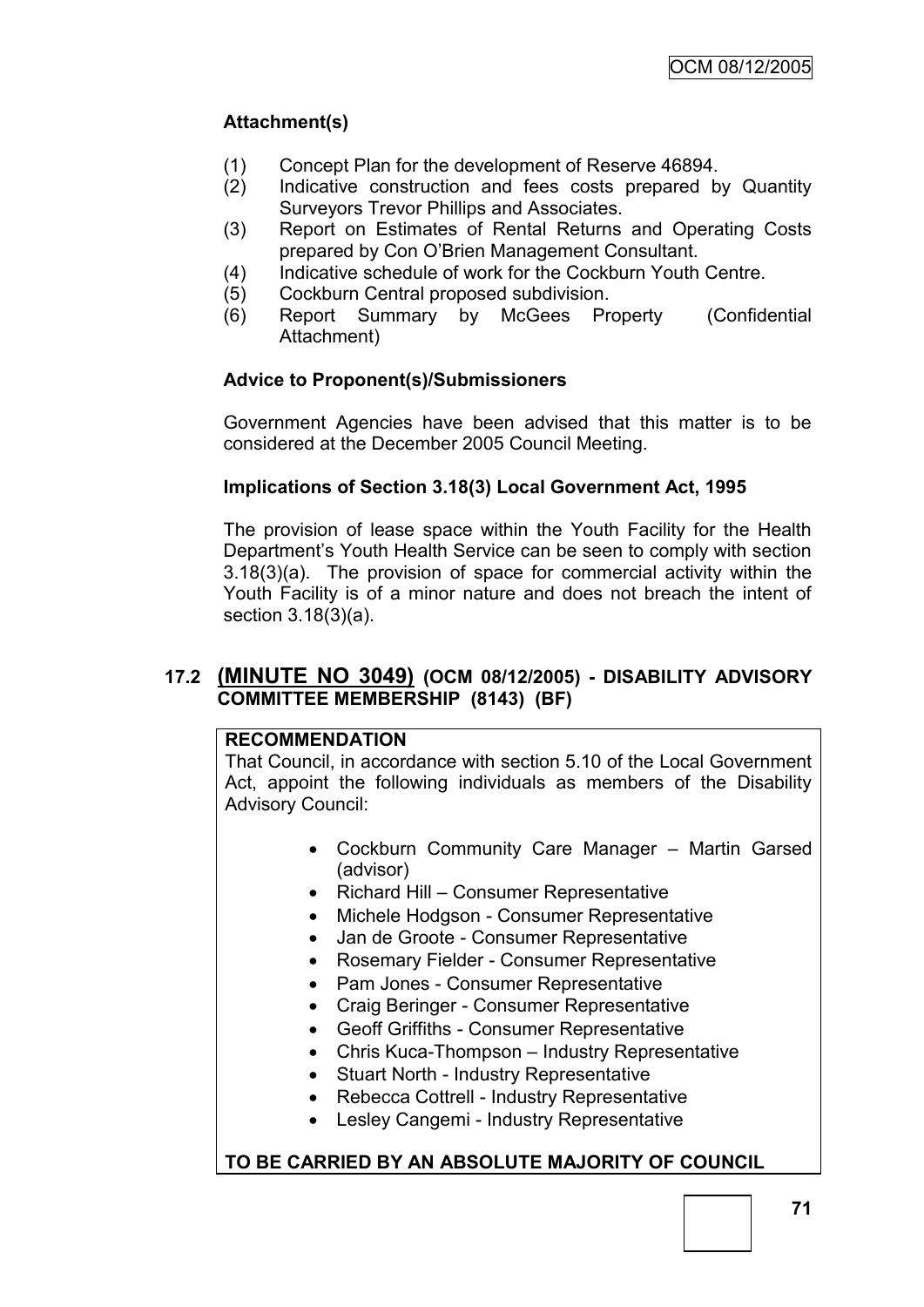### **COUNCIL DECISION**

MOVED Clr S Limbert SECONDED Clr L Goncalves that the recommendation be adopted.

# **CARRIED BY ABSOLUTE MAJORITY OF COUNCIL 8/0**

### **Background**

On the 5<sup>th</sup> December 1995 Council approved the appointment of a Disability Advisory Committee to monitor and prioritise the implementation of the City of Cockburn's Disability Services Plan.

The Committee's mission is to advise the City of Cockburn on the provision of universal access to all facilities and resources within and for the local community.

Nominations for 2005/06 members for the Disability Advisory Committee were called for through advertisements in the local papers (Herald & Gazette) and posters placed in public buildings. Information was also mailed to organisations working with people with disabilities in the City of Cockburn. An applicant for the Committee was required to be a resident of the City who has a disability, is a parent, carer or advocate of a person with a disability, or a person who works in the disability field within City of Cockburn either in a voluntary or paid capacity.

### **Submission**

All nominated applicants met the required criteria and are duly recommended for appointment by Council.

### **Report**

During the last year the Committee has had involvement in the development of a third Supported Work Crew in partnership with South Metropolitan Personnel in the running of two Community Forums for people with a disability and those working in the field, in supporting the increased inclusion of the Youth Services School Holiday Program and in the development of collaborative projects with DADAA (Disability in the Arts Disadvantage in the Arts). Councillors Limbert and Oliver were appointed to the committee in May 2005 with the Child Development / Disability Officer and Social Services Manager as advisors.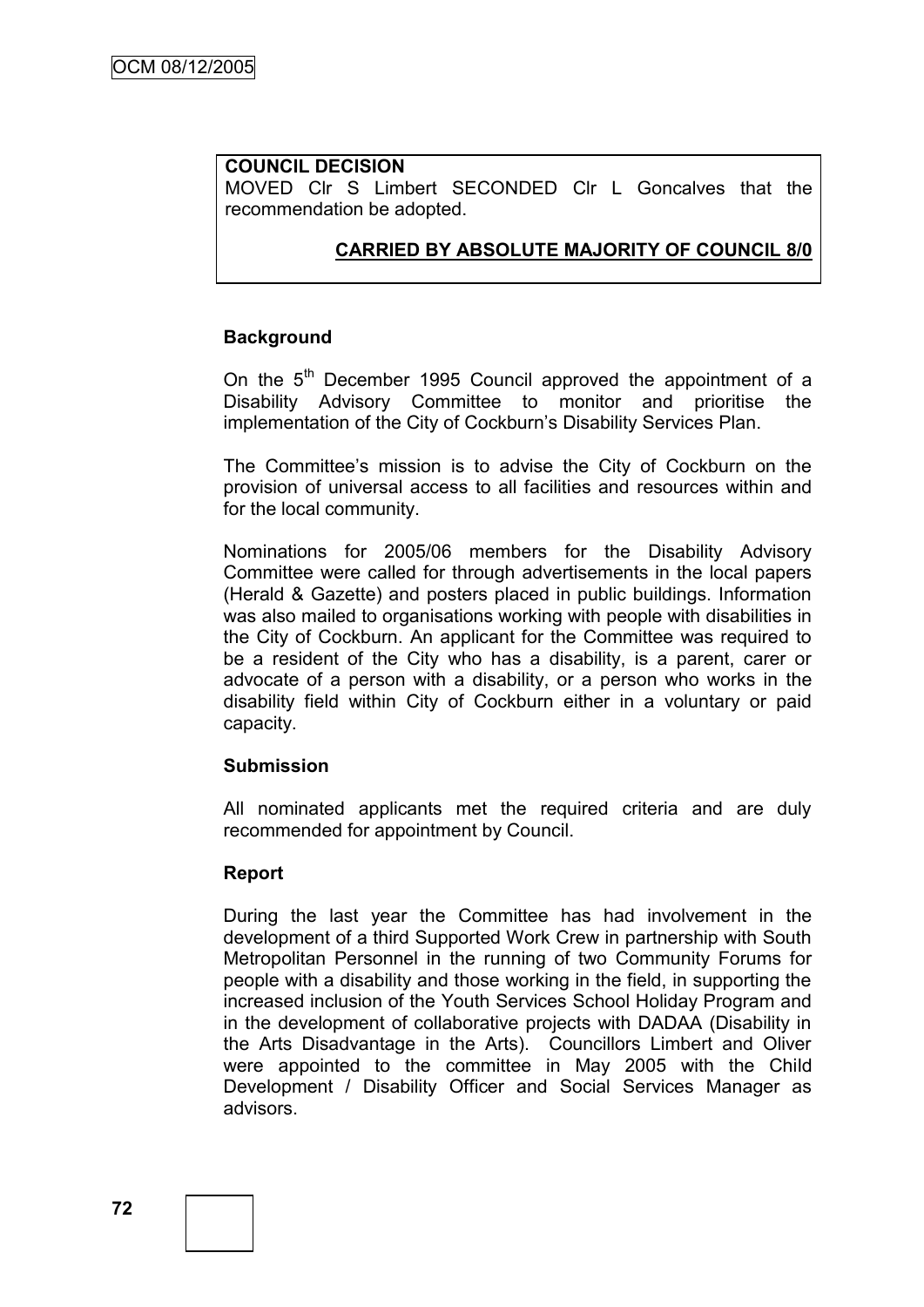# **Strategic Plan/Policy Implications**

The Committee will continue to provide advice and information on disability issues within the City and to monitor the implementation of the City's Disability Services Plan.

### **Budget/Financial Implications**

The Disability Advisory Committee is allocated an annual budget of \$2000 for minor operating expenses.

### **Legal Implications**

N/A

### **Community Consultation**

The positions for the Disability Advisory Committee were well advertised and open to all members of the public who met the criteria.

# **Attachment(s)**

Nil.

### **Advice to Proponent(s)/Submissioners**

N/A

# **Implications of Section 3.18(3) Local Government Act, 1995**

Nil.

# **17.3 (MINUTE NO 3050) (OCM 08/12/2005) - DOG PARK - BRANDWOOD RESERVE, LEEMING (1115807) (RA) (ATTACH)**

### **RECOMMENDATION**

That Council make a local law to amend the City of Cockburn (Local Government Act) 2000 Local Law Part 11 Division 2.5 Schedule 1 by adding Reserve 41193R (Brandwood Reserve) to the schedule.

### **COUNCIL DECISION**

MOVED Clr I Whitfield SECONDED Clr T Romano that the recommendation be adopted.

# **CARRIED 8/0**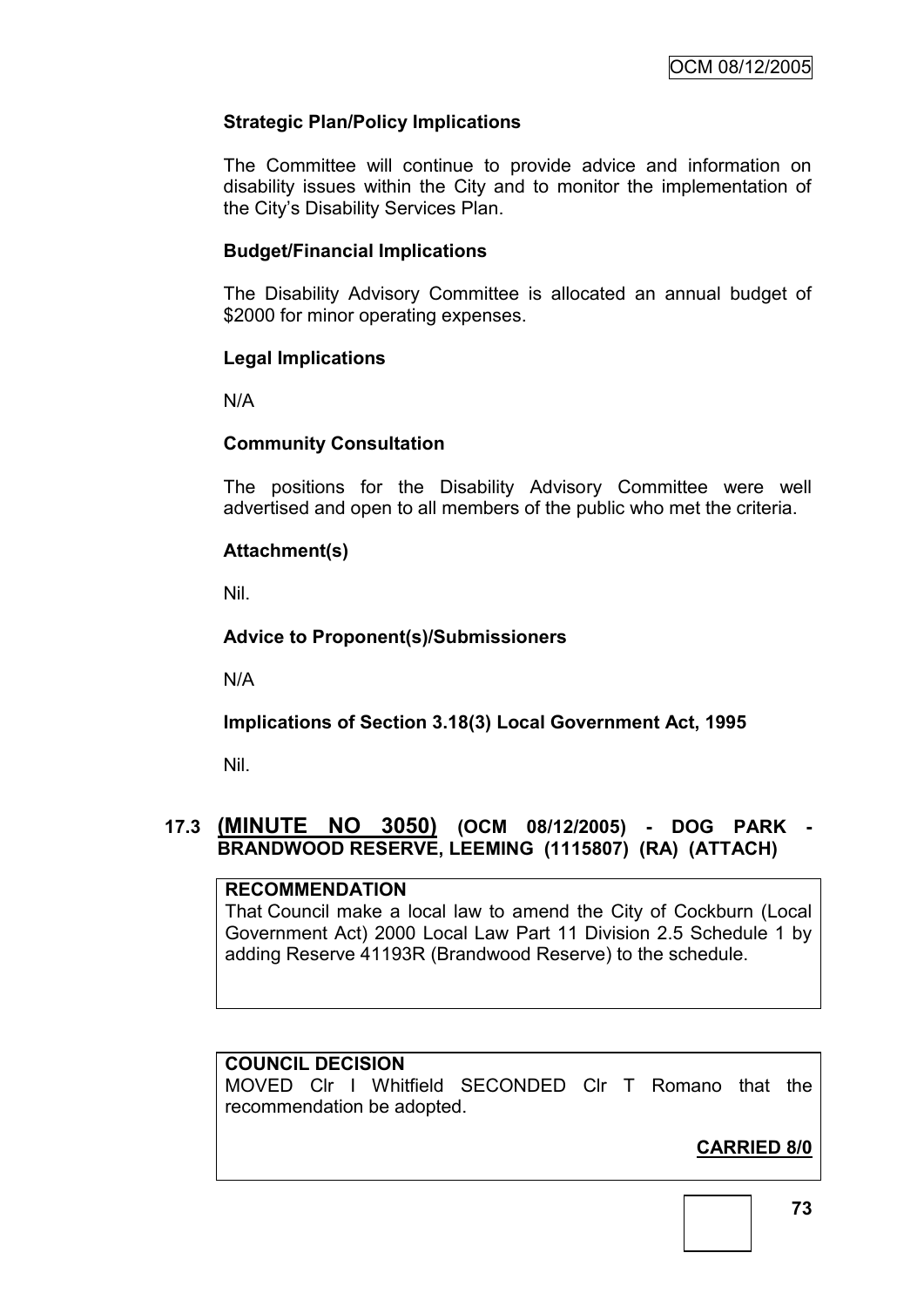#### **Background**

Council, at its meeting of 13 October 2005 received a petition in relation to the allocation of a dog park in Leeming.

#### **Submission**

A petition was received from a Hayley McGiveron signed by 18 petitioners, 16 of which are from the City of Cockburn portion of Leeming. The petitioners declaration is as follows:-

*"We the undersigned believe that the establishment of a fenced dog park at Brandwood Reserve, Leeming would be an asset to our community allowing more dogs and their owners to actively recreate in the City of Cockburn."*

The purpose of the proposed amendment is to provide additional dog exercise areas within the City. The effect is to create an additional dog exercise facility in the eastern portion of the City on Brandwood Reserve, Leeming.

#### **Report**

Council placed on its 2004/05 budget \$25,000 for the construction of a fenced area specifically designed to serve as a dog park. At its meeting of 9 June 2005 Council resolved not to proceed with a specific area dog park and for the allocated funds to be reallocated in the 2005/06 budget process.

The explanation given for the Council decision was that there does not appear to be a strong community support for the development of a specific Pet Park in the City. Strong objections were received from residents close to other suggested locations. Furthermore, in the next few years there will be a great demand on the Council's financial resources for infrastructure maintenance and development and the funds allocated for the pet park would be better utilised for this purpose.

It was clearly the intent of Council not to proceed with the development of a fence specific area for dogs. Notwithstanding this, the location proposed by the petitioners is in the north eastern portion of the City and is not readily accessible for the vast majority of residents of the City.

In respect to dog exercise areas the Council identifies and gazettes reserves where dogs are permitted to be on a lead. Brandwood Reserve in Leeming is not gazetted as a dog exercise area.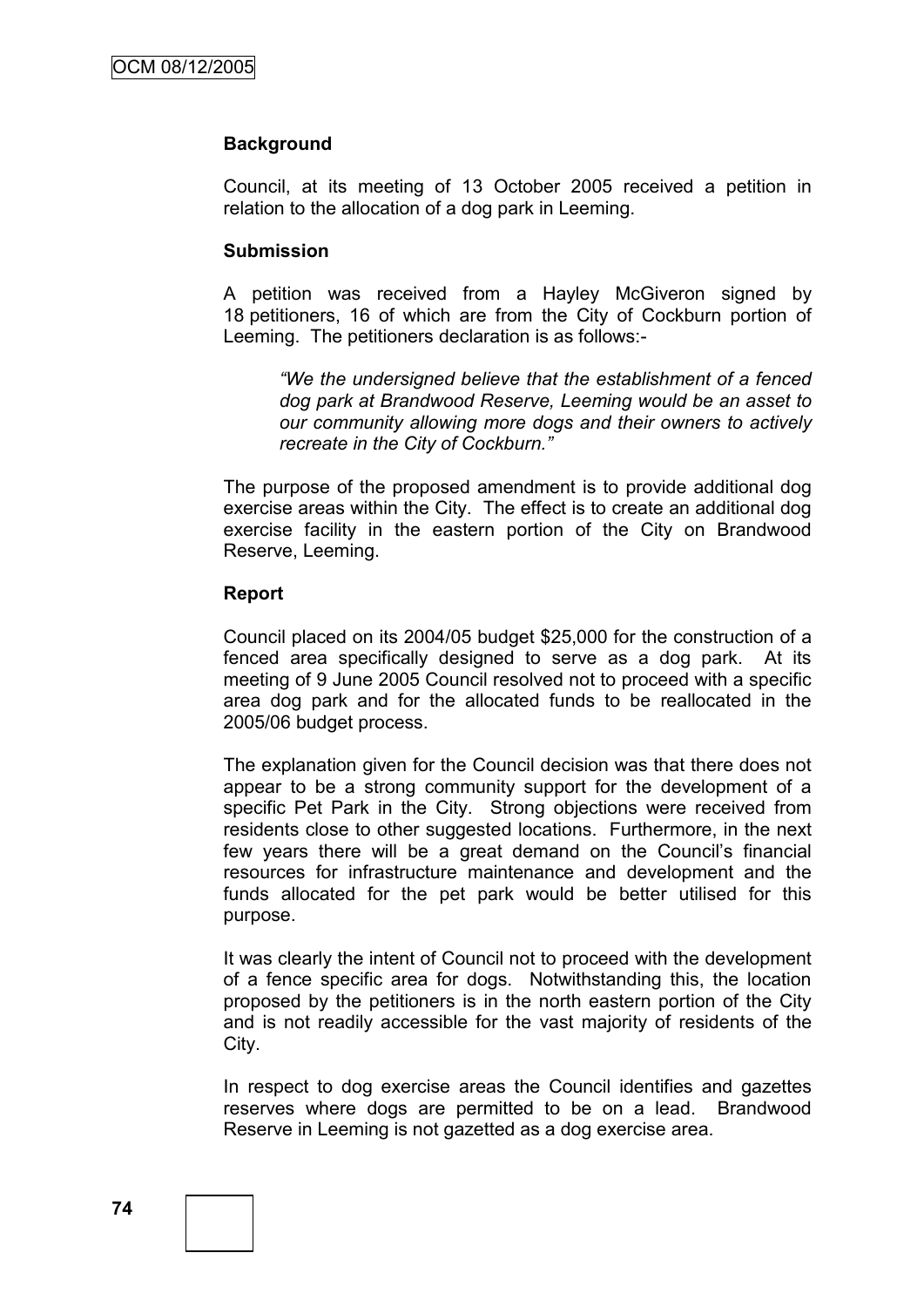As it is evident from the petitioners there is a need for some form of dog exercise area. The gazettal of Brandwood Reserve, Leeming as a dog exercise area is proposed.

### **Strategic Plan/Policy Implications**

"Facilitating the needs of your Community" refers.

#### **Budget/Financial Implications**

The administrative costs associated with the gazettal process and the requisite signage can be met by existing budget allocations.

#### **Legal Implications**

Statutory process is required for the gazettal of a dog exercise area.

#### **Community Consultation**

The petitioner has been advised of the status of the matter. The proposed amendment to the Local Law Schedule will be advertised for public comment.

#### **Attachment(s)**

Plan showing location of Brandwood Reserve

#### **Advice to Proponent(s)/Submissioners**

The Proponent(s) have been advised that this matter is to be considered at the December 2005 Council Meeting.

### **Implications of Section 3.18(3) Local Government Act, 1995**

Nil.

### **18. EXECUTIVE DIVISION ISSUES**

### **18.1 (MINUTE NO 3051) (OCM 08/12/2005) - REPORT ON COUNCIL DELEGATION'S VISIT TO SISTER CITIES, RECYCLING CONFERENCE AND SITE INSPECTIONS (1029)(SC)**

**RECOMMENDATION** That Council:

(1) receives the report; and

(2) reviews the operation Section 4.12 of its Standing Orders on the raising of Matters to be Noted for Investigation without Debate.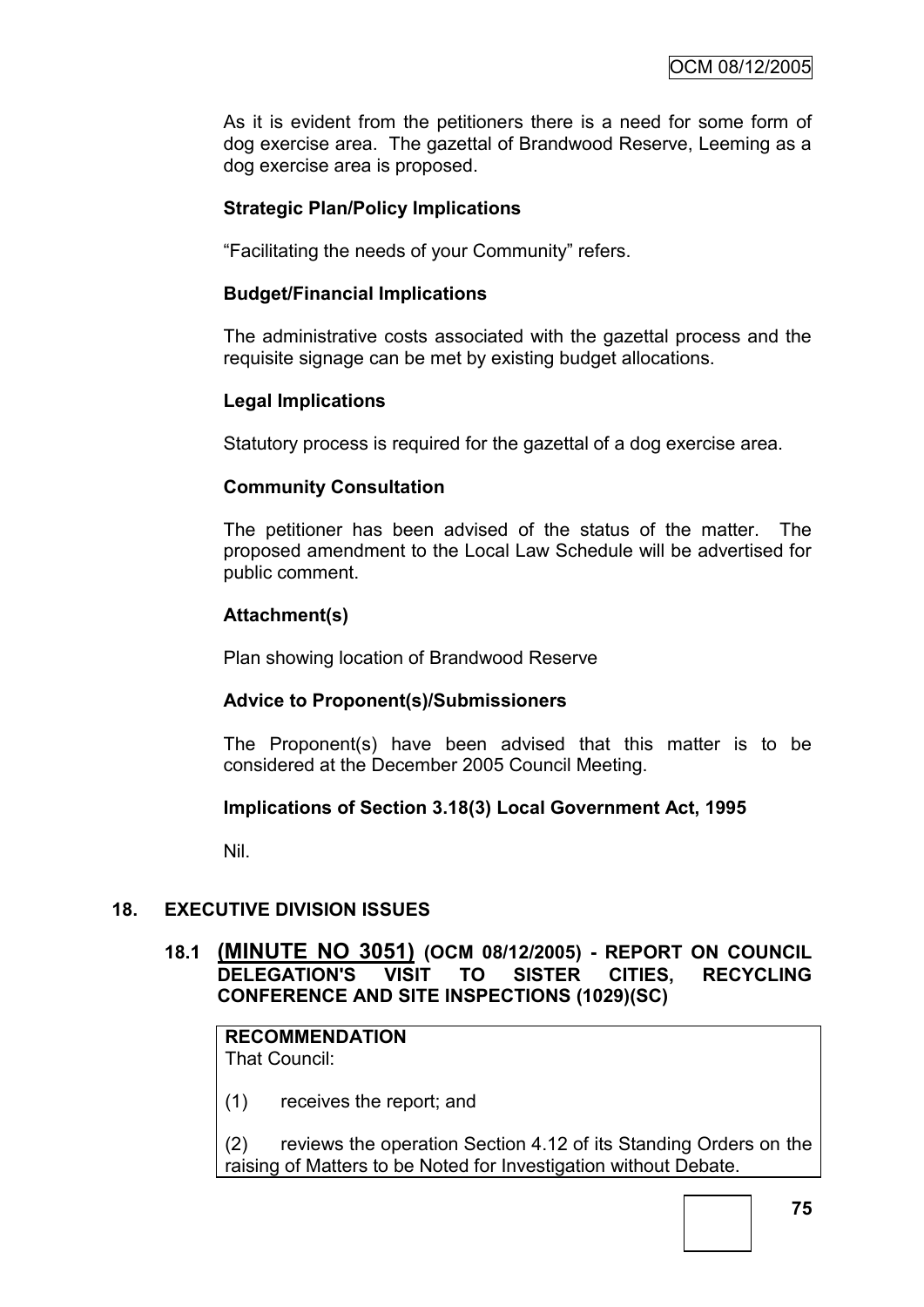**COUNCIL DECISION** MOVED Clr I Whitfield SECONDED Clr T Romano that the recommendation be adopted.

# **CARRIED 8/0**

### **Background**

At Council's October Ordinary Council Meeting (OCM) under Matters to be Noted for Investigation Without Debate, Councillor Tilbury requested that a report be provided to the December OCM on the recent attendance by the Mayor, Councillor Allen and CEO at the  $7<sup>th</sup>$  World Congress on Recycling, Recovery and Reintegration Conference, Sister City visits and associated site inspections. Reports on several of the above items have been presented to the November and December meetings. This report provides details on the other matters requested by Councillor Tilbury. It also provides comment on the operation of the Council's Standing Orders with respect to the provision of such reports.

### **Submission**

N/A

# **Report**

At the October OCM Councillor Tilbury requested a report be prepared for consideration by Council at its December 2005 meeting, as follows:

- (1) an itinerary of the international trip to China, London, Hong Kong and the USA;
- (2) total costs;
- (3) total cost to Council and amounts of sponsorship;
- (4) a breakdown of the accounts from which the costs will be drawn from; and
- (5) a report from each person who attended the trip, detailing the advantages to the City of Cockburn gained from each place visited and how these will be implemented.

*Itinerary and Expenditure*. The following is a summary of the itinerary for the visit and all associated expenditure: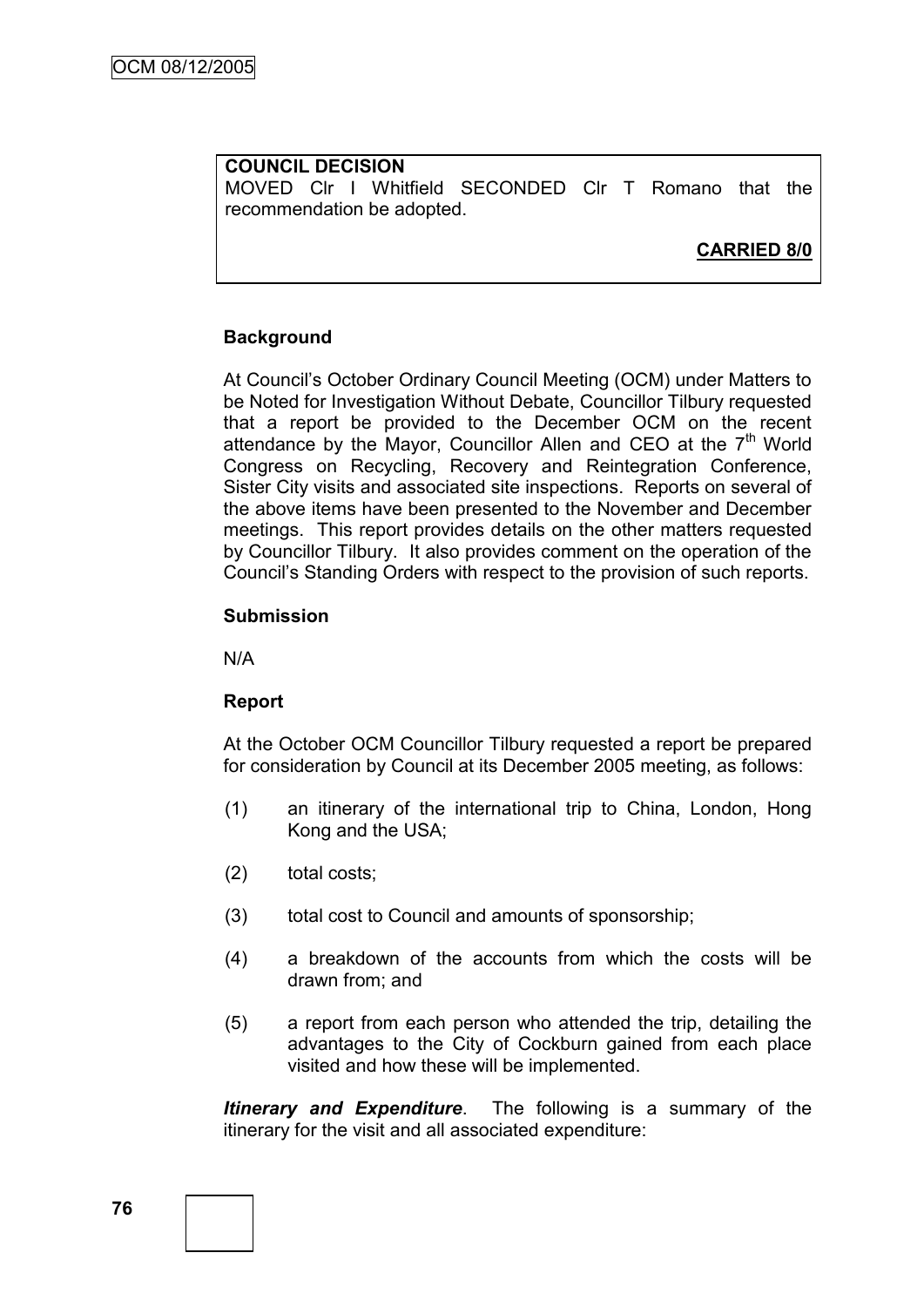- 20 –22 Sep Hong Kong one and half day stopover en route to Yueyang, included tour of city urban renewal project on Hong Kong Island.
- 22- 24 Sep Yueyang three-day official Sister City visit, including cultural and economic visits, official meetings and travel time to / from airports.
- 24 29 Sep Beijing five-day international waste management and recycling conference, included a half-day's rest.
- 30 Sep 2 Oct London two-day stop, included tour of Wembley Stadium and one-day rest period.
- 3 4 Oct Boston two-day stopover, included visits to urban renewal projects around Boston Harbour and travel time to / from airports.
- $\bullet$  5- 6 Oct New York one and half day stopover, this was being arranged by the US Consulate in Perth for the Mayor to meet with City officials on urban crime prevention programs to assist with his role on the State Crime Prevention Committee. Despite promises up until day of departure from NY by the US Consulate, this arrangement did not occur.
- $6 7$  Oct Miami two-day stop, included visits to three marinas owned and operated by the City of Miami and discussion with marina management.
- $\bullet$  8 11 Oct Mobile four-day official Sister City visit, including cultural and economic visits (Austal USA), official meetings, a one day tour of coastal housing developments in Florida, function at the Chamber of Commerce, attendance at Bayfest Festival and travel to / from airports.
- 12 -13 Oct San Diego two day visit which included inspection of two MRFs and visit to manufacturing facilities of CP Manufacturing, and final half day rest.
- 14 15 Oct two-day travel directly from San Diego to Perth with no stopovers.

The costs for the 26-day trip were as follows:

- Conference Attendance and part airfares \$16,318
- Sister City expenses, including part airfare allocation  $-$  \$36,795
- Promotional items, including gifts to Sister Cities \$4,917

The allocation of these amounts to individual accounts is listed under the Budget section of this report. The sum of \$1,870 was provided by the SMRC to cover part of the Mayor's cost of attendance at the Recycling conference.

*Reports.* The broad range of issues covered in this trip required the presentation of a number of reports to Council. At the November OCM reports were presented on the Sister City visit and International Waste Conference and San Diego Site Inspections. At the December OCM a report was presented on the Submission to the Major Stadium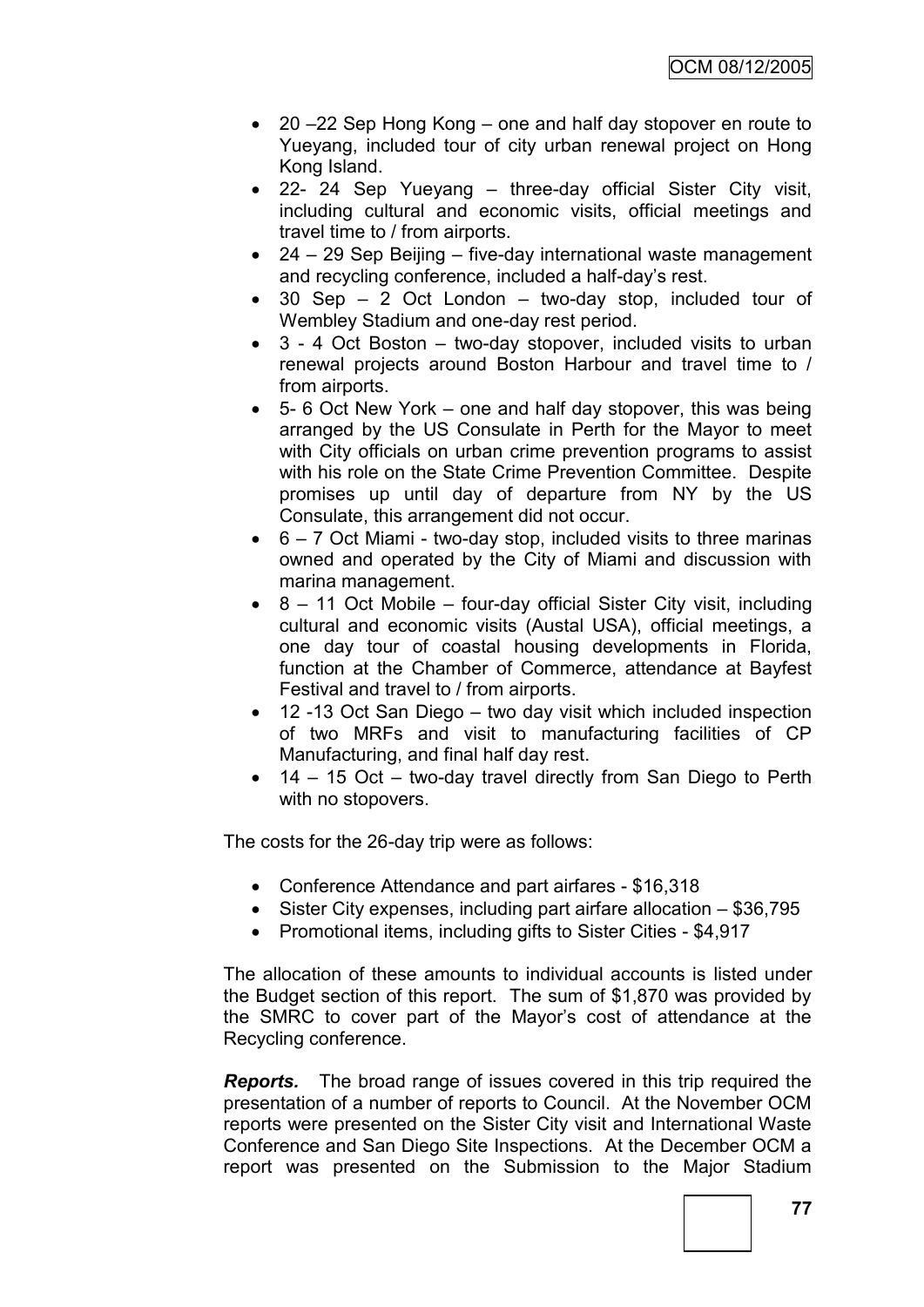Taskforce, which included details on the visit to Wembley Stadium in London. Additionally the Mayor has presented a report to the SMRC in November and CEO presented a report on a potential waste recycling initiative that was developed from material gained on the trip. Elected Members (EM) have also been informally advised that a presentation on a number of other matters; including marina management, coastal developments and urban renewal projects, would be presented to them early in the new year.

*Standing Orders*. Section 4.12 of Councils Standing Orders allow for a Councillor to request that a matter be listed on the Minutes and referred to an appropriate staff member for research and response. The implication of this is that only staff members can be directed to prepare reports for Council.

In complying with the Councillor's request advice was sought from the City's solicitors, McLeod's, as to whether an EM can be requested by another EM to produce a report to Council. (See comment under Legal Implications). Based on McLeod's advice material was sourced from the Mayor and Councillor Allen, but only the CEO prepared the various reports for Council.

There are implications in having EMs requesting each other to produce reports, which need to be resolved. What actions are staff to undertake if an EM does not supply information? If no staff member accompanied the EM how are they to prepare a technical report when they have no personal experience of the issue?

On a broader issue, the use of section 4.12 to request reports at short notice or report on matters previously agreed to by Council, is having an impact on the efficiency of the administration. Short notice reports require staff to postpone other issues they are working on. Likewise issues that were the subject of previous Council decisions and in some cases on Council's budget do not add value to the Agenda. It is recommended that Council reconsider how it wants to manage the business initiated under this section of Standing Orders.

### **Strategic Plan/Policy Implications**

The Corporate Strategic Plan Key Result Areas which apply to this item are:-

*1. Managing Your City*

Vision:

Managing the City in a competitive, open and accountable manner.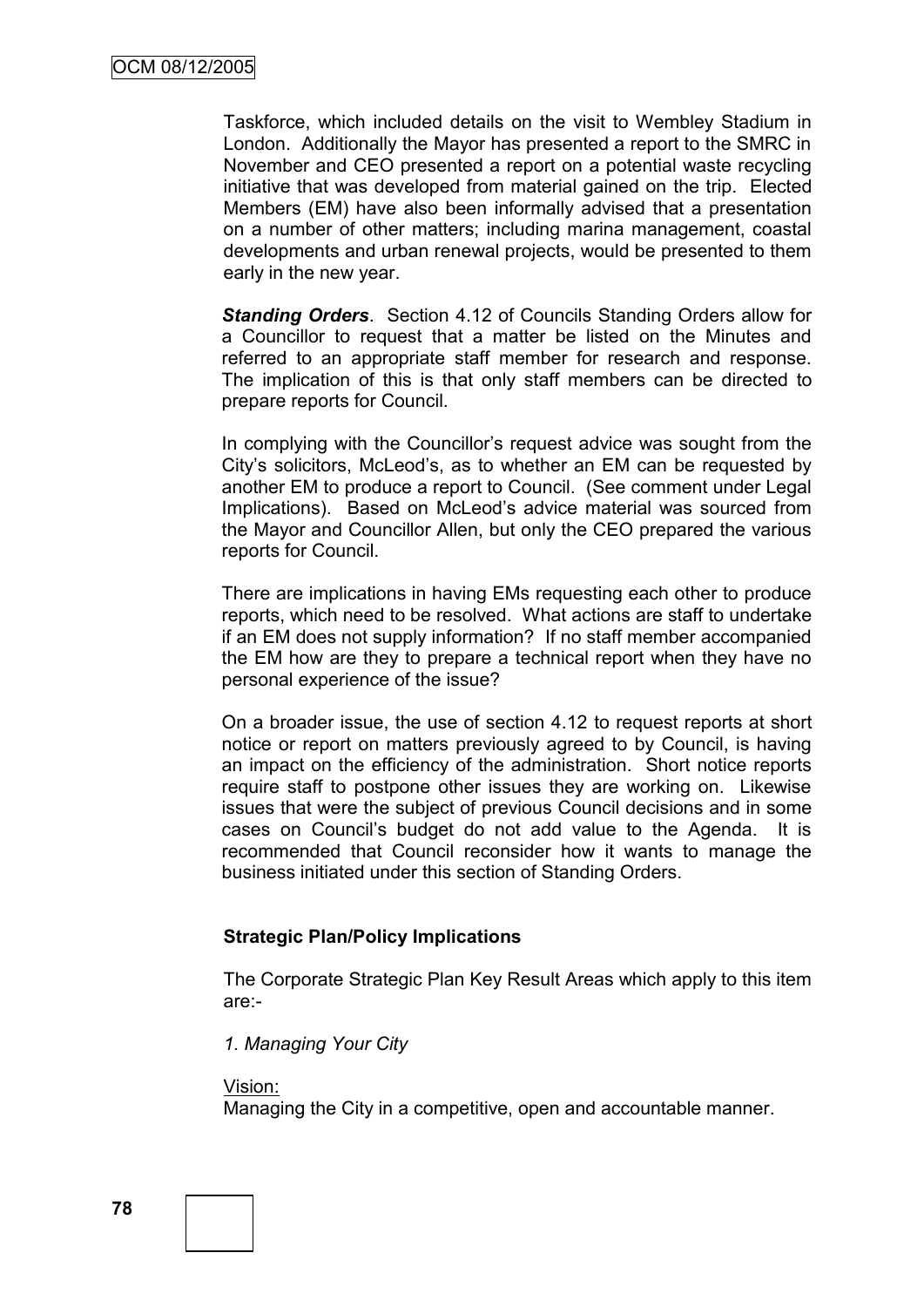Objective:

To manage Council affairs by employing publicly accountable practices.

### **Budget/Financial Implications**

The following allocations were made to:

A/C 9608/9643 Sister City -\$36,795.47 A/C 110-6110 EM Conferences & Seminars - \$10,773.60 A/C 9624 Promotional Materials - \$4,917.00 A/C 116-6110 Senior Mgmt Travel Conference & Seminars - \$5,544.94

### **Legal Implications**

Legal advice sought from McLeod's on the operation of part 4.12 of Council's Standing Orders. This confirmed the following:

- Only officers can be directed to produce reports;
- Councillors can assist an officer by providing information for a report and such assistance does not generate an 'interest' or restrict them from discussion on the matter at Council;

### **Community Consultation**

N/A

**Attachment(s)**

Nil

**Advice to Proponent(s)/Submissioners**

N/A

**Implications of Section 3.18(3) Local Government Act, 1995**

### **19. MOTIONS OF WHICH PREVIOUS NOTICE HAS BEEN GIVEN**

Nil

### **20. NOTICES OF MOTION GIVEN AT THE MEETING FOR CONSIDERATION AT NEXT MEETING**

Nil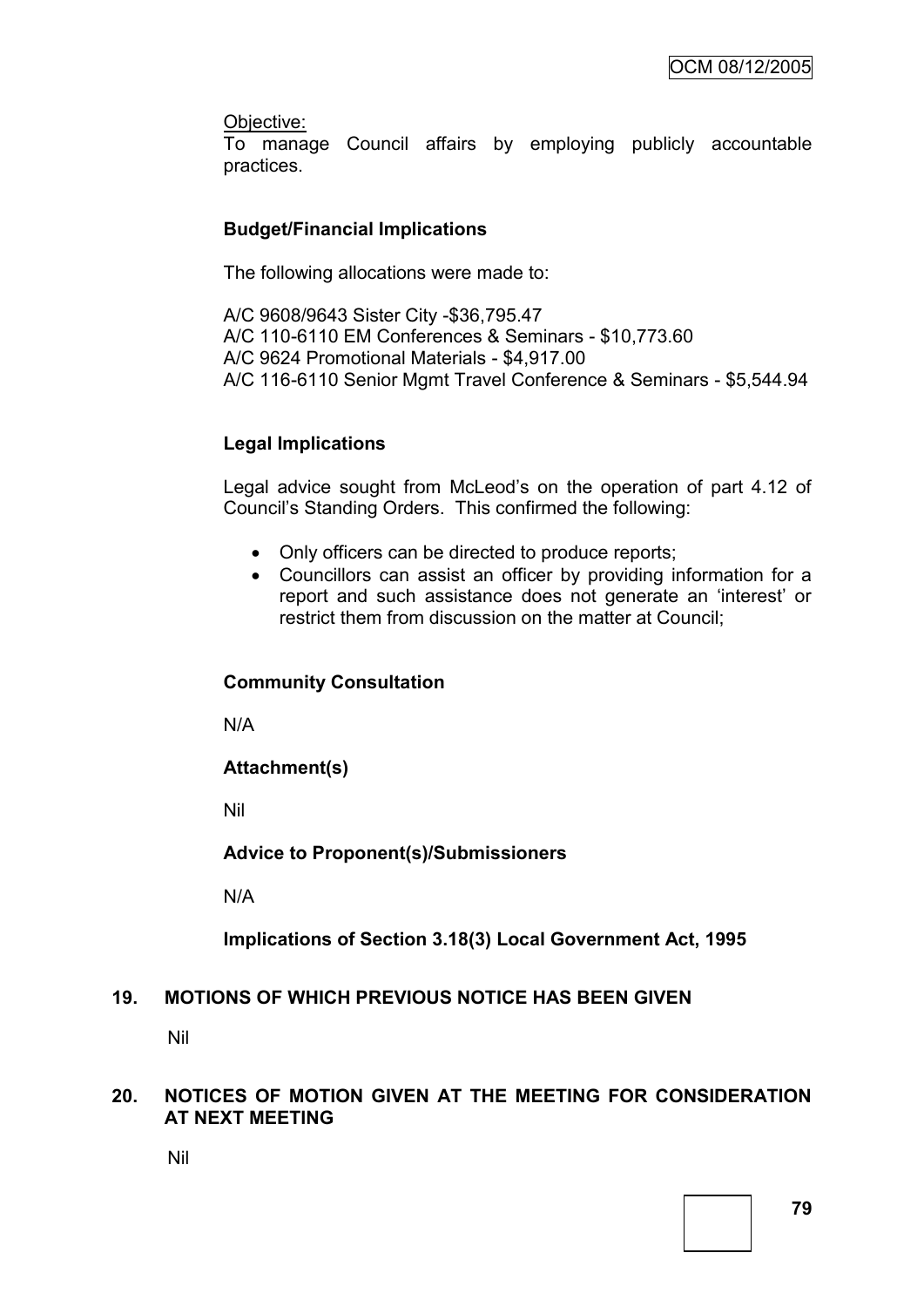### **21. NEW BUSINESS OF AN URGENT NATURE INTRODUCED BY COUNCILLORS OR OFFICERS**

### **21.1 (MINUTE NO 3052) (OCM 08/12/2005) - ANNUAL REPORT 2004/05 (1712) (DMG) (ATTACH)**

**RECOMMENDATION** That Council:-

- (1) accept the Draft Annual Report for the 2004/05 Financial Year as presented, in accordance with Section 5.54(1) of the Local Government Act, 1995;
- (2) ensure administrative additions and amendments to the report are circulated to elected members for information, prior to printing the final draft;
- (3) conduct the Annual Electors Meeting for 2004/05 on Tuesday, 31 January, 2006; and
- (4) distribute a copy of the printed Annual Report to:
	- 1. Members of the Commonwealth and State Parliaments representing electorates within the City of Cockburn; and
	- 2. All community organisations associated with the Community Development Strategy

### **COUNCIL DECISION**

MOVED Clr S Limbert SECONDED Clr I Whitfield that the recommendation be adopted.

# **CARRIED BY ABSOLUTE MAJORITY OF COUNCIL 8/0**

#### **Background**

Council is required to accept the 2004/05 Annual Report to enable it to be available for the Annual Electors Meeting, scheduled to be held on Tuesday 7 February, 2006, in accordance with Council policy. The Act requires Council to accept the Report no later than 31 December, 2005.

However, as the Annual Electors Meeting is required to be held within 56 days of the acceptance of the Report, it is recommended that it be held on Tuesday, 31 January, 2006, on this occasion.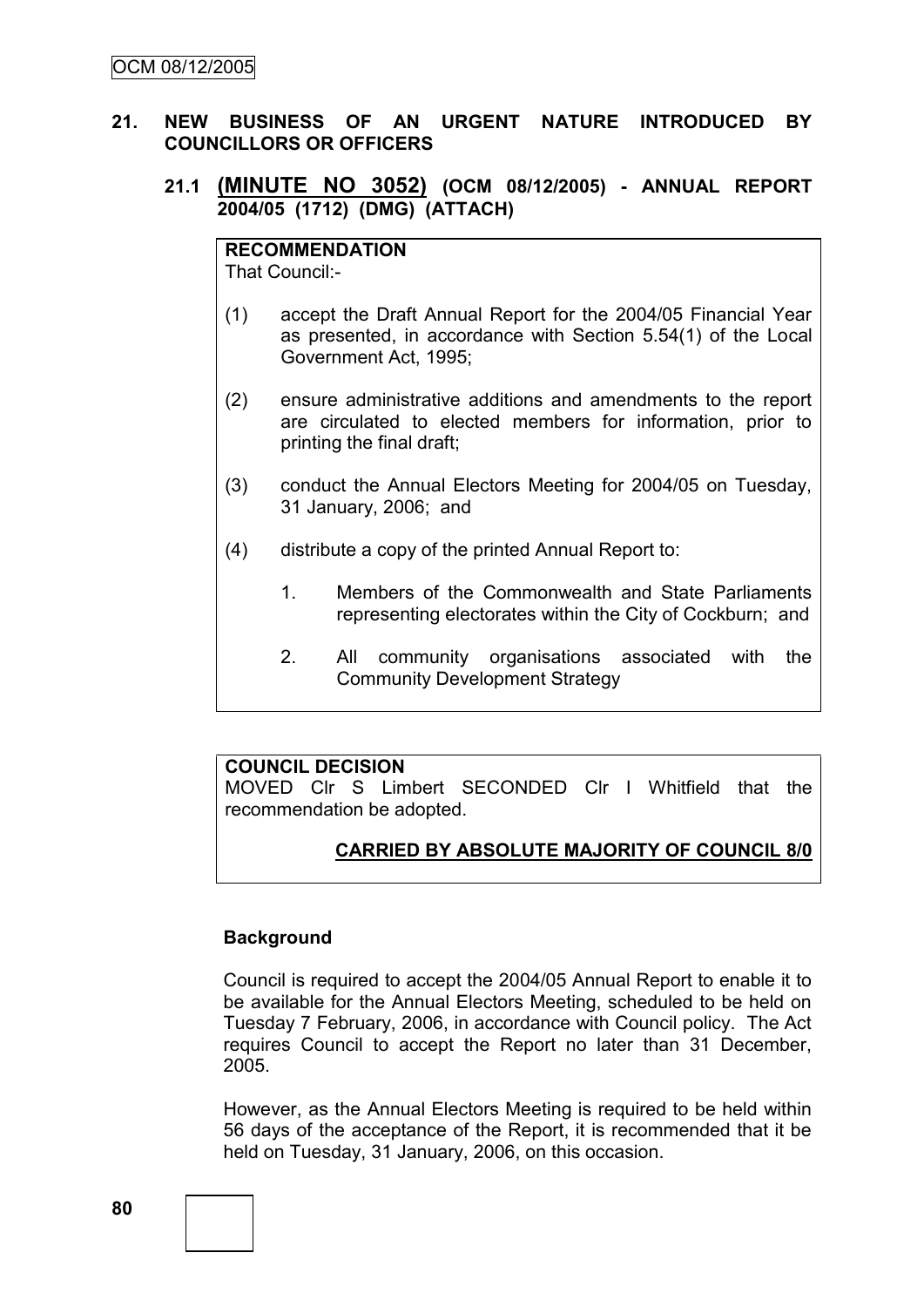# **Submission**

N/A

# **Report**

The Annual Report for 2004/05 Financial Year is in conformity with the following requirements of the Act and contains:

- (1) Mayoral Report.
- (2) Chief Executive Officer's Report.
- (3) Legislative Review Report / Competitive Neutrality Statement.
- (4) Financial Report.
- (5) Auditor's Report.
- (6) Overview of plan for the future and major initiatives proposed during 2005/06.
- (7) Information in relation to payments made to employees.
- (8) Report of activities prescribed by the Disability Services Act, 1993.

# **Strategic Plan/Policy Implications**

Key Result Area "Managing Your City" refers.

Policy AES1 refers.

# **Budget/Financial Implications**

The cost of producing 300 copies of the Report (including GST) is provided for in Council's Governance Budget.

# **Legal Implications**

As provided in report.

### **Community Consultation**

N/A

# **Attachment(s)**

Draft copy of Annual Report 2004/05

# **Advice to Proponent(s)/Submissioners**

N/A

**Implications of Section 3.18(3) Local Government Act, 1995**

Nil.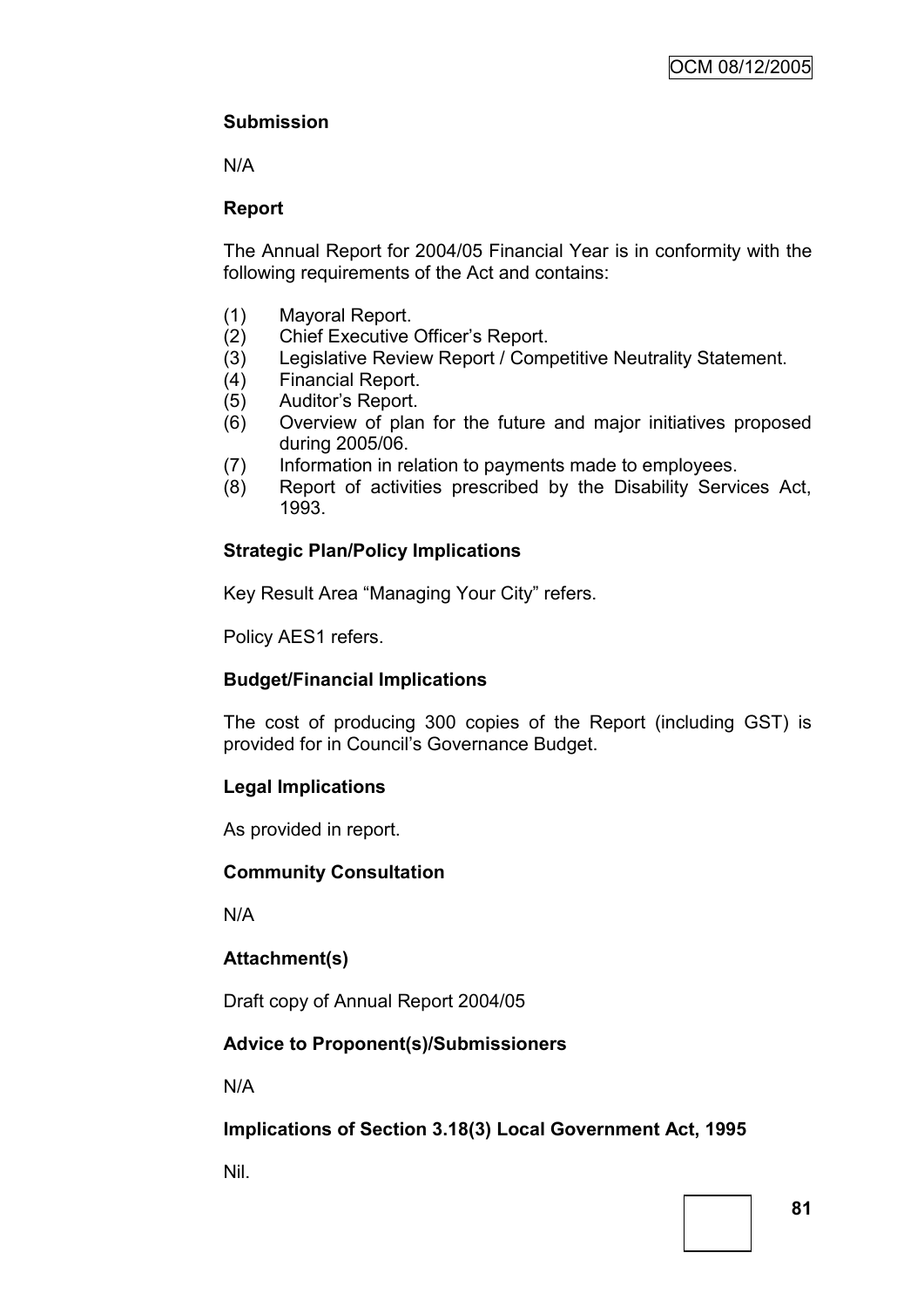#### **22. MATTERS TO BE NOTED FOR INVESTIGATION, WITHOUT DEBATE**

Nil

#### **23. CONFIDENTIAL BUSINESS**

#### **(MINUTE NO 3053) (OCM 08/12/2005) - MOTION TO MOVE BEHIND CLOSED DOORS**

#### **COUNCIL DECISION**

MOVED Deputy Mayor R Graham SECONDED Clr A Tilbury pursuant to Sections 5.23 (2) (a) and (c) of the Local Government Act, 1995, Council moves behind closed doors for the consideration of Items 23.1, 23.2 and 23.3.

**CARRIED 8/0**

Messrs R Avard, M Ross, M Littleton, A Jones, Ms V Viljoen, members of the Press and all members of the Public Gallery left the meeting at 8.05pm. Mr K Lapham was requested to remain.

### **23.1 (MINUTE NO 3054) (OCM 08/12/2005) - HENDERSON LANDFILL SITE - DISCOUNTED GATE FEES FOR MIXED WASTE (4900) (ML) (ATTACH)**

# **RECOMMENDATION**

That Council:

- (1) receive the report;
- (2) endorse the discounted gate fees proposed for the disposal of mixed waste at Henderson Landfill Site on the basis of volumes disposed per month as contained in the Confidential Report;
- (3) give local public notice of the City's intention to introduce the scale of gate fees proposed from 1 January 2006 in accordance with s6.19 of Local Government Act 1995; and
- (4) review this matter upon the determination of the Department of Planning and Infrastructure (DPI) regarding the future of the licence arrangements for Henderson landfill.

**TO BE CARRIED BY AN ABSOLUTE MAJORITY OF COUNCIL**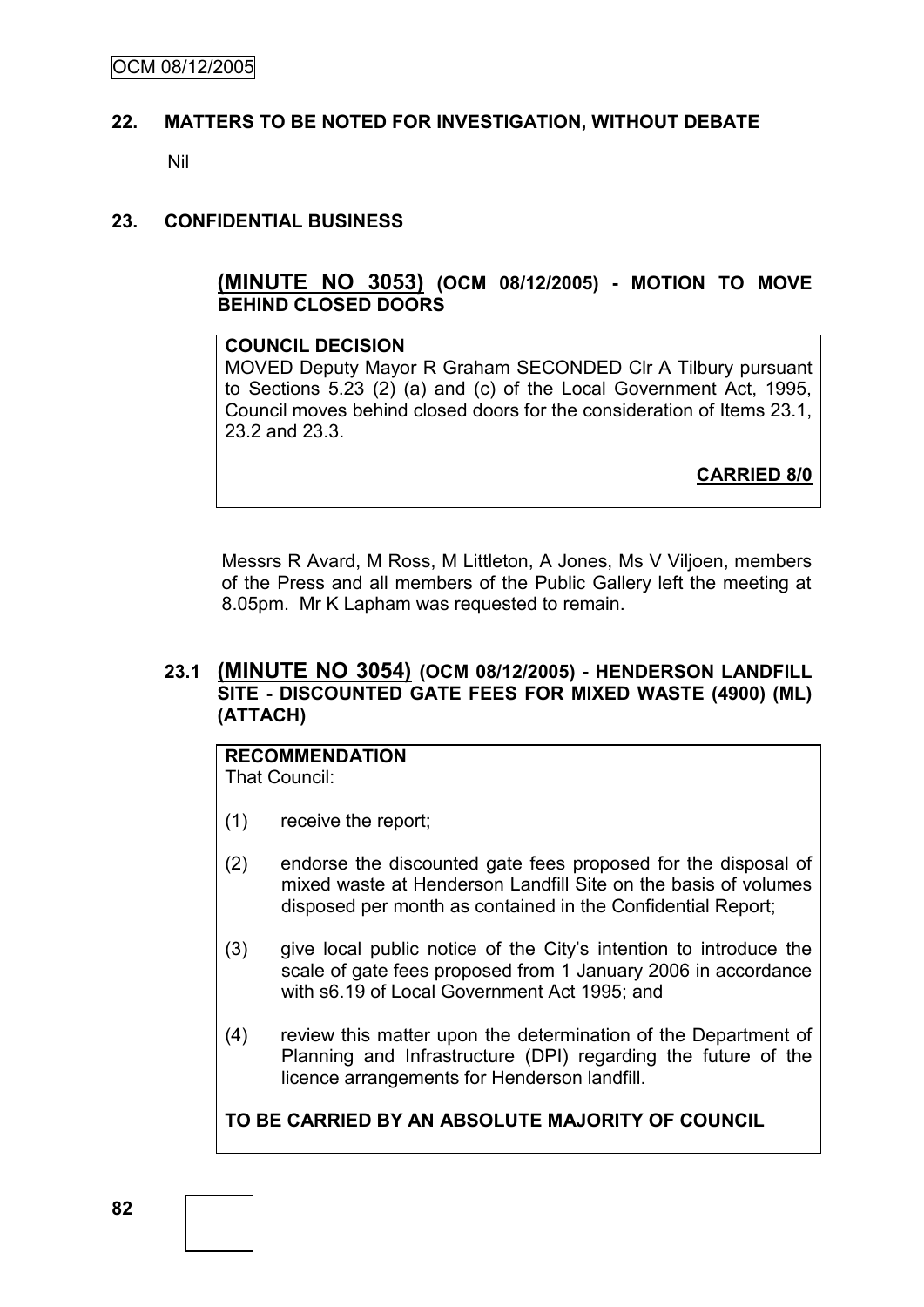### **COUNCIL DECISION**

MOVED Clr S Limbert SECONDED Clr A Tilbury that the recommendation be adopted.

# **CARRIED BY ABSOLUTE MAJORITY OF COUNCIL 8/0**

(A Confidential Report on this item has been circulated to Elected Members under separate cover).

### **23.2 (MINUTE NO 3055) (OCM 08/12/2005) - ENGAGING THE SERVICES OF FREEHILLS IN THE MATTER OF MADRIGALI VS CITY OF COCKBURN**

# **RECOMMENDATION**

That Council endorse the action of the Chief Executive Officer in engaging the services of Freehills in the matter of Madrigali vs City of Cockburn.

### **COUNCIL DECISION**

MOVED Deputy Mayor R Graham SECONDED Clr A Tilbury that Council:

- (1) note the action of the CEO in engaging the services of Freehills in the matter of Madrigali vs City of Cockburn;
- (2) direct the CEO to provide a report to a future Council meeting regarding:
	- (i) why it was decided that no member of Council's panel of lawyers was chosen to represent Council in the matter;
	- (ii) whether Council should consider amending its panel tender arrangements to ensure appointed panel members are adequately able to represent Council in relation to both workplace relations matters, and other general legal matters in which local governments are commonly involved;
	- (iii) whether Council should review Policy AES3 in view of Council's experience in this action.

# **CARRIED 8/0**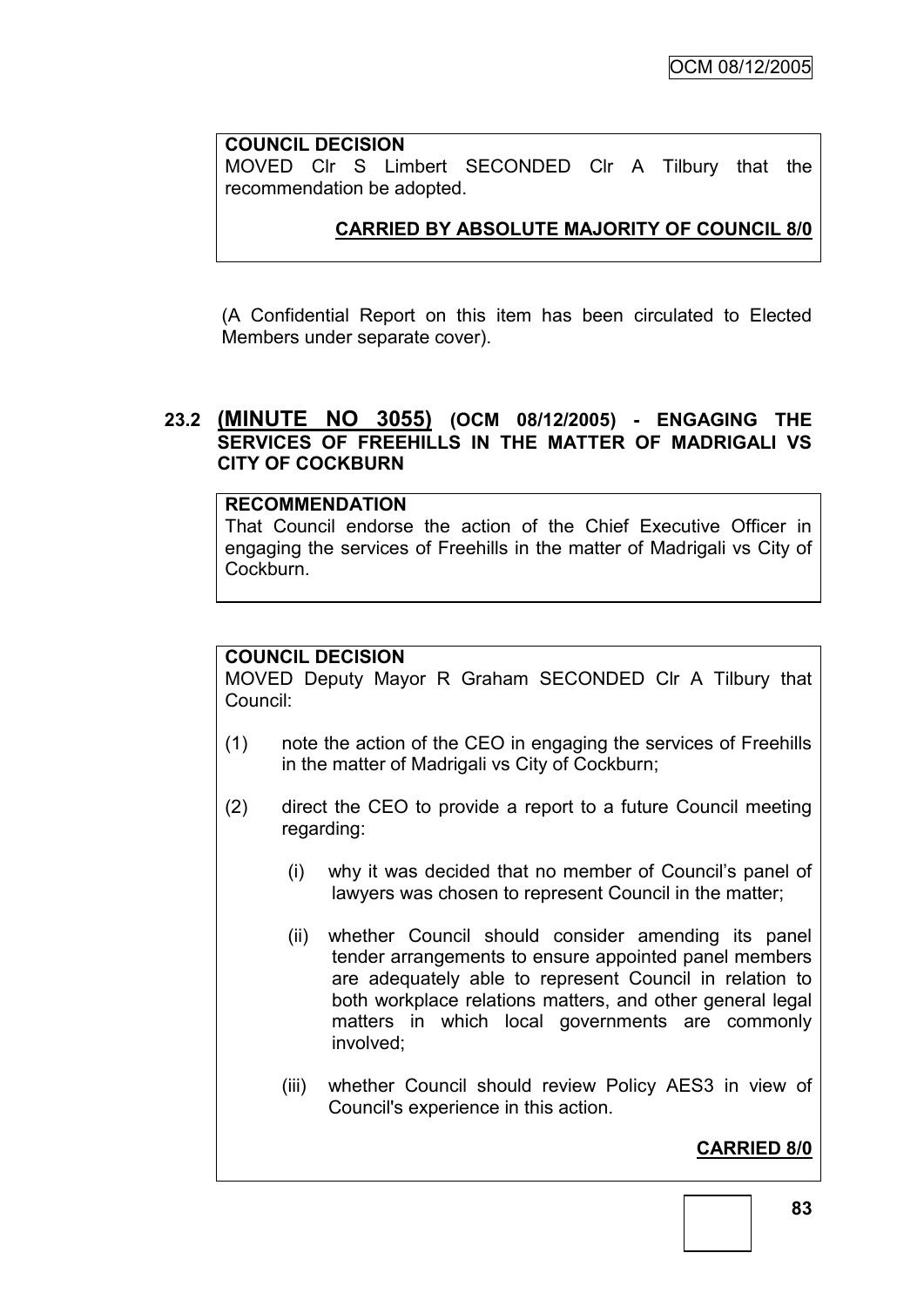(A Confidential Report on this item has been circulated to Elected members under separate cover).

### **Reason for Decision**

A number of years ago, after discussions with the Department of Local Government and Regional Development, the Council adopted the view that in order to be compliant with regulations, it should tender its legal services requirements. Accordingly, a panel of lawyers was established. Council is concerned that it would appear, though it is not expressed in the report, that none of the firms on the panel was seen to be sufficiently able to be chosen to represent Council in this action. This raises the question as to whether Council's panel arrangements are adequate for its requirements, and so Council directs for its CEO to provide a report in this regard. It is noted that the CEO engaged the services of Freehills before he took the matter to Council for consideration, and despite Freehills not being a member of Council's panel of lawyers. It is not clear whether, having tendered for legal services, that Council should be endorsing the engagement of a service provider not on its panel. In view of the experience Council has had in this matter, it is considered timely to review Policy AES3.

### **23.3 (MINUTE NO 3056) (OCM 08/12/2005) - CHIEF EXECUTIVE OFFICER PERFORMANCE AND SENIOR STAFF KEY PROJECTS APPRAISAL COMMITTEE (1192) (SC) (ATTACH)**

### **RECOMMENDATION**

That Council receives the Minutes of the Chief Executive Officer Performance and Senior Staff Key Projects Appraisal Committee dated 14 November 2005 and 21 November 2005, and adopts the recommendations contained therein.

#### **COUNCIL DECISION**

MOVED Clr T Romano SECONDED Clr I Whitfield that the recommendation be adopted.

**CARRIED 8/0**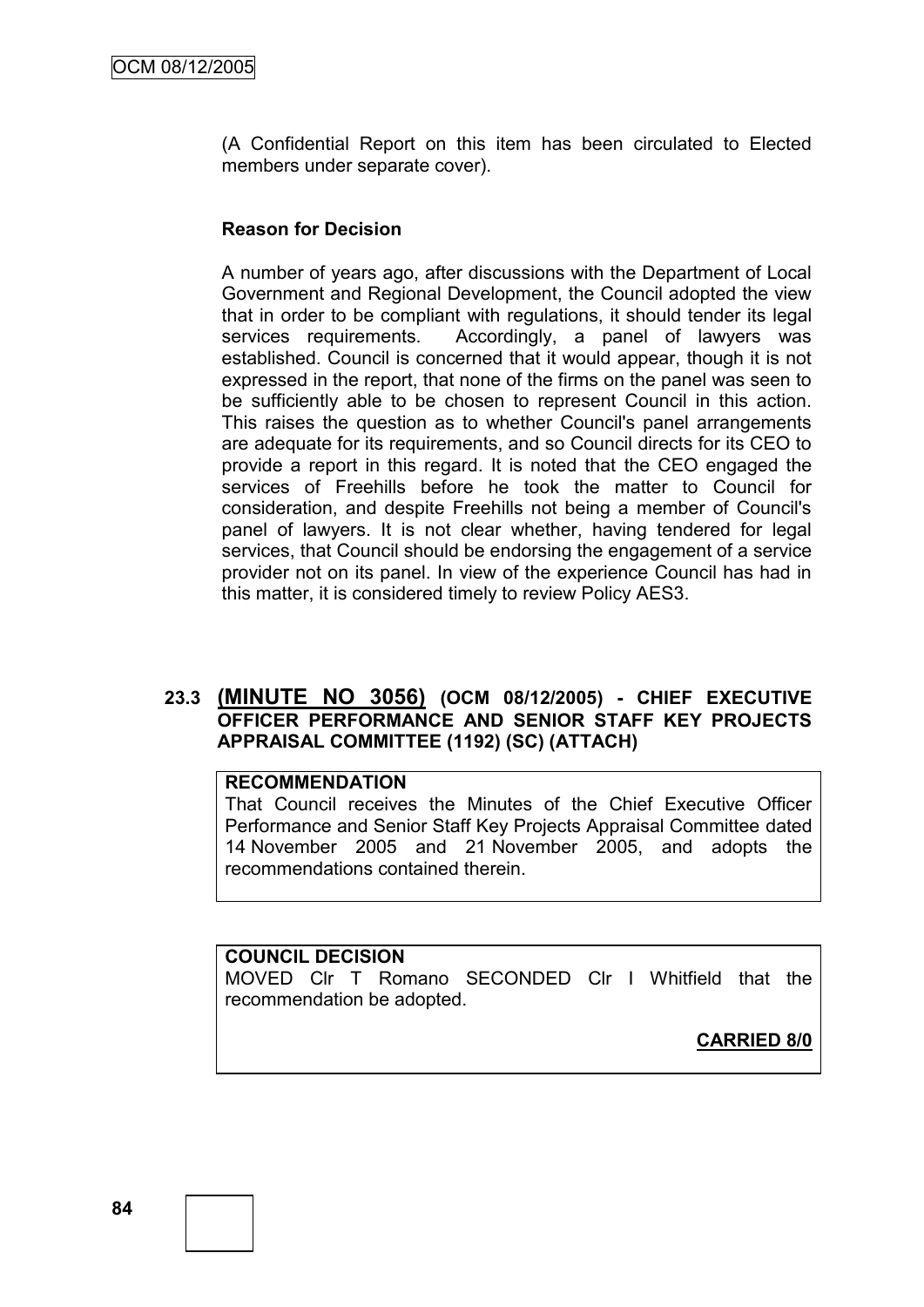### **Background**

The Chief Executive Officer and Senior Staff Performance Appraisal Committee conducted meetings on 14 and 21 November 2005. The minutes of the two meetings are required to be presented to Council and its recommendations considered by Council.

#### **Submission**

N/A

### **Report**

The Committee recommendations are now presented for consideration by Council and, if accepted, are endorsed as the decisions of Council. Any Elected Member may withdraw any item from the Committee meeting for discussion and propose an alternative recommendation for Council's consideration. Any such items will be dealt with separately, as provided for in Council's Standing Orders.

### **Strategic Plan/Policy Implications**

Key Result Area " Managing Your City" refers.

### **Budget/Financial Implications**

Committee Minutes refer.

### **Legal Implications**

Committee Minutes refer.

### **Community Consultation**

Nil

### **Attachment(s)**

Minutes of the Chief Executive Officer Performance and Senior Staff Key Projects Appraisal Committee dated 14 November 2005 and 21 November 2005 are provided to Elected Members as confidential attachments.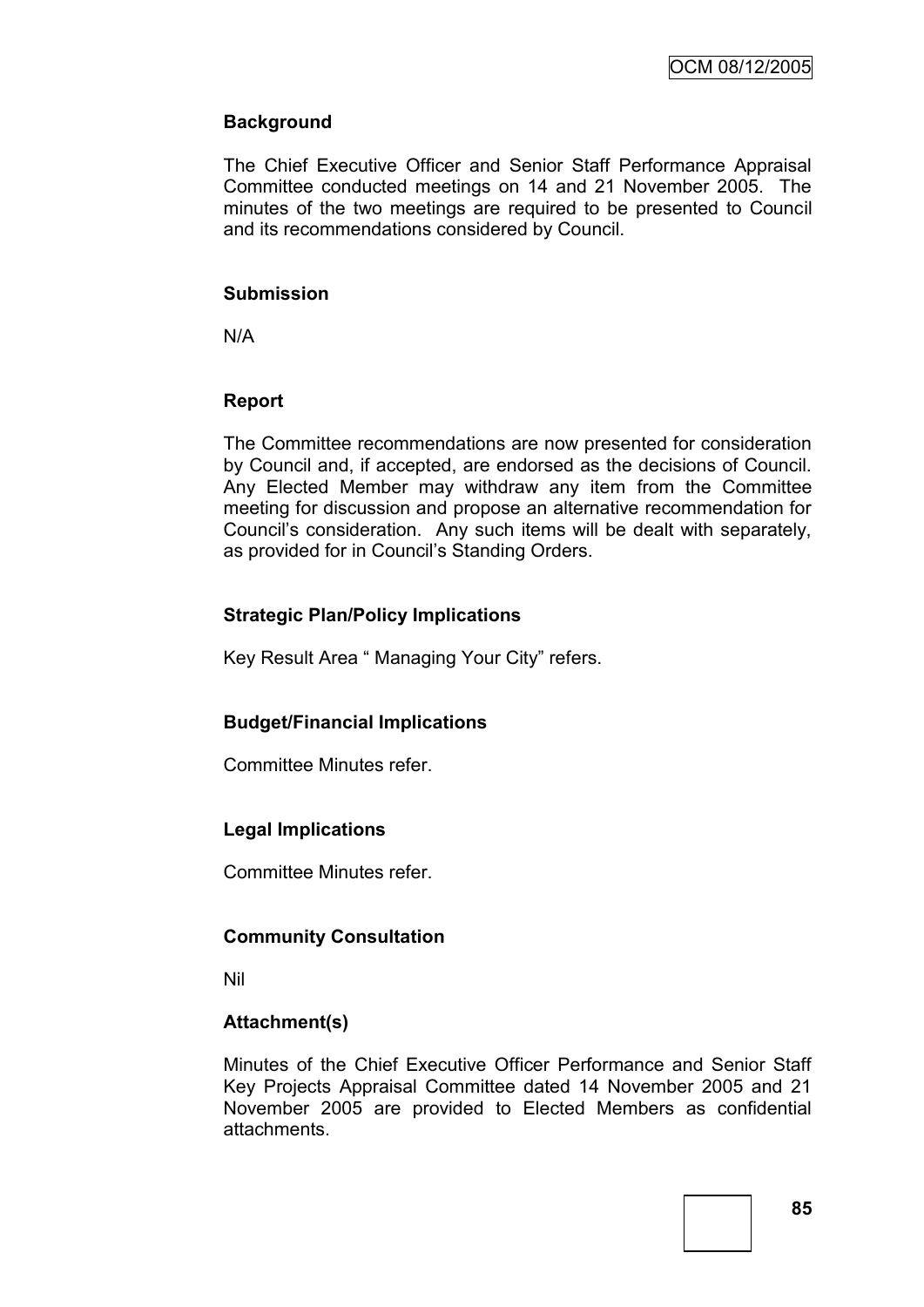### **Advice to Proponent(s)/Submissioners**

The CEO is on leave, but has been advised that this item will be considered at the December Ordinary Council Meeting. The Directors have been advised by the CEO of the results of the Committee meeting, pending Council ratification.

### **Implications of Section 3.18(3) Local Government Act, 1995**

Committee Minutes refer.

# **(MINUTE NO 3057) (OCM 08/12/2005) – MOTION TO RESUME WITH OPEN DOORS**

### **COUNCIL DECISION**

MOVED Deputy Mayor R Graham SECONDED Clr A Tilbury pursuant to clause 7.5 (1) of council's Standing Orders Local Law, council resume with open doors.

**CARRIED 8/0**

Ms V Viljoen and members of the Public Gallery returned to the Meeting, the time being 8.13pm.

Note:

At this point of the meeting the Presiding Member read aloud the resolutions which were carried behind closed doors.

### **24 (MINUTE NO 3058) (OCM 08/12/2005) - RESOLUTION OF COMPLIANCE (SECTION 3.18(3), LOCAL GOVERNMENT ACT 1995)**

### **RECOMMENDATION**

That Council is satisfied that resolutions carried at this Meeting and applicable to items concerning Council provided services and facilities, are:

- (1) integrated and co-ordinated, so far as practicable, with any provided by the Commonwealth, the state or any public body;
- (2) not duplicated, to an extent Council considers inappropriate, services or facilities as provided by the Commonwealth, the State or any other body or person, whether public or private; and
- (3) managed efficiently and effectively.